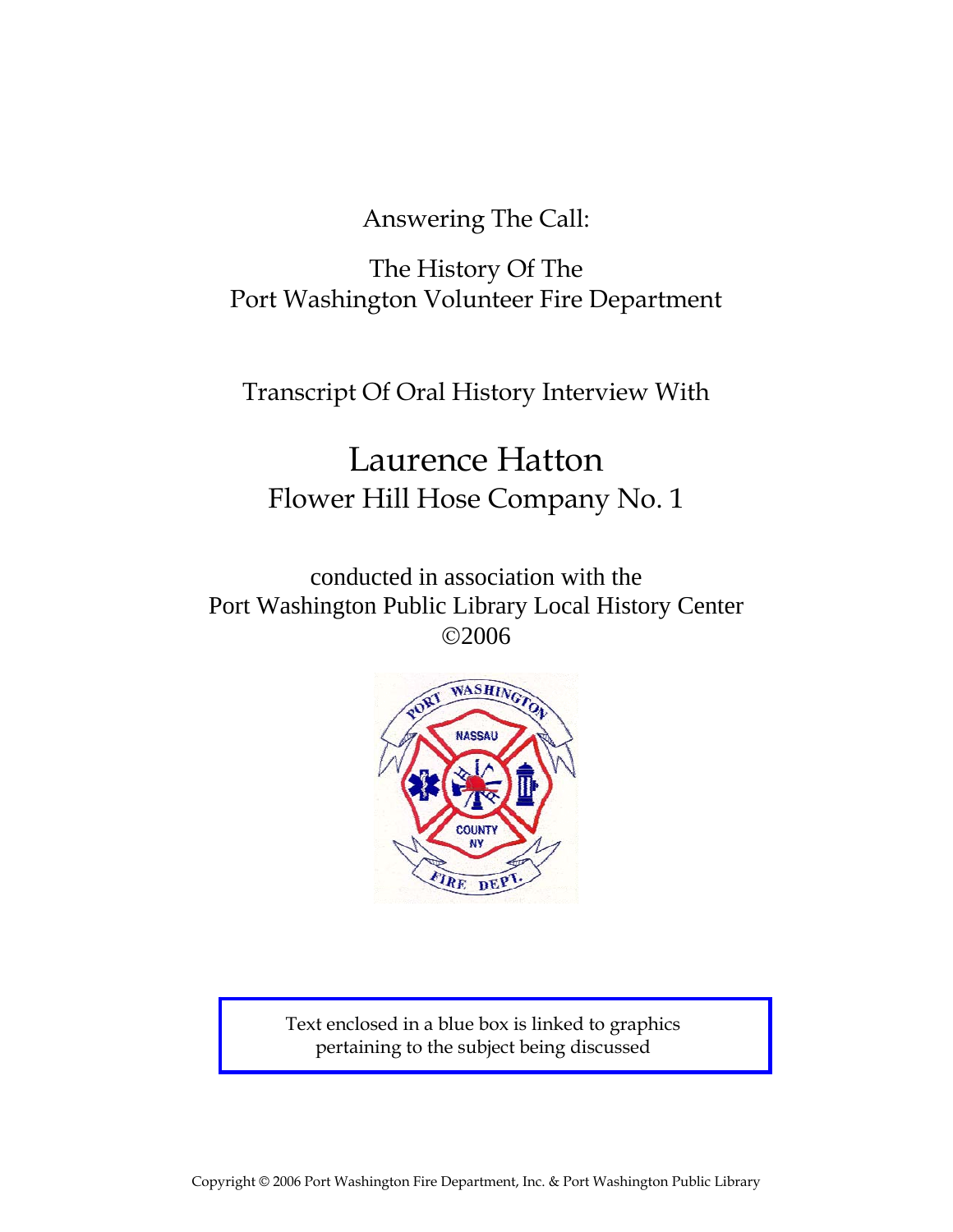Interview with Laurence Hatton by Margaret Dildilian pk December 20 & 21, 2004

Q: Today is December the 20th, 2004. This is an interview with Laurence Hatton of the Port Washington Fire Department. My name is Margaret Dildilian. The interview is taking place at the Port Washington Public Library. Could you tell me your full name?

Laurence Hatton: It's Laurence Hatton.

- Q: And have you had a nickname in the Fire Department?
- LH: Just, well, around here, it's just Larry.
- Q: And what is it anywhere else?
- LH: Well, Chief (laughs).
- Q: We'll cover that in a moment. You were born where?
- LH: In Queens.
- Q: And what was your--what was life like in Queens growing up? Do you remember?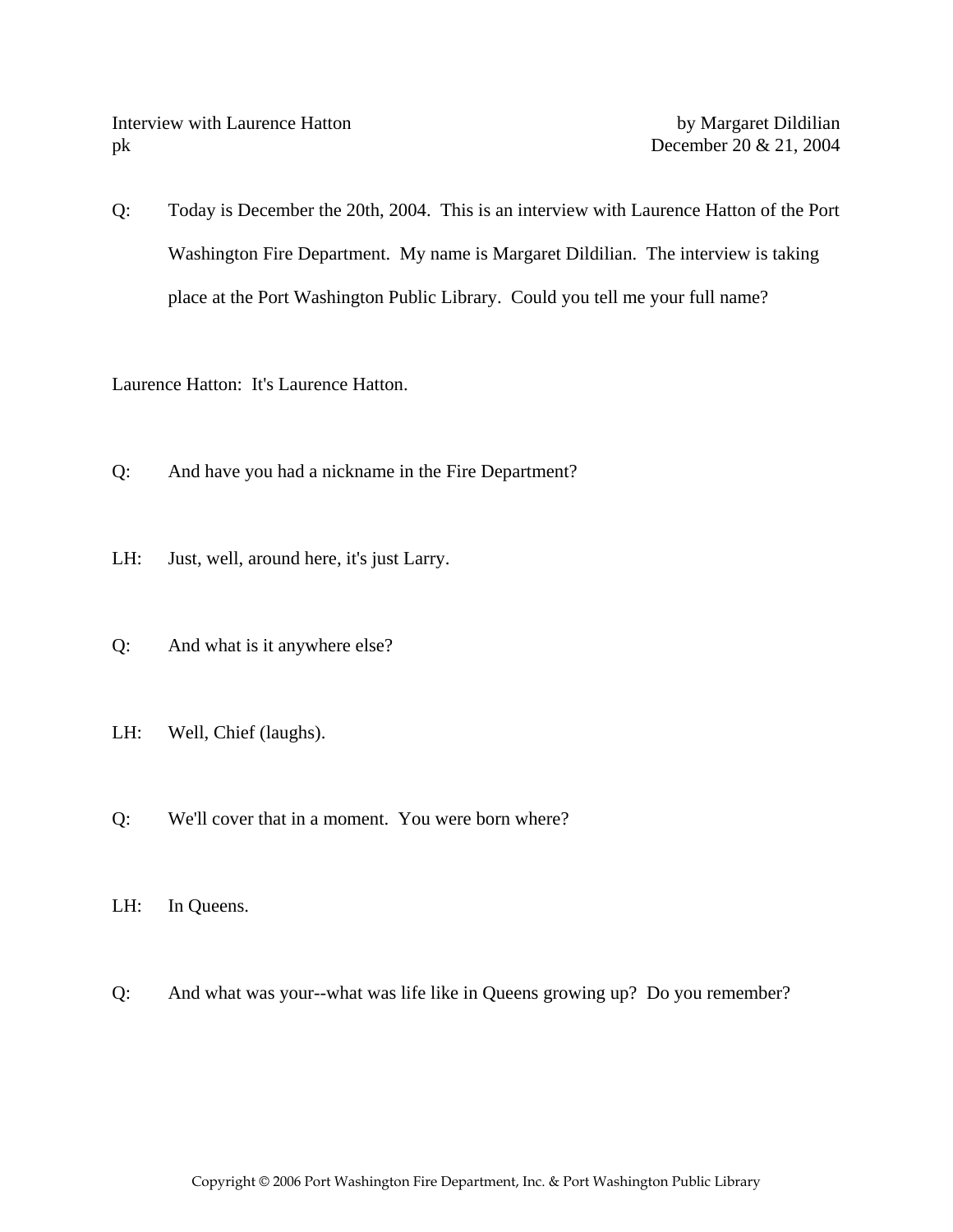- LH: It was pretty much, I guess, like it would be out here in Port Washington. It was relatively suburban. We lived very close to the Whitestone Bridge, so it was mostly onefamily houses. And I remember a little bit about World War II, but ...
- Q: What do you remember about it?
- LH: Well, I remember the two boys who lived next door went off to--one went into the Army, one went in the Marines, and my Uncle Billy who was my godfather, he died in World War II. He was a pilot of a B-17 that was--they made a movie about it--"Lady Be Good"- -and he was the pilot of that plane. They found it sixteen years later in Libya, after the War. It crashed. And they found even the drinking water was still intact, because the desert--dryness of the desert had preserved everything. So ...
- Q: What was he doing so far off course?
- LH: He'd been caught in a sand storm, and the British had given him a bad bearing on the radio direction finder. They had already overflown the bearing, and they were actually getting a bearing that was 180 degrees off--they had left Libya to go to bomb Italy. And they had engine trouble because of the sand storm, and they turned around to come back, and the British had the radio direction finder--the RDF station. And they assumed that he--from his flying time--that he was still over the Mediterranean. And, in fact, he had already passed over the station and the signal was behind the tracking station instead of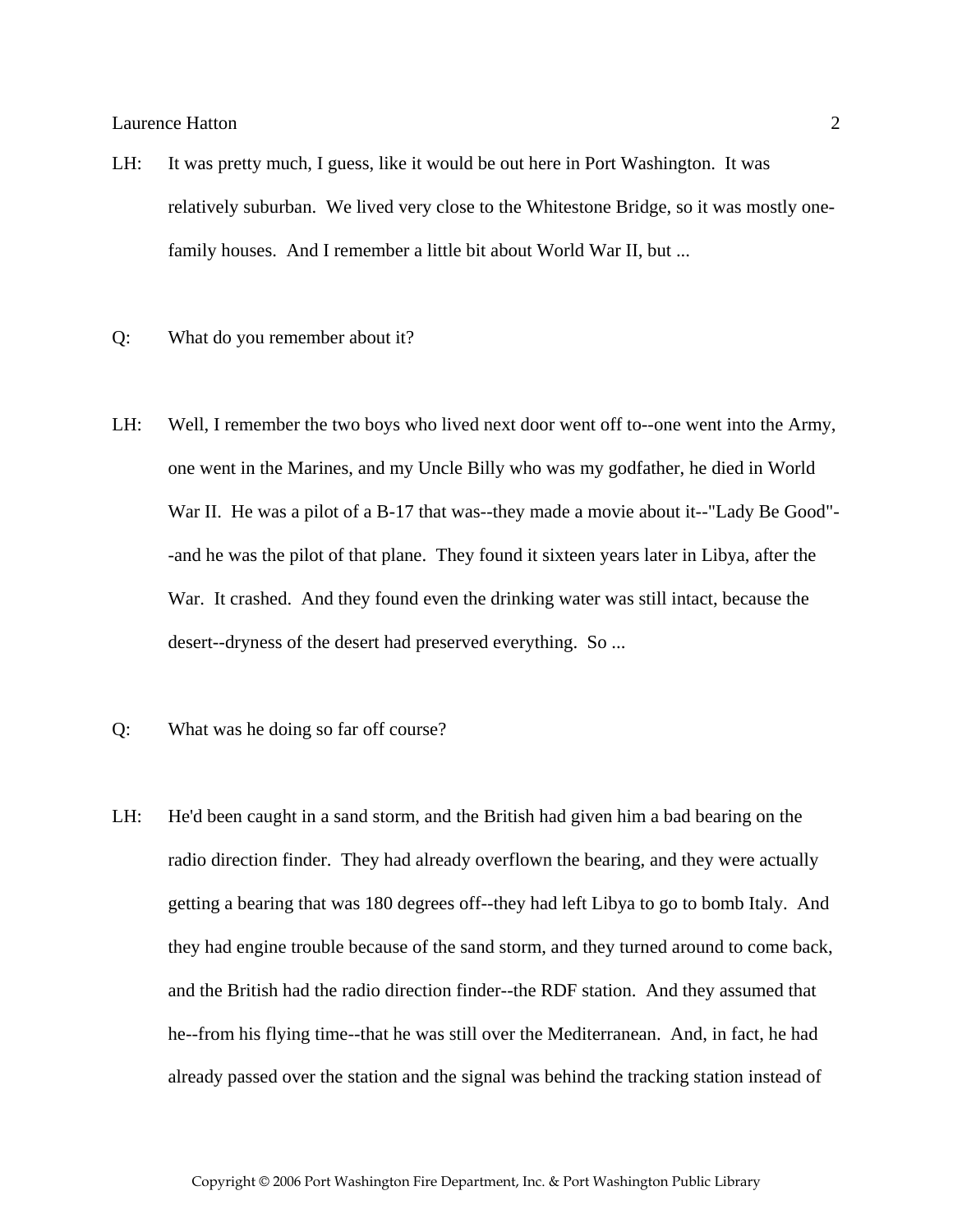in front of it. And they gave him a bearing out into the ocean, into the Mediterranean, and he was actually over the desert when they went down. They found when the engines finally quit, they bailed out, and the found that they had kicked out the life raft, expecting to hit water. It was at night. And they crashed in land, and they never found them till an oil exploration team found them in nineteen--I think it was 1960.

- Q: What was his name?
- LH: William--William Hatton.
- Q: How did that affect you? How old were you?
- LH: I was only a baby. Well, you know, this was--I was maybe three or four years old. I vaguely remember him just sort of in, you know, in the way far reaches. You know, he was gone by the time I could remember.
- Q: Is that what--did that influence you in any way to join the Navy?
- LH: Not really, no. I think the main thing was I had a cousin that went in the Navy, and he had gone around the world on the air craft carrier, and that kind of tickled my fancy. So, as it turned out, I ended up on the same ship he was on eight years earlier. By that time,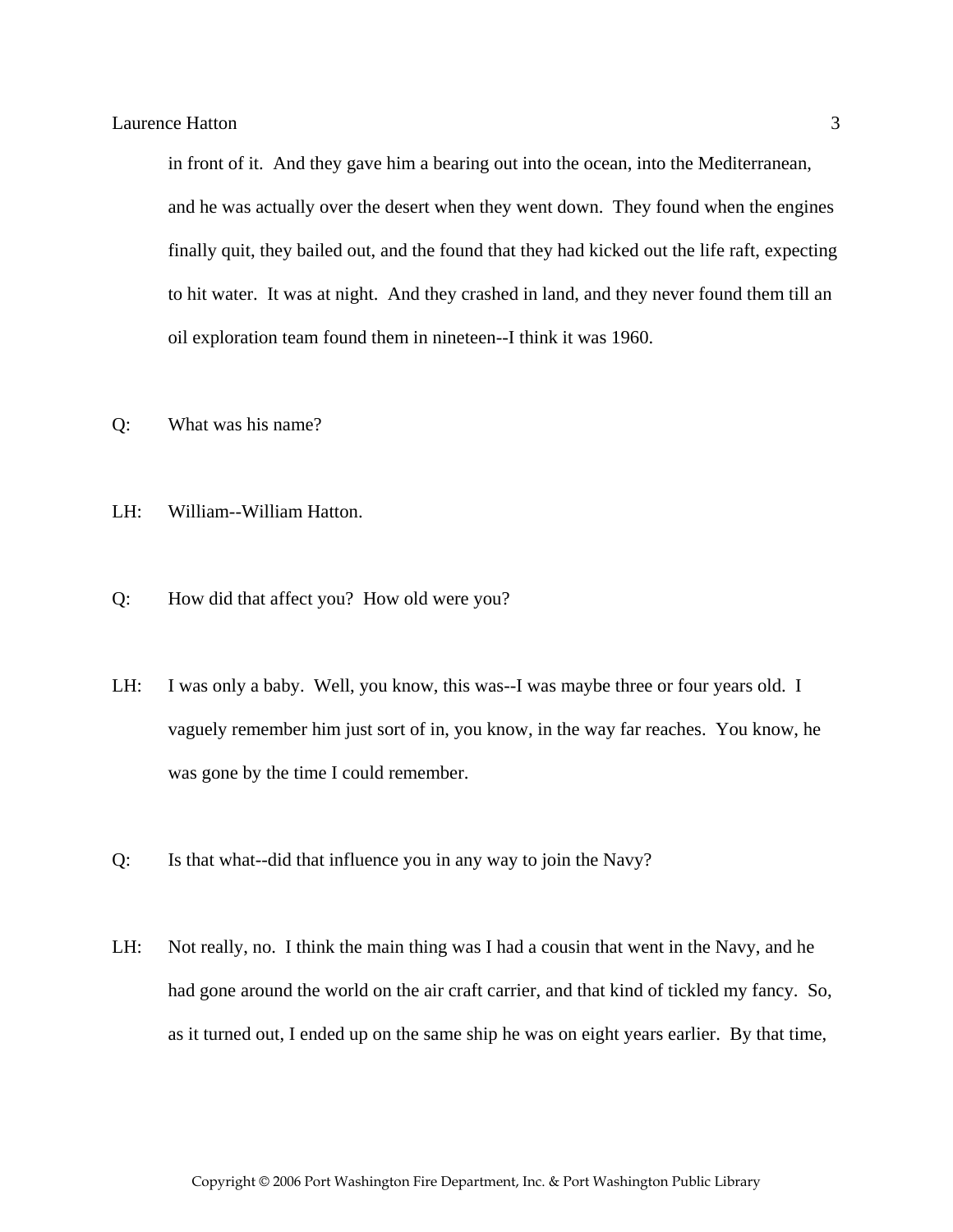# Laurence Hatton 4 and 4 and 4 and 4 and 4 and 4 and 4 and 4 and 4 and 4 and 4 and 4 and 4 and 4 and 4 and 4 and 4 and 4 and 4 and 4 and 4 and 4 and 4 and 4 and 4 and 4 and 4 and 4 and 4 and 4 and 4 and 4 and 4 and 4 and 4

the ship didn't go anyplace. It just went up and down the Atlantic. We were an antisubmarine warfare patrol in the North Atlantic.

- Q: What years were these?
- LH: Oh, that was in '57. I went in the Navy in '57; I was discharged in '60.
- Q: What was it like for you in the Navy in those years?
- LH: Oh, just, you know, normal ...
- Q: Was there a draft at that time?
- LH: Well, there was a draft, but I vol--I enlisted as soon--I got out of high school in June; I enlisted in July. Because, in those days, if you--if you hang around, they were going to grab you anyway, and you couldn't get a job. Nobody would hire you if you were--if you were subject to the draft, you couldn't get a decent job. So a lot of guys joined to get--go to school. There wasn't a lot of money going around, and, back then, unless you were in the top ten percent of your class, you didn't go to college. And I liked playing basketball more than I did studying, so I wasn't (laughs) in the top ten percent of the class.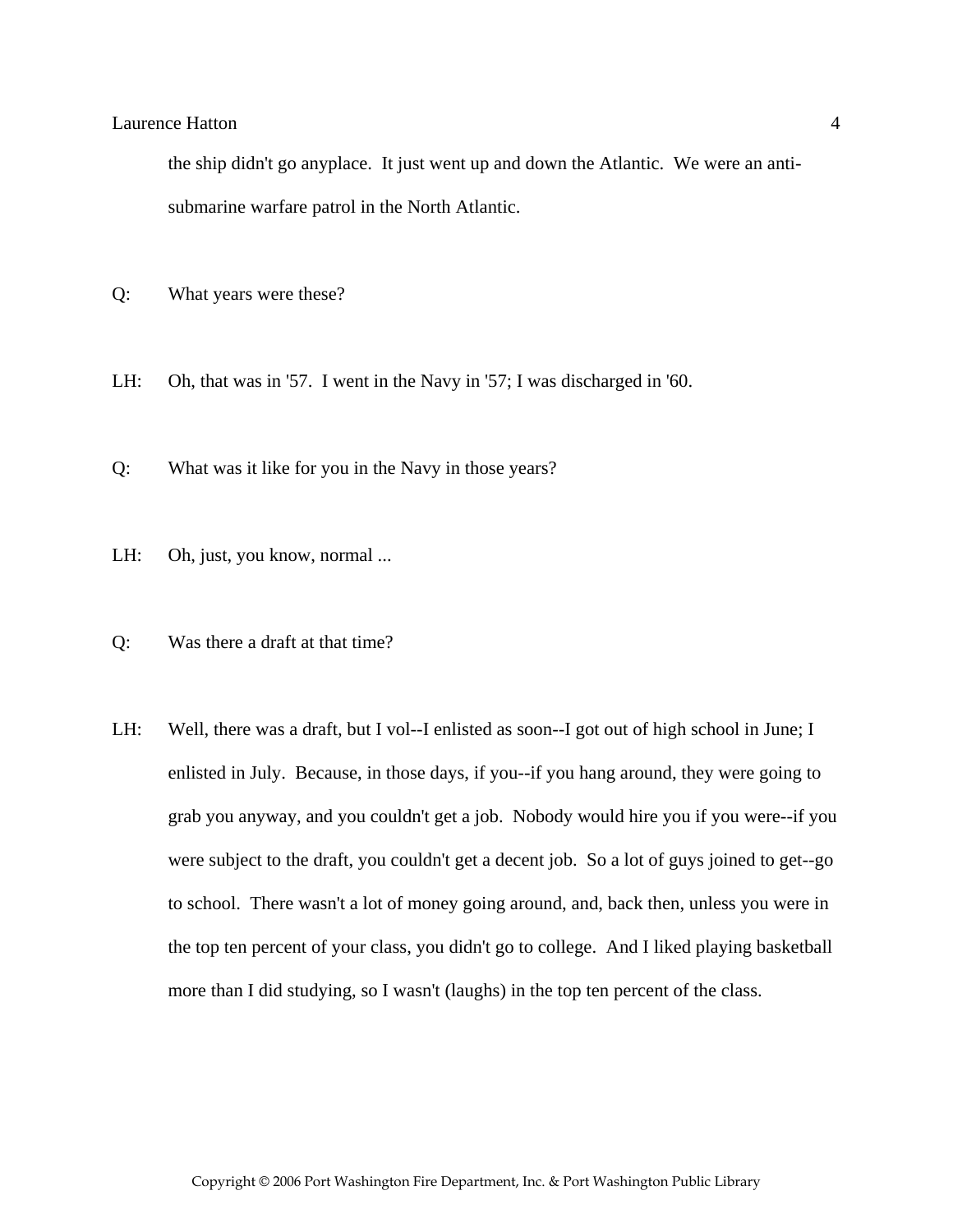- Q: Did you--well, I want to go back for a moment to Queens. What was your ethnic background?
- LH: Well, predominantly Irish. Mostly Irish, and on my father's side was all Irish; my mother's side was--there was, I guess, about three-quarters Irish and a little bit of German and French, and a little bit of everything.
- Q: Were there any firefighters in your early life?
- LH: Not--not firefighters so much. I had an unc--well, I never met him, but there was an uncle in my family that was a--he was an honorary chief in the City. But he was a--he was a court recorder--a court stenographer. And, of course, in those days, you didn't have the stenotypes. Everything was done in shorthand. And he was handicapped. And he got to know quite a few politicians, and he was made an honorary, but he's a real fire buff, you know. But ...
- Q: Did that affect you in any way?
- LH: Not really, no. I saw some old pictures and stuff, but we lived very close to the firehouse in Whitestone, and I used to chase the fire engines on my bicycle a lot.
- Q: How old were you?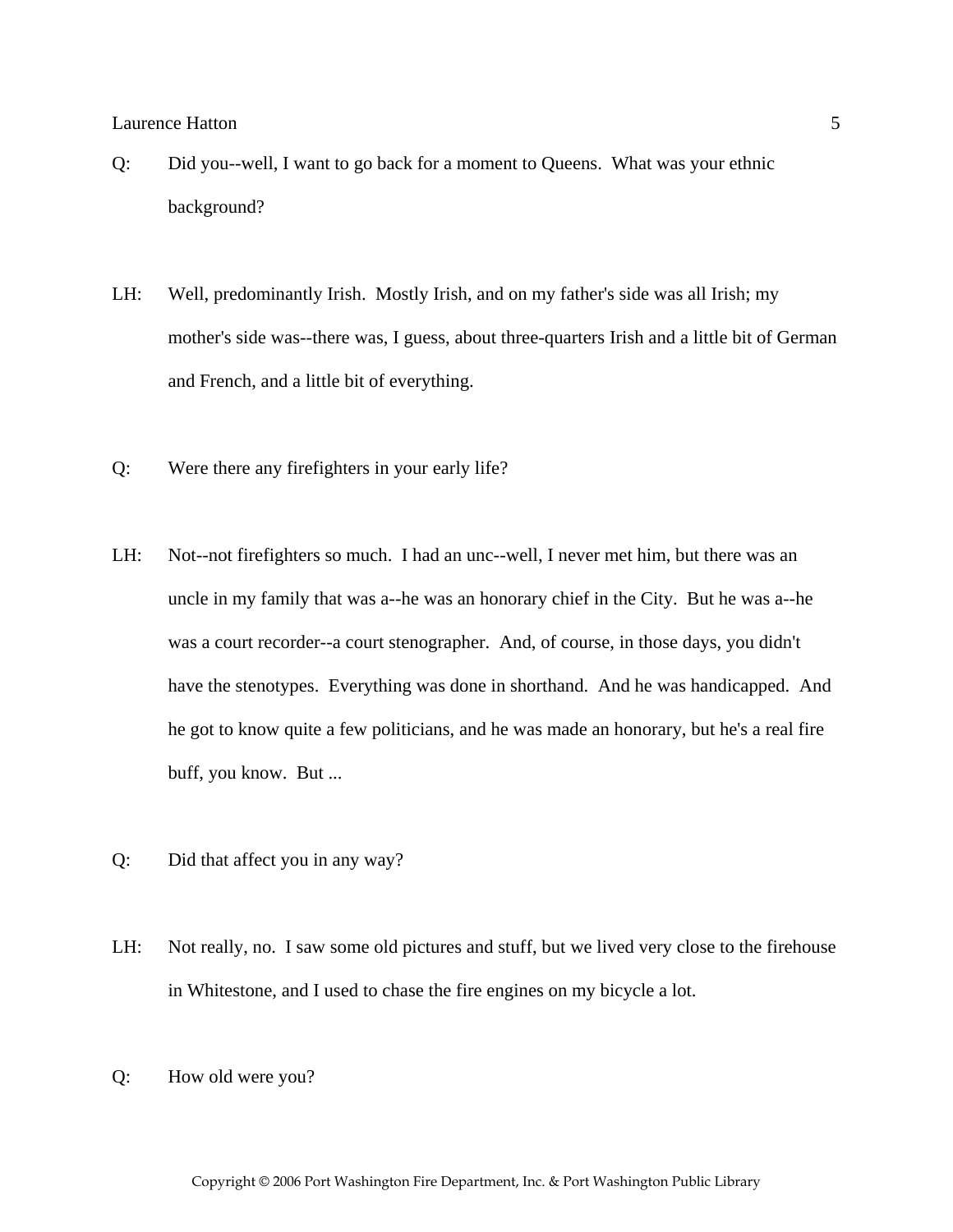- LH: Oh, I guess seven or eight when I started that and ...
- Q: And is that why you joined the Fire Department?
- LH: Yeah, I kind of got to like the Fire Department. That's all I ever really wanted to be. So ...
- Q: And who influenced you? You've had a dual career, both in the City and here. Who influenced you in the City, then to go into the Fire Department?
- LH: Well, it's just something, for some reason, it's just something I always wanted to do. I admired them, and, you know, there was a--liked to, you know, go and watch them work and then that was my--what I wanted to be when I got out of the Navy.
- Q: When you were first in the New York City Fire Department, when you heard that--I assume that their horn blows like ours.
- LH: No, everything is bells.
- Q: Oh, really. Tell me about that.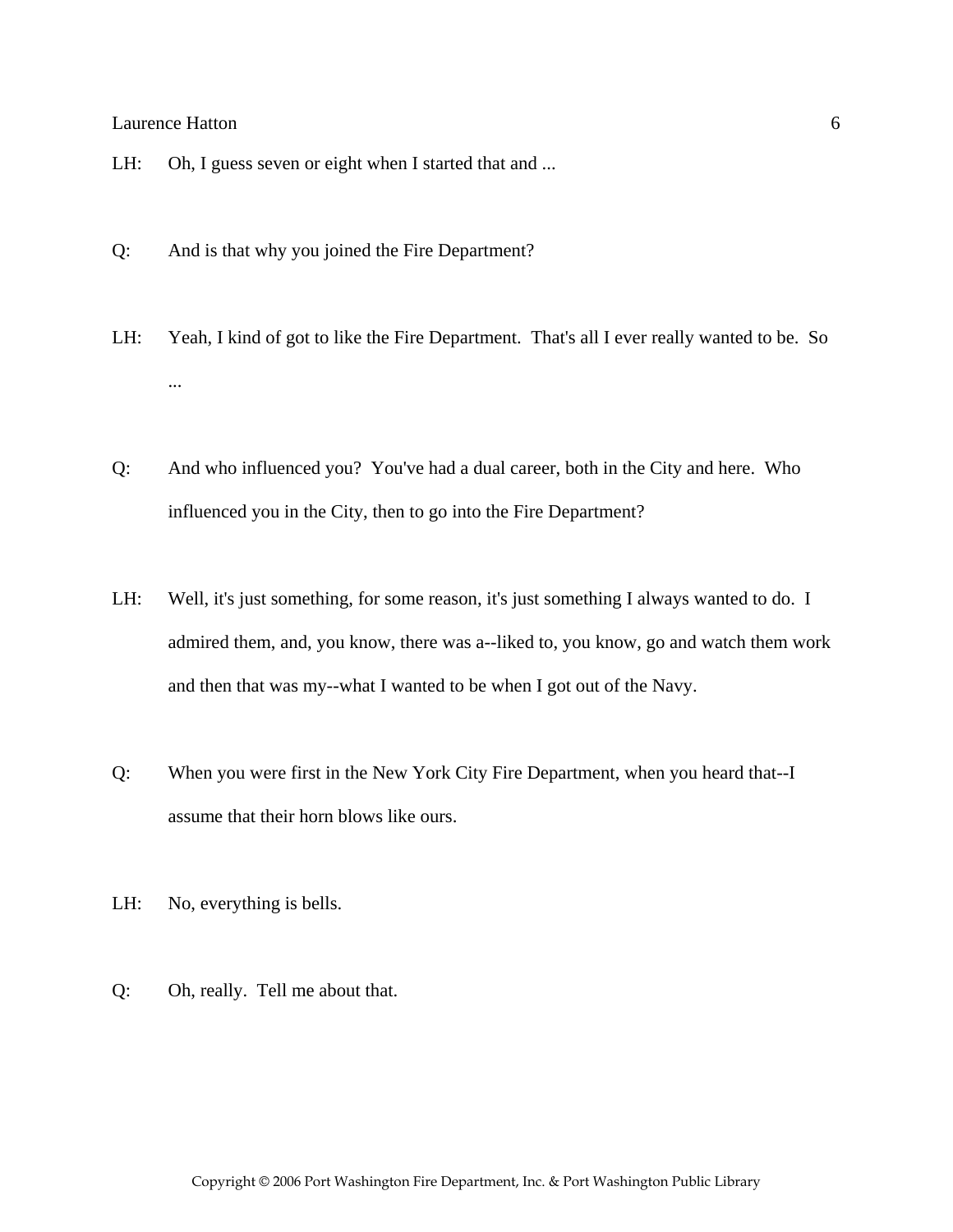- LH: There was no--you know, everybody's--it's everybody's on duty in the firehouse, so there's no horns blown. The horns out here are to alert people to, you know, to come to the firehouse. But in there, you have an on-duty shift, so, I mean, in those days it was all by bells. It was a telegraph system.
- Q: How did that work?
- $LH:$  Well ...
- Q: I mean, how do the bells work? I don't understand.
- LH: On each--about every other corner in the City was a fire alarm box. And each box has a designated number. So, when somebody pulled the alarm box, it went to a central office, and the dispatcher transmitted that box number to local firehouses, and the ones that were assigned to go, responded. And the whole thing--the whole process--took about forty seconds from the time a person pulled the box till the time the alarm was in the firehouse. And each box had its own separate number, and it would--you know, the bell would come in, like four-three-one-five. It'd be four, a space; three, a space; one, and then five. And then the man on watch would look up on the board and check, and if they were assigned to go, it would be on the board, and they'd tell the location of the box. And- very simple system, but it was very effective.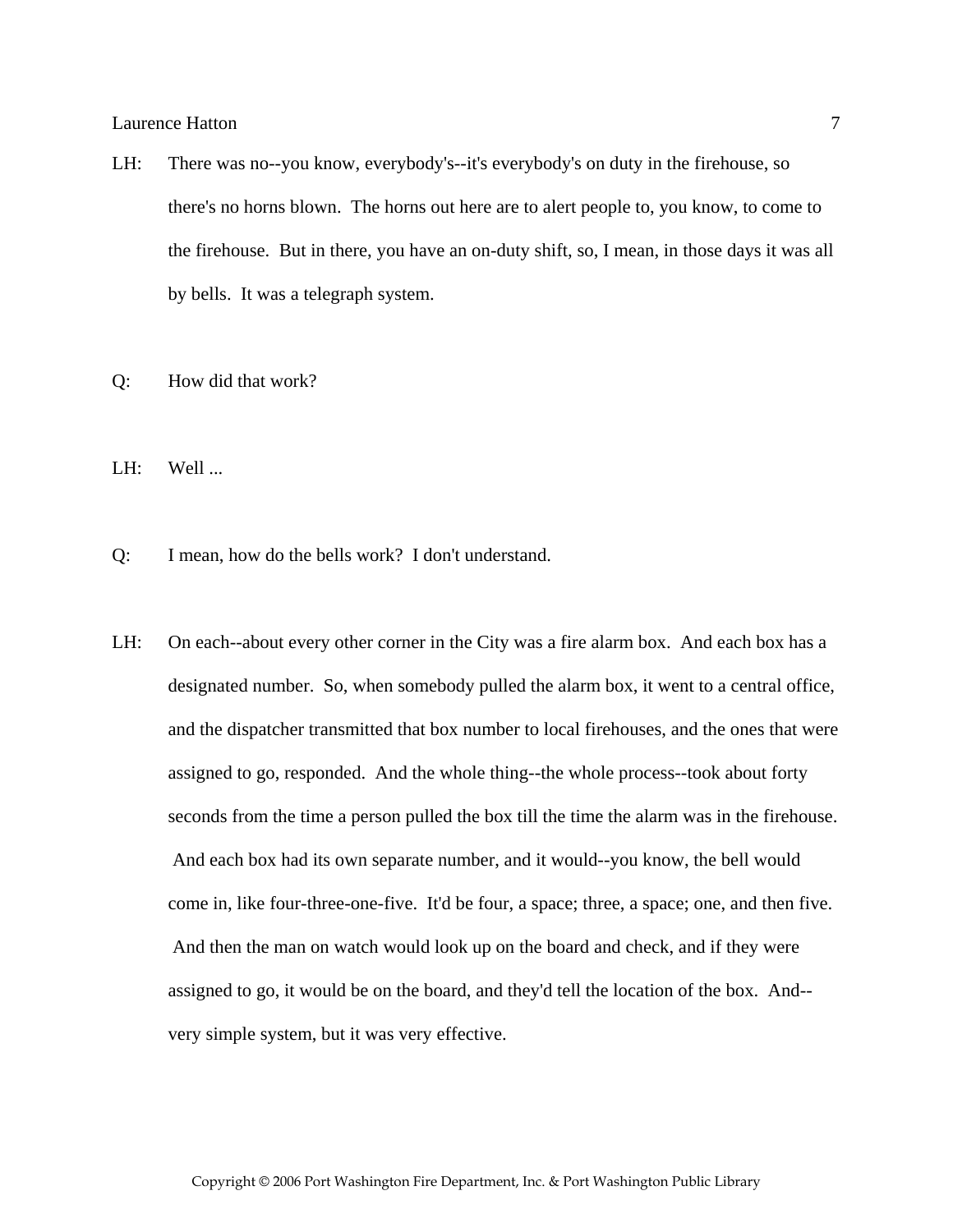- Q: And what years were these?
- LH: Well, they--they still have the alarm boxes, but they don't use the bells at a firehouse anymore. They did away with those in the '70s or maybe--oh, maybe in the early '80s.
- Q: So, when did you join in New York City?
- LH: I started as a civilian dispatcher in December--actually December 13th, 1960.
- Q: As a dispatcher, what did you do?
- LH: I received the alarms from the alarm box, and sent them to the firehouse.
- Q: And how old were you?
- LH: And I handled the radio and--I was twenty-one. And we made sure that each alarm was responded to by the proper number of equipment--you know, piece of equipment. And if we got telephone alarms, we took the alarms and transmitted them out to the companies.
- Q: Now, did you have to train as a firefighter before you became a dispatcher?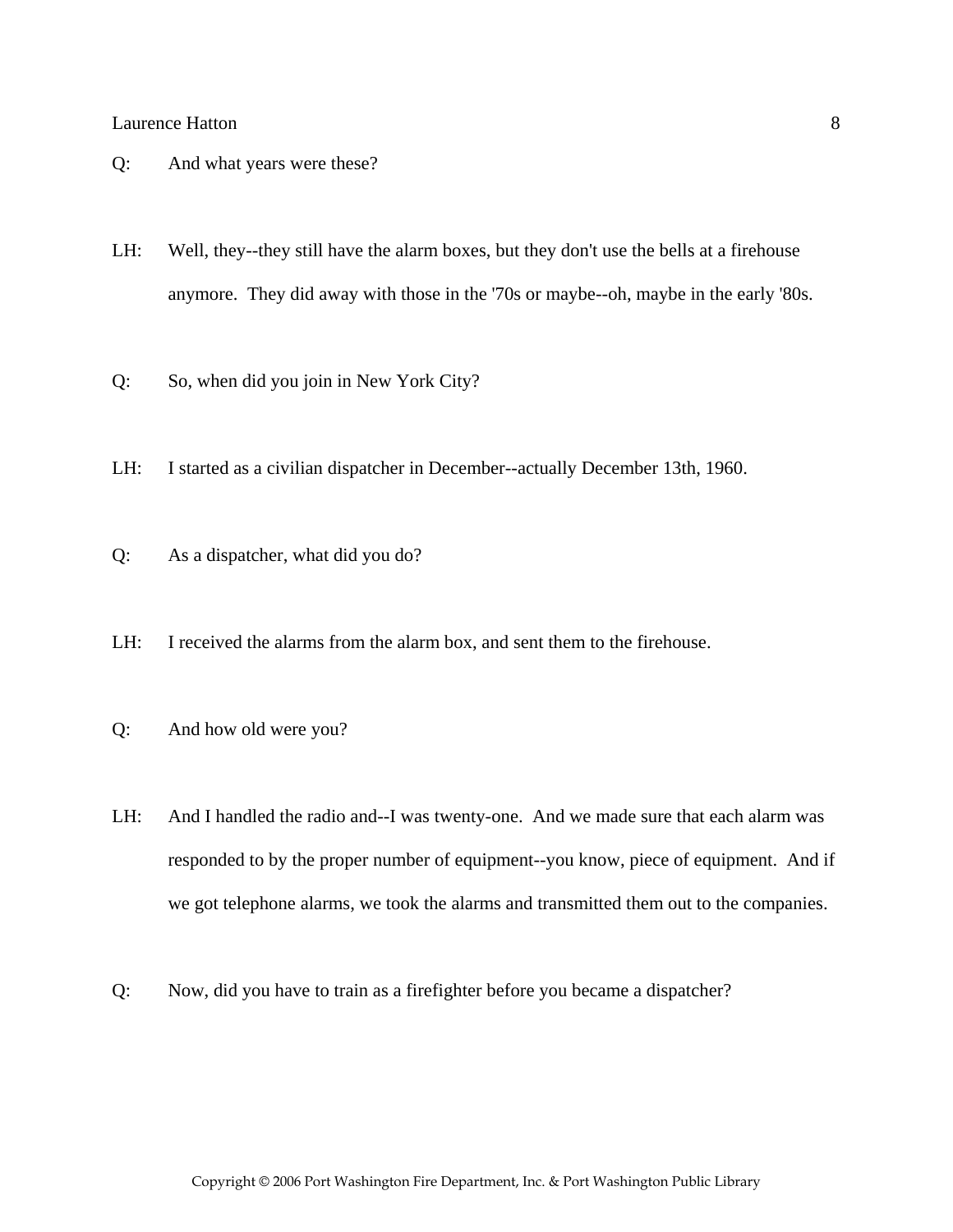- LH: No. I became a--you had to take a Civil Service test for dispatcher. And my Navy experience--I was an electronics technician--so, because of the electronics involved with the telegraph and the radio, you have some kind of background in that. So that was why- -one of the reasons I picked the electronics field so I'd have a background for radio.
- Q: So you took skills you learned in the Navy ...
- LH: Uh huh.
- Q: ... into the Fire Department.
- LH: Yeah. And then I took the test for firefighter, and I was appointed in June of '62 as a firefighter.
- Q: So what station were you assigned to? Right next to your ...
- LH: Oh, no, that was when I was a kid. When I was a dispatcher, I was in Manhattan. That's in Central Park. And then when I became a firefighter, after I went through the Fire Academy, that was ten weeks. And after I went through the Fire Academy, I went to Ladder 28 in Harlem. That's on 143rd Street between Seventh and Eighth. I was in a ladder--hook and ladder company there.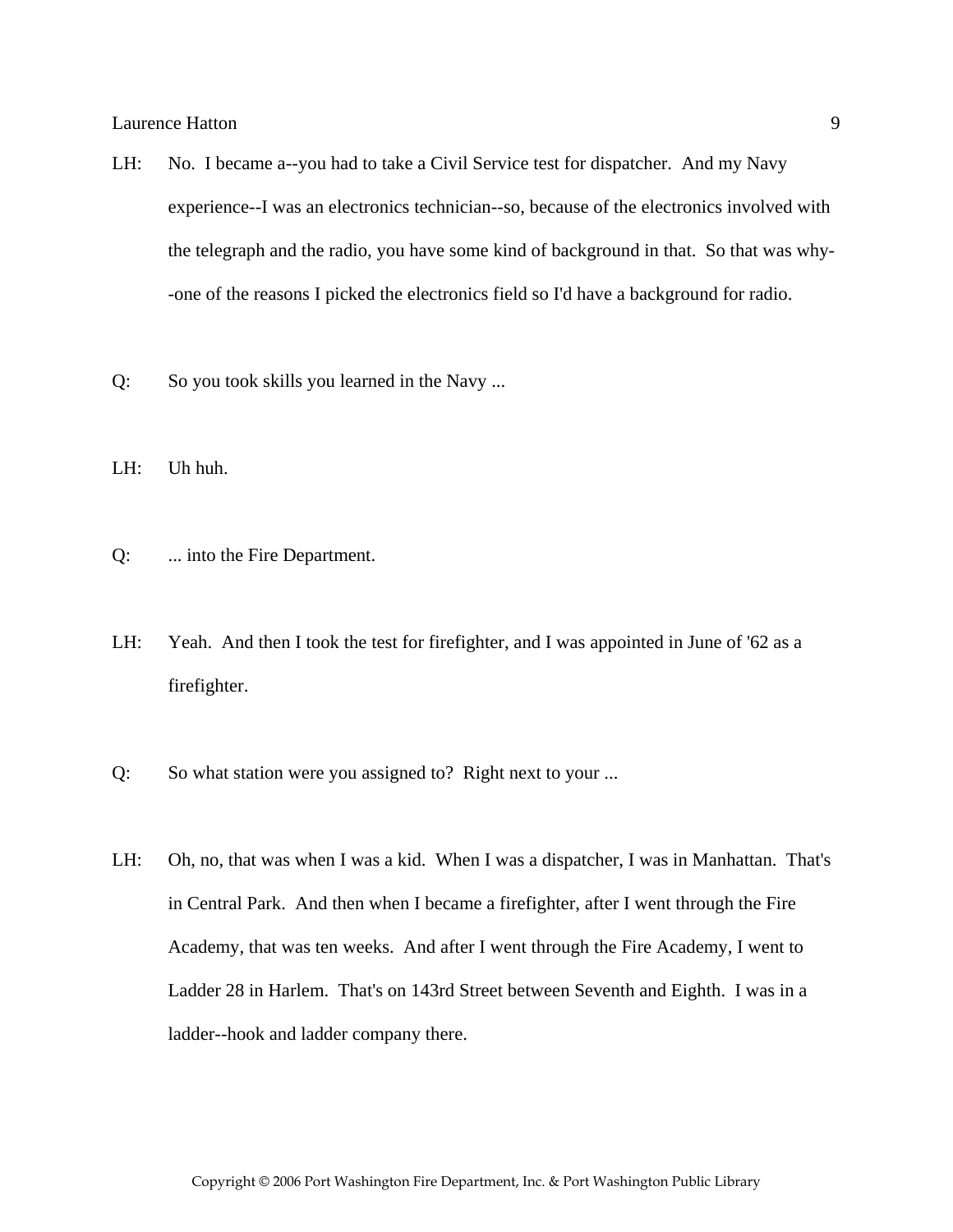- Q: And when you went to training for the City Fire Department, where was that training?
- LH: Well, at that time, it was held in three different locations. We had two weeks down in Pier A in lower Manhattan, and we had two weeks in 68th Street, the old--old, old Fire Academy. We were the last class to go through that--the Fire Academy on 68th Street. And then, the remainder of it was on--at that time was called Welfare Island. It's Roosevelt Island now. And the Fire Academy since has been consolidated on Randall's Island under the Triborough Bridge. It's all been moved. Because that was over forty years ago.
- Q: Have the techniques of your training changed at all?
- LH: Oh, fantastic, yeah, sure.
- Q: Can you tell us a little about what the differences are ...
- LH: Well ...
- Q: ... there, and then we'll cover what the differences are in Port.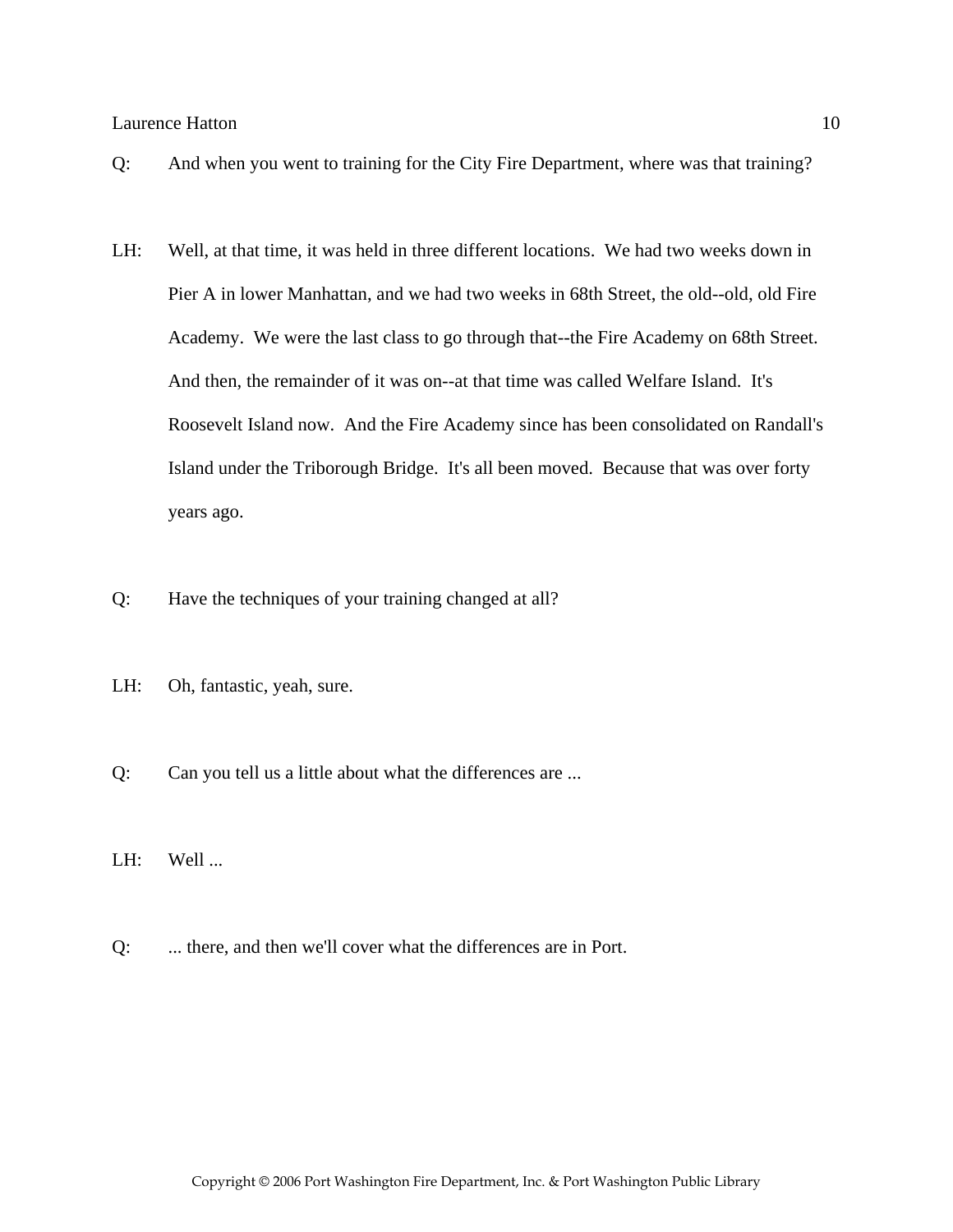- LH: Yeah. Well, back then, we didn't have any saws--any power saws for opening roofs or anything. Everything was done with an ax. Most of the ladders were wooden as opposed to being aluminum and steel today.
- Q: So would they burn up in the fires then?
- LH: Well, no, you--well, you know, if they were left--you know, but you didn't put them in the fire. I mean, there's no sense putting a ladder in a fire if you can't climb it. You know, you're not going to climb into the flames, you know. You put the ladder below the window and climb up to it with a hose line and maybe dampen it down with the hose line before you went in. And the hose has changed. It used to be cotton. Now it's all synthetic fibers. Used to have to take it out and dry it so it wouldn't mildew. Now you don't have to worry about that.
- Q: Because it's made of synthetic fibers.
- LH: Everything is radio controlled. You know, back then, there was--we only had two selfcontained breathing apparatus on the truck for six men. And the other four, you know, you never wore a mask. You were considered a sissy if you wore--if you wore a mask into a fire.
- Q: So were you injured because of that?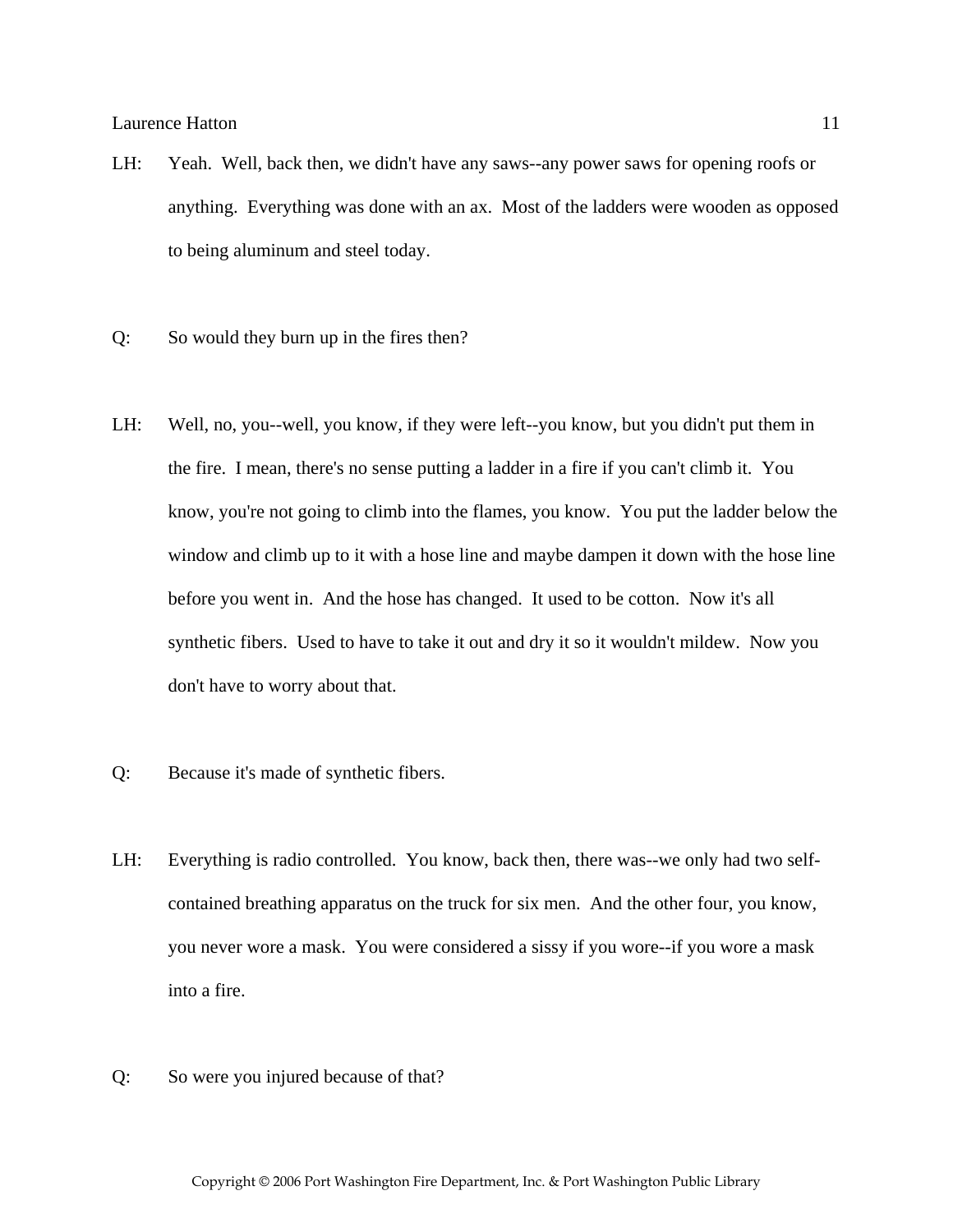- LH: Oh, a few times, yeah. I had two collapsed lungs over the years, and a couple of breaks and bumps and bruises and sprains and two bumps, couple of burns, and, you know. But the--now everything is very tightly controlled from a safety point of view.
- Q: Now, you almost joined simultaneously with the Port Washington Fire Department. There was only about three years difference between ...
- LH: Well, we--I got married in September of 1962 and we moved out here. And I had seen the Department operating out here, and I just figured I'd see what it was all about and started hanging out in the firehouse on Haven Avenue. And I joined in January of 1963 out here.
- Q: And which company was that?
- LH: Flower Hill on Haven Avenue.
- Q: Now, why did you choose that? Just ...
- LH: It's closest to the house where I lived at the time. We were living up on High--well, at that time, we were living on Fairview Avenue, and then we bought a house on Highland Avenue. And then we--after we were there for, oh, I guess, ten, twelve years, then we bought the house we're in now on Evelyn Road.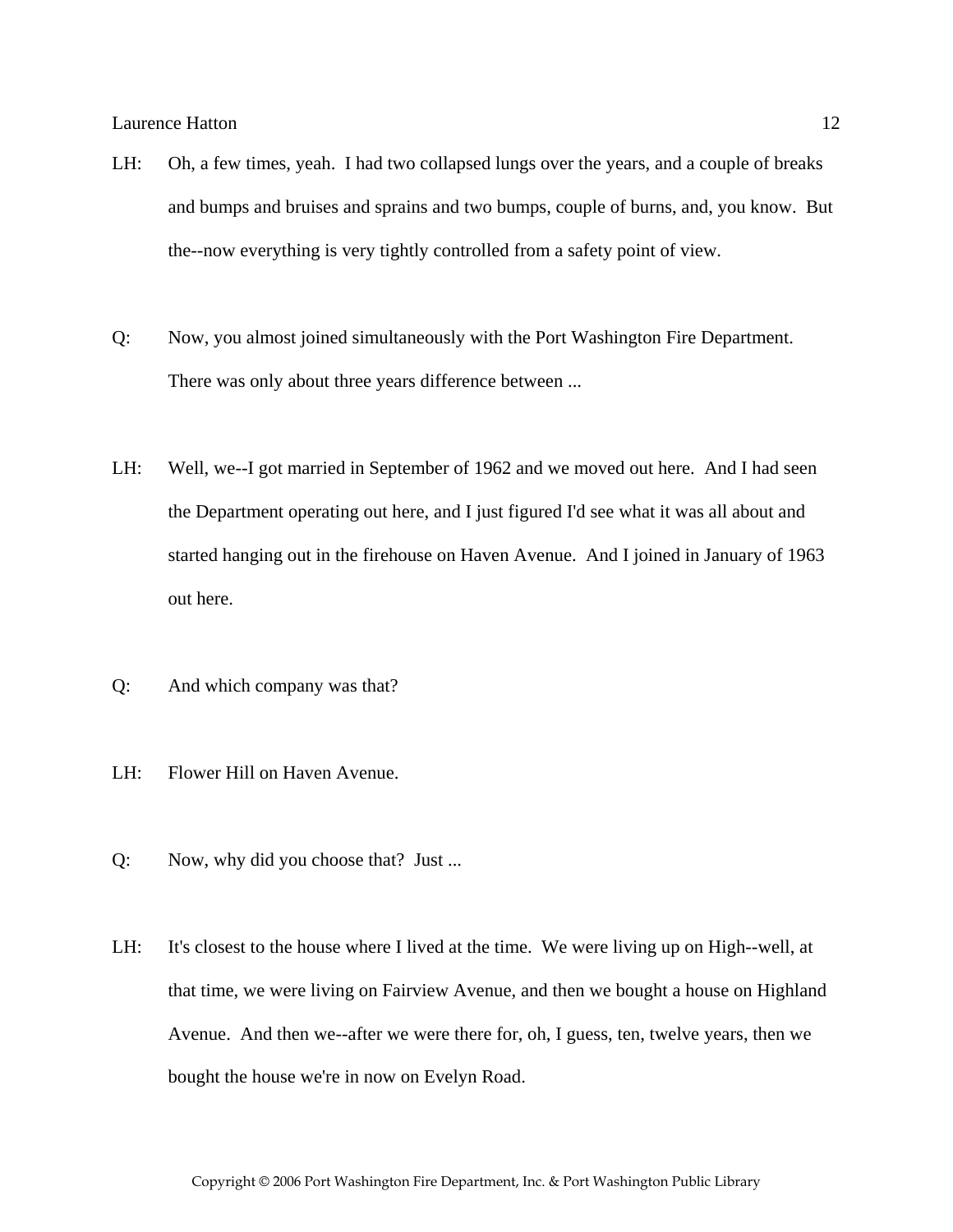- Q: So you were a career firefighter in New York City, and then you would fight fires here at night.
- LH: Well, if you're off-duty. Because in the City you worked rotating shifts. You worked day and night. You know, you'd work two days on and then a day off and then two nights on and two days off. And so, the night tours were from six at night till nine in the morning. So you had a fifteen hour night tour.
- Q: So tell me how that worked in the night tours, since you had to stay at the firehouse in the City. What were your duties while you were there. Let's say, a normal night.
- LH: Well, usually about--got there about five-thirty, because the shirt started at six. You'd change your clothes. Get into work clothes the uniform. And we'd get into about sixthirty you had the roll call and you'd be assigned what job you had that night. There's five or six specific jobs in both the engine and the ladder company. They're two separate trucks. One is a hose truck, and the other is a hook and ladder with the tiller on the back. And we had--you know, I was assigned to a ladder company, so it was either carry the extinguisher and a hook or the forcible entry--part of forcible entry team--or the roof team or the outside vent team, or, you know, depending on what the officer wanted you to do.
- Q: Did you have to learn a specific skill that you were best at at that time?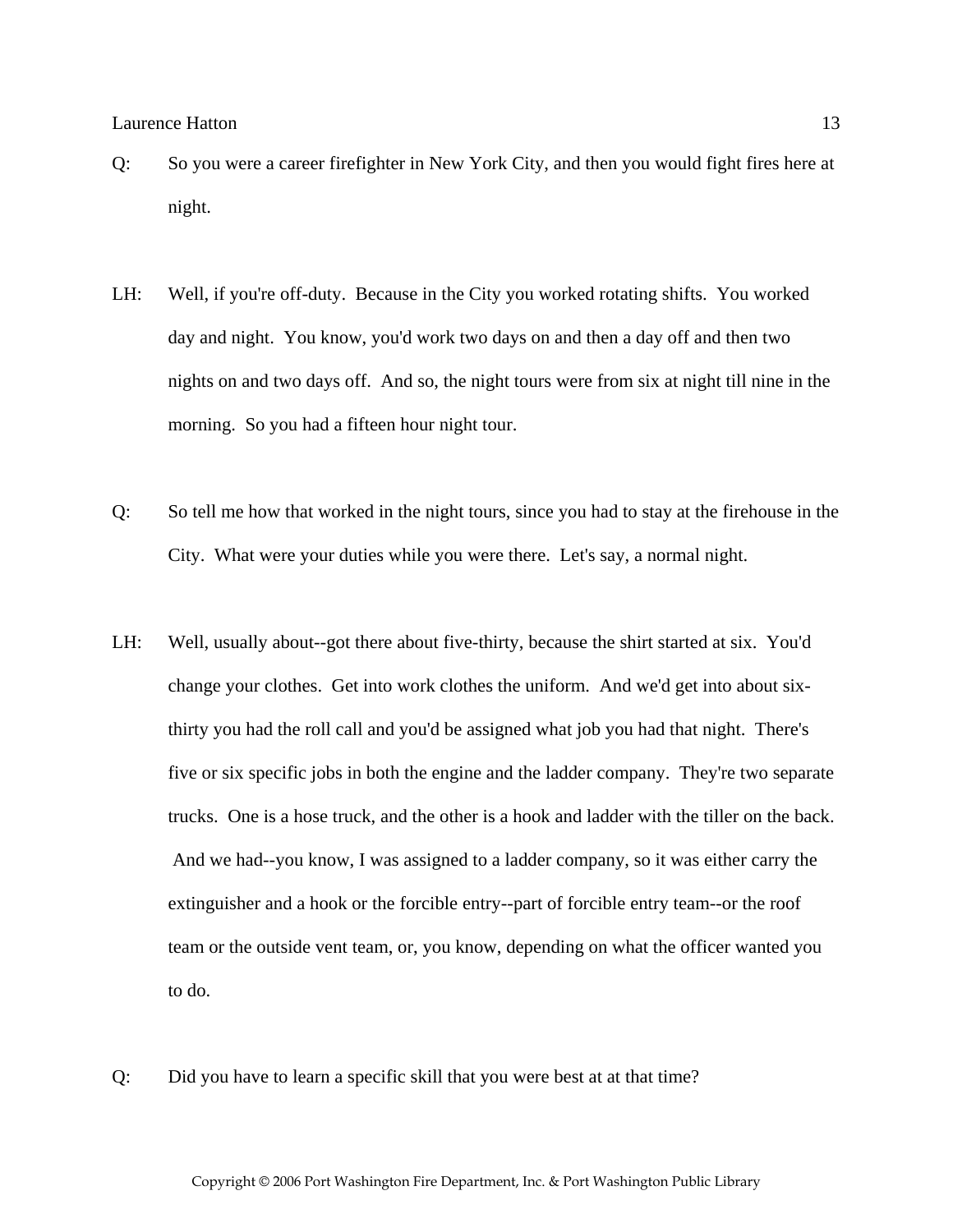- LH: Well, you started off being what they call the "can man." That's the junior man carries the extinguisher and the hook and stays with the officer. And the officer directs every move he makes. And we had a tough old Captain who was a Marine Corps sergeant during World War II. He was a boxing instructor in Parris Island [N.C.]. And he used to--anybody gave him a hard time, he said, "Just remember, I punched the daylights out of five thousand United States Marines one at a time," (laughs). So, he was a tough bird. And the first thing he said to me was "I want to be able to reach out and touch you at any given time, and if I can't touch you, you're in deep trouble, kid. You got that?" "Yes, sir," you know. And then, as a probie, you cleaned the trucks and ...
- Q: Were you ever abused by this captain?
- LH: Oh, there's a ritual, a hazing involved.
- Q: Oh, well, tell me about that? What did they make you do?
- LH: Oh, it's--they play practical jokes on you, and it's ...
- Q: And how practical are they (laughs)?
- LH: Well, some of them are a little--the one they'd start betting--you know, two guys would start betting in the back. "I bet you he can't." "I bet you he can." "I bet you he can't."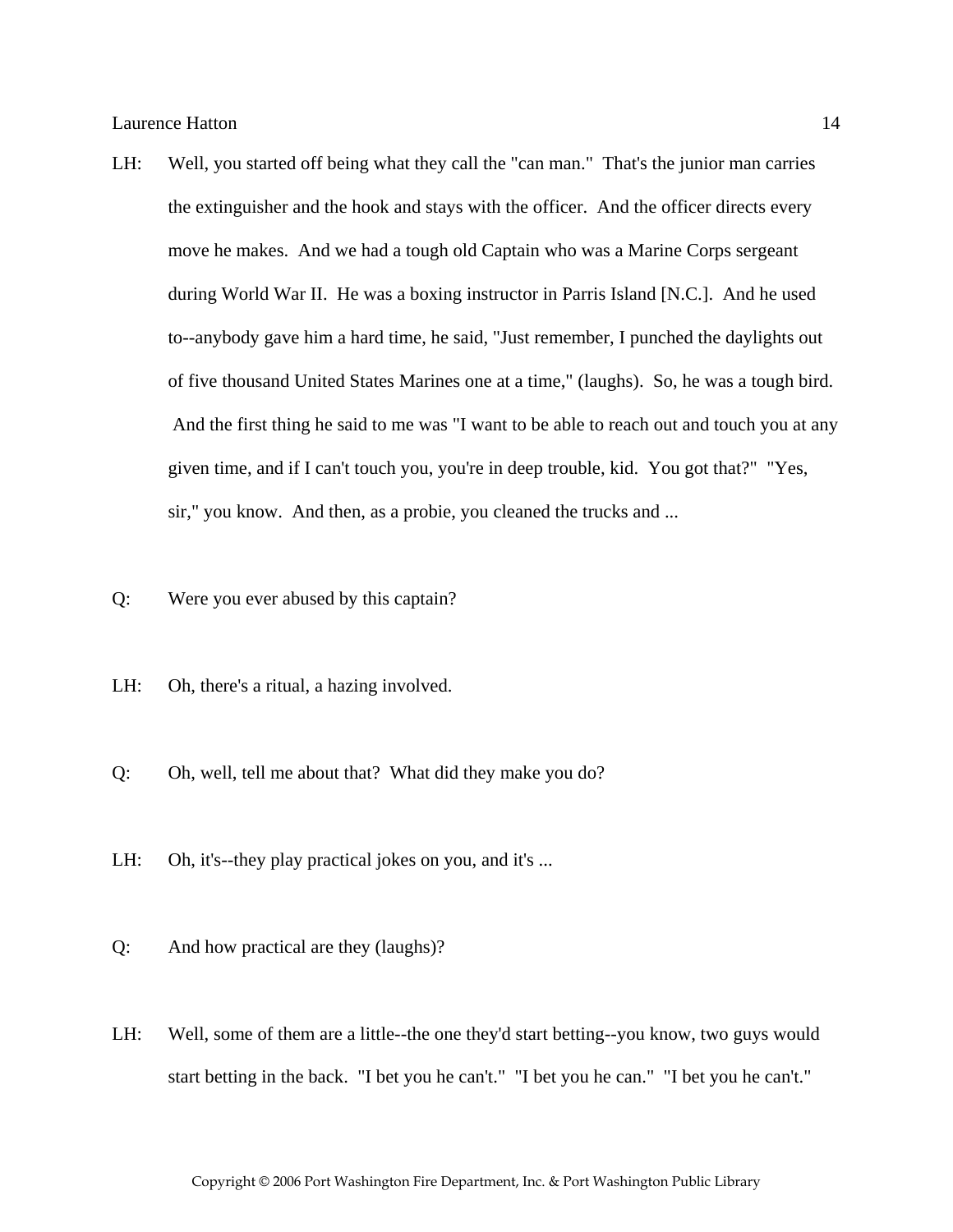You know, "I got five dollars says he can do it." "Do what?" "All right. Put a life belt on, kid." You'd put a life belt on. And they'd say, "Chin yourself up on the back of the ladder and hook onto the--hook onto the rung of the ladder." Hey, that's easy. Pull yourself up. You hook on with the rung of the ladder, and then, "Okay, let go." And you let go. The belt contracts the triceps and the lateral muscles here. And you can't--there's no way you could have the strength to chin yourself back up again. And they'd leave you hanging there," (laughs). Then, somebody would go and ring the bell, and they'd make believe they're having a run, and you're hanging on the back of the truck (laughs). That's- -screaming, "Get me out of here!" you know. Stuff like--or they'd ...

- Q: Did they have injuries because of that?
- LH: Oh, no, no. That's--you know, it was always good-natured fun. Or they'd--they'd decide that they were going to have a drill, and they'd be pulling you up. We had a pole, used to slide down, and they'd hook you in that life saving harness, which is the way you tie the rope, and "We're going to pull you up the hole." And they'd get you half-way up the hole and they'd hit you with a bucket of water (laughs) in the summertime, you know. But, you know, it was good-natured hazing. Or they'd ...
- Q: And how did that hazing compare to what went on in Port?
- LH: Oh, it was--Port's a lot milder than in the City.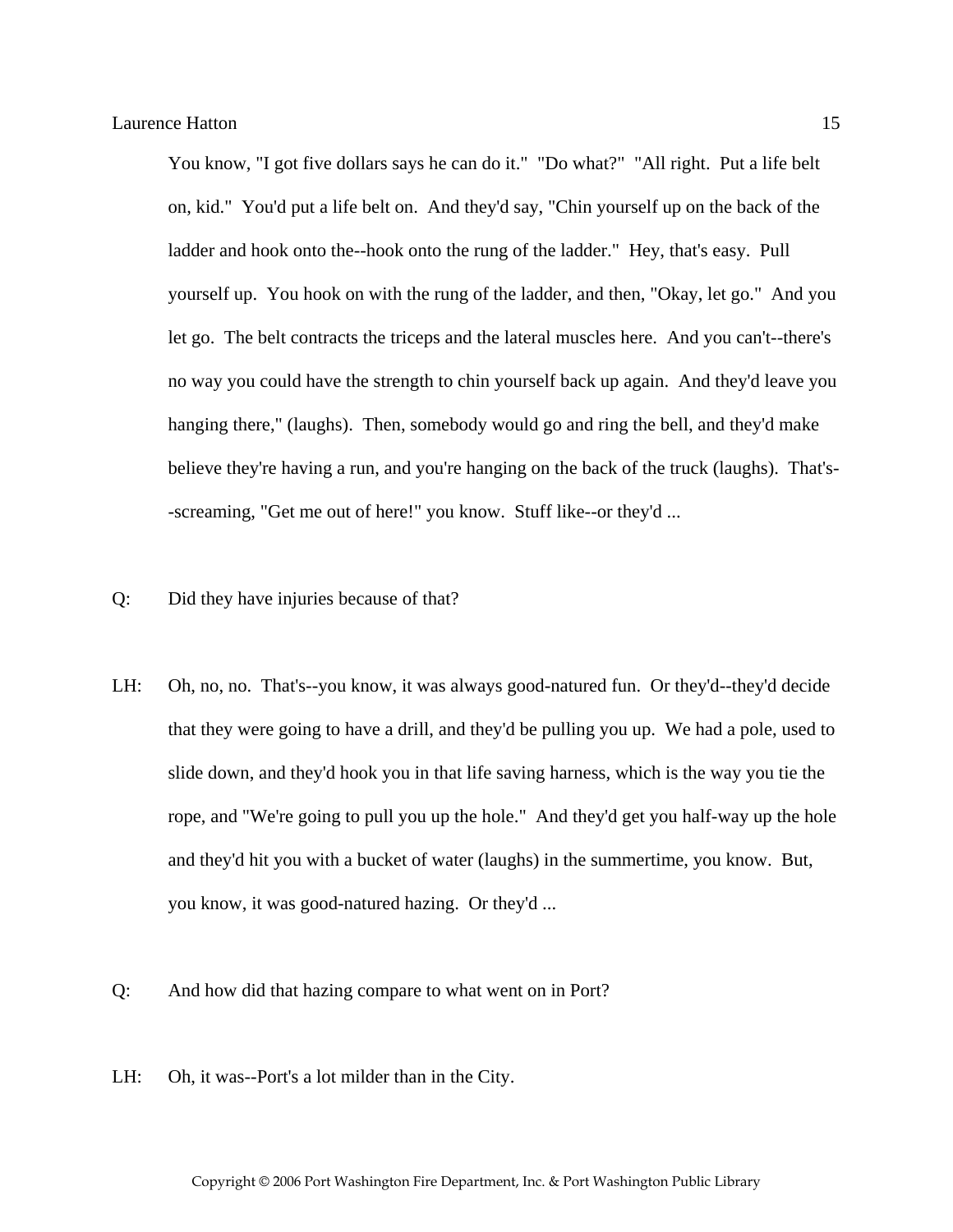- Q: Why do you think that is?
- LH: I don't know. It's just--I think in the City, the guys are a little wilder, I think, than they are out here. They have a little--you know, like the company I was in, a lot of guys grew up in Hell's Kitchen. And they were a tough bunch, you know. And ...
- Q: And the name of your company in the City was ... ?
- LH: Ladder 28.
- Q: 28.
- LH: Yeah.
- Q: And it was in Harlem?
- LH: Yeah.
- Q: Now, was Harlem basically Afro-American at that time?
- LH: Yep, yeah.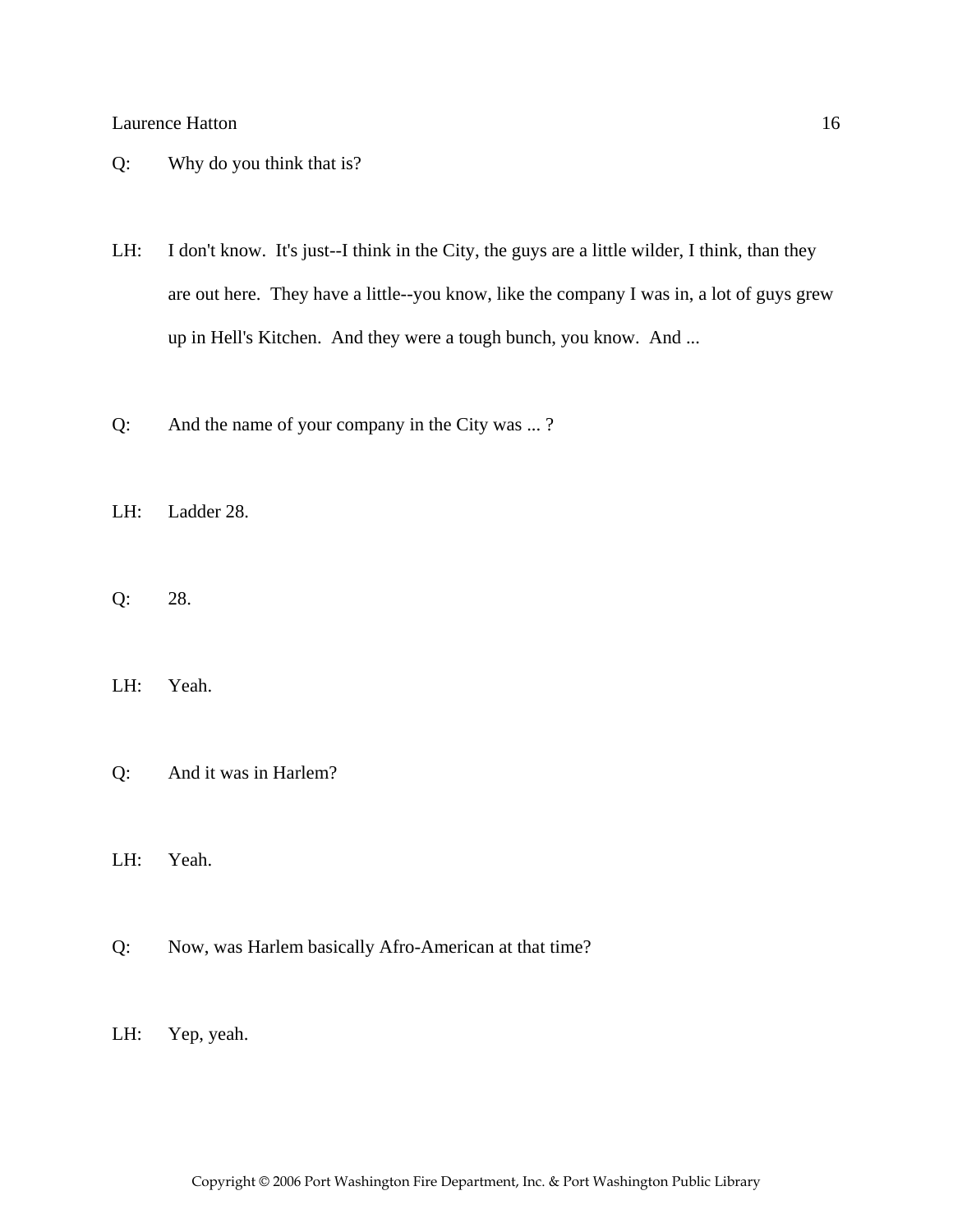- Q: So, did you have any volunteers from that?
- LH: No, there's no volunteers in the City at all.
- Q: I mean, anyone come in trying to be a fireman from the Black community?
- LH: Yeah, we had a couple. We had--we had Calvin Mordecai. He was a--he was in the Engine. He was a Major in the Korean War. He won the Bronze Star. We had Bobby Thweatt. He was a Captain during the Korean War. He was in the truck company. And we had--there was about, I guess, out of twenty-five guys, there was about three or four in each company that ...
- Q: And how did they work together?
- LH: No problems. No. They were all--you know, everybody--I mean, it didn't make any difference if you were white or Chinese or Black. If you did your job, you were respected. If you didn't do your job, they made life miserable for you. And we had a few guys over the years that, you know, they just couldn't hack it. And they got, you know, they made life miserable, because your life depends on the other guy. You can't, you know, with all due respect to the volunteers, you can kind of pick and choose out here who you hook up with. In there, you're assigned five men. Those five men are your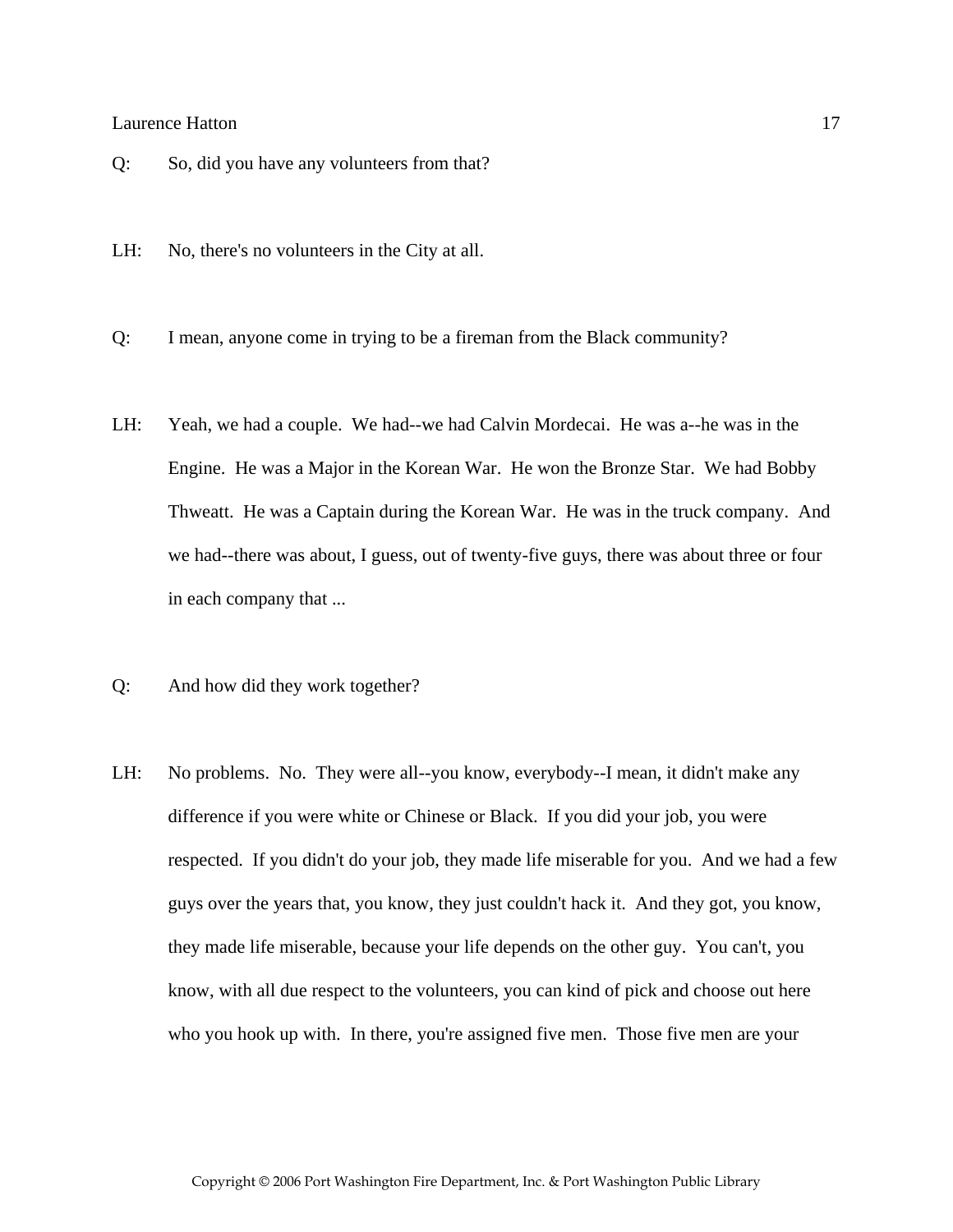teammates, and there's no picking and choosing, you know. If one guy drops the ball, the five of you can die, you know, and it's a little bit different.

- Q: So how do they make it so miserable that this person gets the idea he has to leave?
- LH: Well, in extreme cases what they'll do is they'll cut him out of the meal. You know, "Bring your own food. You're not eating with us." You know, just socially shun the guy, you know. And the Lieutenant, the officer, will, you know, really get on his case and send him back for more training. And--because they can always send the guy back to the Fire Academy for more training. And then, eventually, what they'll do is they'll just start giving poor evaluations. And after three or four poor evaluations and the extended probationary period from, you know, from a year into two years, into three years, and then all of a sudden, they'll call him and tell him, "You're terminated." You know, they can't have somebody who's a--you know, who can't do the job. Either can't learn the manual skills or doesn't have the, I guess for lack of a better terms, the guts to get in and do the job.
- Q: Now, who is the ...
- LH: Most guys that--we had--well, every class in the Fire Academy, there's always, in the first two or three weeks, there's always five or six guys resign, because they realize that this job is not for them, you know. And most of the time, the Fire Academy does a very good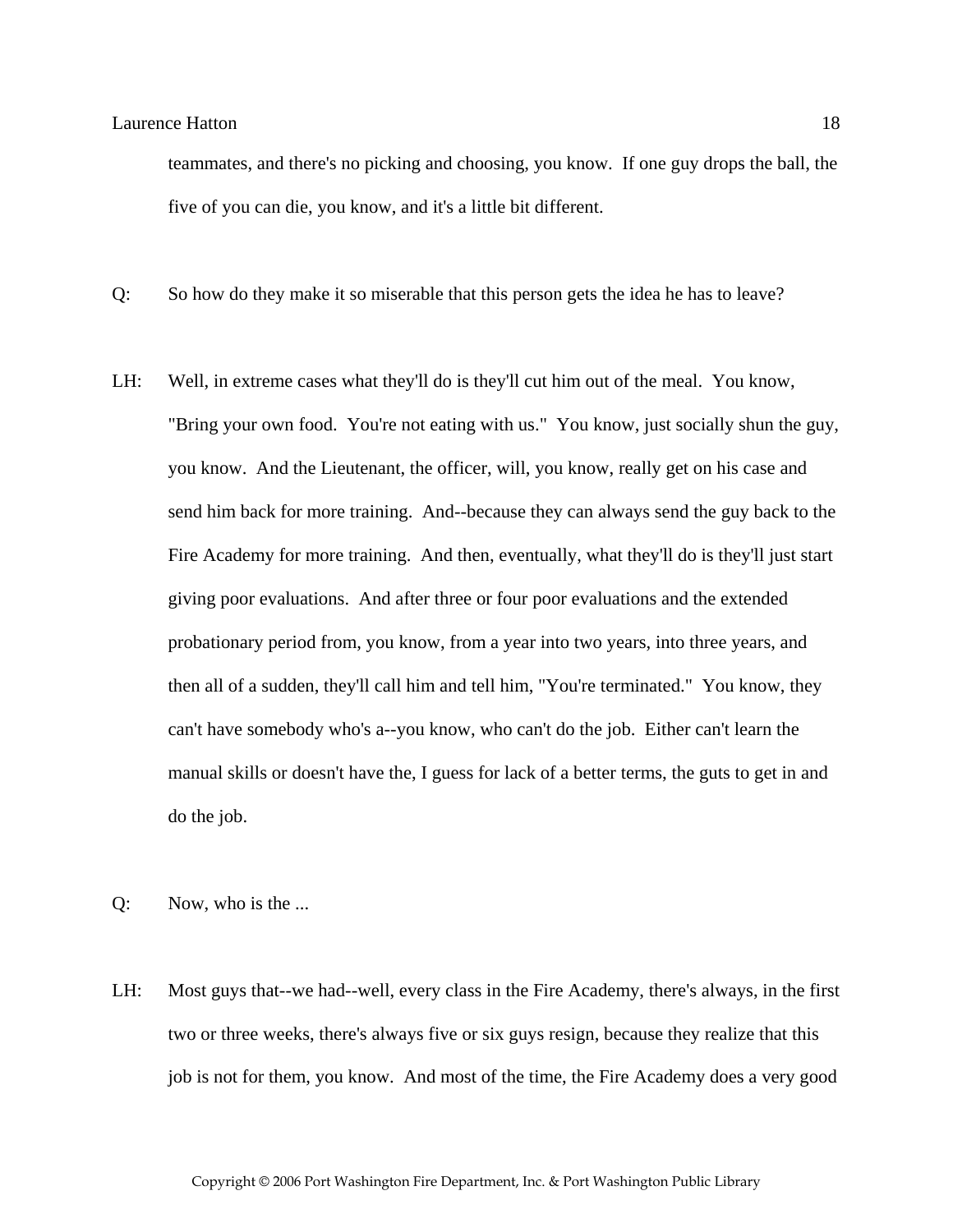job of weeding out the people that don't really fit, as far as being able to handle the job. You know, it would be like somebody who's an excellent concert pianist trying to play right guard for the New York Jets. You know, if he don't have it, he's not going to make the team. And that's basically what they do.

- Q: Who was your mentor when you went in the City? Were certain people your mentors that helped you as a young firefighter?
- LH: Well, the different officers--the Lieutenants and the Captain--they were mainly responsible for training and conducting drills. And usually one of the senior guys, one of the oldtimers, would grab you and start showing you the ropes. And or the Captain would tell one of the oldtimers, you know, "Break the kid in. Show him where all the tools are and everything, on the truck." But, when you get to the company, you already have a basic knowledge of how to work with the tools, because you've learned that in school, in the Academy.
- Q: Now, how did you eventually become Chief of the battalion?
- LH: Well, you start off with the--you take a test for Lieutenant. Then, you take a test for the Captain. And it's a Civil Service test. And it's ...
- Q: So it's totally different than what happens here in was--Port right now.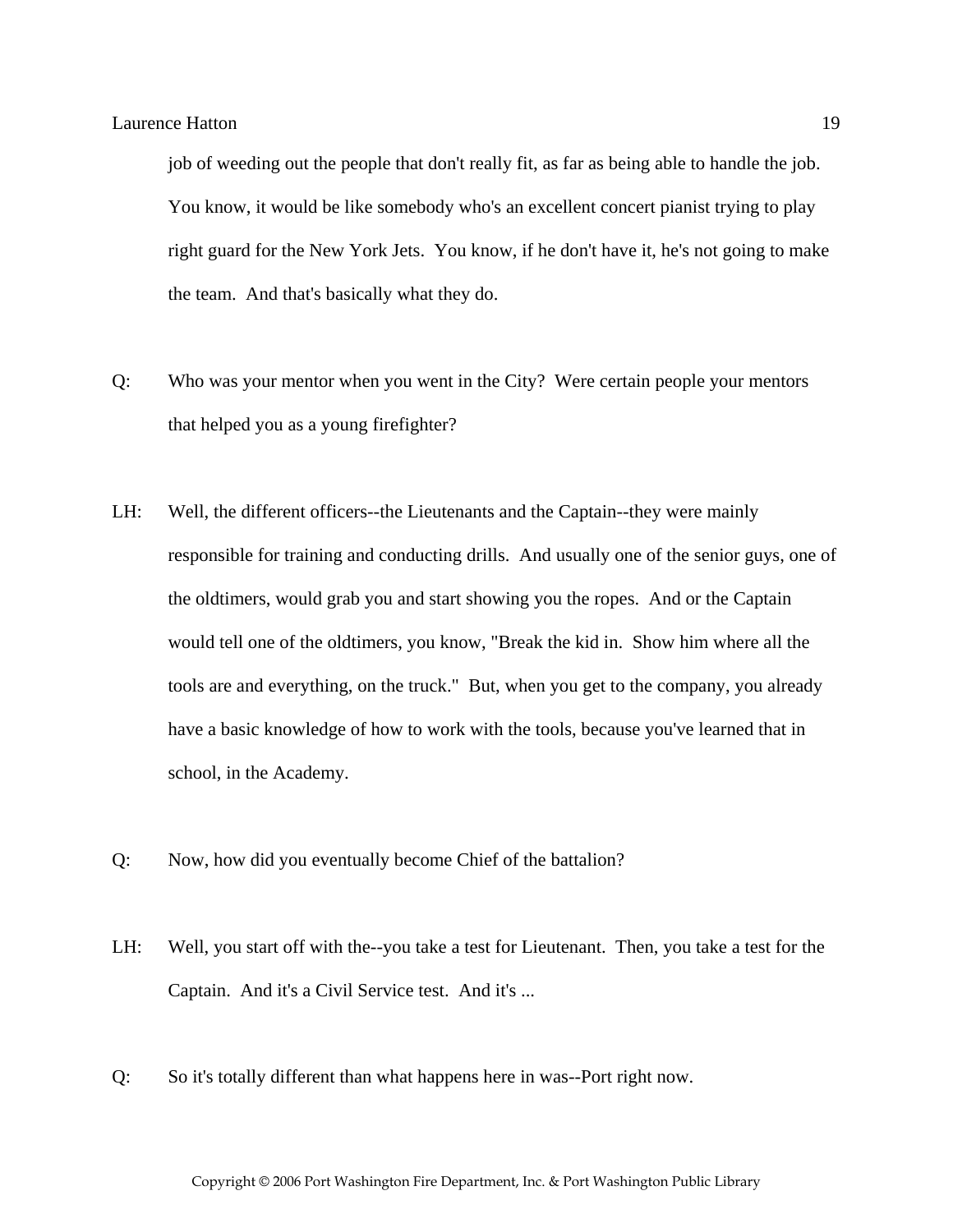LH: Oh, yeah. Yeah.

- Q: Can you kind of outline those differences?
- LH: Well, what you have to do is you have to--well Lieutenant, you have to study for--well, I studied for about two and a half years and went to school once a week--or one day a week--for about, I'd say a year and a half anyway. And you have to study three or four hours a night. The test is a hundred questions, but it's a broad range of, you know, of material. You have to know it. You have to know chemistry; you have to know the rules and regulations and procedures, the building code, the fire prevention code, the Labor law. You have to--the multiple dwelling code. You have to know the transportation of hazardous materials. All of this--you know, that's just the book learning that you have to do. And then, you need the administrative code, some of the vehicle and traffic law, because you're involved in driving the apparatus, and there's certain things you can do and certain things you can't do. Then, you get into the firefighting end of it. And you have to be--a broad knowledge of that. And then, as you go up to Captain, it's the same thing, studying again. And the Lieutenant's test was a hundred questions, multiple choice. The Captain's test was fifty questions multiple choice, and ten essays. The Battalion Chief was a hundred questions multiple choice, and twenty essays. And that took all aft--that took all day. You took the multiple choice in the morning and the essay questions in the afternoon.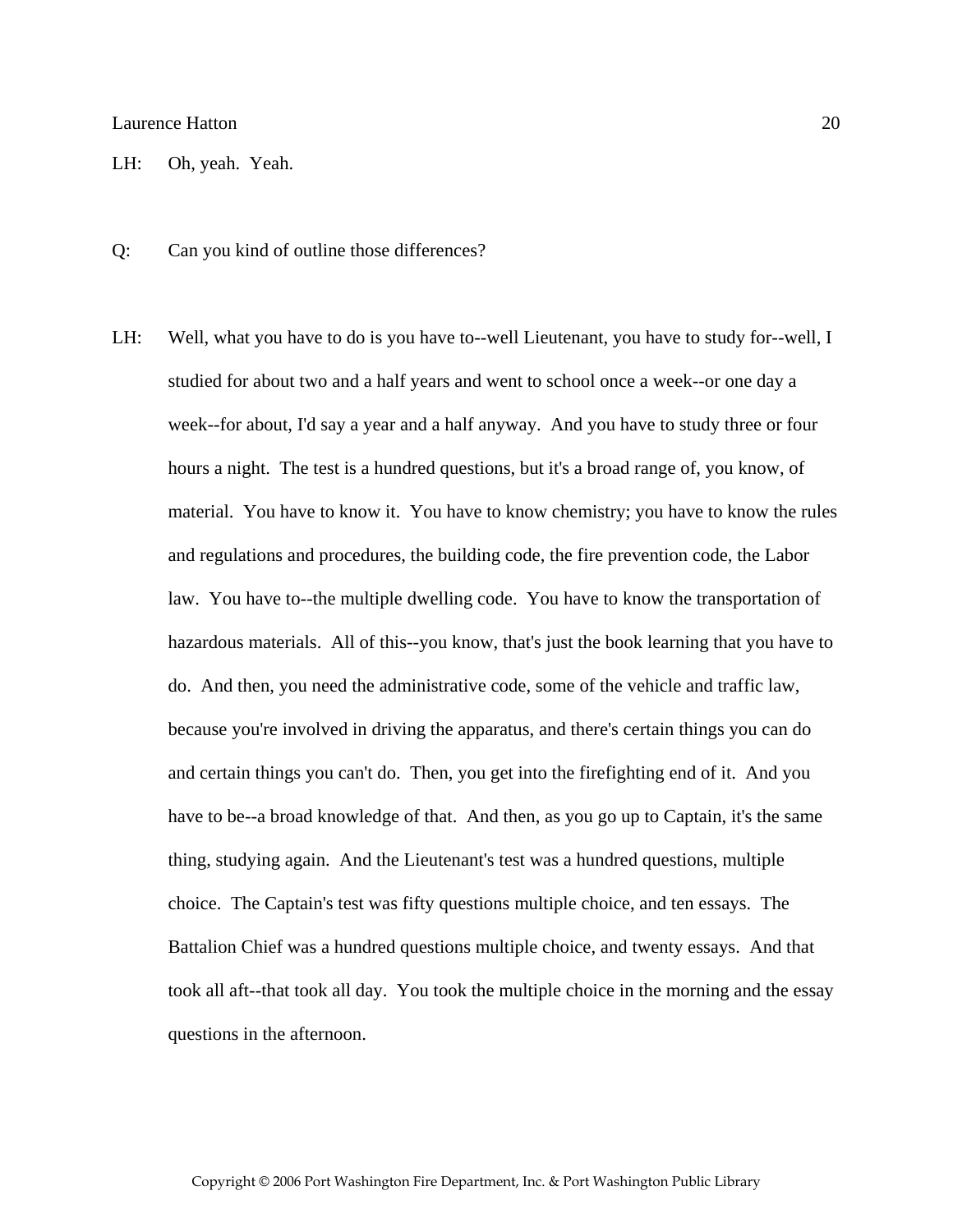Q: So you became Battalion in what year? Battalion Chief?

LH: 1977.

Q: 1977.

LH: Yeah.

- Q: Now, along with these Civil Service tests that you pass, and then you also have to have the practical knowledge ...
- LH: You have to--well, it would be your seniority--your time in each particular rank--is graded, and you get so many points for each year. And that's added on. So, I mean, a fellow with three years on the job could write a very high mark, but somebody with twenty years on the job would write a lower mark but get promoted ahead of him because of his experience. So it's a combination of the written test and the experience level.
- Q: So then, do you then get your--since it's a paid Department, do you then get raises with these tests?
- LH: Oh, sure. Yeah, yeah. That's the main incentive.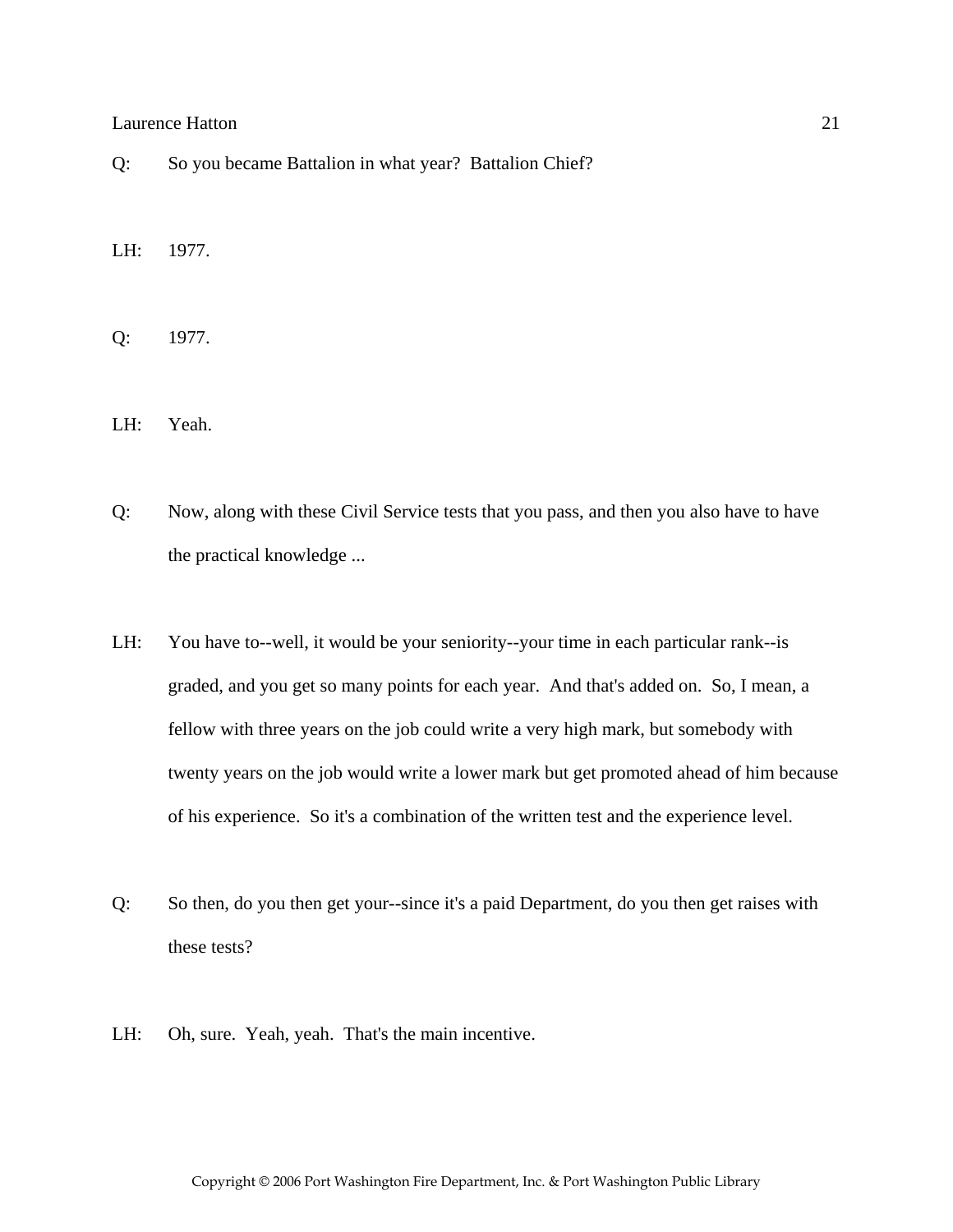- Q: So when you reach Battalion Chief, that's the top level.
- LH: No. The next is Deputy Chief, and then the rank after that is Chief of the Department.
- Q: You didn't want to go for that.
- LH: I was very happy where I was at Battalion Chief, because I had the best job--I think the best job in the City is the Safety Chief. I used to cover the whole city--the whole five boroughs, the whole City.
- Q: Tell me what you do as the Safety Chief. You were Safety Chief in New York City. Were you also one out here?
- LH: A Safety Officer out here.
- Q: Okay.
- LH: Especially since I've retired.
- Q: So tell me about that. What does that entail in the City and here?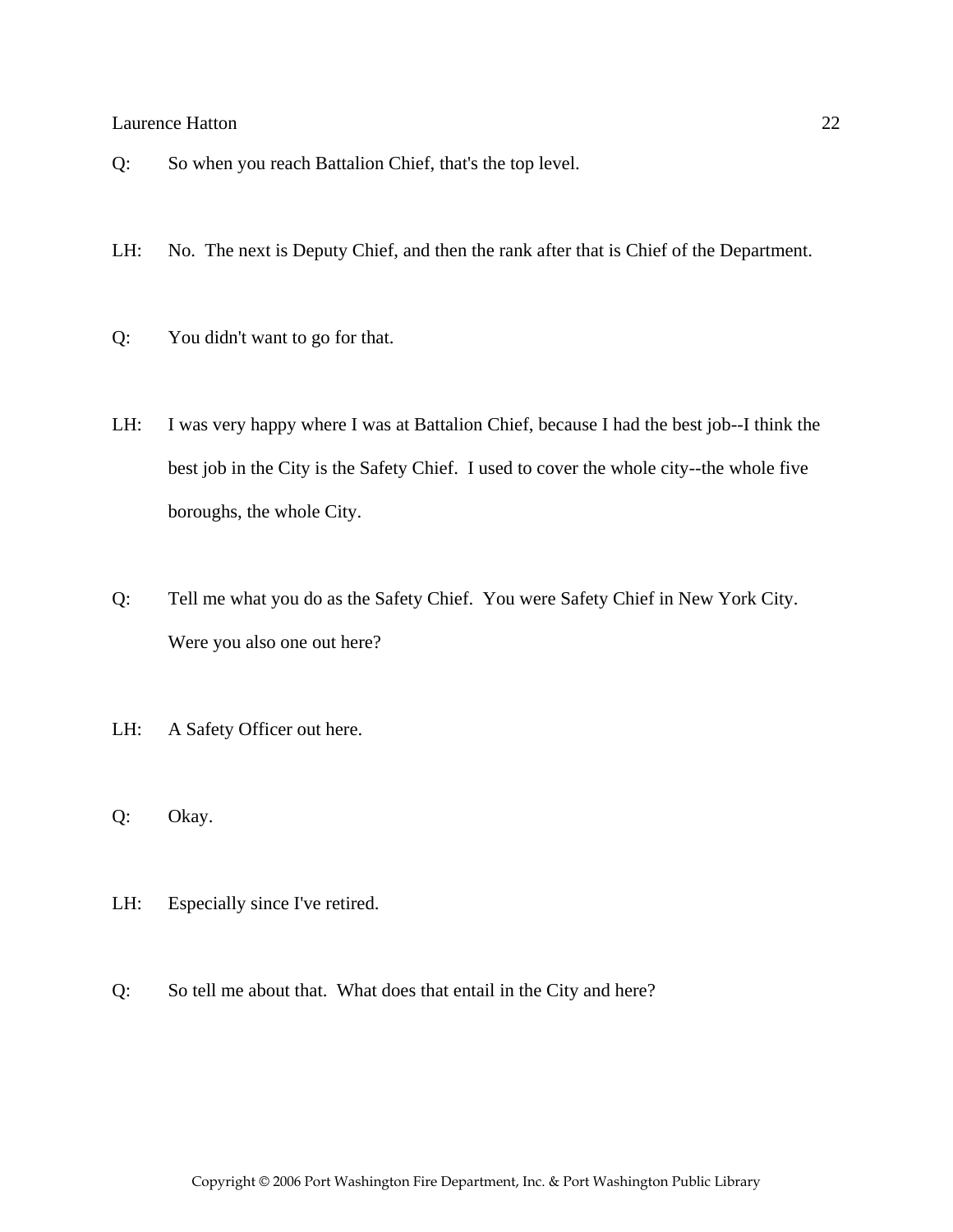- LH: All right. In the City, first of all, you had to be--when they formed the Safety Battalion back in 1981, it was the result of several serious fatal fires where firefighters were killed. And they went to this concept of having one Chief whose job is not to put the fire out, but to insure the safety of the members that are fighting the fire. And I could override the actions of some of the subordinate Chiefs that even outranked me, if it come down to--in other words, if I got on the roof and I saw the roof was unstable, I could order the men off the roof, even though the Chief of the Department just ordered them on the roof, you know. And I only had one incident--and I was Safety Chief for sixteen years--I only had one incident where we had a little nose-to-nose confrontation between myself and another Chief.
- Q: What did he say?
- LH: He--I wanted the front of the building cleared. I was afraid the wall was going to collapse. And his idea was if we clear the front of the building, we're going to lose the block. And at that point, I backed down for a short period, because I was looking at the construction. It was a church on fire. And I was afraid the ridge pole, which is the part that holds the roof up, was going to come down and push the wall down with it--the front wall. And we--you know, I told him that I want to be--and we had a big tower ladder set up in front of the building. So, what we did was we moved--we put another tower ladder on the side, and we pulled them--eventually pulled it out--pulled the tower ladder out from in front of the building. But the wall never did come down. But I was--you know, I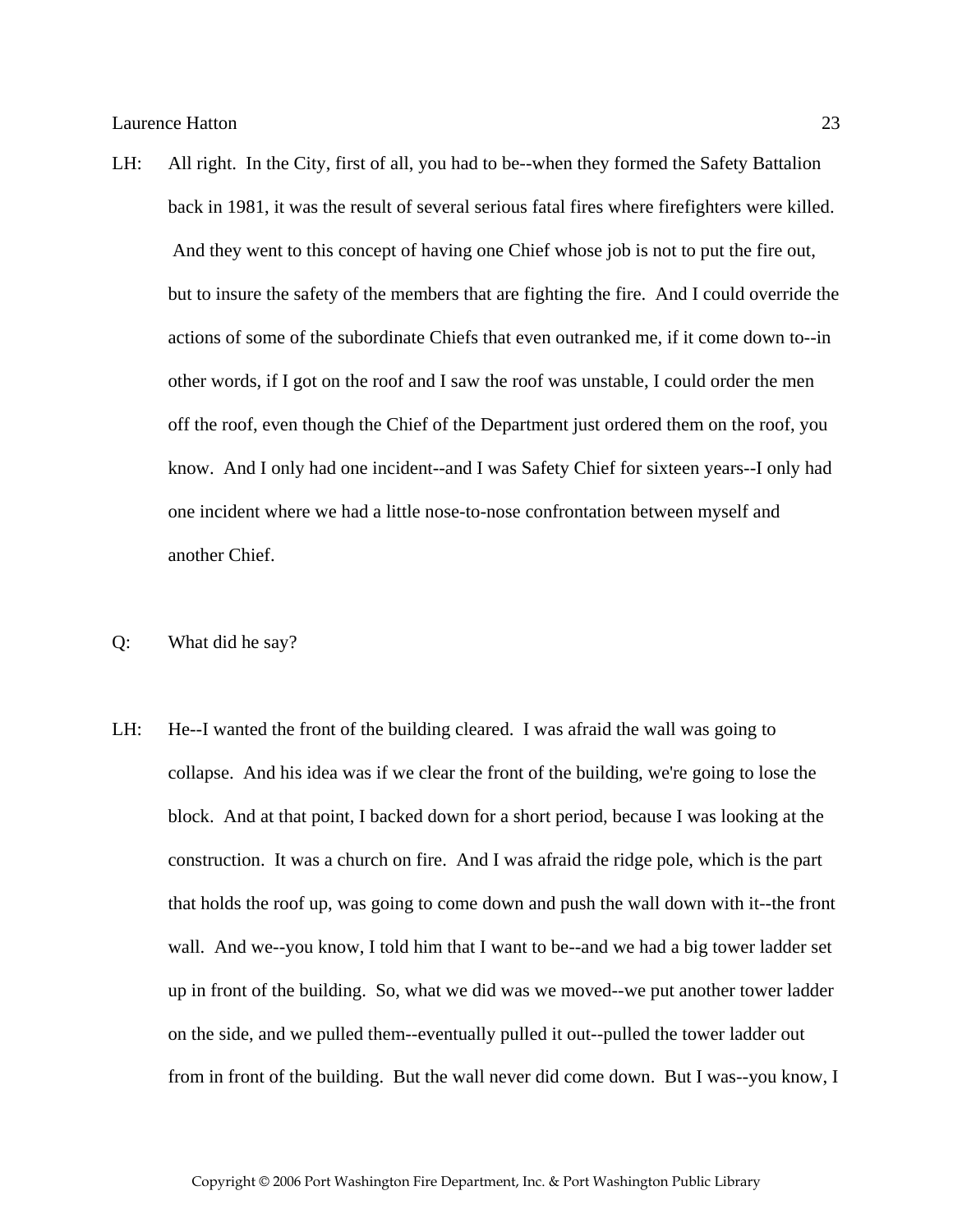was always--I would err on the side of safety, and the idea was to make sure that, you know--my job was to try to make sure that no fireman got hurt or killed.

Q: Now, how does that compare to what you do in Port for safety?

- LH: Well, basically, the same thing. But in the City, it's the rank of Chief; out here it's the rank of officer. It's the same thing. I mean, we can--according to the way it's set up here, if I see something going real bad, I can order the men out of the building. But the Chiefs out here are very good. You know, they're--we've never had a problem that way. But we don't have that many fires out here, thank God (laughs). See, when I was in the City, I was--when they--well, I started to say, when they selected the fire Chiefs for the Safety Battalion back in 1981, they picked five of us that had a lot of fire experience. And I had been a fireman in Harlem; I was a Lieutenant in Brownsville. So I was a Lieutenant in the busiest fire company in the world in 1970. We did over ten thousand runs with one pumper in 1970. And then, I was Captain of an engine company in the South Bronx, and we were the fourth busiest company in the City. And then, when I made Battalion Chief, for three years, I was in Williamsburg-Bedford Stuyvesant-Bushwick area. And at that time, Bushwick was burning to the ground. So ...
- Q: Can you tell us some of the more memorable fires ...
- LH: No.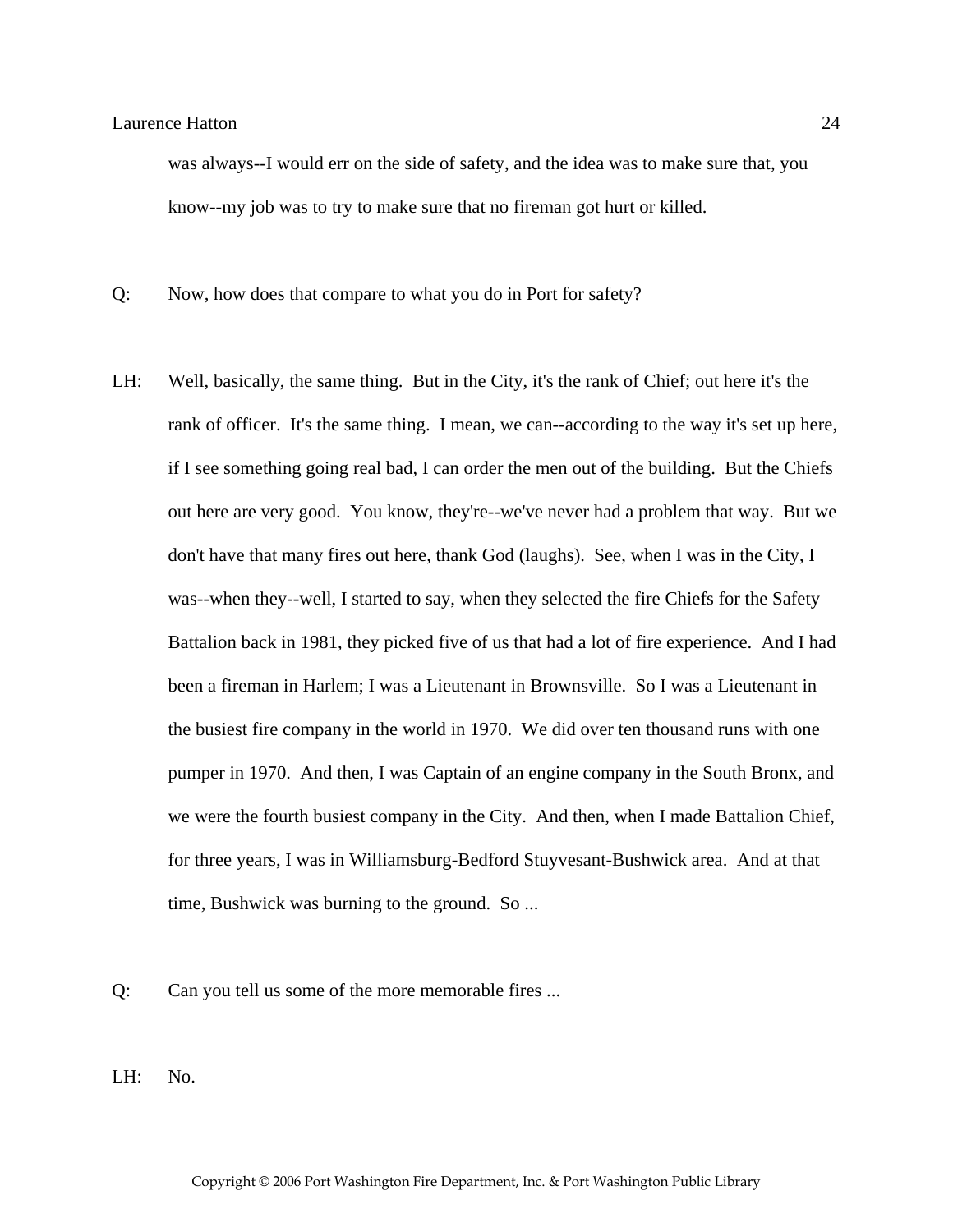- Q: ... or are they so many you can't.
- LH: Yeah. We had nights where, when I was in the squad, where we had--we had about forty runs on a night tour--on a fifteen hour night tour. Dispatcher would call us and tell us, "I'm holding three fires. How many can you take?" And you'd, you know, you'd stop down; you'd hit one. You'd go to the next one; you'd go to the next one. They just didn't have enough companies. Those were the years with civil unrest and the anti-war movement and we had race riots down there, and there was a lot of--a lot of problem.
- Q: And what did the Fire Department do in the race riots?
- LH: Got the brains--you got your brains beat in (laughs).
- Q: You had your brains beat in?

[Note from LH: this was an expression like "we got our heads handed to us"]

LH: Yeah.

- Q: Were you injured in any way?
- LH: A couple of times. You know, they'd--the big thing was they used to--we got wise to them real quick. But they'd put a car across the front of the block--you know, park a car at the end of the block. And--because they knew which way you'd come in. And then,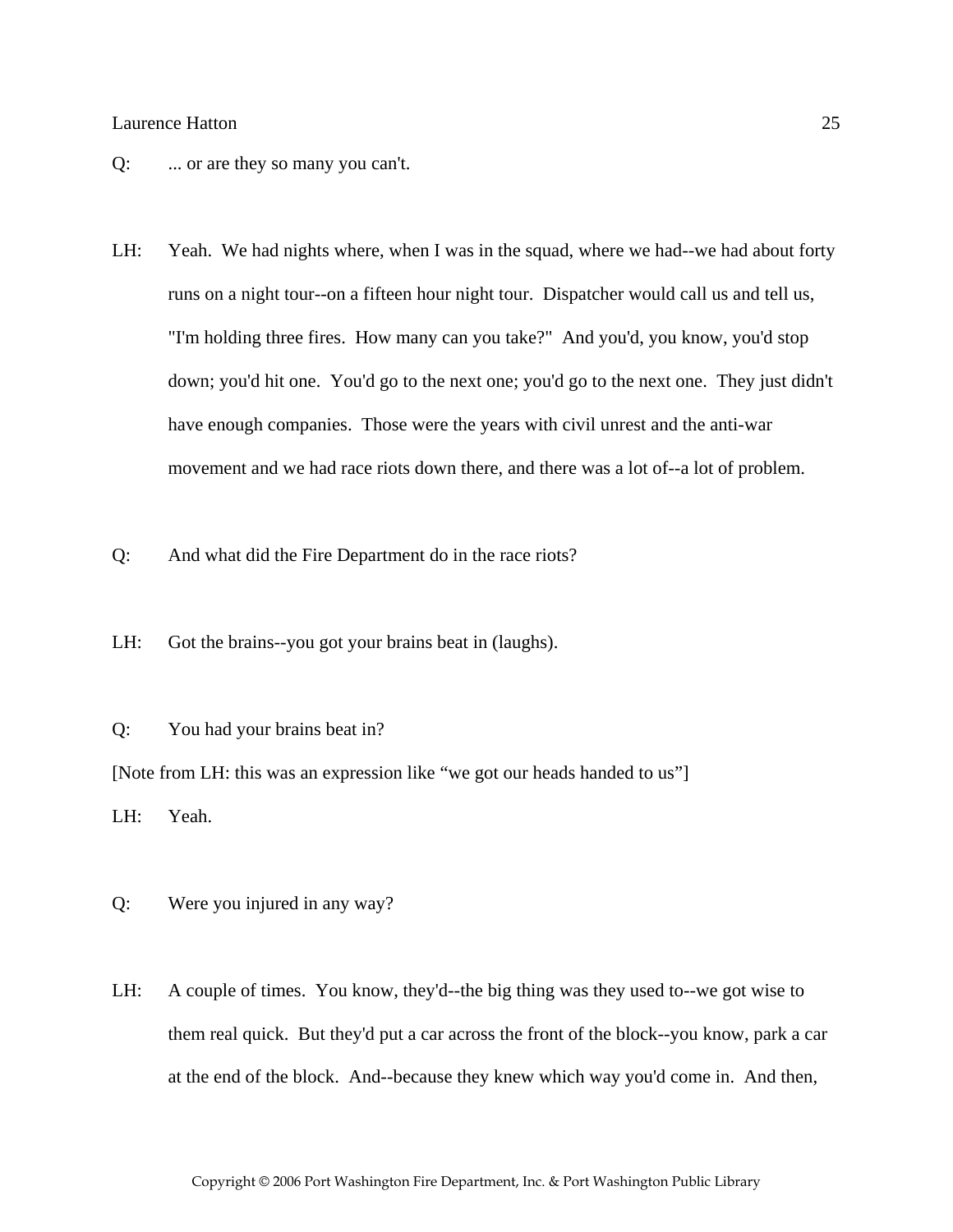they'd pull a false alarm on the corner, and then, just as you were coming down the street, they'd pour gasoline down in front of the building and light it. And when you'd get to the corner, you'd look, and you'd see the flames and you'd pull into the block, and as you pulled into the block, you realized there was an abandoned car blocking the street at the other end, and then they'd push another car in behind you, and then all the stuff would come off the roof, and the bricks and bottles and everything else would come off the roof. We were riding with emergency service cops with shotguns and rifles on the truck. It was like a war zone down there in the summer of '70 and the summer of '71.

- Q: When you say you were riding with guns, who had the guns?
- LH: The police. We had a police car assigned to the truck and one police officer rode on the truck.
- Q: So essentially, you'd be trapped in there.
- LH: Yeah.
- Q: And how would you extricate yourself?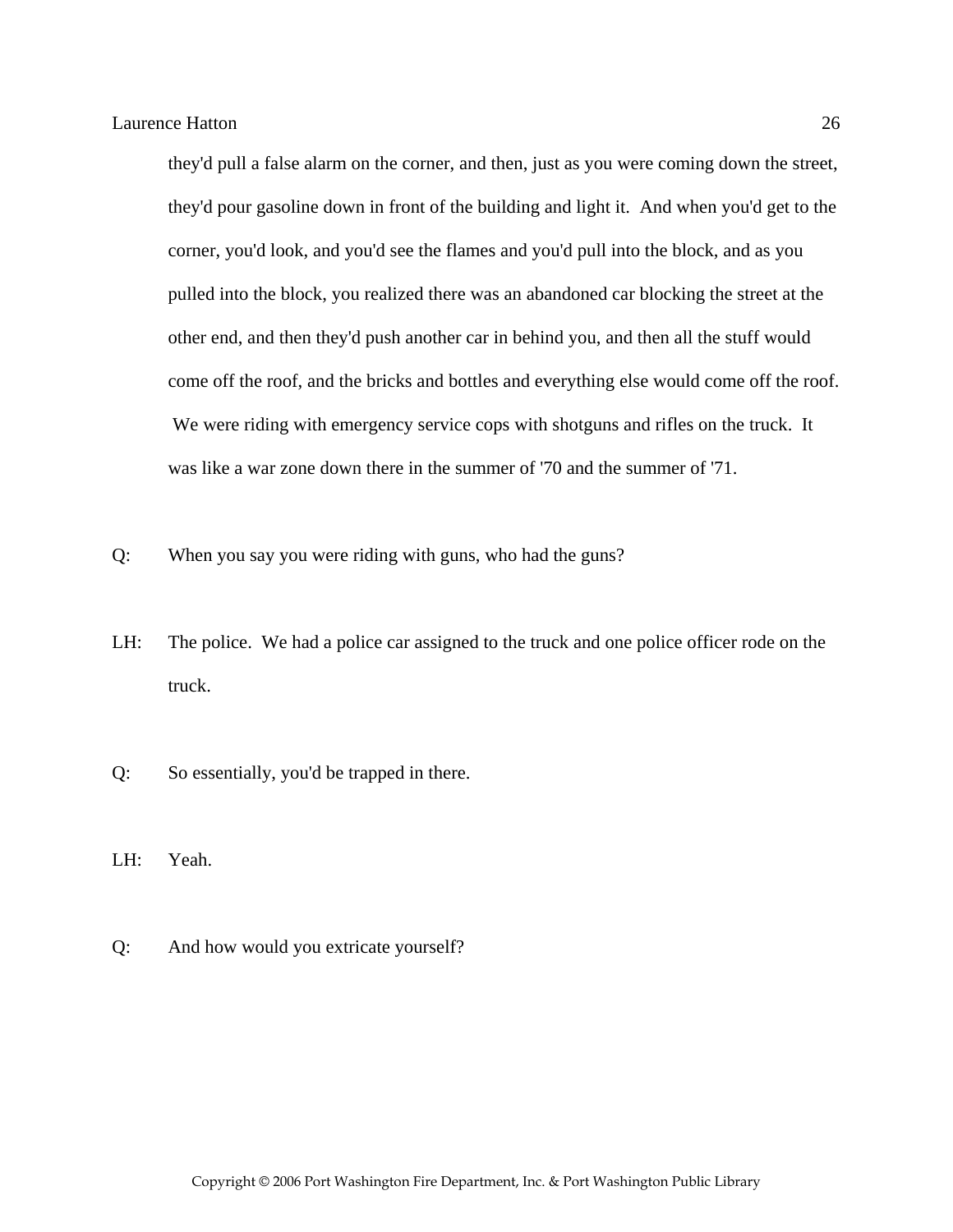- LH: You'd run into the burning building. It was safer in there than it was in the street (laughs). Seriously. You'd grab a hose line and go in and put the fire out. At least in there, they couldn't hit you with a brick.
- Q: And how many firefighters were injured in these times?
- LH: Oh, we had a lot. We had a lot of guys who were injured. I know in my company alone, we had--well, we had certain blocks we just--we wouldn't go in without the police. Legion Street, Amboy Street, Saratoga. Well, Saratoga wasn't too bad. But Legion and Amboy, we wouldn't go in unless the police responded with us.
- Q: Did you get hazard pay for this?
- LH: No. No. There was no such thing. The guy in Brownsville who's doing ten thousand runs a year was getting--got the same pay as the guy in Douglaston that did three hundred runs a year.
- Q: So, did anyone ask to be transferred out?
- LH: No, they loved it down there. (laughs). Big boys have big toys; little boys have little toys. I always liked to play with fire engines.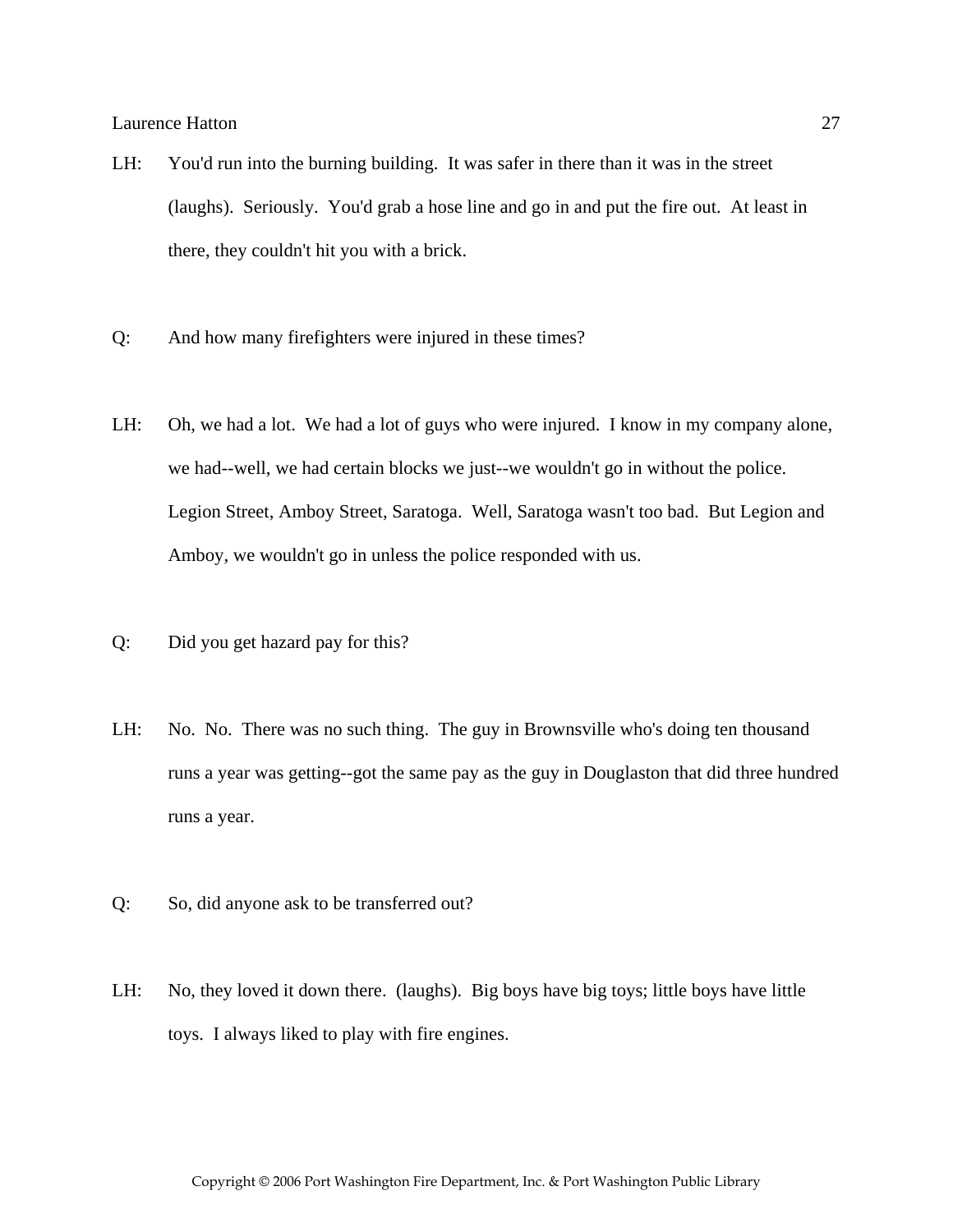- Q: So, this in Port must have been pretty mild for you when you came.
- LH: Oh, yeah.
- Q: So, you were considered the guru of the Department. What kinds of questions did you get from the Port firefighters, when you were a volunteer here?
- LH: Well, after I was in the Department a couple of years, I became a--I ran for office, and I became--I was elected to office. And we used to do--my main thing was, I used to love to take them out training and stretching hose and, you know, go for efficiency or getting hose lines in operation. Because that's what we were--a hose company. And we used to go up to the back of the high school on Sunday morning and we'd practice. And we'd have three teams--two or three teams--and go see who got water out of the nozzle the fastest, you know, and come in with like a regular fire. You'd come in, hit the hydrant, stretch a hose, get to the location, and then pull your pack line off and then go in and simulate going into the fire room. We'd go down to town dock here and crawl around onto town dock with hose line. And on Thursday nights, we'd go up in the fire house and stretch a hose line up the stairs and show them the difference between a dry hose and a wet hose. And, of course, during the summer, we--they'd always go out to the Fire Academy out in Bethpage.
- Q: You reached the rank of what in the Port Fire Department?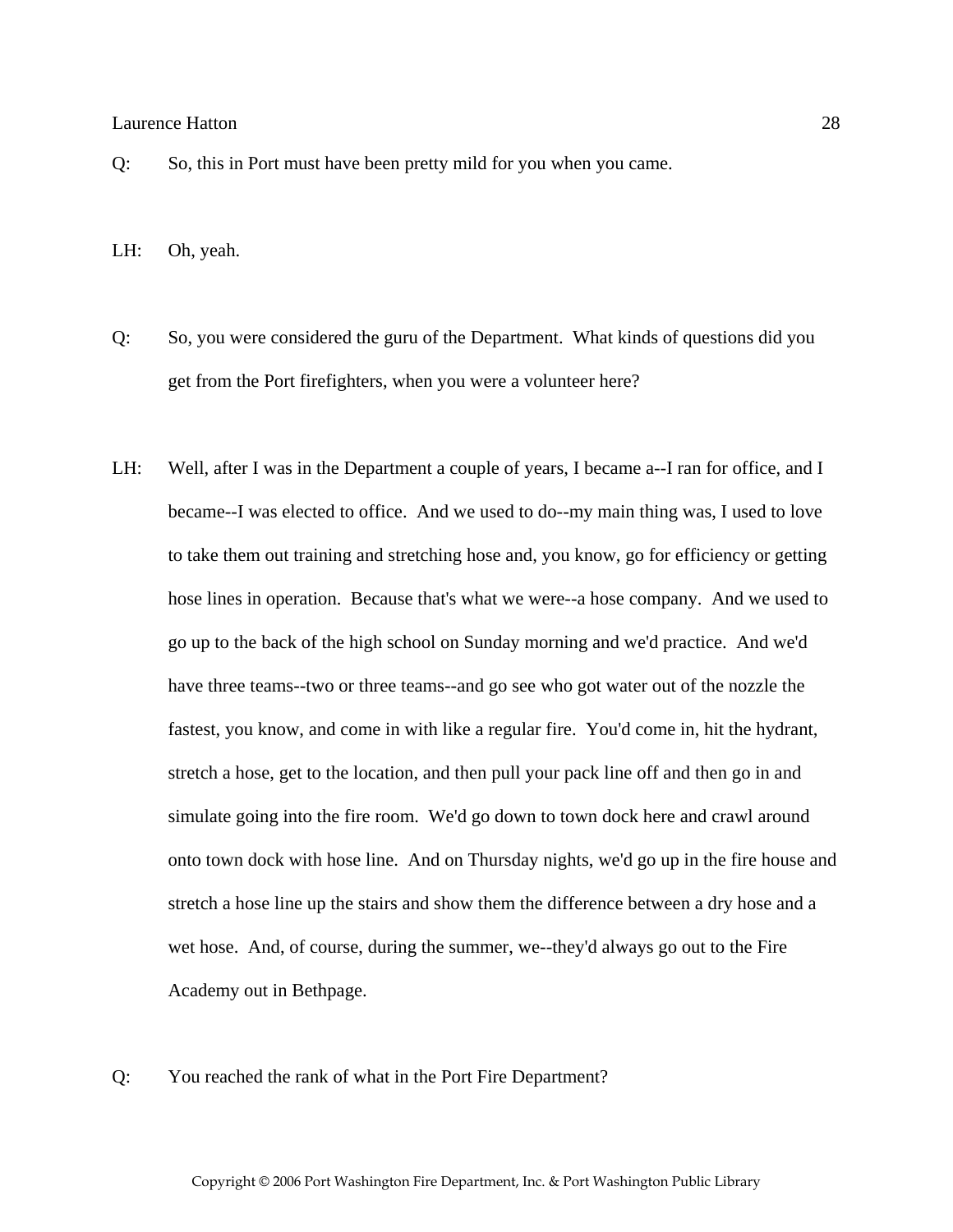LH: Captain.

- Q: Did you retire from the New York City Fire Department?
- LH: Oh, yeah. I retired in 1997.
- Q: That's fairly recent. So how has life been since you retired?
- LH: Well, I would say boring, up until  $9/11$ , and then ...
- Q: What happened then for you?
- LH: ... we lost a lot of good friends.
- Q: What happened to you on that day? Were you in the City?
- LH: No, I was--I had my wife's car up on a lift over at Hempstead Ford, when the attack happened. And by the time they put it back together and I got home, I had gotten a call from two of the guys that I used to work with that two of the guys from our unit were killed, or were missing. And we went back--we did basically what we could, you know. We went down and did paperwork and tried to put the unit back together, and I was out three years already. And then about three weeks later, they started with the what they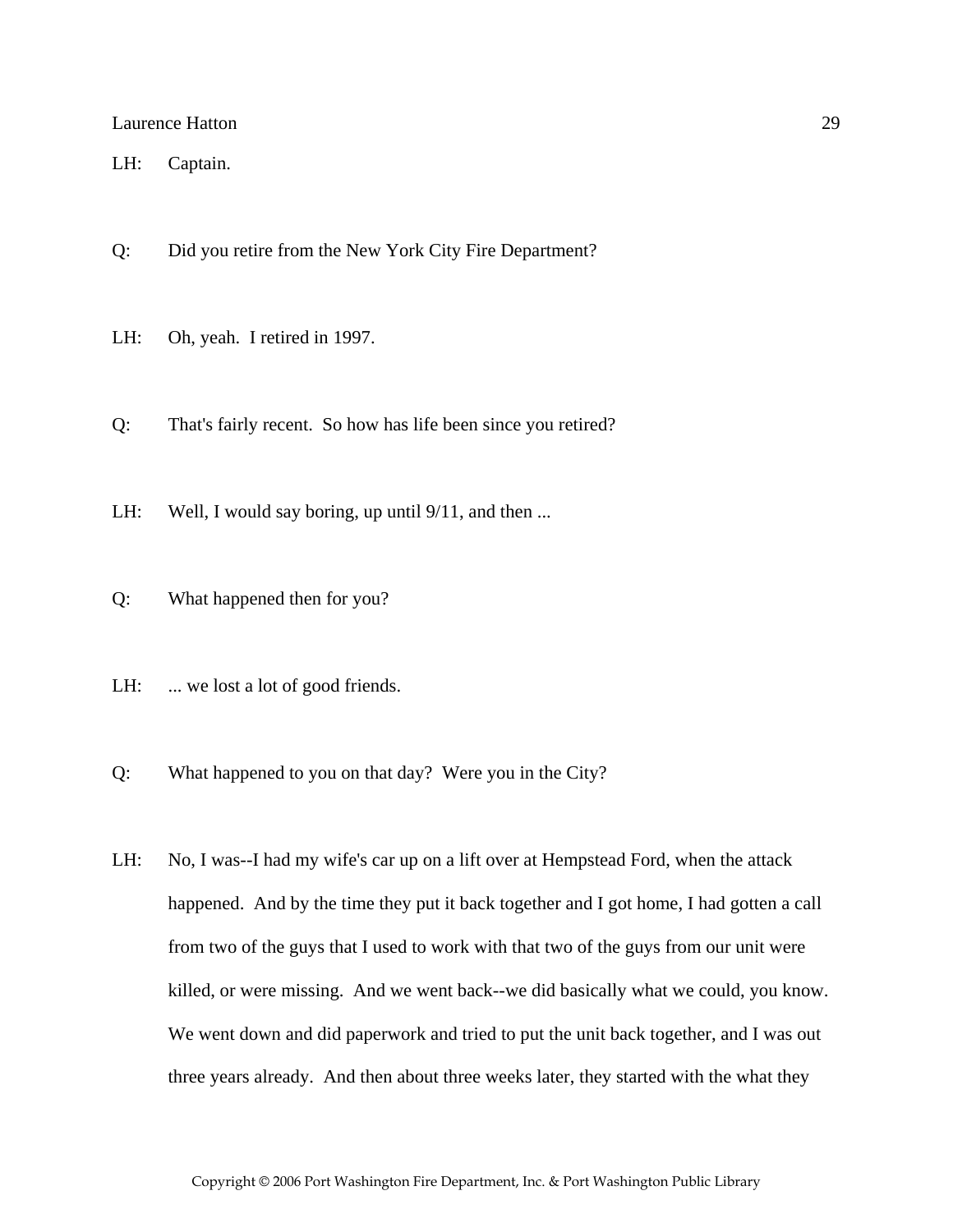called Family Assistance Unit on Pier 94 where they were taking the widows and processing the paperwork. And so I went in there and worked for three months. Volunteered as a--you know, I went in in uniform, but it was just the retirees were doing that. They were helping the widows and their families.

- Q: So how many members did you know that you lost there?
- LH: Well, over forty-five.
- Q: Personal friends?
- LH: Yeah. Well, I knew of probably about sixty or seventy. But forty-five of them, I had either worked with or knew enough to be on a first name basis with them.
- Q: And were these mainly from that Harlem unit?
- LH: No, they were from all over the City? From all over. Because, you know, in those years, you know, the number of years I had in, I worked in every corner of the City, you know. So, and different guys you worked with, like, you know, one guy would be--if I'd be a Captain, he was a Lieutenant. He made Captain; I made Chief. He made Chief; he was, you know, he went one way, I went the other, but you knew the guy, you know.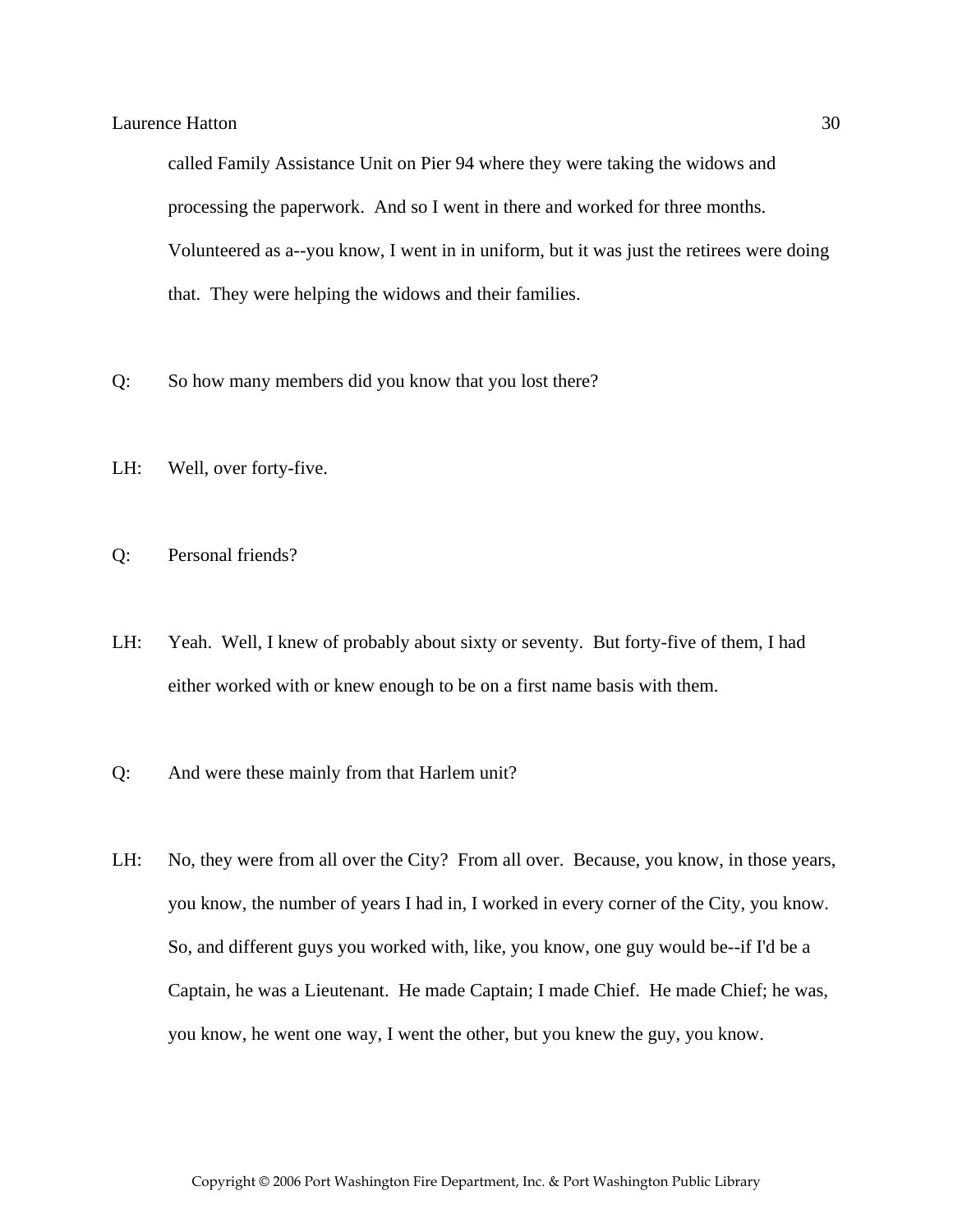- Q: How do you resolve your internal feelings about all of this?
- LH: Well, you really--you never get over it. I mean, I was only in the company in Harlem, I was assigned there in August after I got out of the Fire Academy. And in November, two days before Thanksgiving, we had a guy in our house killed at a fire. And, you know, you never really get over it. It's something you learn that's part of the job.
- Q: Has that stress affected you in any way or your health in any way?
- LH: I don't think so. But, you know, you still--you still have strong feelings about it, you know. But, you know, it's something that you have to accept. It's part--you know, that was never expected. You know, that particular attack on this country. But, I mean, the big thing was that, you know, all our guys that went in, half of them went in there knowing that they weren't going to come out. They had a Captain in one of the companies said, as they were leaving the command post to go upstairs, he had them write their Social Security number on their forearm with Magic Marker so they could identify their bodies, because he said, "We ain't coming out, guys."
- Q: Going back to the race riots, did that affect the Fire Department, you know, badly with race relations?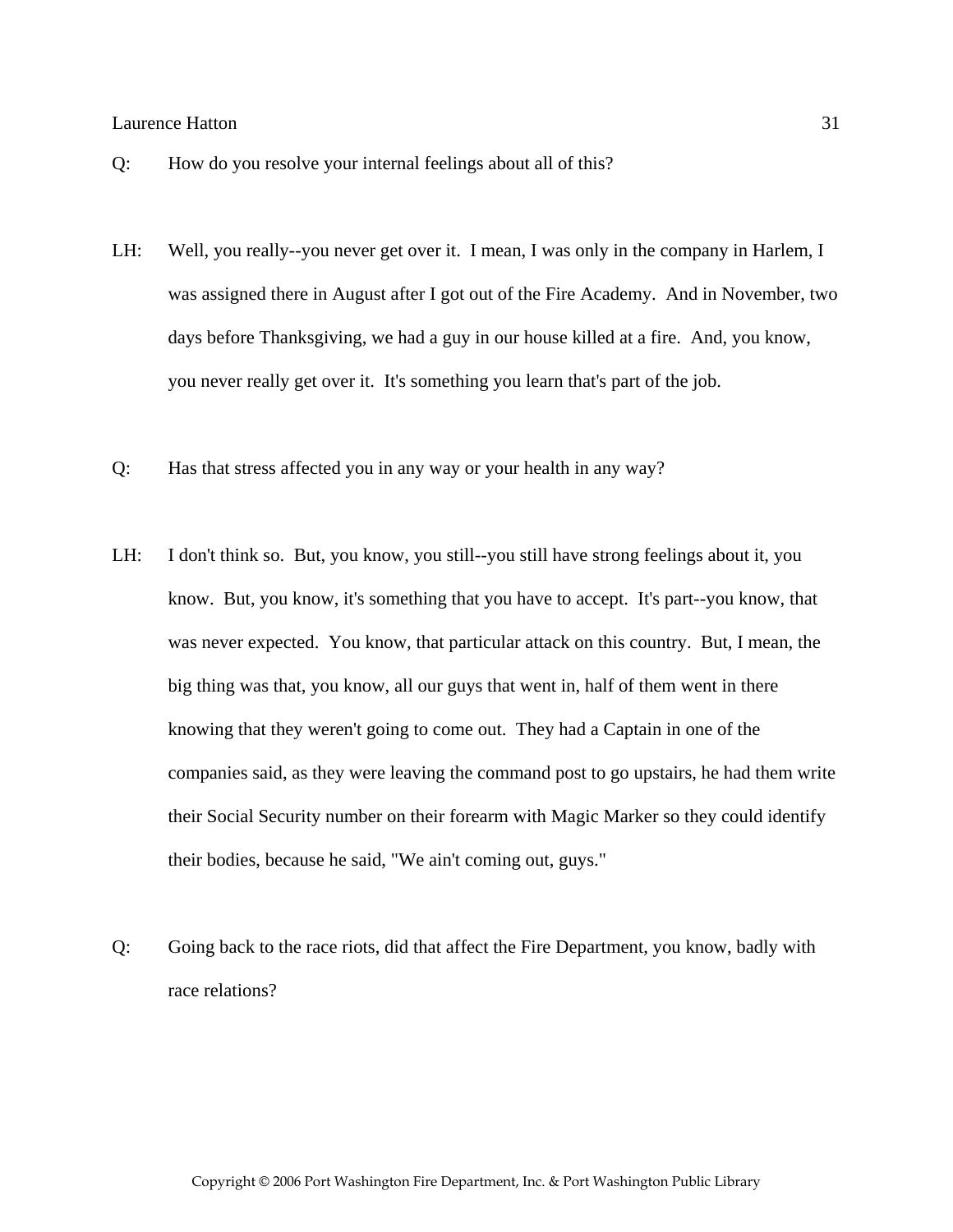- LH: There was some animos--there was, you know, there was a lot of animosity between the members that worked there and the people that were doing the rioting, and the people who were stirring the trouble and everything. But that was such a small minority of the people who lived down there--I mean, the people who lived down there, most of them are down there because they could not--they had no place else to live, you know, to--it's a real down-trodden neighborhood. And they, you know, it never would have stopped the firemen from, you know, going in and doing whatever you had to do to get them out. But, I mean, most of the real problems down there were caused by outside agitators that, you know, they were promising these people that, you know, their organization was going to make life better for them. And they fell for it. And all they ended up doing was burning their own stores, burning their own houses, and, you know, it was a ...
- Q: Do you know which organizations?
- LH: Oh, they had the Black Panthers; they had the Black Liberation Army. They had the--I forget the name. It was a Spanish organization down there that was always fighting with the Black Liberation Army. They had the African Guerrilla Organization. They had all these wacky names that were, you know, and some of them were the anti-war and some of them were, you know, for, they claimed, for racial equality and everything. But most of it was--a lot of it had to do with the political nature of the times.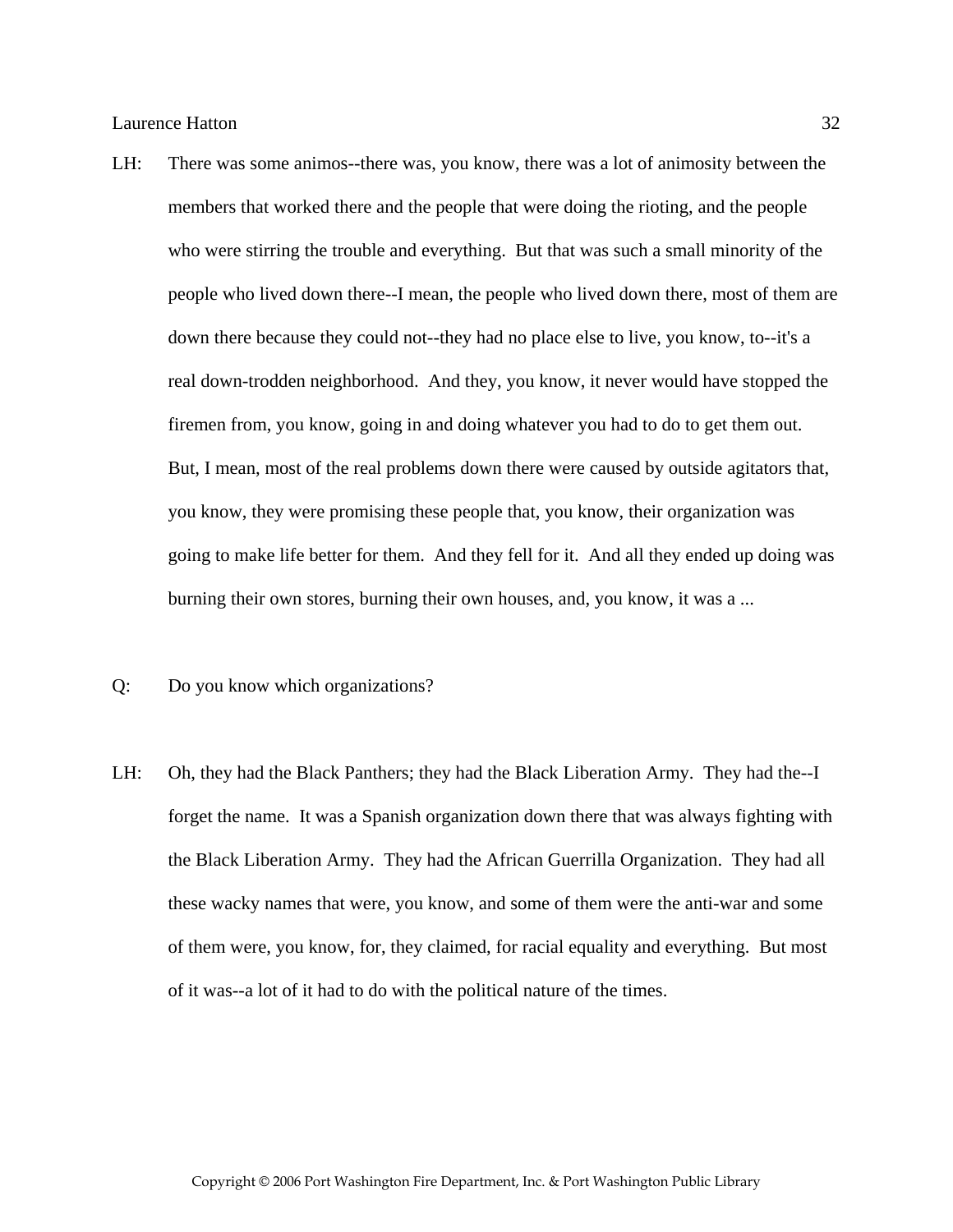- Q: Did the actual people within the neighborhood ever have a rapport with the Fire Department base?
- LH: Oh, sure, yeah. We had a woman next door to the firehouse--big, heavy Black woman. And she was always, you know, chasing kids away from the firemen's cars. She'd holler out the window, you know. Kids would be coming down the streets, scratching the cars or doing something like that, she'd start screaming at them, you know. But, and she could scream! Oh, God! (laughs). You could hear her screaming. Hazel, her name was. You heard Hazel screaming, you ran out, because you knew one of the kids was doing something to the car.
- Q: And how would you control that?
- LH: Oh, you'd just chase them away, you know. But ...
- Q: Do you have any--do you recall any specific stories of your years in the Fire Department that you could recall that would make either humorous or ...
- LH: Oh, we had a lot of--a lot of, you know--yeah, we had one guy that he had been hit by a car while he was on duty and his leg was broken. So we had a promotion party and a bachelor party for one of the fellows. And everybody was, in those days, was pretty much into beer drinking. And he'd had a few too many. And one of the guys took his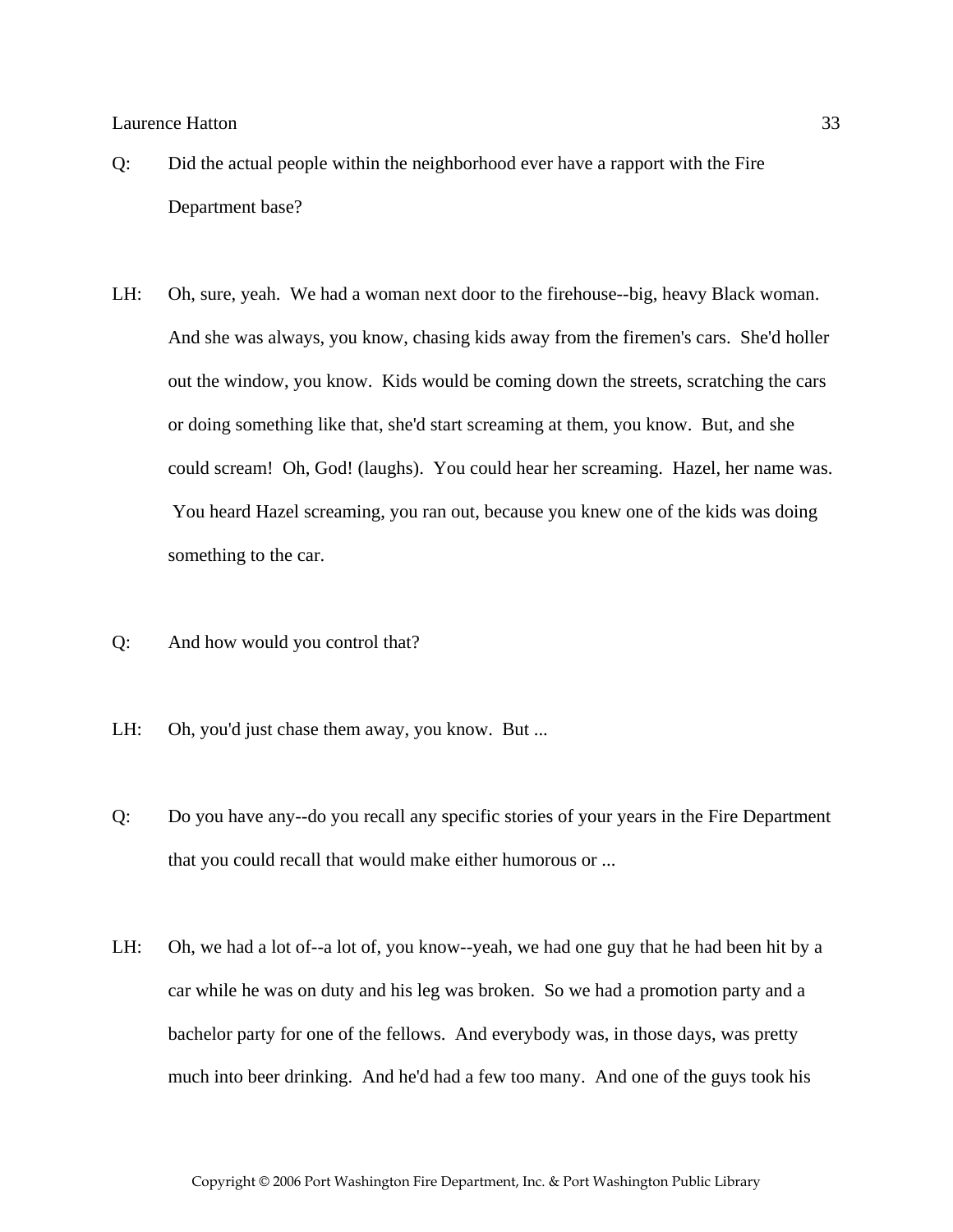crutches, made one long and one short, and he had to get up and go to the bathroom, and he kept walking around in a circle (laughs). You know, silly things like that. Another time, they had a bachelor party for a guy, and he was another fellow that drank a lot. And they decided they went to pick him up--it was going to be a surprise bachelor party- and on the way, you know, they said, if so-and-so gets..if we pick him up, he's going to come to the party, he's going to get drunk. Yep. He's going to get drunk; he's going to get nasty. Yep, he always does. He's going to get nasty, he's going to start a fight. Yep, he always does. He's going to ruin the party. Yep. To hell with him. They left him home and they come back and had the bachelor party without him (laughs). Next day, they told him, "Gee, you had a great bachelor party last night" (laughs).

Q: Now, these are stories in the City, correct?

LH: Yeah, yeah.

- Q: Was there anything like that out in Port?
- LH: Oh, sure. But, you know, there was--you had different, you know, little--little things. We always had the--they had the racing team out here, which was a big activity--the tournaments. And there was always a parade. And there was always generally a party after the parade. And, you know, guys--we had a picnic one time and one of the fellows decided he was going to--he was going to--he got a rubber raft, he was going to row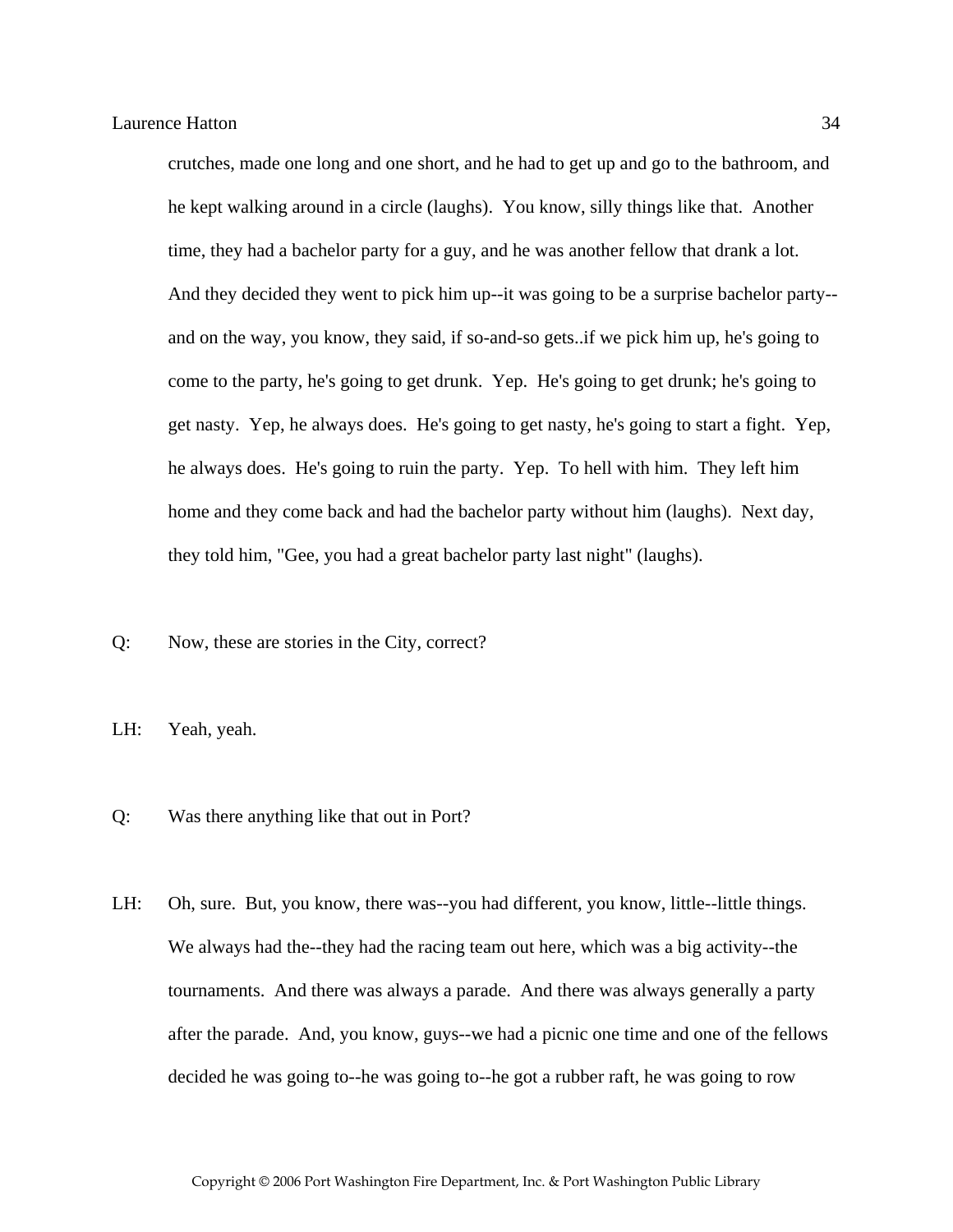across Long Island Sound. Police boat picked him up by Execution Light and towed him back.

- Q: Why was that? Because it was illegal?
- LH: No, because he was--had a little too much to drink, and he decided that it was a good idea at the time to go across Long Island Sound. And he got half-way across there and passed out, and he was drifting. He's dead now, though, I mean, but this was a long, long time ago.
- Q: Is there anything you recall about your very first fire experience--going to your first fire as a rookie?
- LH: (Laughs) Yeah, I threw up (laughs). We had a--it was a--it was like a mattress that had extended into the bedroom, and had to crawl in, you had the extinguisher. And in those days, the extinguisher was a soda acid extinguisher. It wasn't the kind they use today, and you had to keep it upright. You couldn't tip it over, because as soon as you tipped it over, it made the chemicals react and the extinguisher went off. So when you crawled in, you crawled in by pushing the extinguisher in front of you till you got to where it was, and then you'd take the extinguisher and you'd turn it over, shake it, and then that would form--the soda acid would react and it would form the gas and push the water out. And I got down to the bedroom, and the Captain opened the door and I dumped the can over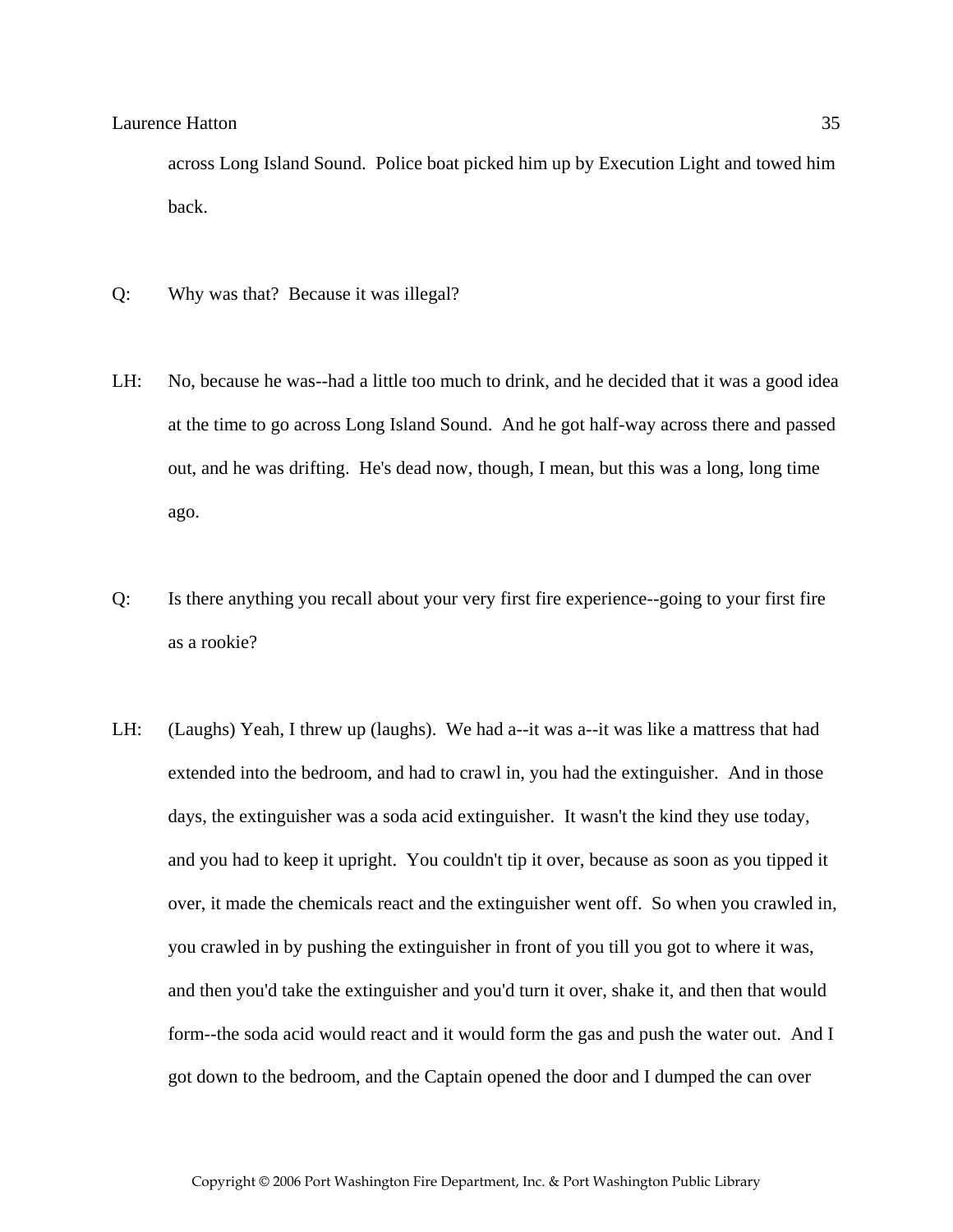and started putting the fire out. And as soon as it hit, I started coughing. And the next thing you know, up came lunch, you know. And he's in there, and this is the tough old guy I was telling you about.

Q: The Marine?

LH: Yeah. He gets all done, he says, "Well, kid, you did pretty good with the can, but," he says, "I'd hate to have to clean up your mess" (laughs). But that wasn't uncommon where guys, you know, you'd be taking in such an amount of smoke, you'd actually, you know, get sick and throw up, you know. It was a big punishment on your body, you know, before we had masks. Now, everybody wears masks, but back then, you know, like I say, you were considered a sissy if you did. Then, another time, I rescued a dog. I thought it was a body. But in the smoke you can't see anything. So I get to the--get in and I find- you know, you've got gloves on and it's hot and smoky and everything. And I find what I thought was a kid. I dragged the kid out to the window that I'd just come in from off the rear fire escape. Got him to the--got him to the window, got him out onto the fire escape and realized it's not a baby; it's a dog. Now, the dog starts growling and wouldn't let me out the window.

#### Q: How did you managed that?

LH: Well, I smacked him with the ax (laughs), because I was--I was choking in there.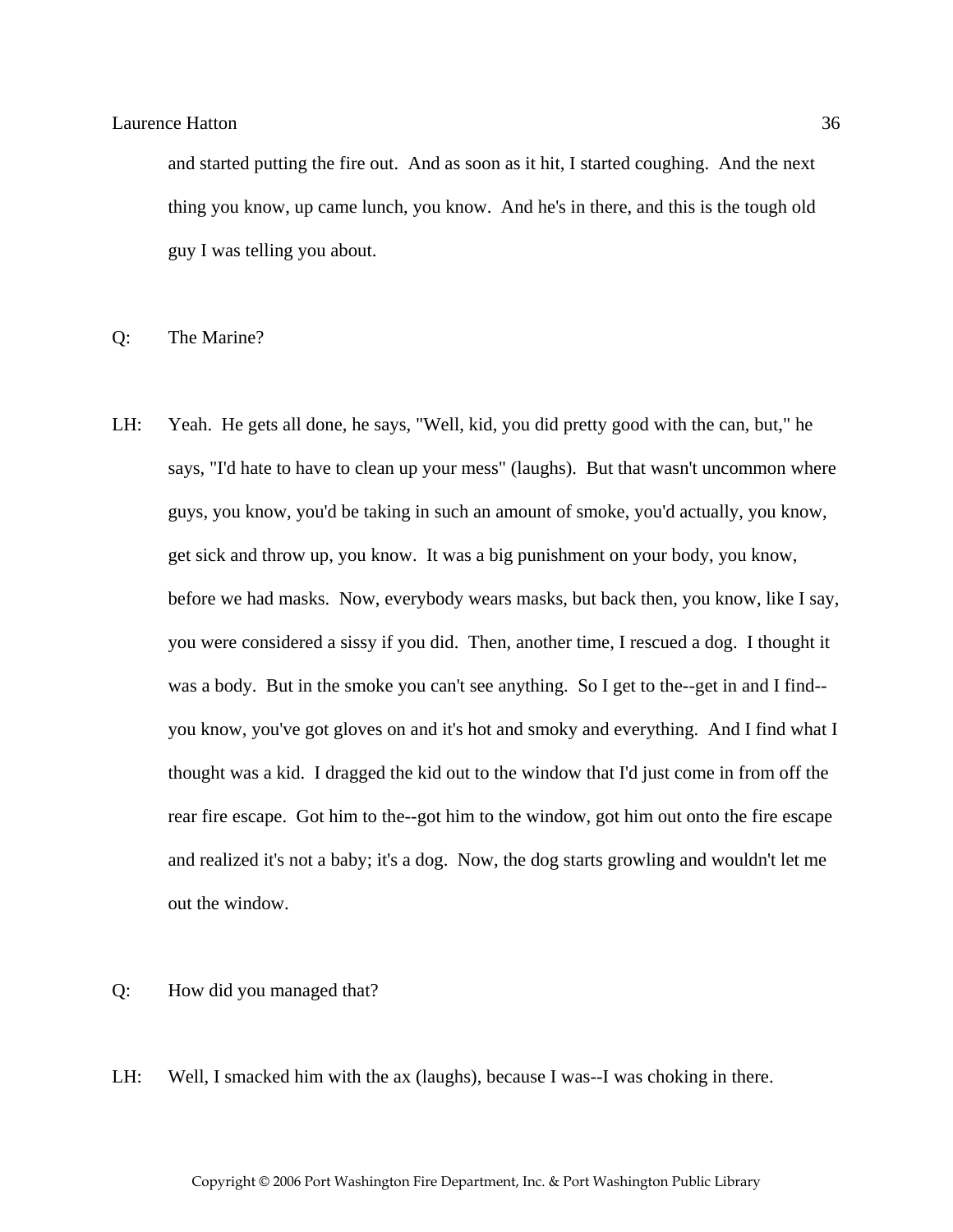- Q: So you killed the dog?
- LH: No, I didn't kill him. I just gave him a whack with the ax, and he ran down the fire escape stairs.
- Q: And did you ...
- LH: But, after I rescued him, he's standing there ... [GROWLS] ... you know (laughs). So that's a good attitude for you.
- Q: What kind of gratitude have you gotten from the people you've rescued?
- LH: Oh, there's only actually a few that, you know, you really would make good memories about. But most of the time, it was team efforts, you know, the unit working together. We had one job down in Brooklyn, we got twenty-one people out, and the building eventually collapsed. It was a three o'clock in the morning arson job. They burnt the stairs. We got portable ladders up, and we got twenty-one people out by ladder. So the unit got a unit citation for that. And, you know ...
- Q: Since you were in Harlem, did you have a great many arson cases while you were in Harlem?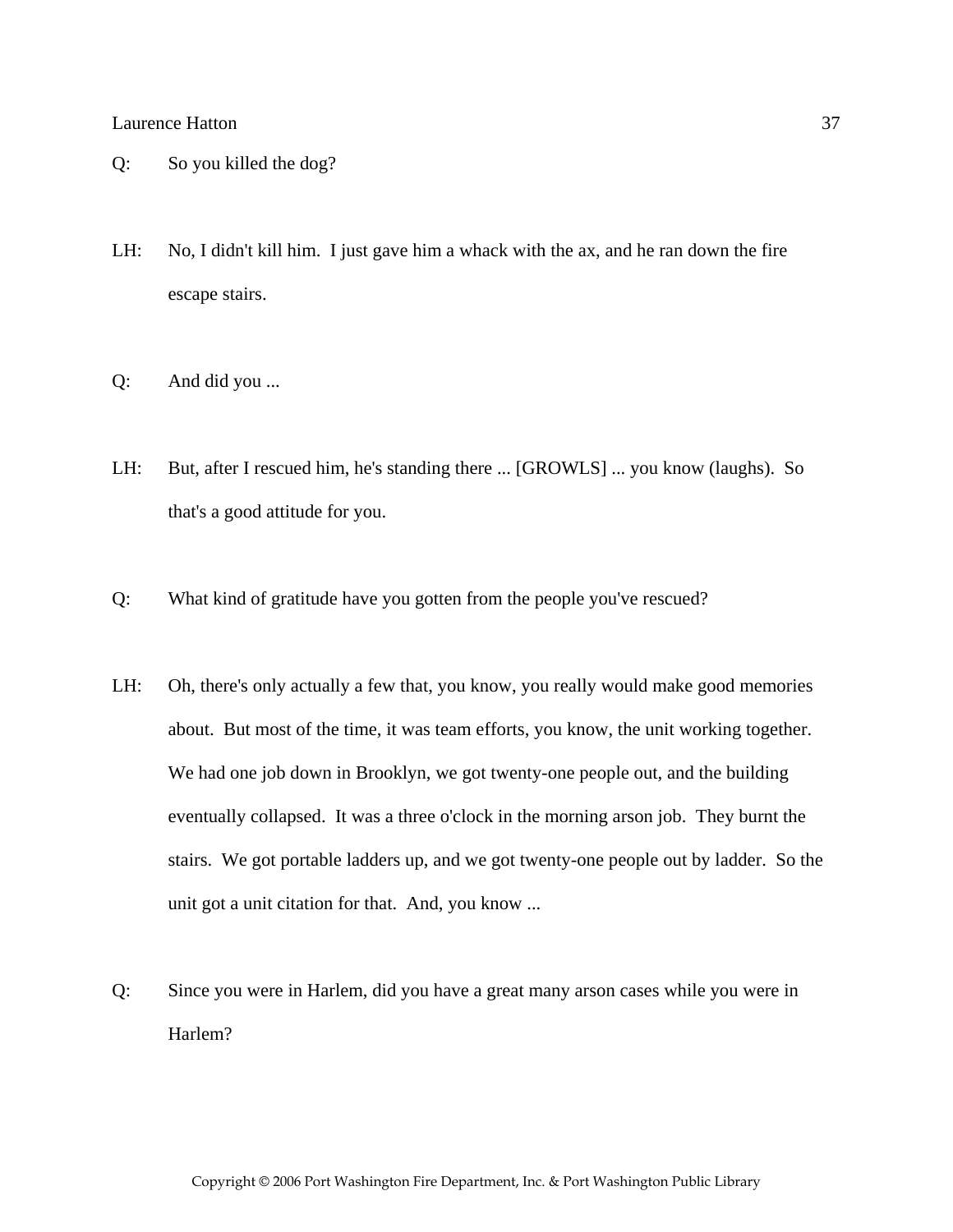- LH: Harlem, no. Harlem was--is a relatively stable neighborhood.
- Q: Where was more of the arson?

LH: Brooklyn.

- Q: Why was that?
- LH: Harlem was basically a Black neighborhood from before World War II. And it was a much--it was a high crime area, but it was more stable. There was a lot of permanent residents in there. Where Brownsville and East New York, it was more of a transient- people coming through there. And a lot of the land at that time, the real estate values were tumbling, and a lot of it was insurance, where the landlords would set the fire to get the insurance for the building.
- Q: Now, when you heard those bells in New York City, or you heard, or you hear the horn out here, what happens to you, inside of you? ... [END OF TAPE 1, SIDE A; BEGIN SIDE B] ... What happens inside of you to make you want to do what you do as a firefighter?
- LH: Well, you know that you're helping people. It's probably a combination of that and there's a--you know, I'd be lying if I say there wasn't a lot of ego involved in it. I mean,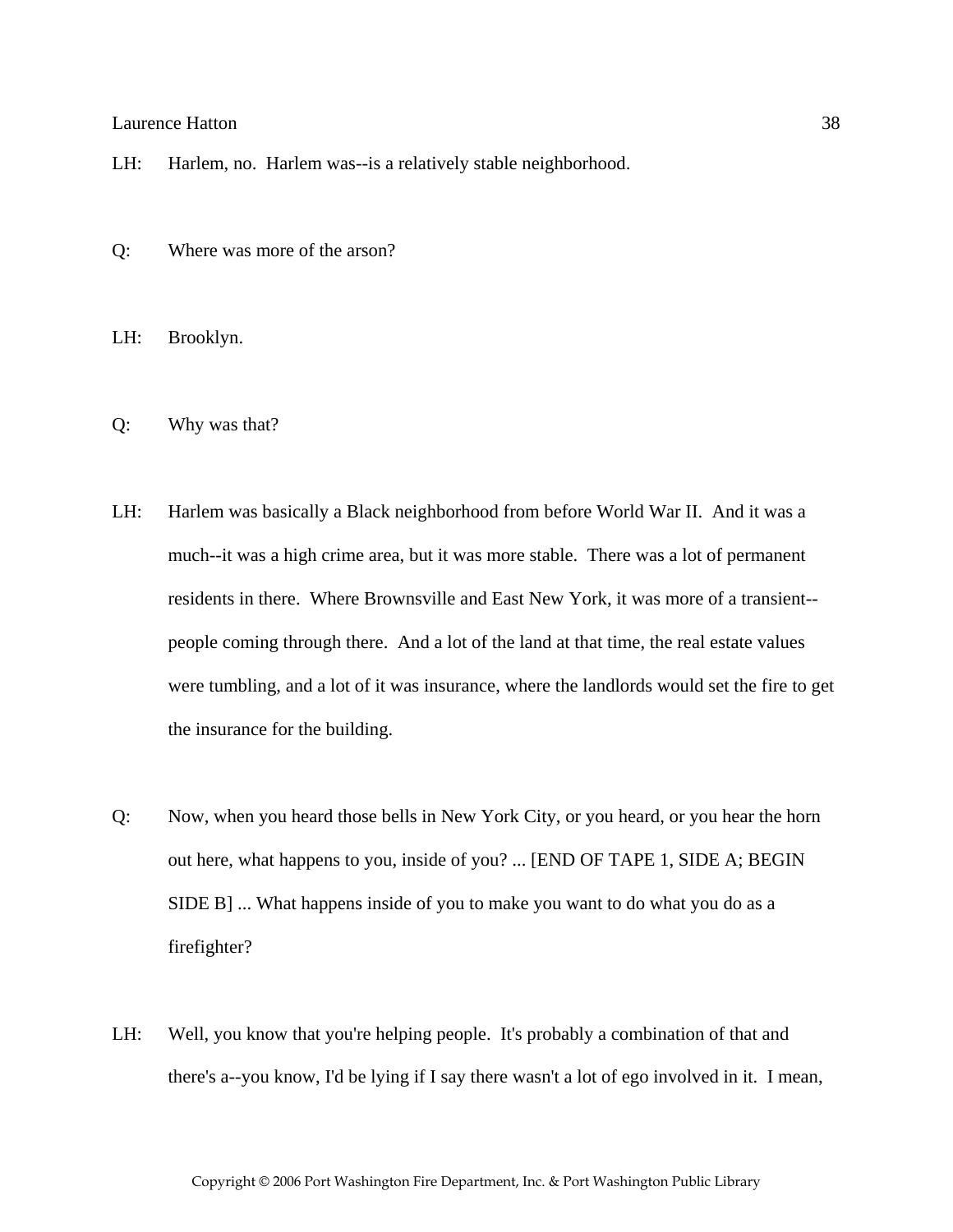we're doing something that very few people do. Everybody runs out of the building; we go running in.

- Q: How much of that is giving to the community and how much of it is ego?
- LH: Well, out here it's giving to the community. I mean, in the City, it was something I always wanted to do, but it was a job. It was a career. It was a, you know, a way of life. But, you know, out here, it was--I felt that I had a skill in there that I could use to contribute to the community out here. And, you know, that's mainly what--the main reason I joined out here was I felt I had something, you know, a talent that I could offer, or a skill that I could offer the community.
- Q: Would you like to tell us what the differences are in serving in the City and serving here as a volunteer?
- LH: Well, in the City, it's a--you know, it's a way of life; it's a job. You have to go to work forty hours a week. You get four to five weeks, depending on your seniority, vacation. You plan your life based--everything is planned around your work schedule. You don't work nine to five, five days a week. Everybody has a calendar, and like if somebody says, "Well, you know, I'm getting married on May 15th," out comes the calendar, you know, and you check May 15th. "Oh, I'm working nights. Okay, I've got to check, and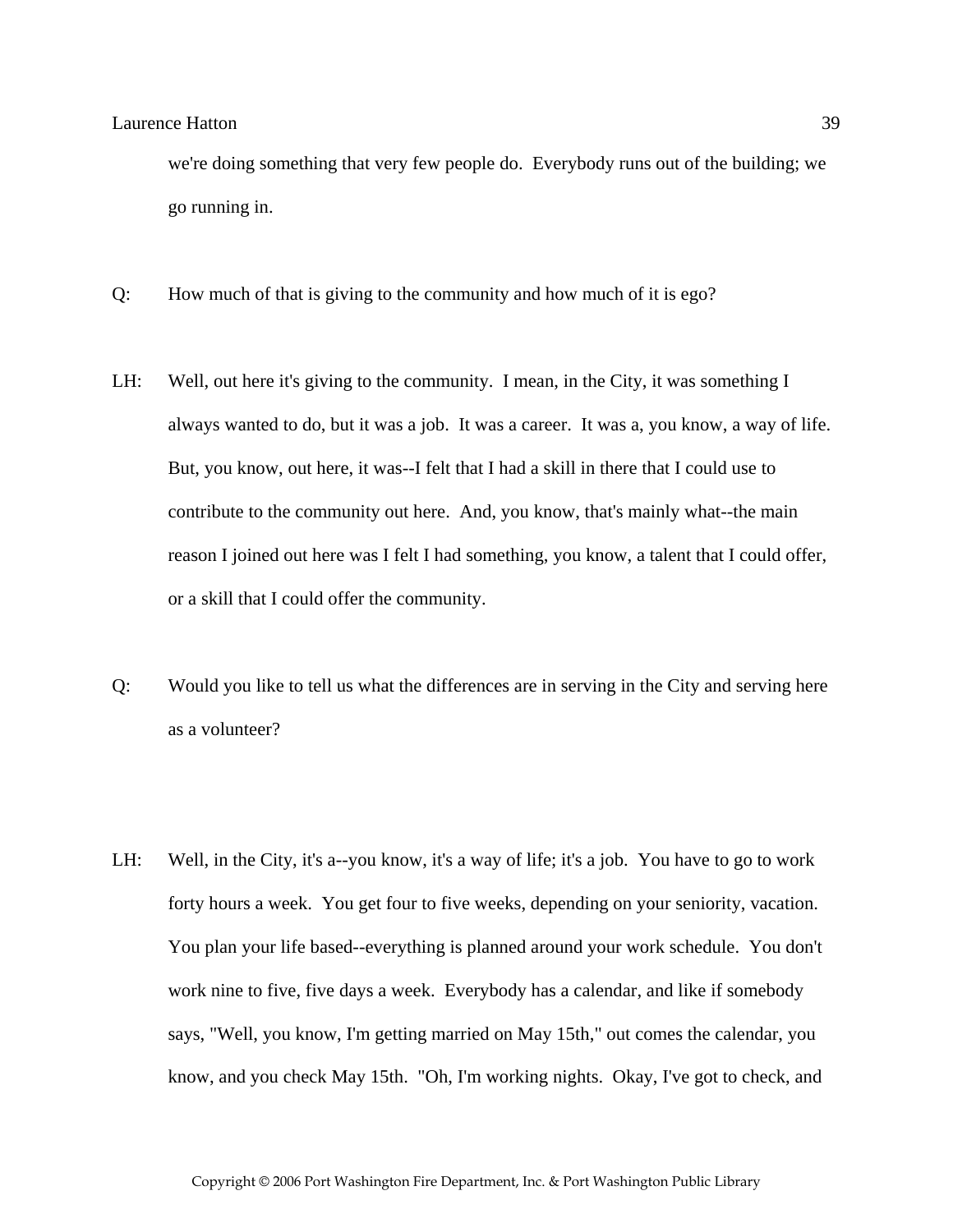I'll see if I can get a swap for that." Then, you'll get a hold of somebody that's working either the day before or the day after, and you ask them can you swap tours with them. And, you know, it's an obligation that you have, that you have to be there and there's no getting around it. Out here, if something happens, like if, you know, if you're getting ready to go to a wedding or something and it happens to be your brother and you're the, you know, you're the best man and the fire whistle blows, well, you know what? They'll have to do without me today. Because if I don't go to the wedding, I'm going to be in a-you know. Where--it's different, you know. Your life is more structured in the City. You know that you go to work Monday and Tuesday and you're off Wednesday. So you plan on, "Hey, Wednesday, we're going to take the kids to the beach." Number one, there's hardly anybody there compared to the weekends. And, number two, I know I'm going to be off all day, and I don't have to worry about doing anything on that day. Now, you may be working Friday and Saturday or Saturday and Sunday. But who wants to go to the beach on Saturday or Sunday; it's mobbed. You know, so there's benefits to working the rotating schedule. Of course, I've probably worked more Christmases, New Years, and Easters than I was off, you know. So, there's disadvantages to it, too. But what we always did was, in our family, was if I was working Christmas, we celebrated Christmas on the 24th. And, or if--the hard thing was the kids' birthdays, you know. that was something that was their special day. But, usually you only worked, you know, either the day shift or the night shift, so you were home for part of the day. Now, the schedules are changed around where the most of the guys are working twenty-four shifts now. They work twenty-four hours on and seventy-two hours off. They work a swap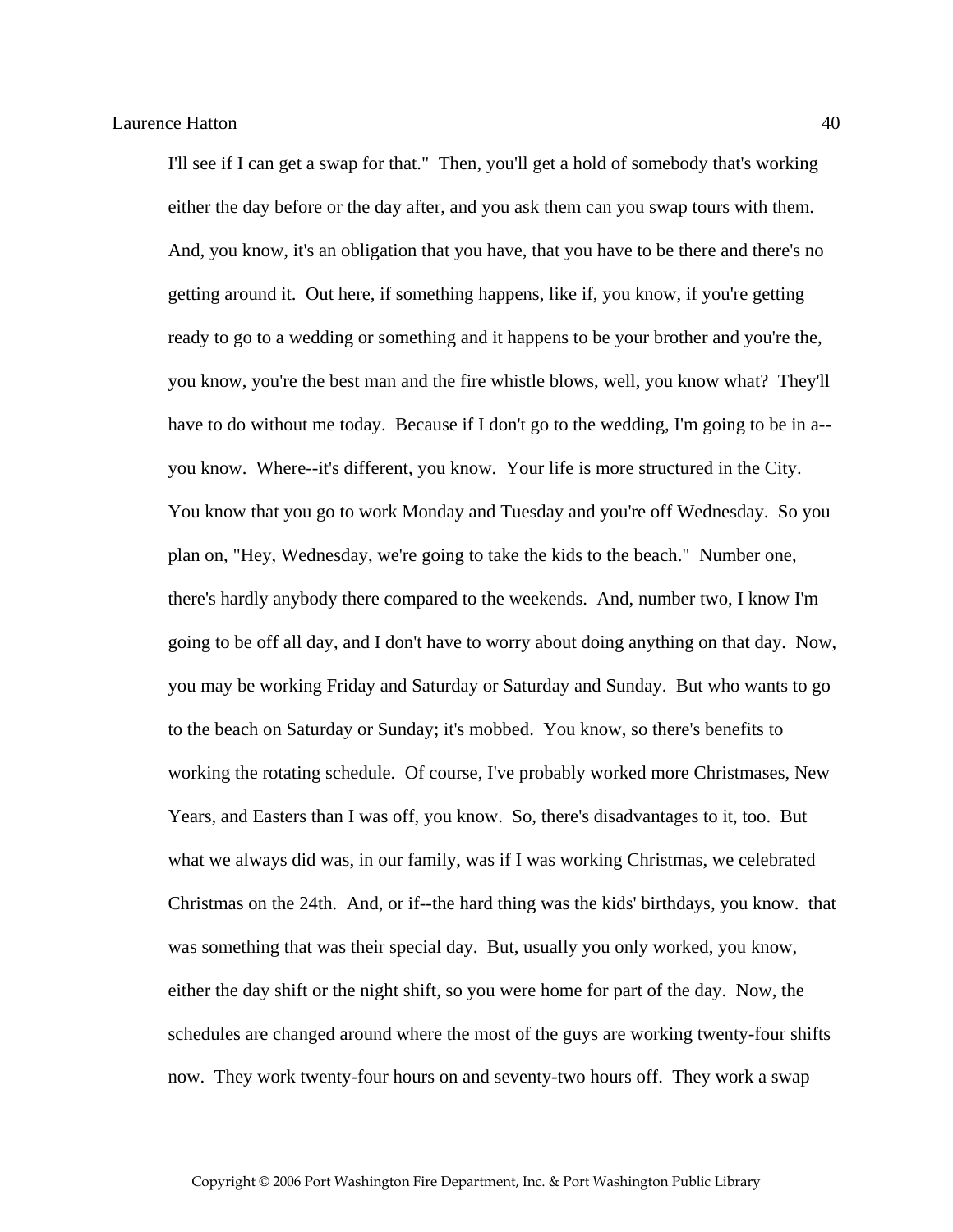with another fireman to cut down on commuting. But, when it comes to Port Washington, or any volunteer department, it's like you're living your normal life, and then when an alarm comes in, you have to put your normal life on hold and go answer the call. And one of the problems that they're having in the volunteer departments today is not enough people are volunteering. I mean, we're down probably thirty-five, forty percent of what our full strength should be, or what used to be in this town. Of course, we've got more equipment and better equipment and everything else, so your equipment kind of takes up for the lack of manpower, but it's still, the community's really not supporting the volunteer fire departments out here anymore.

- Q: Why do you think that is?
- LH: Well, I think it's a comb--there's a number of different things. One of the things is most families today have dual income. The husband and the wife are working. So they're looking for--with the children, they're looking for quality time. And it used to be the man worked his five days a week and on Saturday or Sunday he'd come down to the firehouse and work. Today, it's the kids--you know, the wife is working five days a week; the man is working five days a week. And they take Saturday to go someplace together, because they don't get to see each other that much.
- Q: How did your wife cope with your being away, in Port?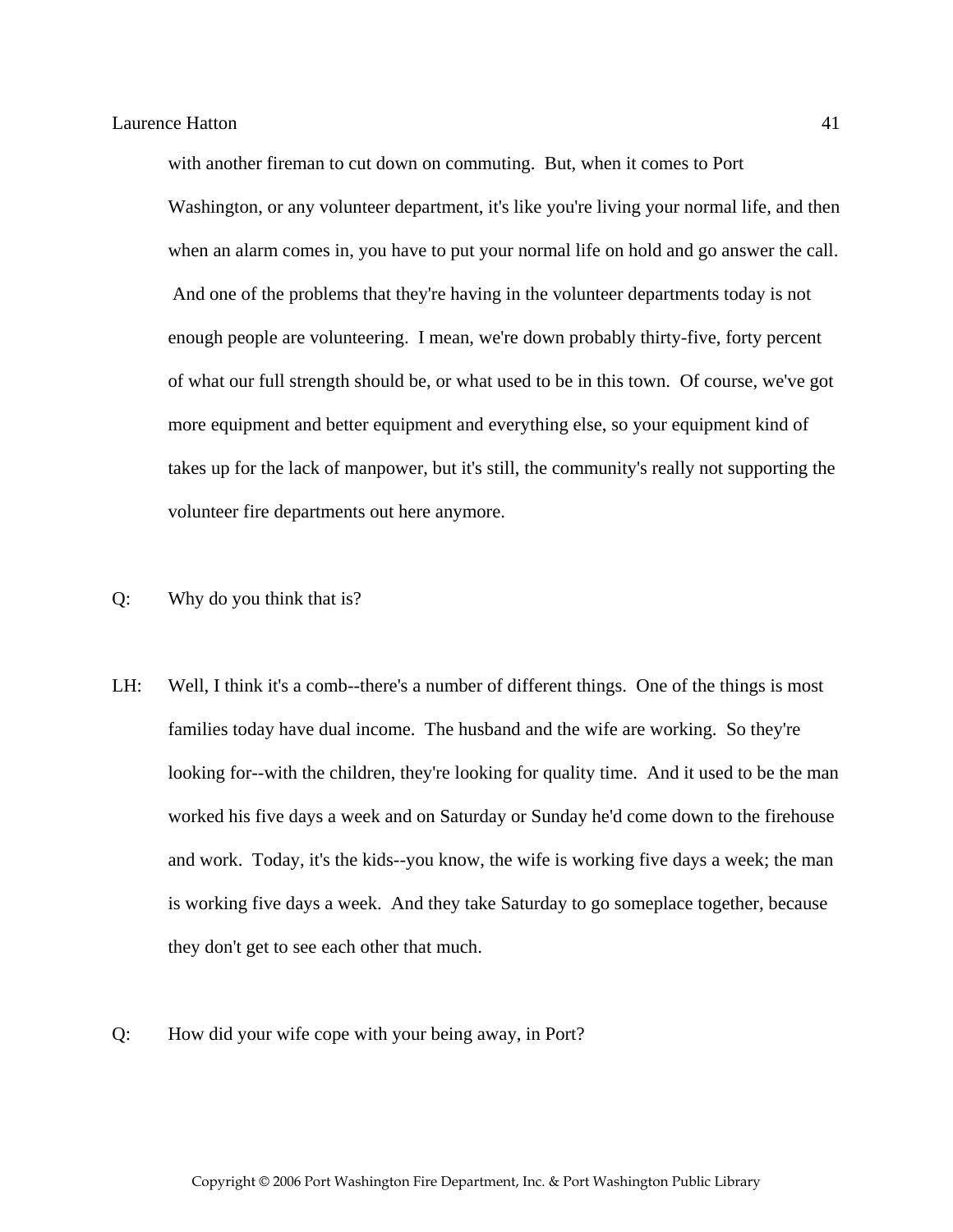- LH: Well, her father was--her father was a fireman in the City. So she knew the way the hours worked, you know, and that part didn't bother her that much. And she started--she was a teacher in St. Peter's for two years when we first got married. And then when the kids came along, she was a stay at home mom. That's what women did in those days. You know, they stayed home and took care of the kids. I worked three jobs. I was a fireman, and I used to work, drive a truck for United Parcel, or I'd drive a bus--school bus--or drive a taxi or used to get--sometimes we'd get shape-up jobs unloading railroad cars in Long Island City. Anything we could do to make an extra buck. Because when I went in the Fire Department, we were only making forty-two hundred a year, you know. And it didn't go very far, you know.
- Q: And what do they make now when they start?
- LH: Start is about twenty--it's in the mid-twenties. Twenty thousand. And it goes up to maybe about forty-two, forty-three, without overtime. But we never had overtime in those days. I mean, if you got stuck in a fire back in the City in those days, six o'clock came and your change of shift and you were still fighting a fire, you kept fighting the fire till seven, seven-thirty, when the incoming platoon got there to relieve you. And then you went home, and by the time you got out of the firehouse, it might be eight o'clock. You didn't get paid for those two hours. Now they do, you know, so there've been a lot of changes in that respect. But, you know, the concept of overtime was, you know, that's what you're getting paid for, you know. But out here, one of the other things that's cut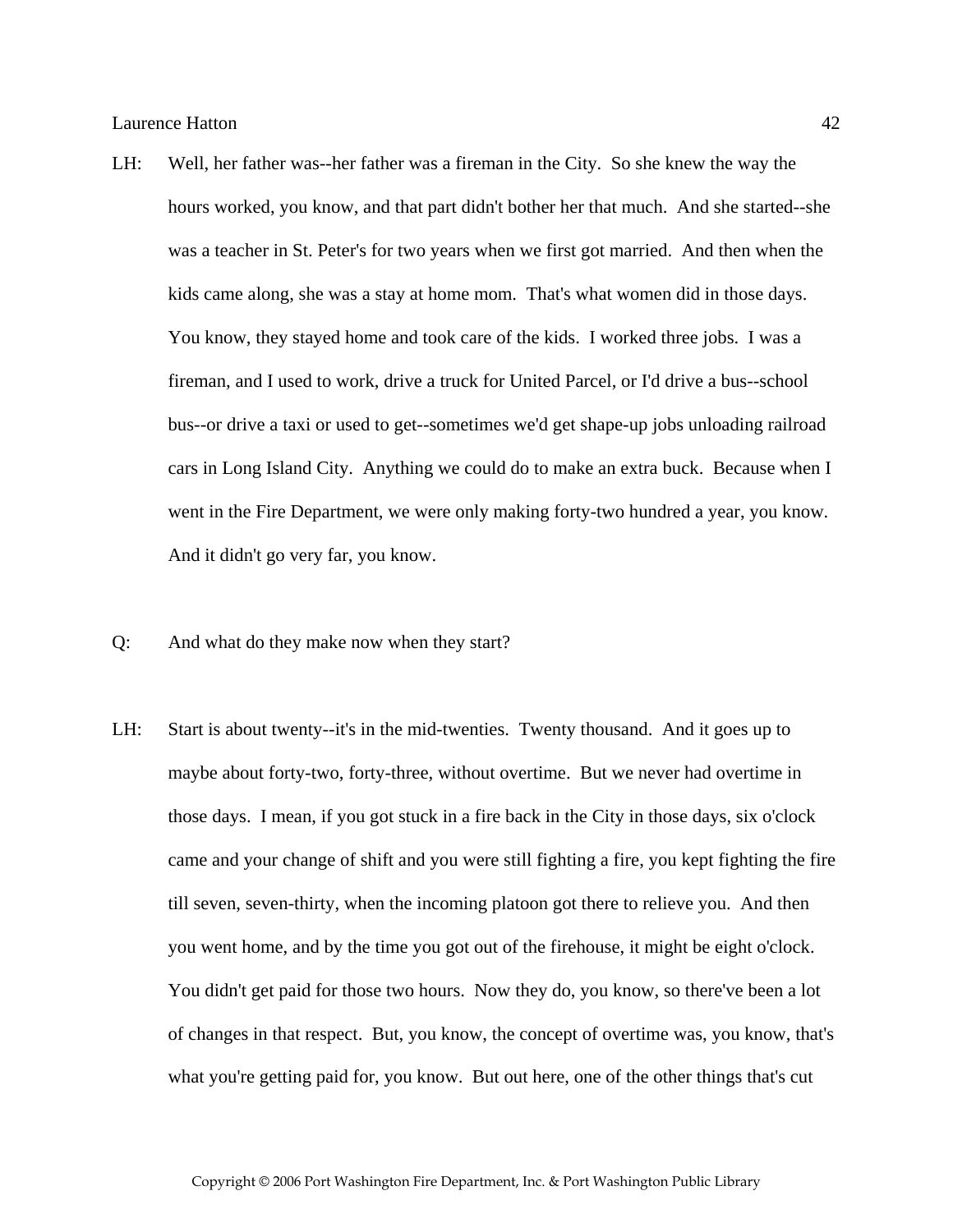back on the--I think is the town is no longer--it used to be pretty well split between white collar and blue collar workers. And, because of real estate values and everything, it's become predominantly white collar. There's very few blue collar workers. The people are buying houses out here today, they're going to join the yacht club or the country club, or a golf club. They're not going to join the volunteer fire department. And, you know, it's a different--the demographics have shifted drastically in forty years.

- Q: Do you have children who will be going into the Fire Department?
- LH: My son-in-law is a volunteer fireman in New Jersey. And, actually, he got interested in it because--I think, because of me. Because when he started going out with my daughter, you know, they met while they were going to college in Albany, and I took a liking to the kid right away. Well, both my two son-in-laws are real nice guys. But he joined a volunteer fire department about ten years, down in where they live in New Jersey.
- Q: How many children do you have?
- LH: Three. Two married daughters and one single daughter.
- Q: Would you have approved of them becoming firefighters?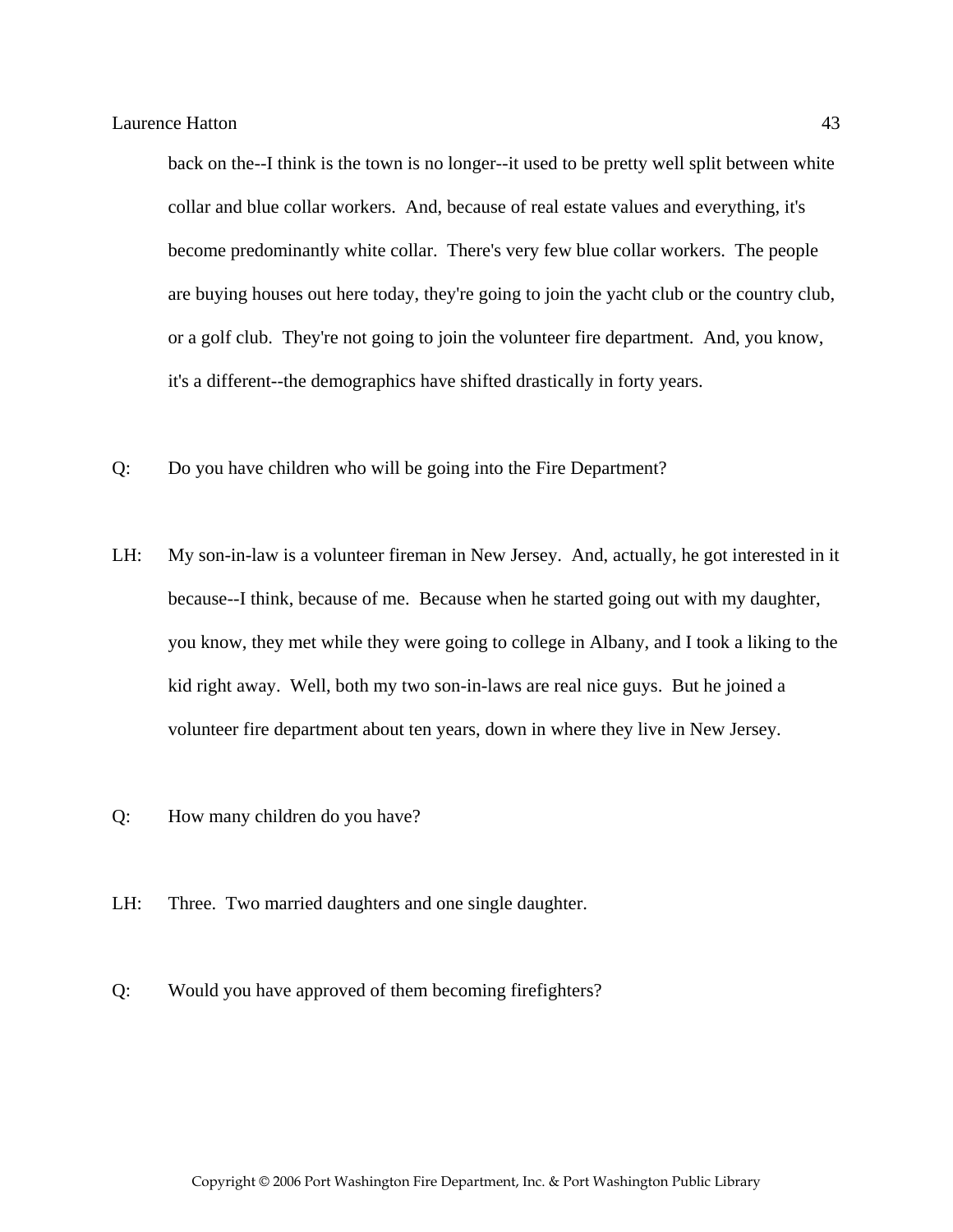- LH: Probably not, but mainly because of the fact that, in New York City anyway, the women are really not accepted as firefighters, because of the--a few of them are, but many of them are--the first group of firefighters who were in were given an altered test. So, they weren't ...
- Q: What kind of test?
- LH: An altered test. The physical exam was made easier for the women to come in. And the result was they appointed forty-three women, and it was by court order. And there was a lot of animosity towards them, because of the fact that, number one, they didn't pass the same test as a fireman did. And, quite frankly, some of them just couldn't do--physically do the job. Two of them got hurt real bad in the Academy and never made it out of the Academy. Very few of them made it through to retire after twenty years. They all either got hurt, or they left the job early. They didn't stay in. Today, there's several--I've met several women that are on the job today that are very good. But it's--I wouldn't want to see one of my kids hurt, and I know that if they--if one of the women, one of the girls went in the Fire Department, they would not be happy, because they wouldn't be accepted, you know. It's just the way it is. Now that they've gone more towards EMS than straight firefighting, the women are being accepted a little better in the Department.

Q: Is that our here in Port, you're talking about?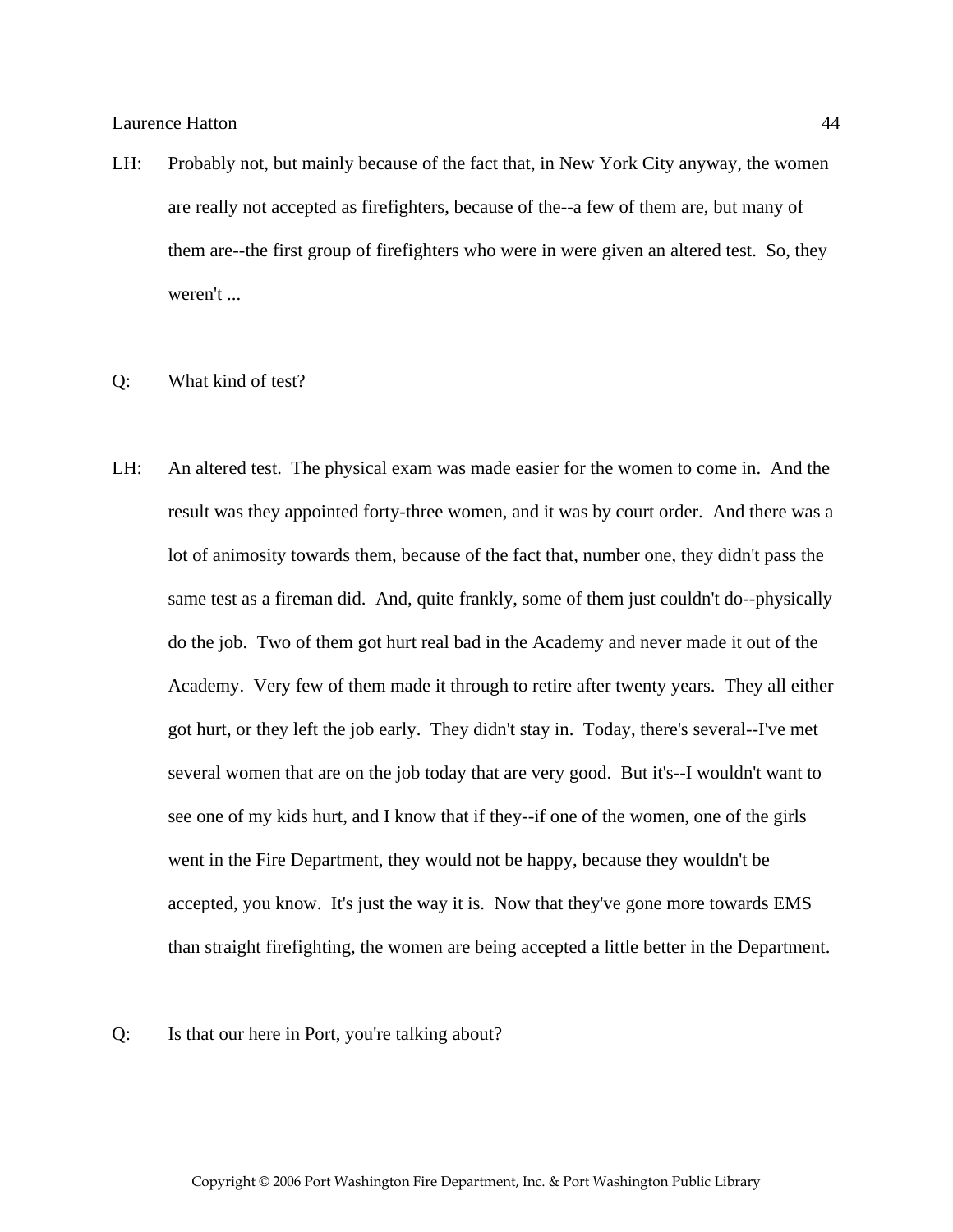- LH: No, in the City.
- Q: And how are they being accepted here?
- LH: Well, we had a gal in Flower Hill that was--she just resigned because she moved out to Colorado. It's kind of--I guess the first woman to come in was a little--you know, they were a little stand-offish on, but it hasn't made that much of a difference.
- Q: What kind of a bad time did they give her?
- LH: Not that they gave her a bad time. They just, you know, basically she wasn't accepted socially as one of the boys, one of the guys, you know. And when she joined the first time, she joined predominantly to be a member of the Fire Medics Squad. That was before they formed their own company, over twenty-five years ago. And ...
- Q: And you were part of that, weren't you?
- LH: [When they first started. Well, when they first started with the EMT program, I was. And](http://www.pwfdhistory.com/trans/hattonl_trans/news_cocks183a_web.jpg)  then, when I became Captain of the company out here, I backed off it, because it was too much between going out on ambulance runs, being Captain of the company. You know, I was going to college at the same time, and I was working two jobs. So I kind of--I let my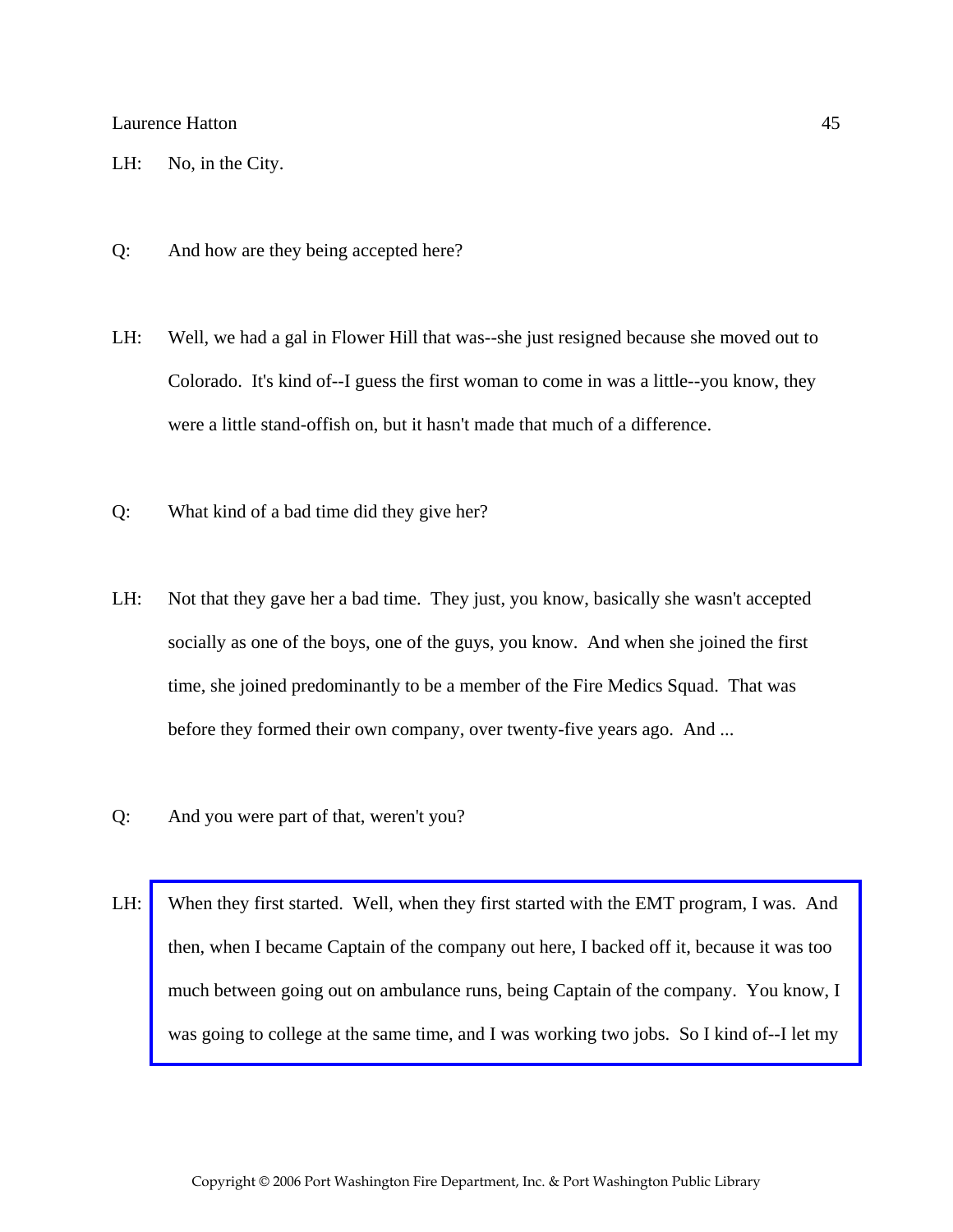AMT qualifications lapse, because it was just too much--burning the candle at too many ends.

- Q: But initially when you--well, before the ambulance, before the Fire Medics were formed, you did ambulance runs.
- LH: Yes.
- Q: What was it like in those days. This was before the '70s.
- LH: You had to know first--advanced first aid and how to pick up a stretcher, get them in the back of the ambulance, and go like hell for the hospital.
- Q: And that's all that was required?
- LH: Basically, that was it, yeah. Get them to the hospital as fast as you could. Today, the amount of skills that are required are--they're almost mind-boggling. And I think that's part of the problem that they're having too, is the amount of training that's required, the people just don't have the time for it anymore on a volunteer basis.
- Q: Did you go in for that training?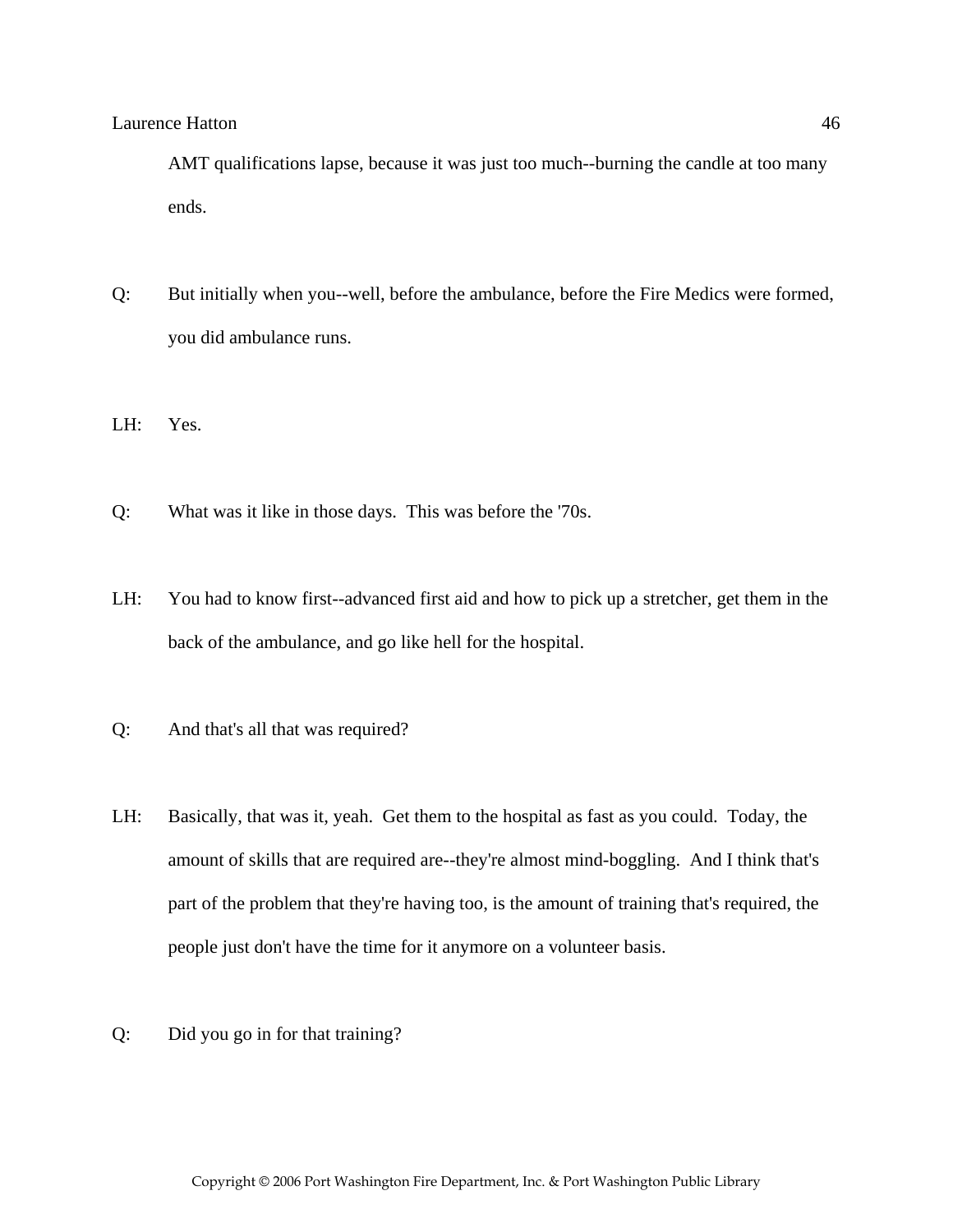- LH: Yeah, I became--I was an EMT and then I went for the AMT training.
- Q: And how did you feel about doing that versus firefighting?
- LH: I liked the firefighting much better.
- Q: Why was that?
- LH: It's more--I don't know, to me, more physically challenging. I had no problem doing the EMS portion of it, but the--you know, mainly the firefighting end of it was what I really liked.
- Q: What, in your estimation, makes a good firefighter?
- LH: Well, first of all, as a firefighter, he's got to learn to take orders. And he's got to be able to take a little bit of hazing, and he's got to be--he's got to be intelligent. He's got to have manual skills. He's got to be able to overcome any phobias that he might have. We get guys that go part-way through and they find out they're claustrophobic. And you can't have that, because when you're crawling around in a fire, it's like skin diving in prune juice. You just can't see anything. It's total black. And everything is by feel. And if somebody's claustrophobic, they can panic and pull the mask off and die of smoke inhalation, or they can grab somebody--you know, panic is a terrible thing. I mean, we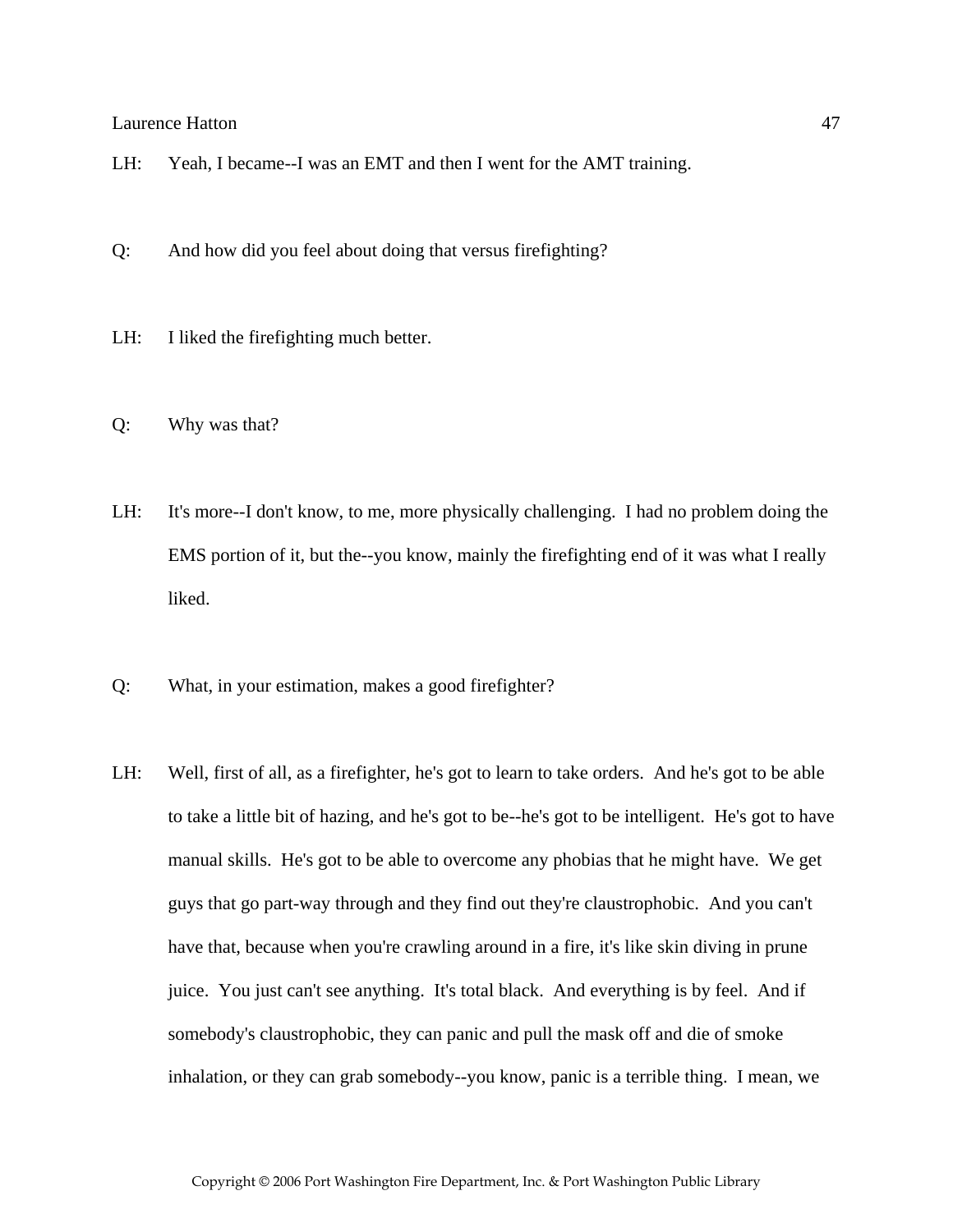did a study on panic years ago, and there's several different types. But you can't have somebody that's going to lose his composure in a fire. So ...

- Q: And what makes a bad firefighter, in your estimation?
- LH: Well, we have firefighters that can do the job very well, but if they have an attitude problem and they don't follow procedures and they do what we call freelancing, or they go out on their own and try to--try to become super-heroes, they put more people at risk. They'd be better off if they stayed home. And that goes with the City or here. We've had guys in the City that do the same thing. They go freelancing. They don't follow strict SOPs--standard operating procedures and standard operating guidelines. And it can cause problems. Somebody that won't do as he's told. A gossip can be devastating to morale. Somebody that gives--spreads rumors around or untruths, or ...

## Q: Regarding what?

LH: Well, it could be anything, you know. Give you an example. I--well, "I saw so-and-so do something at a fire." Well, maybe he was told to do it. Or "He's a real dope," you know--you know, stuff like that. And it does--occasionally you'll get somebody like that. I guess they try to impress people by how much they know about somebody else's business, and it's bad for morale.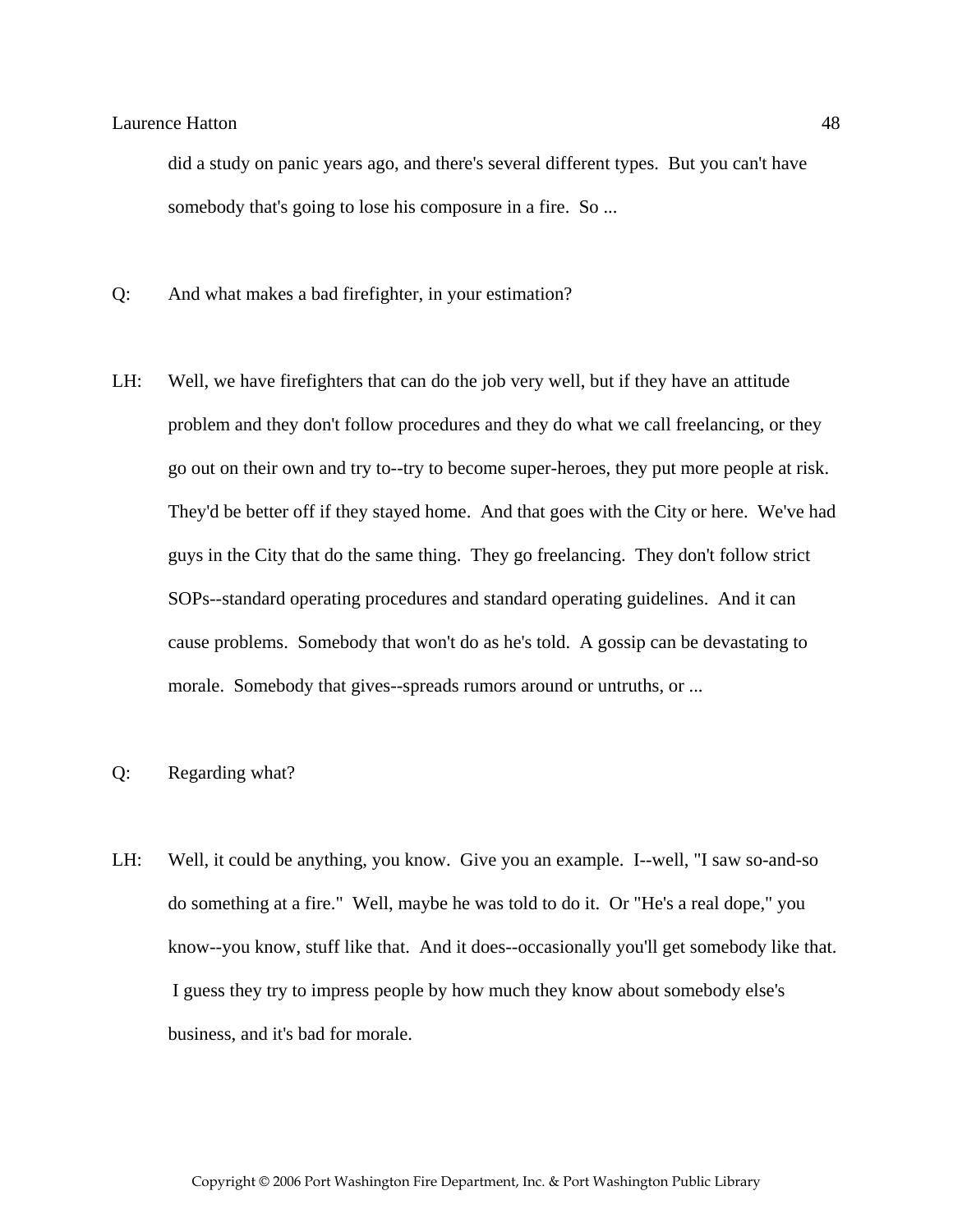- Q: Did you find that more here in the volunteer department than in the paid?
- LH: Yeah, kind of. You don't see it that much, you know. But when you do see it, it's devastating for morale. In a paid department, it's not tolerated. You know, the guys will take care of a guy like that.
- Q: What do they do to him?
- LH: Well, they'll--mostly, it comes down to--well, you know, yourself, if you're working with a crew of people, you know when you're not liked, or you know when some--when the crew doesn't like somebody. You know, it doesn't have to be a specific thing. It's just cold shoulder. They get the dirtiest details, you know--"clean the toilets." "Well, I cleaned the toilets last week." "Well, guess what? You're doing them again this week," you know. "Well, I want to sweep the bunk room," or "I want to sweep the office." But it's, you know, "Wash the rig, wash the truck." "Well, I just washed it." "It's still dirty. Wash it again." You know, there's stuff--there's ways of getting the message across in a paid department. Out here, it's a little bit different. Out here, you know, the guy could always say, "I'm not going to do that. I'll quit," you know. "Good-bye," you know (laughs).
- Q: What qualities do you think separate the oldtimers like yourself from the young ones?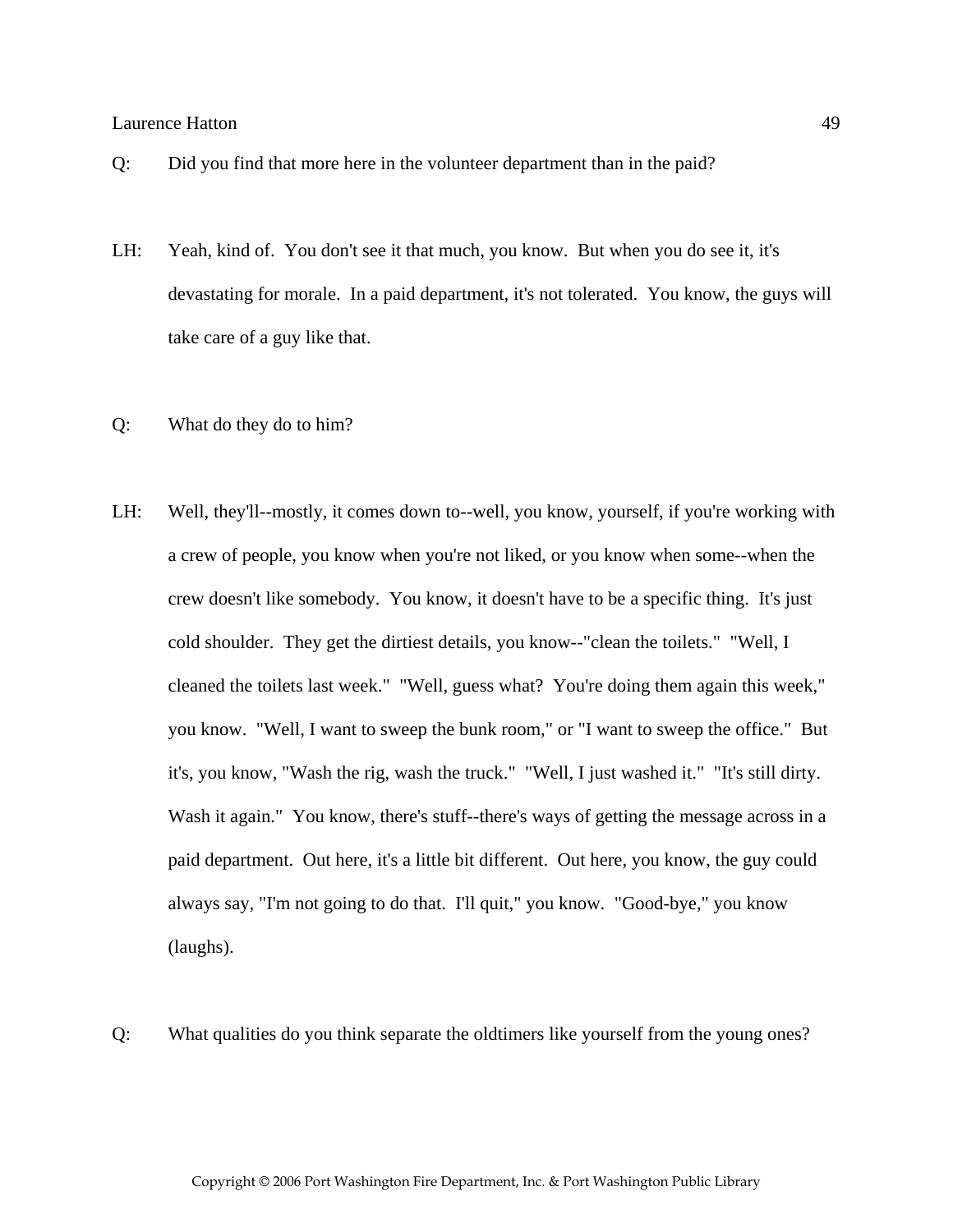- LH: The young ones can dance a lot better than I can (laughs).
- Q: At a fire?
- LH: No. It's all--we have some very, very--matter of fact, we have a lot of very, very good young firefighters. We've always had an active crew--see, the difference with volunteer and paid, volunteers are out here and they're doing a--you know, they're not getting paid for it. It's not a job to them. It's an avocation rather than a vocation. And they--if they- you know, if they find they don't like it, they leave. They don't stay as a volunteer. There's really no benefit to stay if you're not doing something you like. We'll get paid men that they get the job, they really don't care for it that much, but it's the way of putting bread on the table and they have to stick it out. So, there's a difference in--I wouldn't say in morale, but in motivation with some of the younger men in the volunteer department as opposed to in the paid department. But in a volunteer department, the--usually, the kids are, today, are--and I hate to generalize--but they're--they're not as willing to accept a structured life that's required in a fire service. In other words, here's the orders. You do this. You do A, B, C, D, and E, and you have to do it in that order. "Well, how come we can't do it B, C, D, A, and E?" You know, "Because I said so." Well, that used to satisfy. Today it doesn't. Today, it's questioned, you know. They--you know, but they're all- you know, when it comes down to it, you have to make so many training sessions and so many--they'll do it. They'll make it. The oldtimers, on the other hand, they don't have to go to school anymore. You know what I mean? After you reach a certain point, I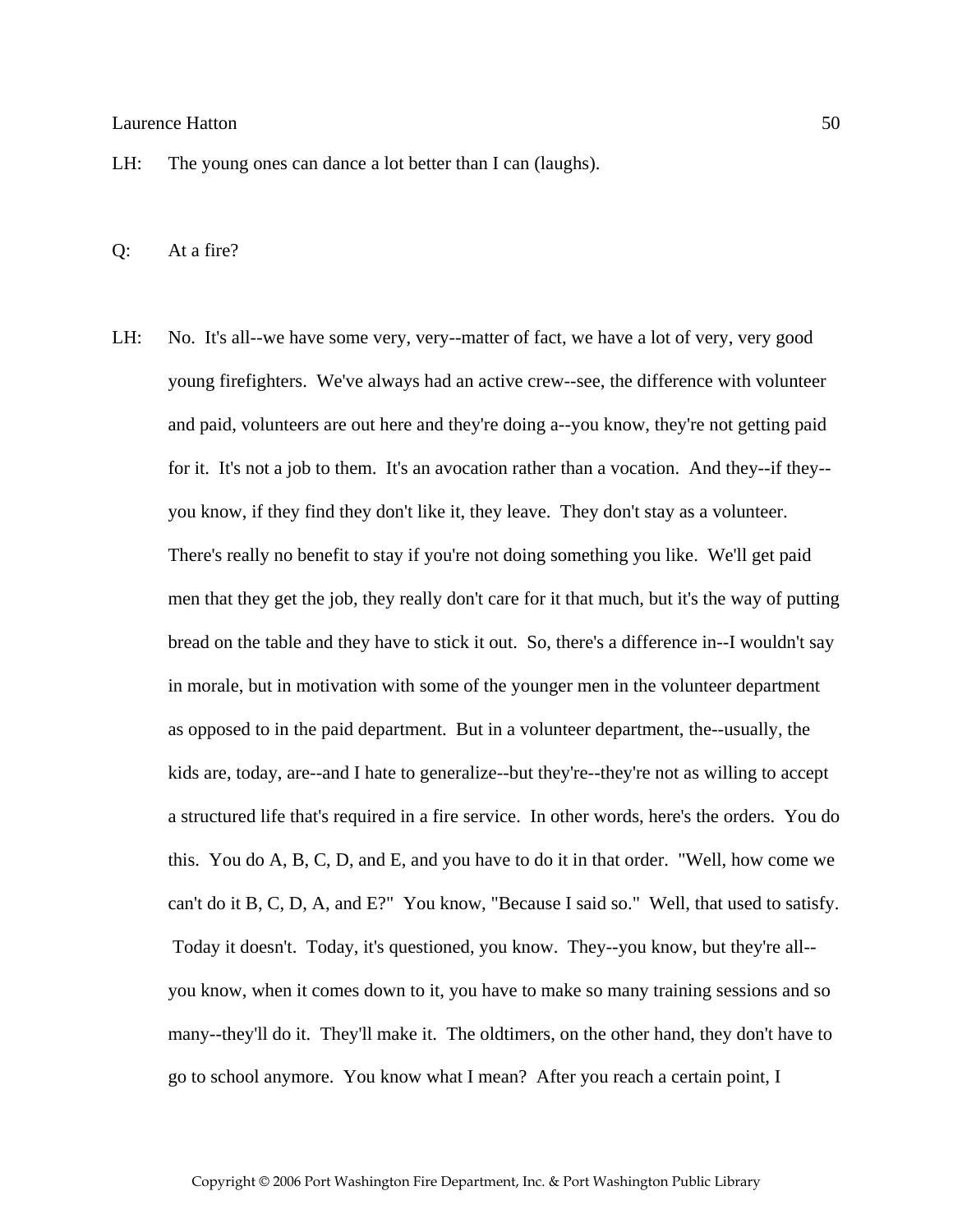wouldn't want somebody my age going through basic school again, because sooner or later, the guy's going to get hurt. You know, a guy sixty-five, seventy years old, shouldn't be running up hundred-foot aerial ladders and sliding down ropes on the face of a building. So ...

- Q: Are you active today in the volunteer department?
- LH: Oh, yeah, yeah.
- Q: You go to the fire calls?
- LH: Yeah. But I'm a Safety Officer (laughs).
- Q: So, you're on the outside ...
- LH: No, no, like--see, right now, another thing that's really hurt the volunteer department is automatic alarms. Probably ninety, ninety-five percent of the automatic alarms are false alarms, which is very bad for morale. Guys stop what they're doing, they run to the firehouse, they get on a truck, they go to the fire, and it's a false alarm. Now, we've had-- I mean, I won't mention any particular addresses or names, but we've had places that you know when you hear the address, it's a false alarm. So, you know, but yet you still have to respond. So, very often, like in the daytime particularly, I might be the officer in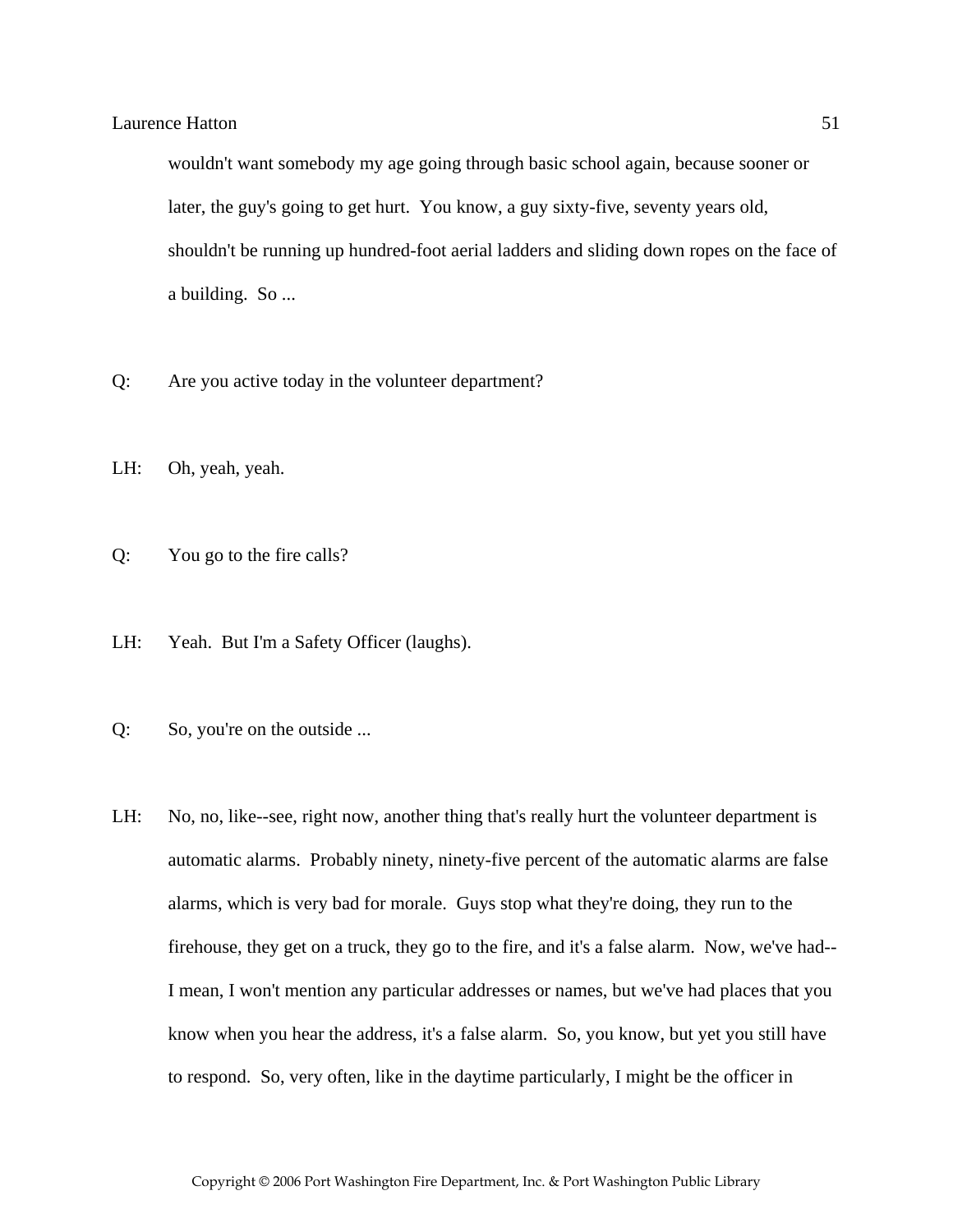charge of one of the trucks. So when we get to the scene, you know, it's a matter of go check the automatic alarm out and, you know, I'm acting more or less as a company officer rather than as a Safety Officer. Now, if it's a working fire, then I become strictly Safety Officer.

- Q: When did the Safety Officer part come in? I mean, were there Safety Officers in the beginning, or is that something recent?
- LH: No. New York City started it in nineteen-seventy--I'm going to guess in about '71 or '72. And then they disbanded it in the fiscal crisis of '76. And then they reintroduced it in '81 after there were several firefighter fatalities. From that, we kind of wrote the book on Safety Officers, or safety chiefs. I did several magazines articles on it. And it picked up- -Phoenix started it. Seattle, Washington, a few of the major cities picked up on it-- Boston sent their chief down and studied our way of doing it. And then, it then, the NFPA--the National Fire Protection Association--in about the late '80s, early '90s, came out with a standard for Fire Department Safety Officer. And they more or less formalized nationwide what we were doing in New York, what we kind of pioneered. The Port Washington Fire Department started it in about ninety--I guess, '90 or '91. And, let's see, Jimmy was Chief maybe six, eight--about eight years ago, so that'd be mid-'90s. And I first I started out as Assistant Safety Officer, because I was still working in the City. And then, when I retired, I became the Safety Officer.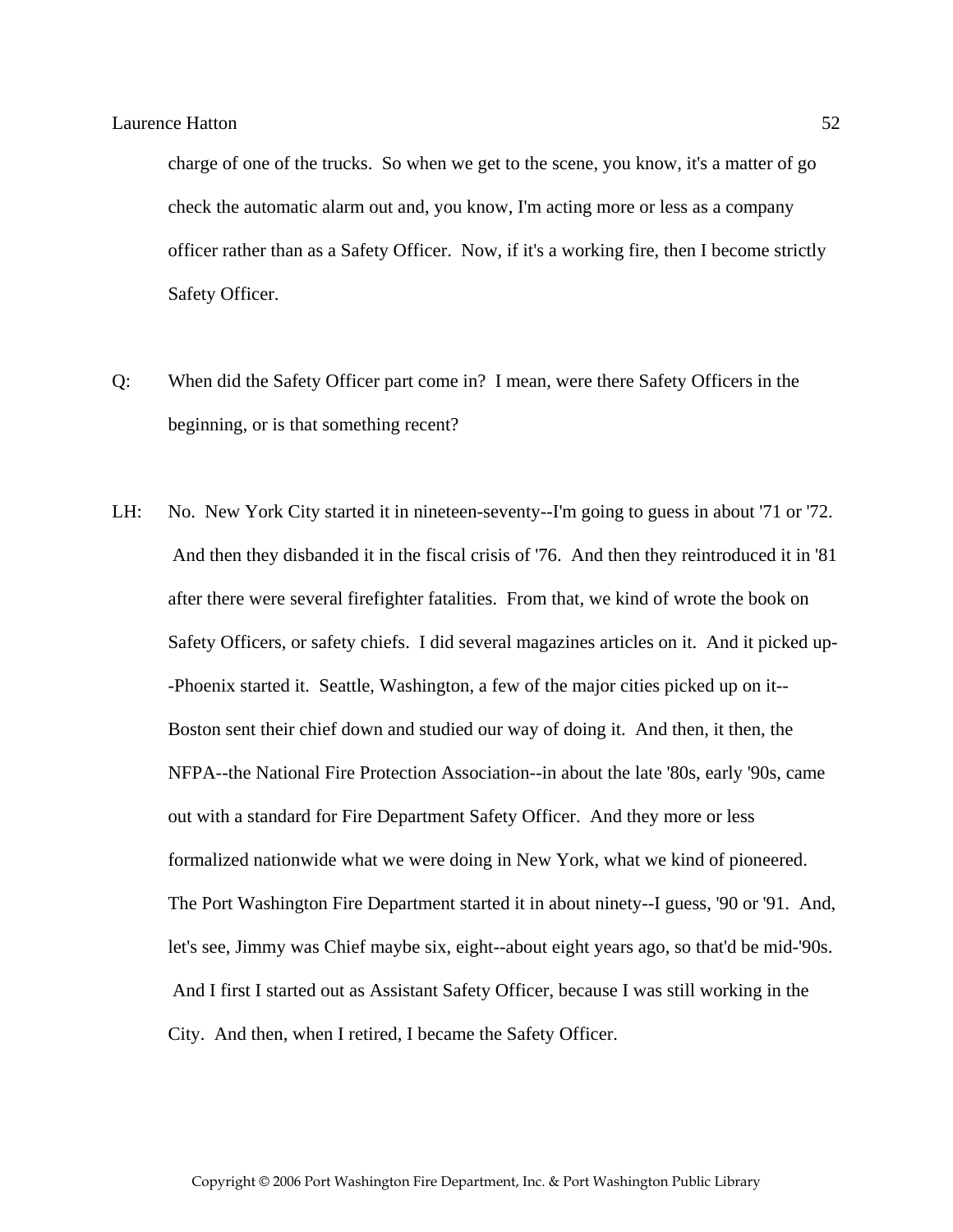- Q: Now, you've also been legal witness, haven't you, for the ...
- LH: Well, see, one of the other jobs in the City as its Safety Chief was that we investigate any injury--serious injury or fatality to a firefighter. And we investigate any motor vehicle accidents involving fire apparatus.
- Q: As the Safety Officer?
- LH: Yeah. So we've been through ...
- Q: Now, how does that work into the legal system?
- LH: Well, we went to school to become certified accident investigators. We went with the Police Department to their school, and then we went to--my partner and I went down to the University of North Florida in Jacksonville. And we went for reconstructionist school down there. And what happens is we'll be doing a--you know, we do an investigation, and then, two, three, or four years later, there's a law suit involving it, and I have to go in and testify as to what the cause of the accident was.
- Q: Have you any stories to tell us about that?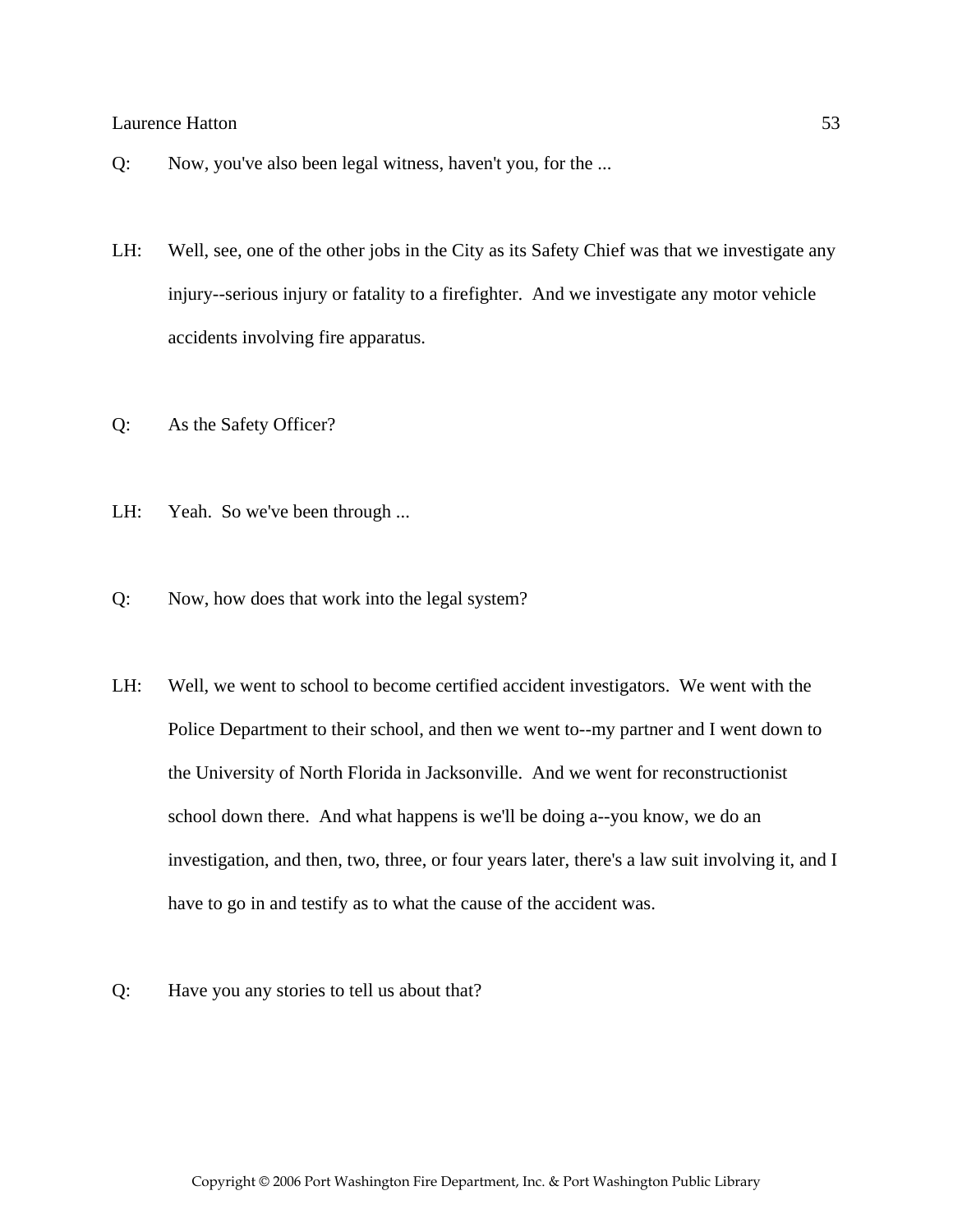- LH: Well, nothing really. I mean, basically, most of them are--we did a lot of research on the effectiveness of the warning devices, and people--they just don't hear the sirens. You know, people in a car, they're driving along and they have the stereo on, they're talking on the cell phone, and that's ninety percent of our accidents are intersection accidents where the people, you know, they just don't hear the air horns and the siren, and they-you know, nobody's going to deliberately drive into a fire truck with the air horn and siren going, because it'd be suicide to do it. But people continually, in the City, continually have accidents. We were running about three to four hundred accidents a year.
- Q: So, then they sue the Fire Department?
- LH: Everybody sues everybody today.
- Q: So, generally, then you are witness for the Fire Department?
- LH: Yeah, yeah. And, since I retired, I've done some outside consulting work for different attorneys who were involved in, you know, law suits. But I've only done a couple of them. But it's something I really don't like doing?
- Q: The private law suits, what do those involve?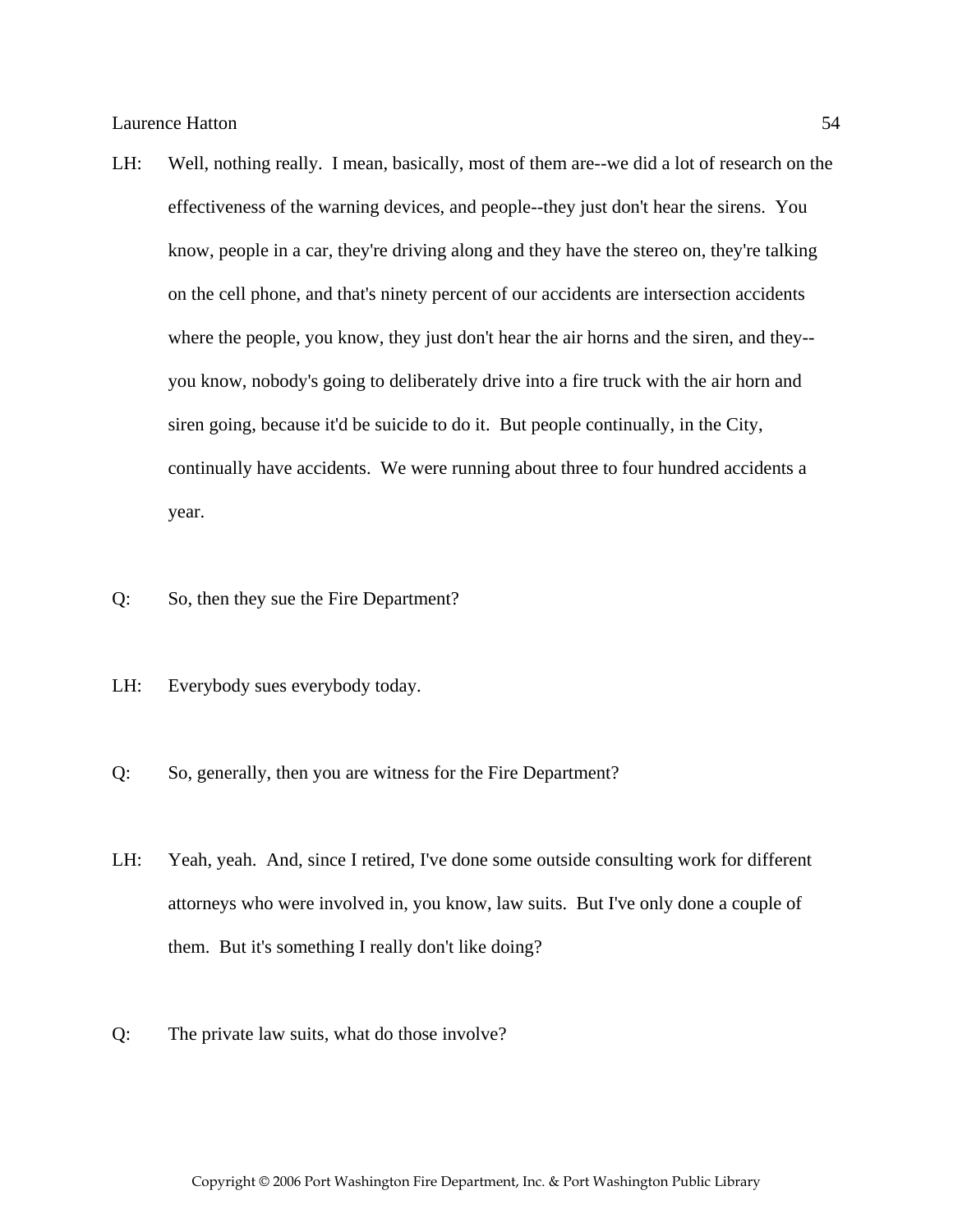- LH: Well, most of them involves--the ones that I've done involve people who have been involved in accidents with fire trucks. See, there's a specific set of rules on operating fire apparatus and responding to fires. I mean, you're allowed to do certain things, and certain things you're not allowed to do. You know, there's no such thing as a fire truck having the right of way. The fire truck only has the right of way when everybody else has yielded to them. And there's certain little quirks in the law that the lawyers know about, and they try to manipulate it.
- Q: For their clients?
- LH: Yeah. That's what he's paid for.
- Q: And how do you come in since you're with the Fire Department?
- LH: Well, I did two jobs out--one in Illinois and one in St. Louis--where the lawyer for the Fire Department contacted me as an expert. I did one for a plaintiff who was suing the Fire Department, where the Fire Department did some real dumb things. You know, like I say, they really weren't following proper protocol responding, and I had another couple of jobs that involved accidents with police cars and civilians. You know, again, responding emergency vehicles--a couple of ambulances. But, like I say, I try to avoid them, if I can. I've got a friend of mine that he does that as a business, and any time I get something like that, I call him up and say, "Hey Stevie, you want a job?" (laughs).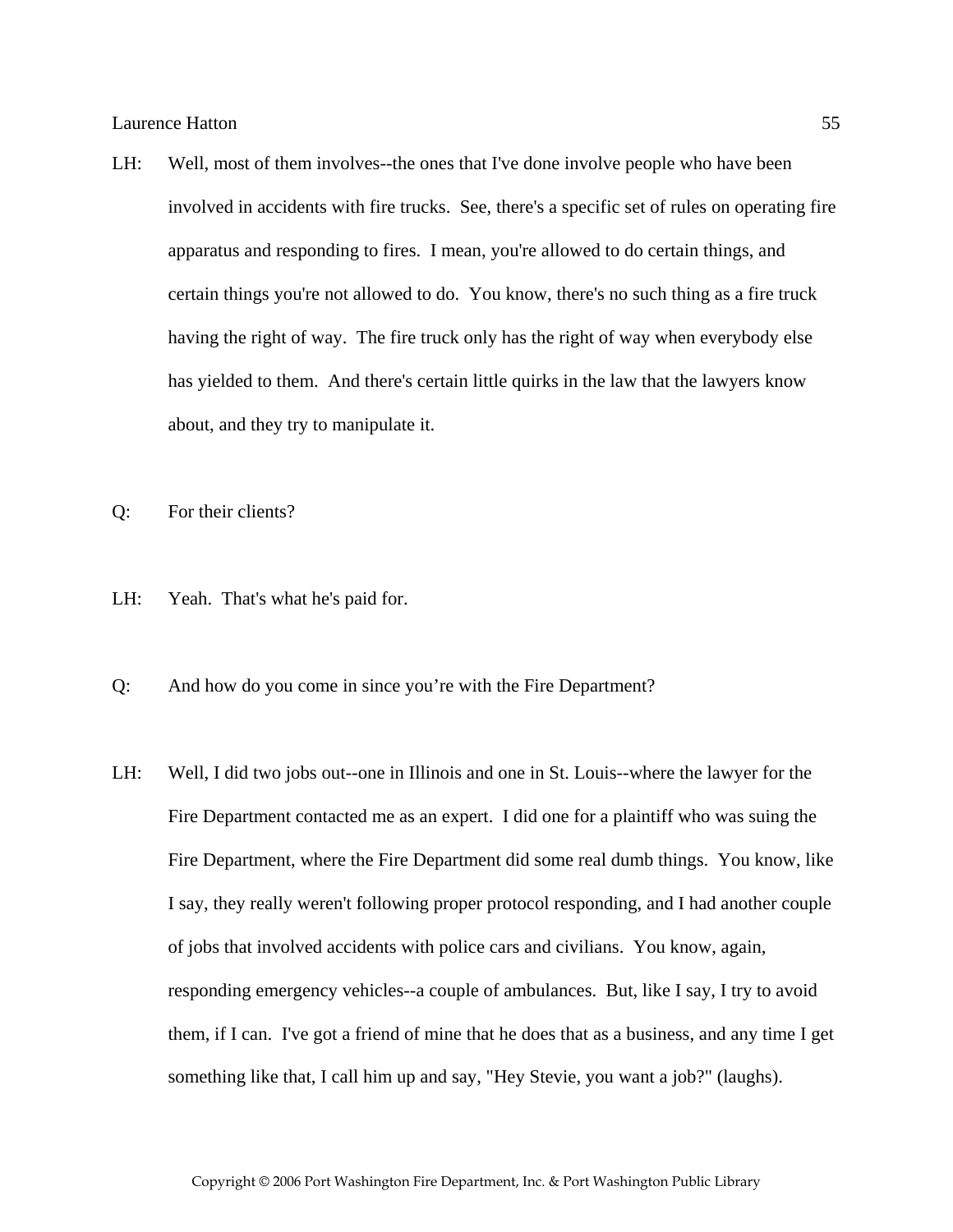- Q: Is that because it's extremely stressful?
- LH: No, it's just, somebody's going to get hurt, no matter which way you go. You know, somebody's already been injured in the accident, and if you testify for the Fire Department, somebody--the civilian is going to get hurt. If you're testifying for the civilian, the Fire Department's going to get hurt. You know, it's something I don't care to do. I'm not particularly fond of lawyers anyway (laughs), so they're--you know, I just- it's not a fun thing to do. I mean, I like to find out what the cause was. I like the scientific end of it. Figuring the length of the skid marks and the angle, and all the mathematical formulas involved. But then, when it comes down to assessing blame, I like to just present, these are the findings of the investigation, you go fight it out, you know. So, and then, the other part of it was whenever we had to do a firefighter fatality- an investigation on that--that can take up to three to six months. And then, just this past fall, I went back myself, and another guy went back, and we taught--we were hired by the Fire Academy to teach a group of thirty-two battalion chiefs on the proper way to do an investigation on a fire ground fatality, when firefighter dies, because they're all new guys coming up now, and they needed the training.
- Q: Have you ever used lucky charms in going to fires?
- LH: Just my rosary beads (laughs). I carry a miraculous medal in my wallet all the time. I used to have it on my neck and the chain broke, and it's in my wallet.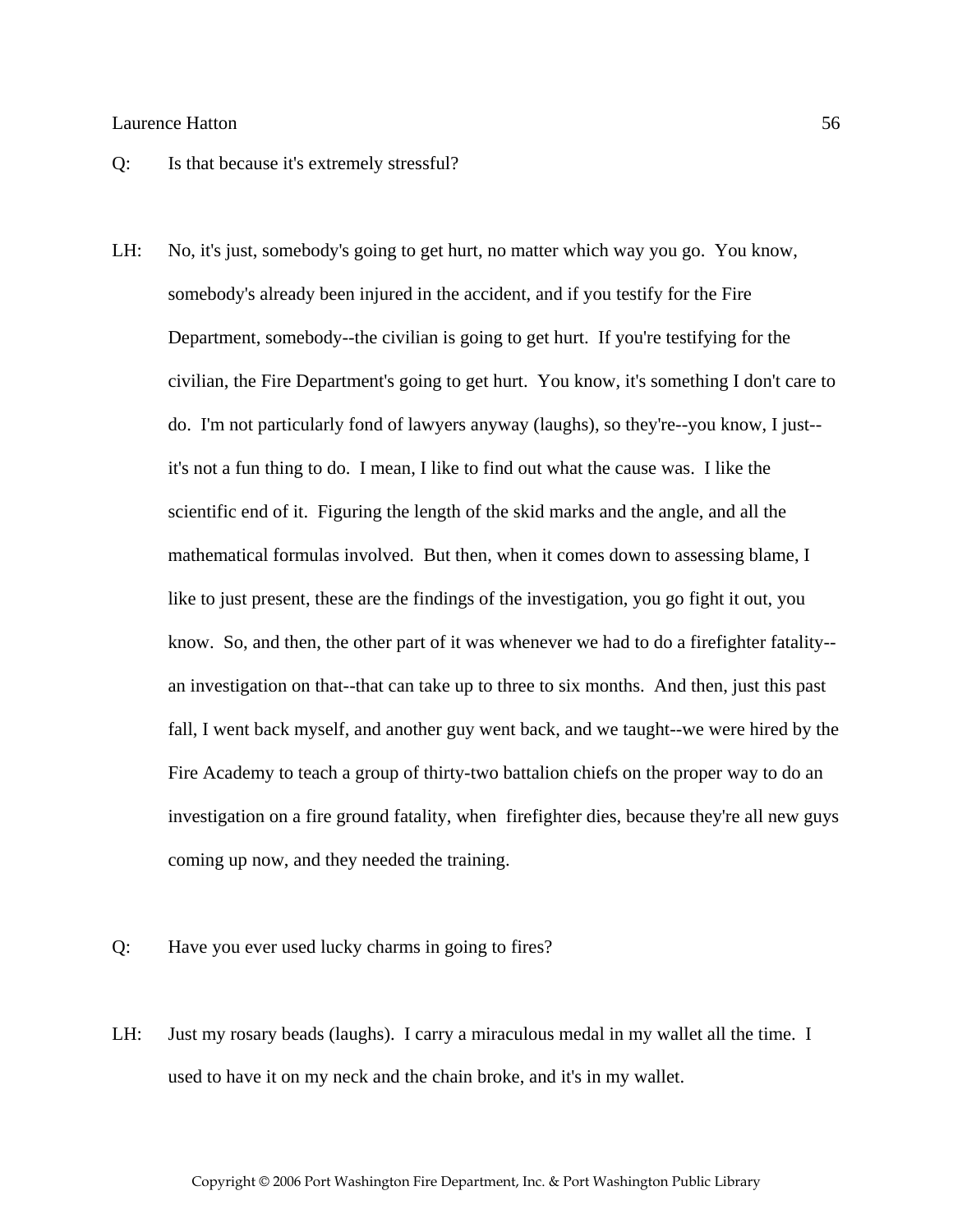- Q: Do a great many of the firefighters use that out here or ...
- LH: Oh, I don't know about out here, but ...
- Q: In the City?
- LH: Well, Ernie Pyle [World War II Correspondent] once said there's no atheists in foxholes, and I haven't met too many of them in the firehouse either.
- Q: What are some of the traditions in the Fire Department that you most value? You know, the dinners? Initiations? The parades?
- LH: Well, out here, the dinners, you know, it's--these are all--I mean, when a man makes Captain, or a man or a woman makes Captain or Chief, it's quite an honor. It's an accomplishment. And the dinners are an acknowledgement. They're given in honor of the person who's being elevated to--and they're also given, at the same time, honoring the person who is vacating the office. And that part of it is real good. The--when I first come in the volunteers, I thought--I mean, like I say, I was working three or four jobs. We were going to a Department dinner, "Boy, I can get a free roast beef dinner" (laughs). We had roast beef about four times a year. But the--today, the dinners are--they're an important part of the tradition in the fire service. It's something that's--it's, you know, it's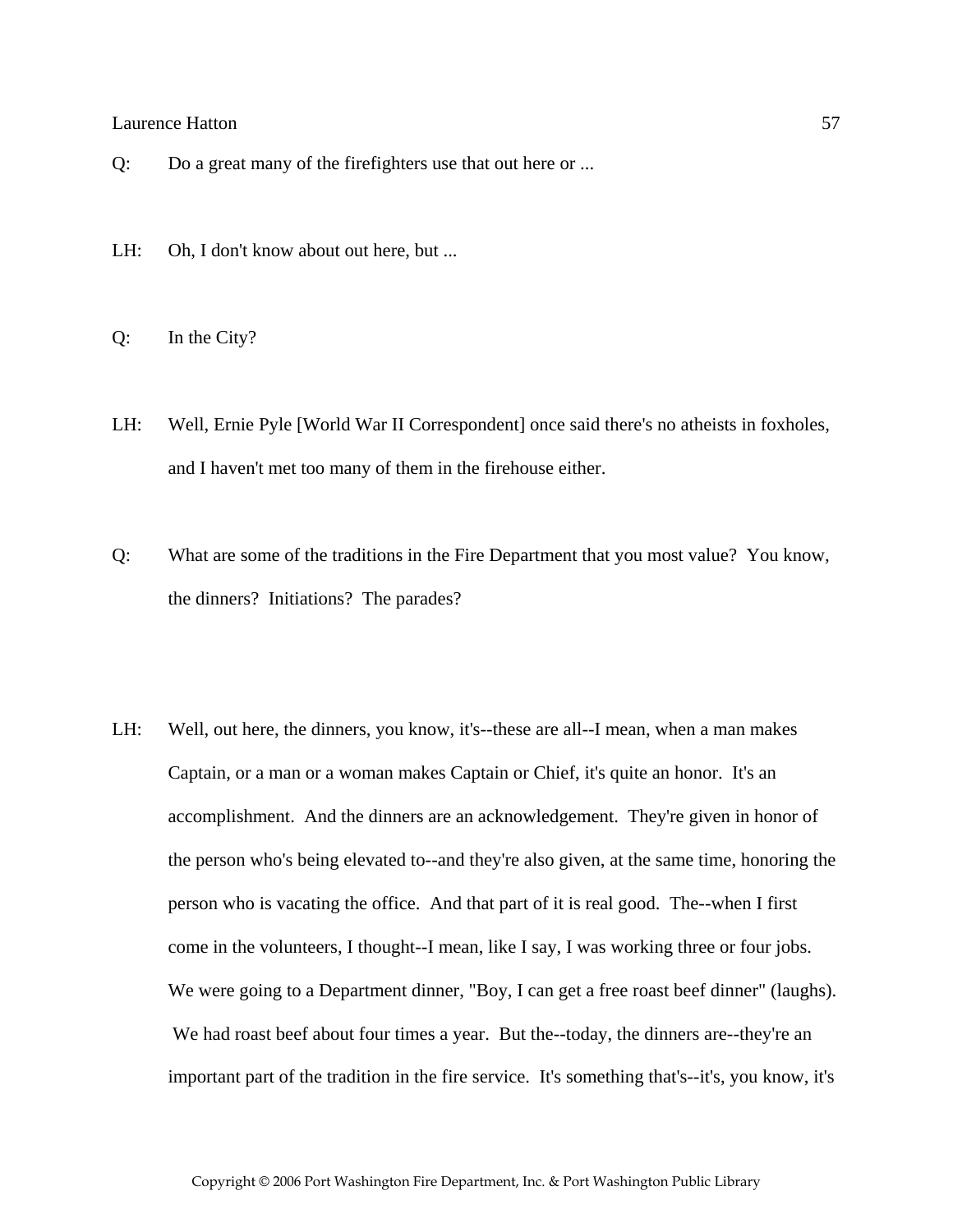acknowledging the accomplishments of one or more individuals. One of the things I value the most is the friendship of the people. What I used to say when I joined the volunteer fire department, I got three hundred friends I didn't have before, the day after I raised my right hand. When we moved from the house on (laughs) Highland Avenue to the house on Evelyn Road, of course, again, you did it as cheap as you could. Two guys had pick-up trucks. We borrowed the Department racing team pick-up truck, a trailer, and a couple of station wagons. And we had about twenty guys. And we started with stuff stored in the attic. We had a line down the attic ladder, down the stairs, out to the pick-up truck, and as one truck loaded, it went up, and then we all jumped--then we all got up to the new house. And it's like at eight o'clock at night this time of year, because we moved in just before--a week before Christmas. And the woman next door is looking out, and here comes these pick-up trucks. It looked like the Beverly Hillbillies moving in (laughs). Here comes these pick-up trucks with a bunch of guys, and, of course, we had had a couple of beers while we were doing it. And one guy's saying, "Hey, where goes this one?" and I'd holler, "Oh, that goes in the apartment, down the cellar. That goes in the second floor apartment. Oh, that's--that's Robinson's apartment. He's on the second floor." And the woman thought we were moving about sixteen (laughs) families into the place (laughs). She told us months later, she says, "I saw those trucks pull up, and," she says, "I didn't know what was going on." But, I mean, it was a case of--I went down to the firehouse, and I said, "I'm going to be moving this week. Can anybody give me a hand?" Bing. About twenty guys showed up. When I--one of the times I got hurt, I was in the hospital, in St. Luke's on 115th Street and Amsterdam Avenue. Every day one of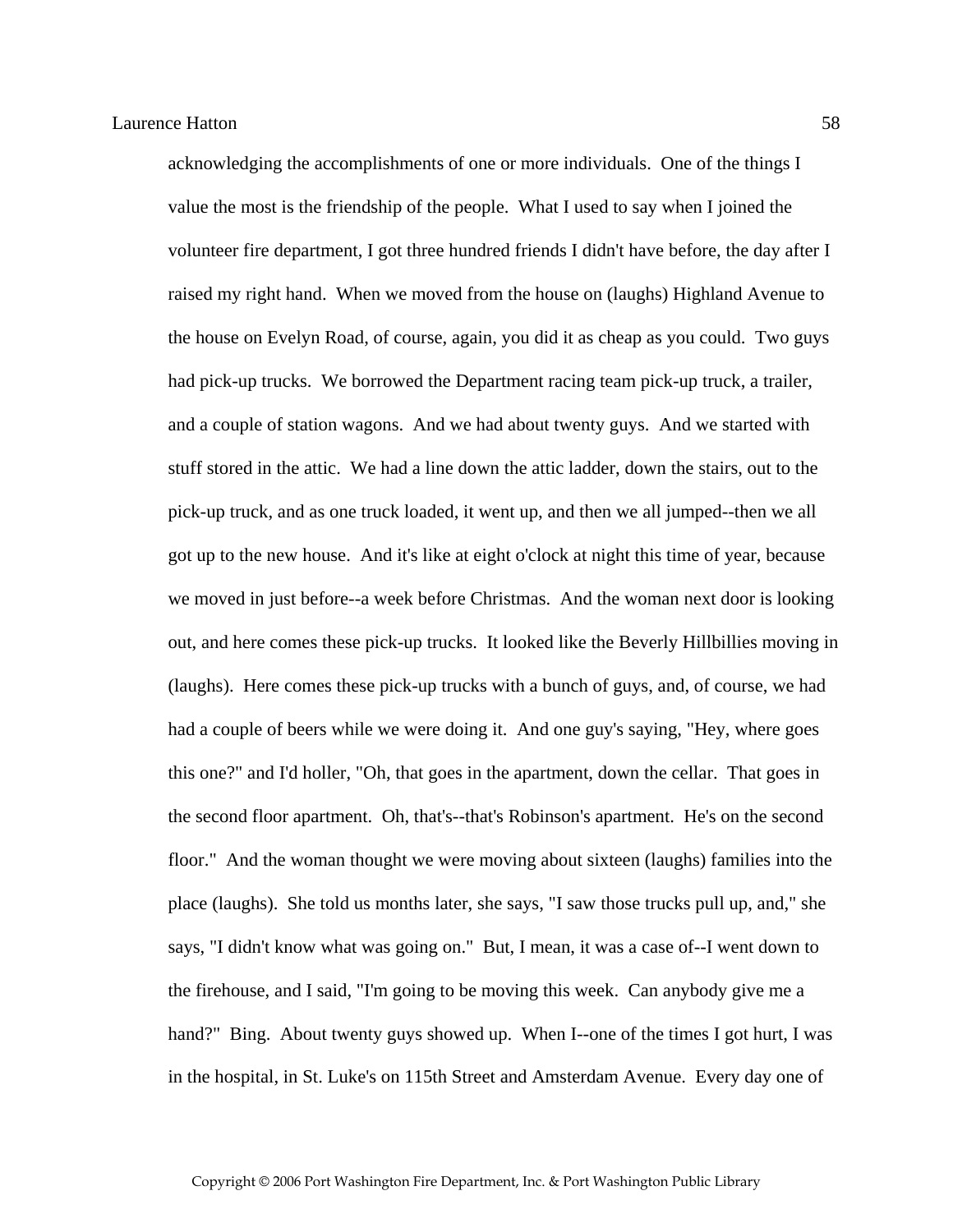them drove my wife into the hospital. Because I had a collapsed lung, and I was in there, and I was in the intensive care unit. Then, just recently, when Richard McCabe was so sick, every day somebody from the firehouse drove his wife into, you know, NYU--not NYU; Columbia Presbyterian. But, I mean, that went on for months, when he had his lung transplant. So, I mean, it's a--you know, there's a bond there that doesn't exist in a lot of other occupations or a lot of other endeavors.

- Q: How did they heal your collapsed lung?
- LH: Well, the first time, they just--well, let's see--well, both times, they had to re-inflate it. They put a needle in your chest, and they put a vacuum bottle on it, and they suck the air out from--what happens when a lung collapses is the air gets between the lung and the chest wall. And that air has to be removed after the lung heals. The first time I had fallen down a flight of stairs, and I landed on a banister post. And it ruptured the lung. And the second time it happened, I was home, and it just spontaneously burst. And it was the scar tissue from the prior one that ...
- Q: And how painful is that?
- LH: Oh, it's like you feel like you're getting kicked in the chest by a mule. It's very, very painful. The first time it happened, I thought I was having a heart attack. You know, it's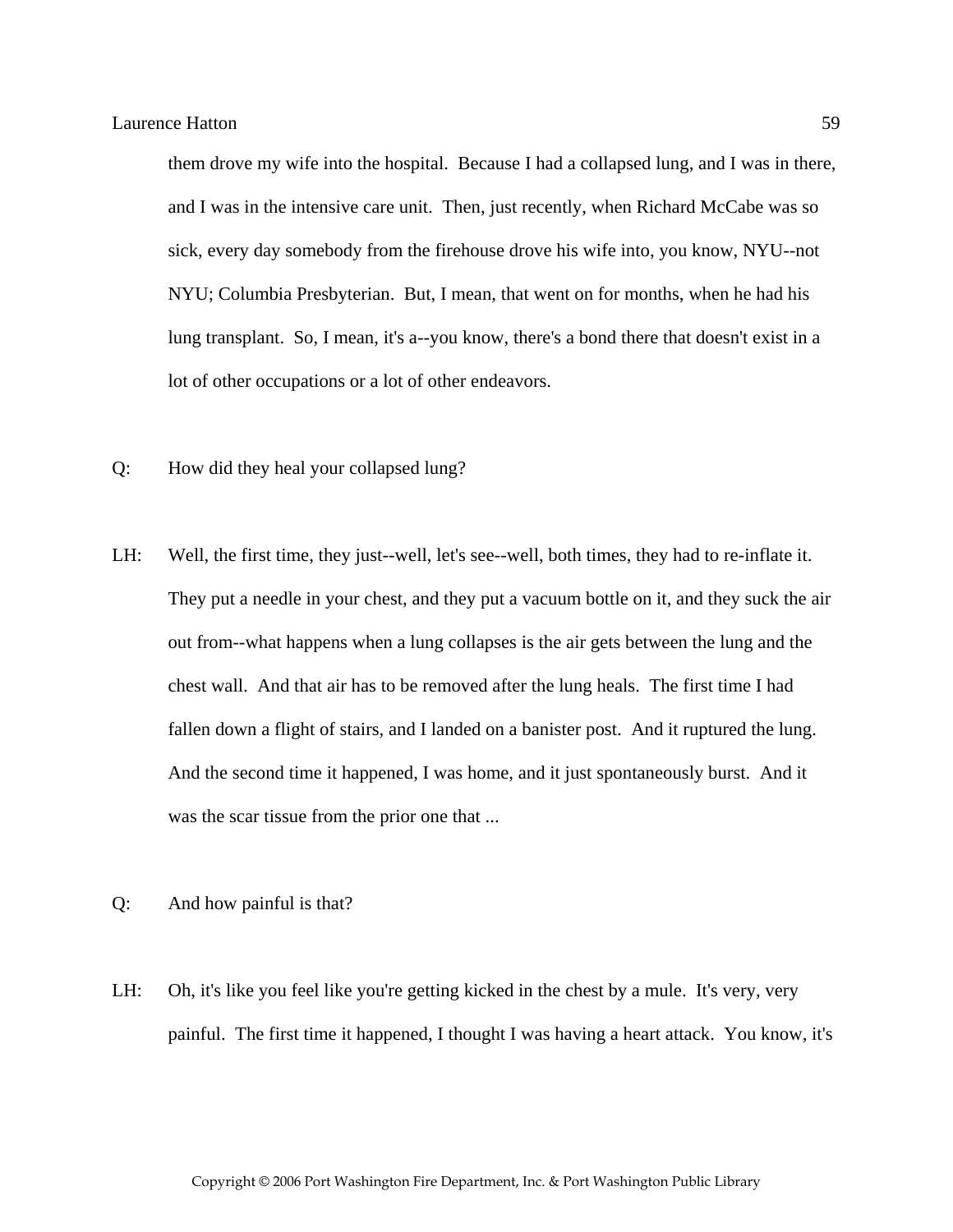that severe. And I couldn't breathe, and I broke out in a sweat and, you know, all the symptoms of a heart attack.

- Q: And how is the lung now?
- LH: It seems to be good, you know. It hasn't--hasn't happened in twenty years, so ...
- Q: What do you feel about the parades?
- LH: I like a parade. But I--I don't put as much stock in them as some of the members do. I march in every Memorial Day parade that I'm home for. I've been trying to march in the [Pride in Port parades as much as I can. I don't go to too many of the out of town parades.](http://www.pwfdhistory.com/trans/hattonl_trans/scrapbk058_pz_web.jpg)  But, you know, I enjoy the ones in town.
- Q: Did you have a favorite uniform at one time, compared to what you're wearing now? IT used to be white and red, I believe.
- LH: Oh, no. Our company was always the dark blue.
- Q: Oh. Your company was ...
- LH: [Yeah. Yeah, Atlantic's had the red and white. Flower Hill's always been the same.](http://www.pwfdhistory.com/trans/hattonl_trans/ahlparade.jpg)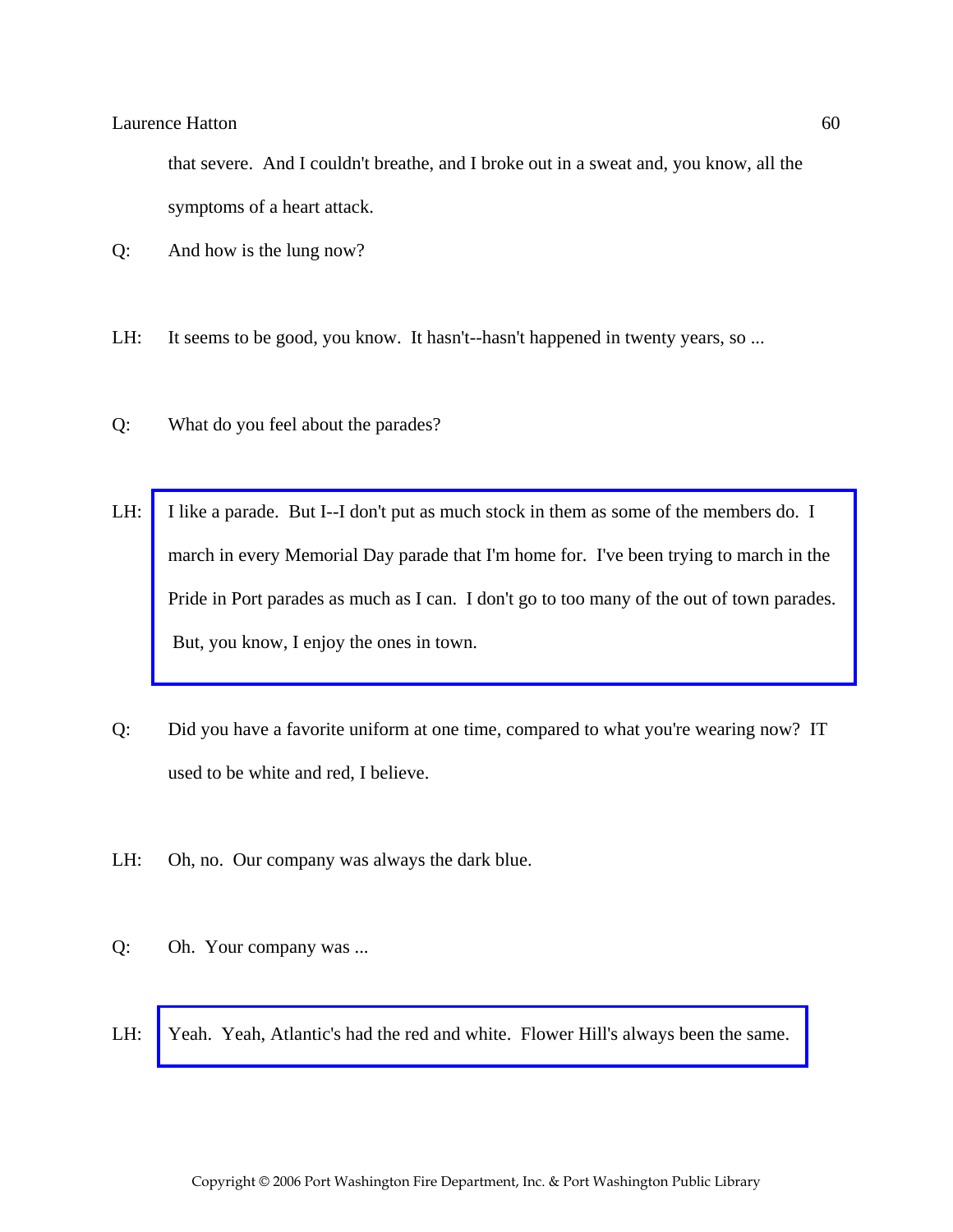Q: You're also an instructor at the Fire Academy.

LH: I was, yeah.

- Q: Can you tell us what that was like?
- LH: Well, that was way back when. I was a Lieutenant at the time in the City. And I took it. It was a part-time job out in Bethpage. And I taught out there for about seven years. And I was basically teaching volunteers and hands-on skills needed to fight a fire. And I taught several different times in the City Fire Academy, but that was an assignment, where, you know, they called up and they said, "We want you to go and teach for a month, or teach for six weeks," or whatever. Like the last time was just this past--even though I'm retired, they called us back a couple of times and asked us to do training.
- Q: How do you feel at this stage in your life when you're training these young recruits?
- LH: Like an old fart (laughs). Well, I wouldn't try to train the recruits today.

Q: Why is that?

LH: I couldn't keep up with the kids. I mean, you could give them a classroom lecture. But, I mean, as far as hands-on training, you know, they'd run rings around me. You know, it's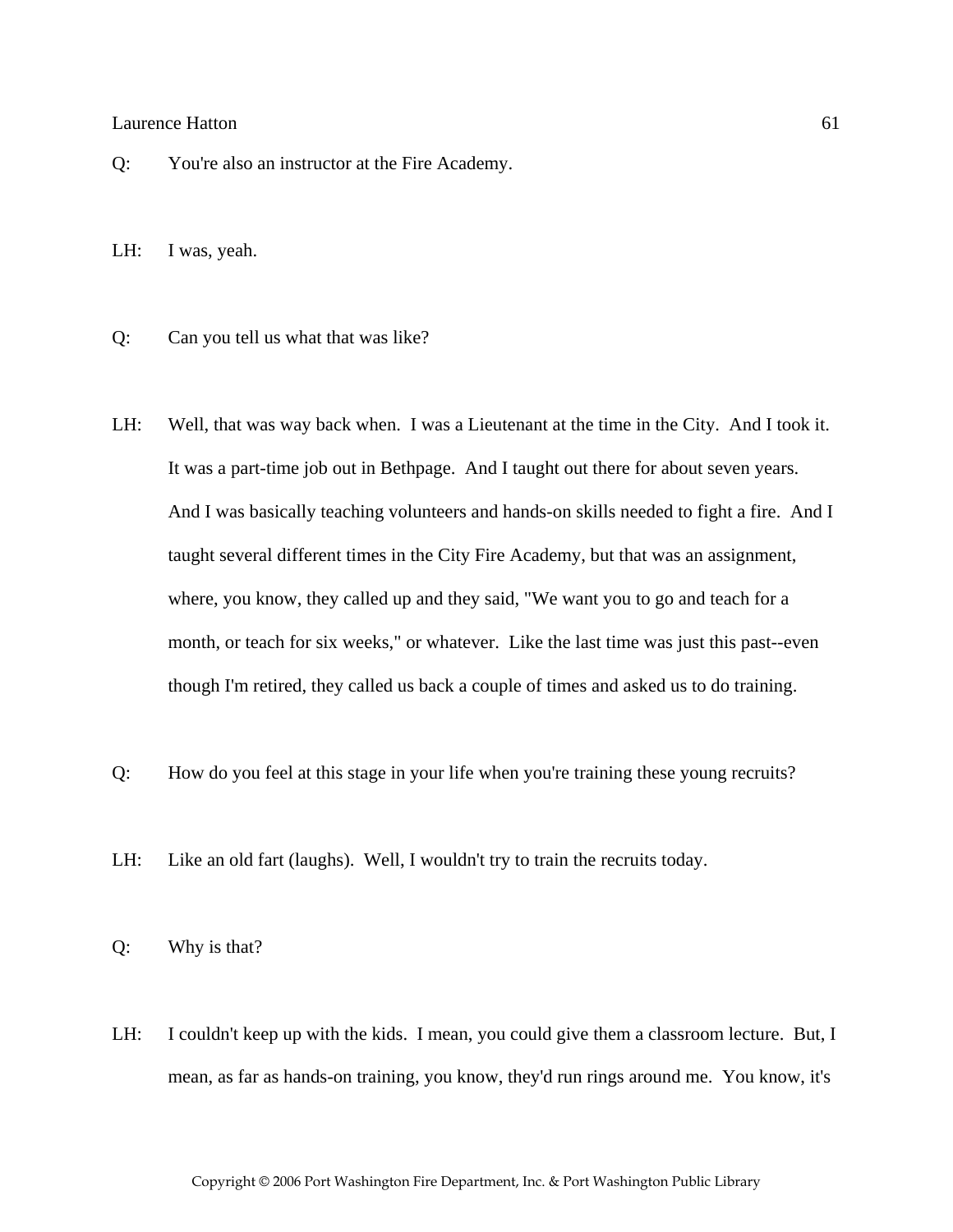a physically demanding thing, as an instructor. You have to be in there pushing the hose line in with them. Or getting--you know, if they're climbing the ladder, you run up the stairs and you're waiting for them at the top of the ladder, to make sure that they get off the ladder right. You know, then, you're--out there, they use live fire training. They use live smoke. So, you're constantly in a smoke atmosphere. So, they try to simulate actual fire conditions.

- Q: Were you, at one point, teaching in North Carolina at an academy down there?
- LH: No, I gave a seminar down there.
- Q: What was that about?
- LH: That was with *Firehouse Magazine* down there. I did two or three seminars for them. I used to write articles for them on Fire Department safety. And I did one on accident prevention fire to safety.
- Q: Of all of your various careers within the Department, you know, in, not only New York City, in Port, as Fire Safety Officer, as Battalion Chief, as a Captain out here, you've done safety work, Academy work, legal witness. Out of all of that, what do you really enjoy the most?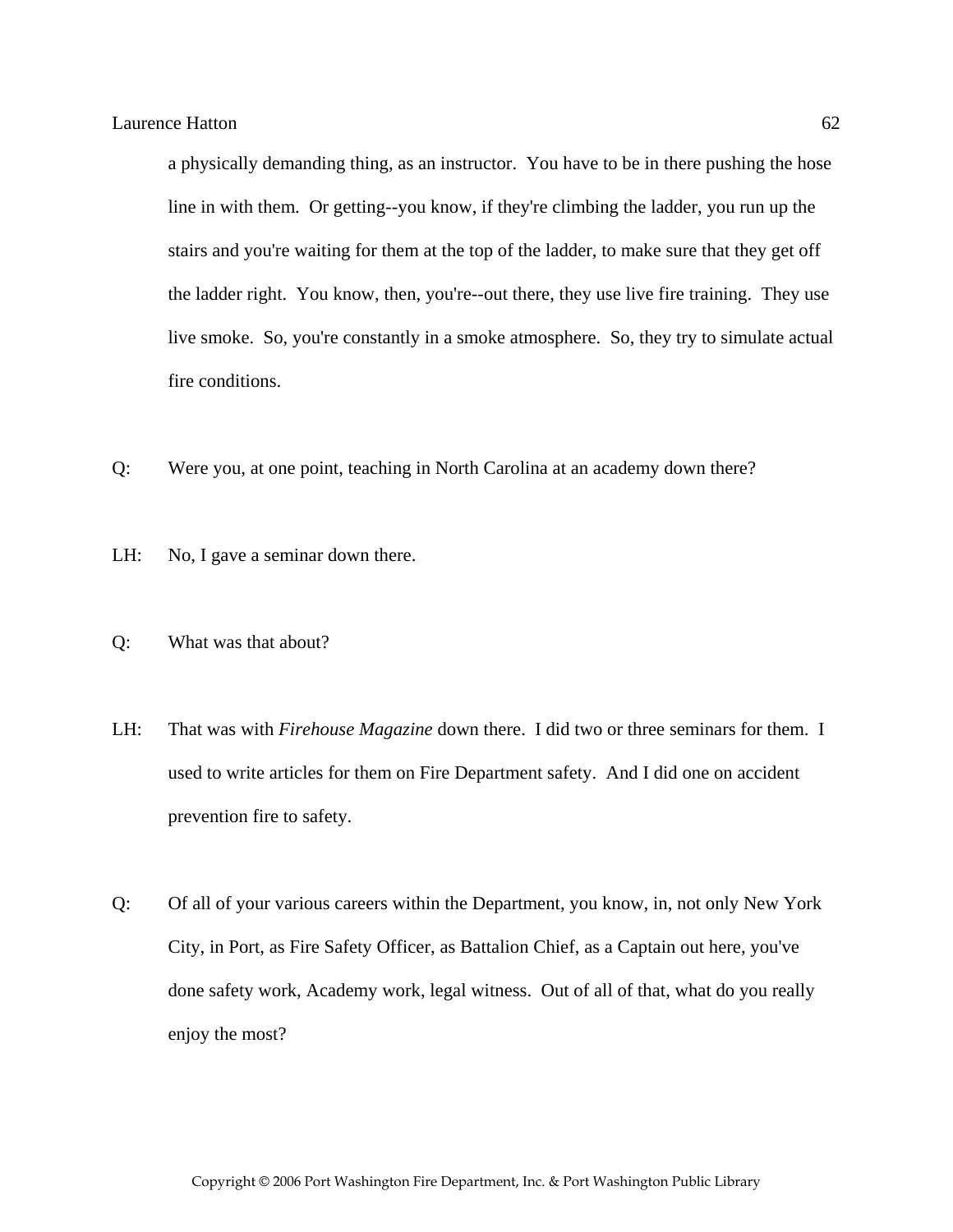- LH: Being a grandpa (laughs).
- Q: How many grandchildren do you have?
- LH: I have four grandchildren. We just went to--they were just with us yesterday, we had the, at the Sportsmen's Club down there, Santa Claus comes in by boat every year. And we had a ball.
- Q: How old are they?
- LH: Well, eleven, nine, eight, and seven. And ...
- Q: Do you think they'll be firefighters?
- LH: Well, three girls and a boy. The boy might. He's pretty much--but he found--he discovered darts, and we ended up down in the basement playing darts for about--so my shoulder is aching (laughs)--"Come on Grandpa. One more game," you know. But, no seriously, as far as the firefighting end of it, I think it was a combination of being a Lieutenant in the City in Squad 4, because that was one of the wackiest bunch of guys I ever worked with.
- Q: Why were they so wacky?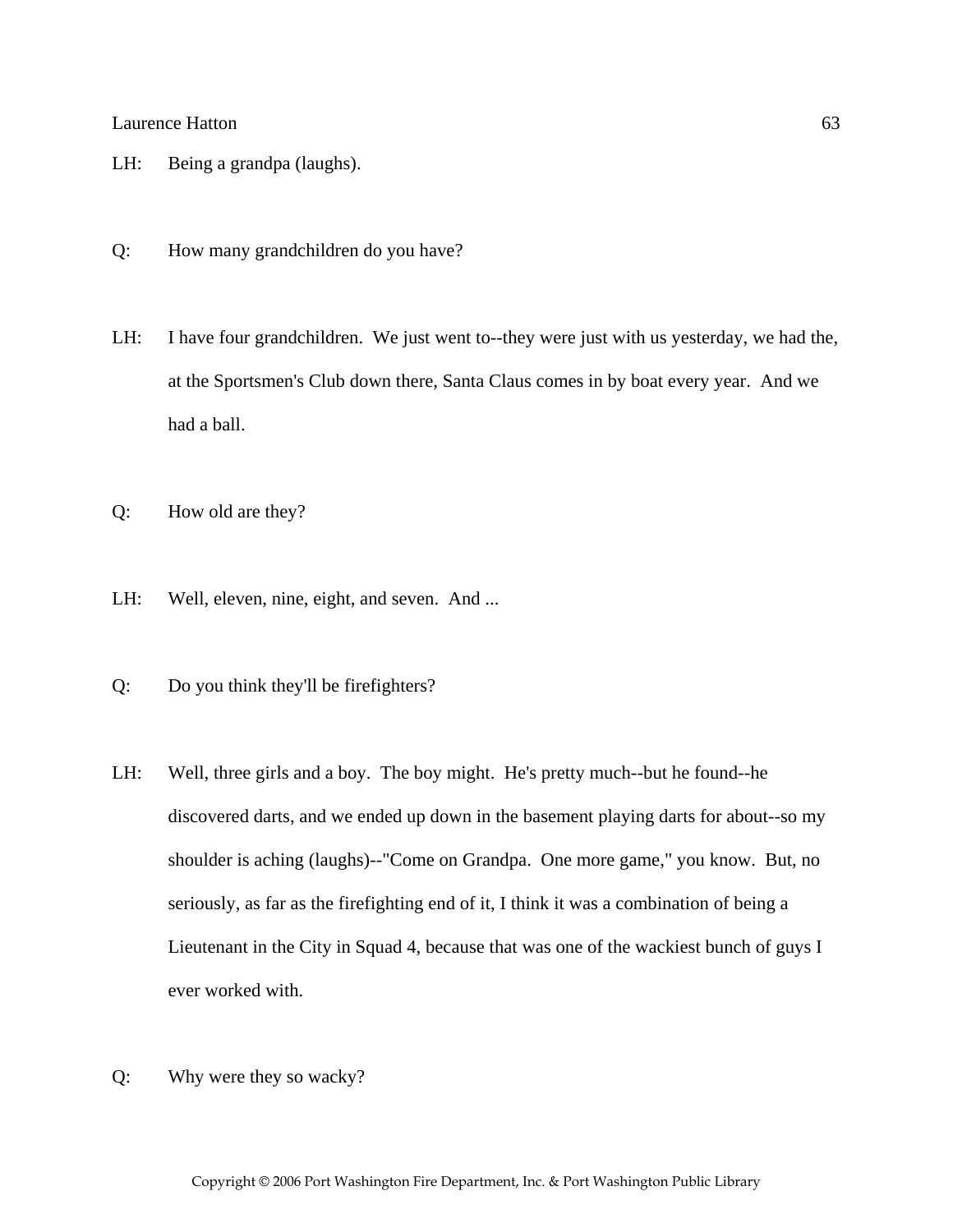- LH: Oh, they--you never knew what they were going to do. I mean, they were ...
- Q: Wacky humorous, or wacky ...
- LH: Oh, humorous. Tough. Hard-working. Worked hard, played hard. Great bunch of guys. Great teamwork.
- Q: Which team was this?
- LH: Squad 4 in Brooklyn. That's the one that was the busiest company in the City--actually, in the world that year. It was about ten thousand runs. And, I mean, we'd get finished with one fire, and the dispatcher would be calling us on the radio. You know, "Let's go!" Not even thinking about taking a relief. If there was another fire, they wanted to go fight it, you know. And they were good. They were good. And then being the Safety Chief, that was great, because I got to cover the whole City. I got to go to every major fire in the City, when I was working for those sixteen years. We went to, you know, two-alarm tenement fires, five-alarm high-rise fires--everything. Oil yard--the gasoline loading dock down in Green Point. Ship fire--we had fires on ships. I mean, there was probably nothing that happened during those sixteen years on the shifts that I was working on, that we didn't get to and at least have a part of, you know, putting the fire out.
- Q: What did you--what was most memorable for you out in Port, doing any of these things?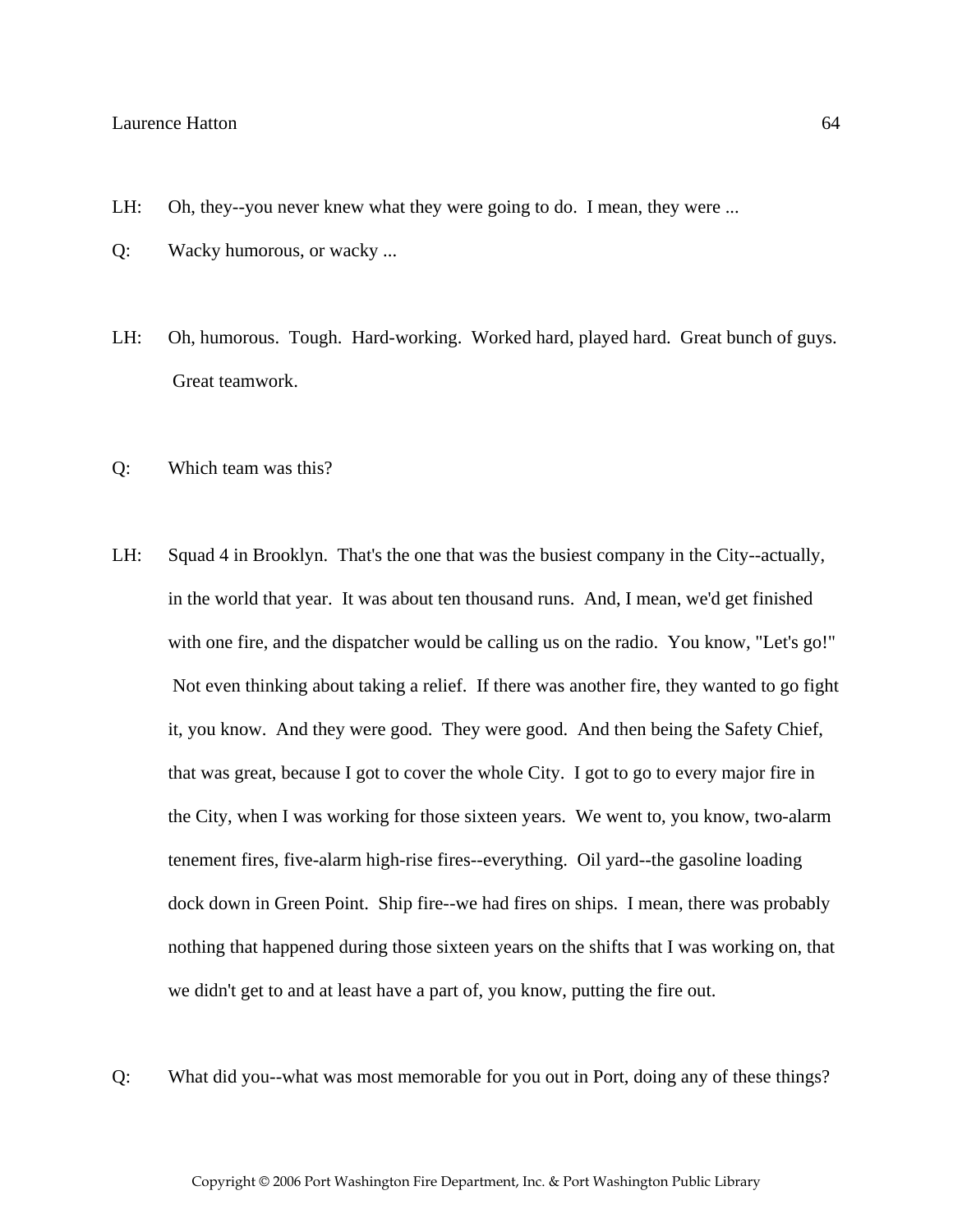- LH: Well, I guess probably the worst fire that I can remember was the one where the three kids were killed over here--Busby's fire on North Court. I think it was 11 North Court.
- Q: Were you safety man there?
- LH: No, I was a company officer. I was Assistant Engineer at the time. This was back in the mid-'60s. And three little kids died at that fire. And then the other one was up here-- Bobby Dayton, when he died--I was at that fire. And I knew Bobby. I was a Chief at the time. And I had seen the two of them going in--him and his partner going in. And I told him, I said, "Watch yourself up there. I don't like it up there." and we were pushing the hose line in on the first floor, and we found out that they were in trouble upstairs, and we just couldn't get to them. And that was a tough one. Then, we had Renga Brothers on Haven Avenue. That was the old furniture store. That thing was fully involved when we got there. We had a fire there at six o'clock at night--an electrical fire. And about twelve o'clock--that was before we had radios, and everything was by just the whistle and the sirens--and my bedroom window faced the railroad tracks up around Highland Avenue- way up on the top of the hill. We were next to the last house up there. And the fire--I heard the horns going off and the sirens for a general alarm and swung out of bed, and I looked out the window, and I said, "Uh oh." I could see the glow in the sky down there (laughs). And, at first, I thought it was the firehouse, because it was just in that general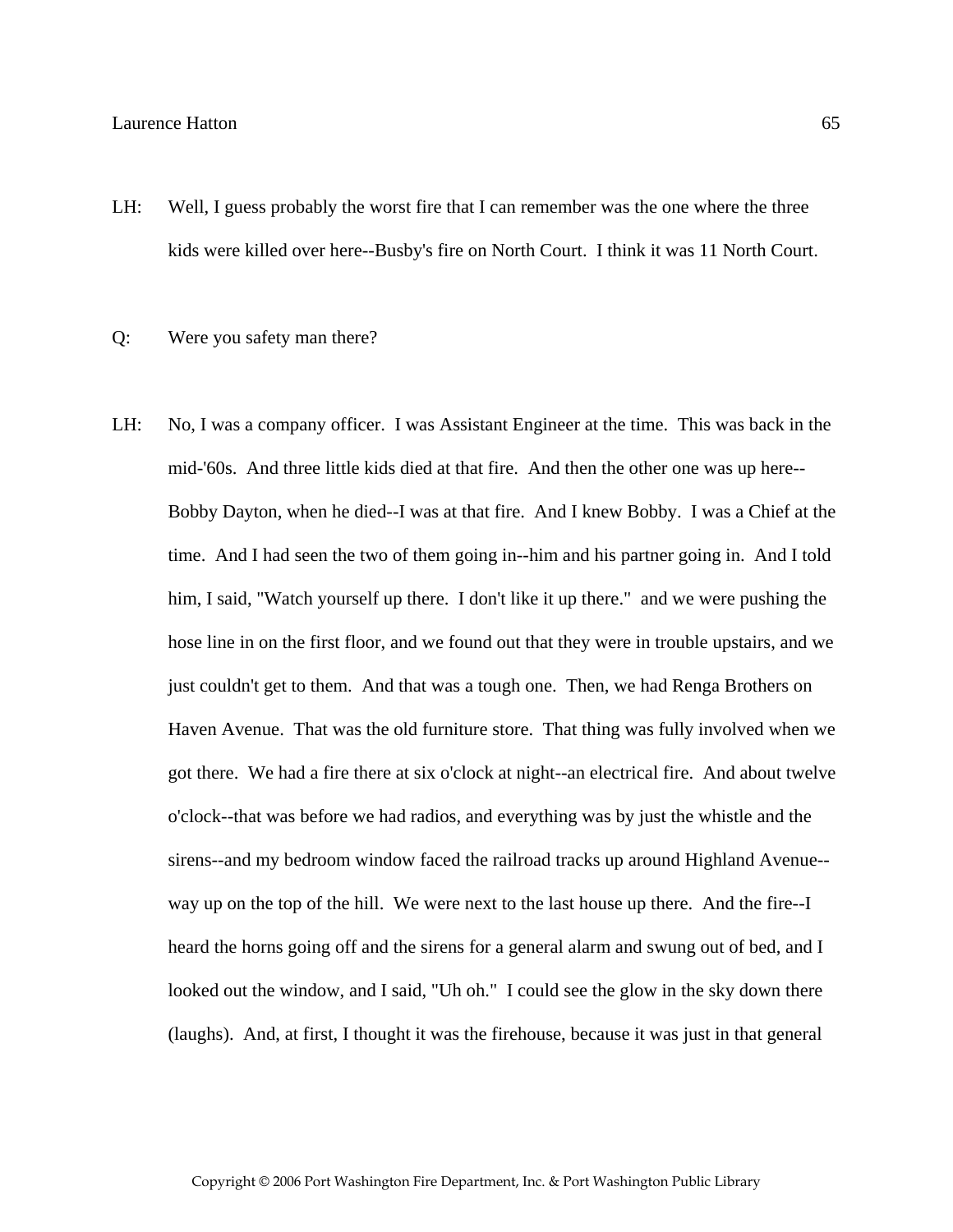location. And, I mean, we got there, it was like--that building, there wasn't a bit of that building that wasn't burning. And ...

Q: Was that arson?

- LH: Yeah, yeah.
- Q: Did they ever discover who it was?
- LH: I don't think they ever caught anybody for it, but when the first company got there--when Protection got there in the rear, the back doors were open. And when we had closed the building up, we had closed the doors. So somebody had left the doors open. So ...
- Q: Have you ever not responded to a fire call as a volunteer?
- LH: Oh, sure, yeah. Yes, I mean, especially as you get older, you know. You've got aches and pains, and the automatic alarm, and, you know, I'll let this one go, because, you know, I know 55 Main Street's a false alarm. It's Dunkin' Donuts, and they get that alarm four times a week. But I listen to the radio, you know, and I hear the first due engine ...
- Q: What would you like to be most remembered for by future generations?
- LH: Oh, I don't know. I never gave it any thought.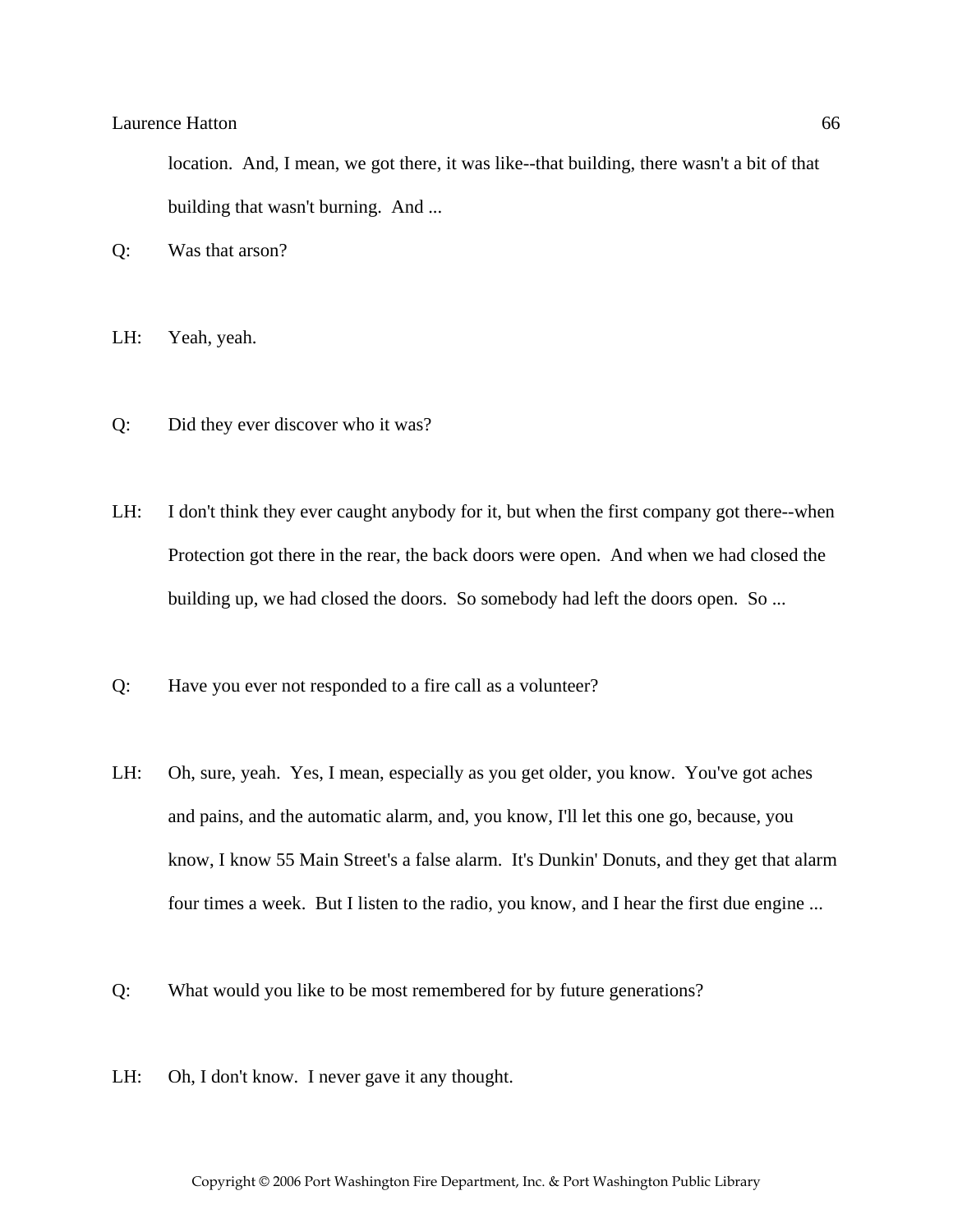- Q: What would you like your grandson to think about you?
- LH: Well, I hope he remembers me (laughs). Yeah, I still remember--matter of fact, the other day, we were looking for stuff, and I found a picture of my grandfather, and he died when I was very young, and I really don't remember him that much. And my other grandfather had died way before I was born. And I was thinking how lucky, you know, my kids are, because they remember both of their grandparents--all four of their grandparents. And these kids, you know, they've got their grandparents. It's something I think a kid misses if he doesn't have a relationship with his grandparents.
- Q: What do you feel would be lost or gained by a paid fire department in Port?
- LH: Well, eventually it's going to have to happen. And it's just a matter of when. What's going to be lost is probably the comradeship and the community pride that goes with a volunteer fire department. What's going to be gained is there's going to be a more rapid response. The truck is going to get there quicker. The problem is, they're not going to have, if they do it like they do all the rest of the country, there's not going to be adequate manpower. They'll be riding with two or three people on the truck instead of five. And the initial attack is going to be--when you get a good working fire--it's not going to be enough to suppress the fire. I see this all over the country, where they've cut manpower. Years ago, New York City used to ride with six on an engine and six on a truck. Now, they're down to four and four. And what they've done is they've increased the number of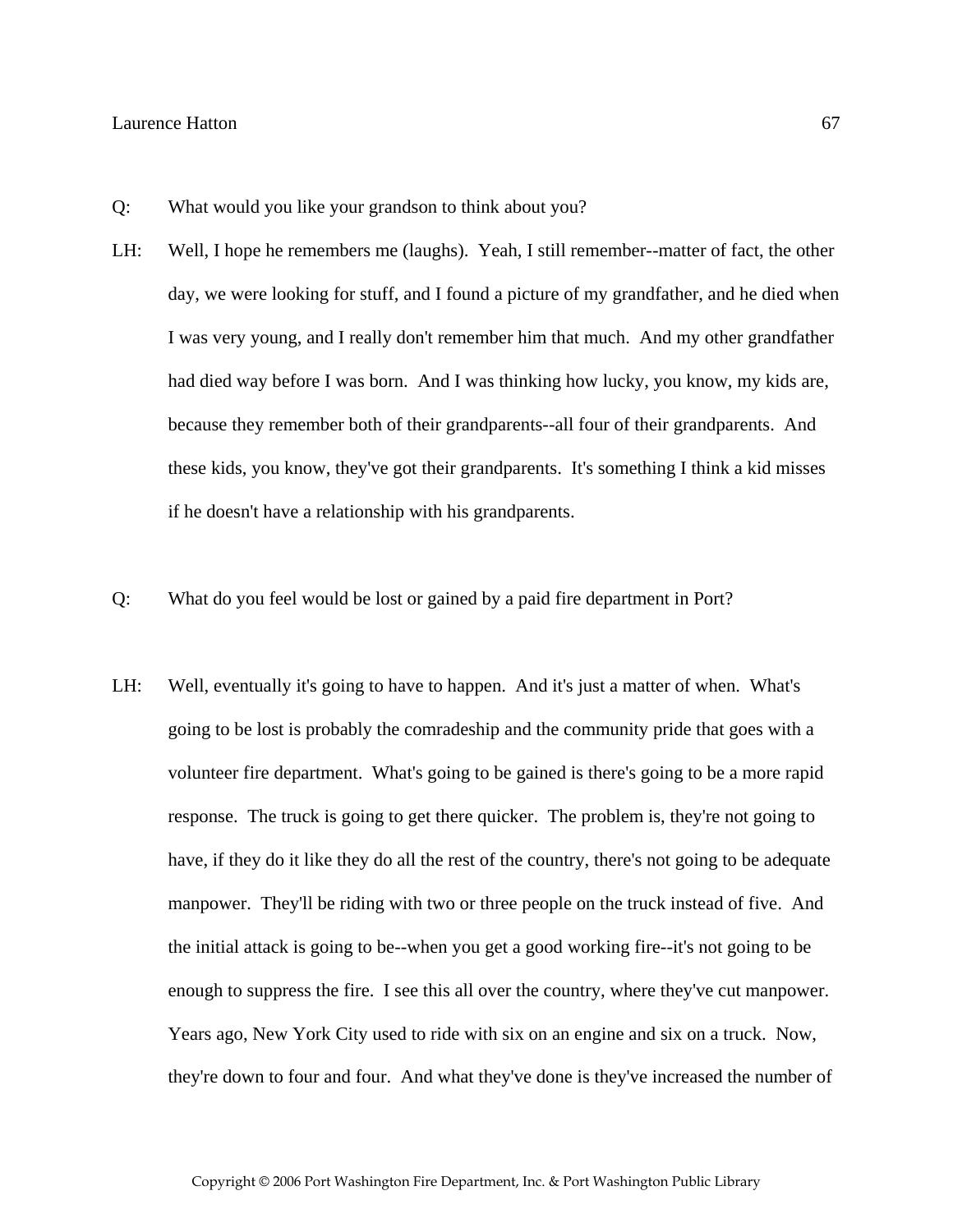trucks responding, but it takes longer to get the people there. So, you know, it's going to be--you know, New York City, years ago, was a volunteer department. But, you know, nineteen-twenty--I guess 1922 is when they finally did away with the last department in Queens and they made it all consolidated as paid. ... [INTERRUPTION] ...

- Q: Is there anything you'd like to add or say, other than what we've talked about, that I might have missed?
- LH: Not that I can think of. It's just that, I, you know, we're living in a town now, and I'm just hoping we're going to be able to continue living in the town because we really like it, but the way taxes are going and everything, we're seriously thinking about having to relocate to someplace where taxes are lower. You know, my pension is good, but it doesn't go up with the cost of living. It's a fixed income situation, and the taxes aren't. And, I mean, it's just becoming more difficult every year to be able to, you know, stay in the town. And, of course, you know, every year a couple more friends don't make it through the year. And the people that you're really friendly with--we just lost two very good friends this year. And ...
- Q: And who were they?
- LH: Well, June Lang was one, and then another fellow that we knew down in Manorhaven. And June was very good friends with us. Charlie Lang's wife. I don't know if you've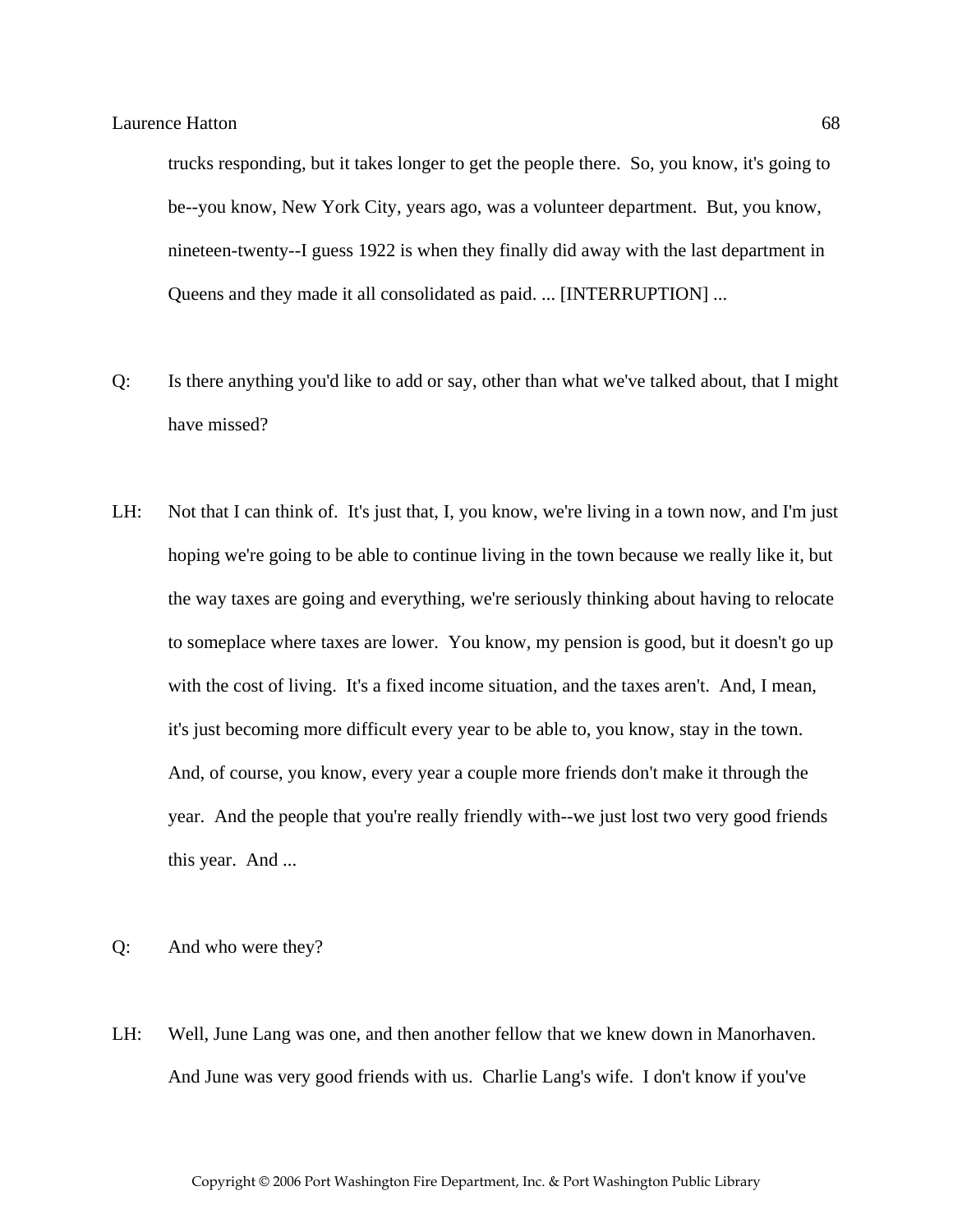interviewed him. And she suffered with cancer for a long time. And then Bobby Lewis down there in Manorhaven. We used to go hunting together. But, you know, it's--your circle of friends gets smaller, you know. And you start thinking more and more of being closer to your family. So ... [END OF TAPE 1, BEGIN TAPE 2] ...

- Q: Today is December the 21st, 2004. This is an interview with ex-Chief Hatton of the New York Fire Department and of the Port Washington Volunteer Fire Department. This is tape number two, side A. My name is Margaret Dildilian. The interview is taking place at 50 Crescent Road. To continue from tape number one, Larry, when you hear those bells in New York City, or the horns out here in Port, what happens inside of you?
- LH: Well, nothing really. I mean, you go to so many alarms over the years that you just ...
- Q: Well, what happens to make you want to do this? I mean, is there anything in particular that happens to you emotionally?
- LH: Well, you know, when you hear it out here, you know that there's a chance that somebody might be in trouble, and you're going to do whatever you to do to go to them. You're going to have to go and see if you can help them out. You wouldn't have a cough drop, would you, or ...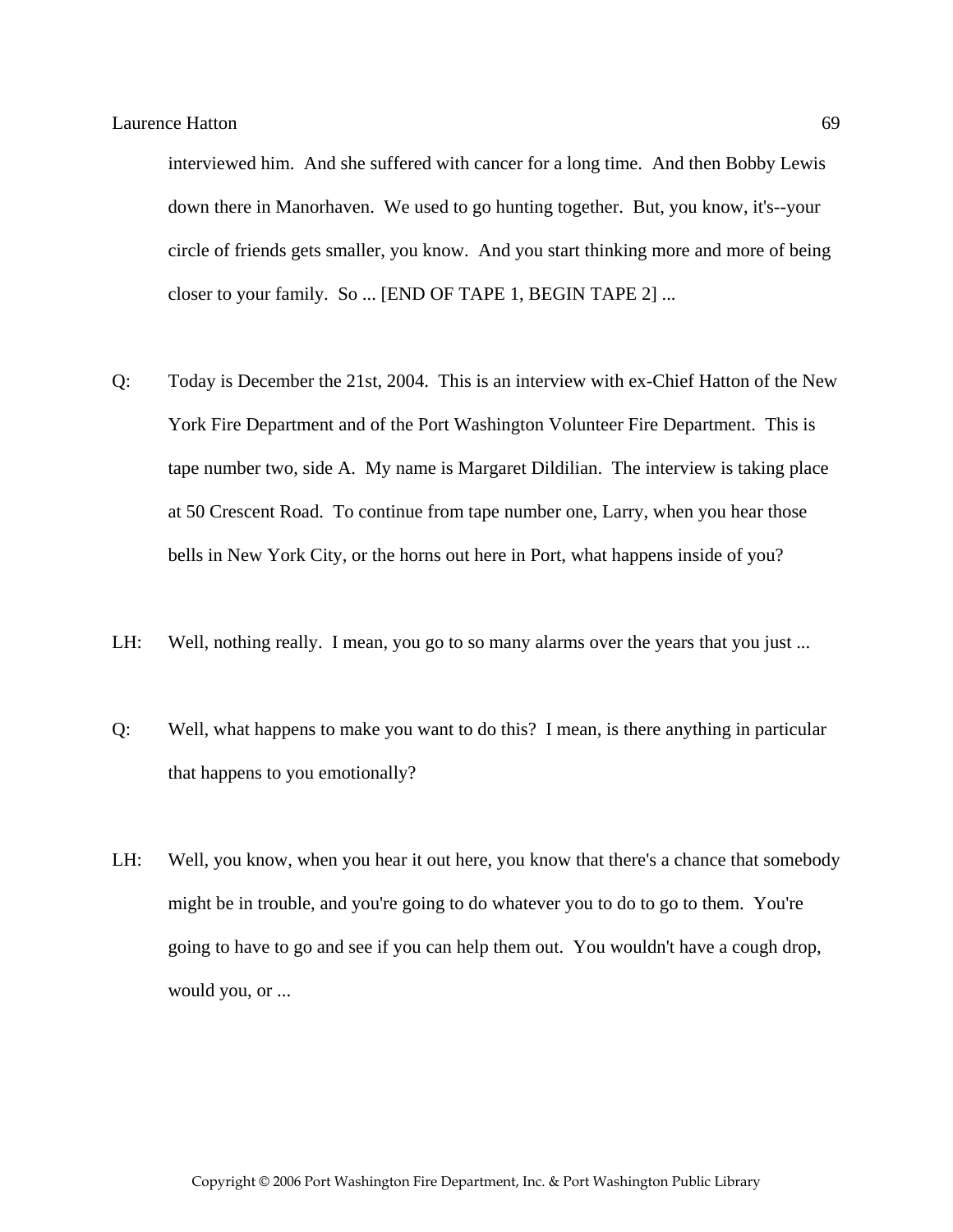- Q: A cough drop? Yeah, I think I do ... [INTERRUPTION] ... As I was saying, I was thinking about, you know, emotionally what goes on inside of you.
- LH: Well, what you do is--if you're going to a normal alarm, and we really didn't cover this yesterday. But if you're going to a normal alarm, you're just thinking about where the address is. If you have any indication it's a working fire you size it up. At least I do, a mental size-up. In other words, you start thinking about it's two o'clock in the morning, there's a possibility that, if it's a residence building, that people are probably in bed. There's probably going to be a life hazard on the second floor. It's cold out. The rooms are all going to be shut. Delayed discovery. Ice on the roads; it's going to take longer for the trucks to get there. These are all things that you think about as you're going to respond to the firehouse or respond to the fire.
- Q: Is there--you don't think about the fear involved?
- LH: No. No, I've only had about three or four fires where I was really-really, really scared.
- Q: And which ones were those?
- LH: A couple in the City. But we had a fire in a sub-cellar at Hunter College and we got turned around. We got lost in there. We were two levels below ground, and the mask was running out, and we had a problem. Another one in Harlem, we got trapped in the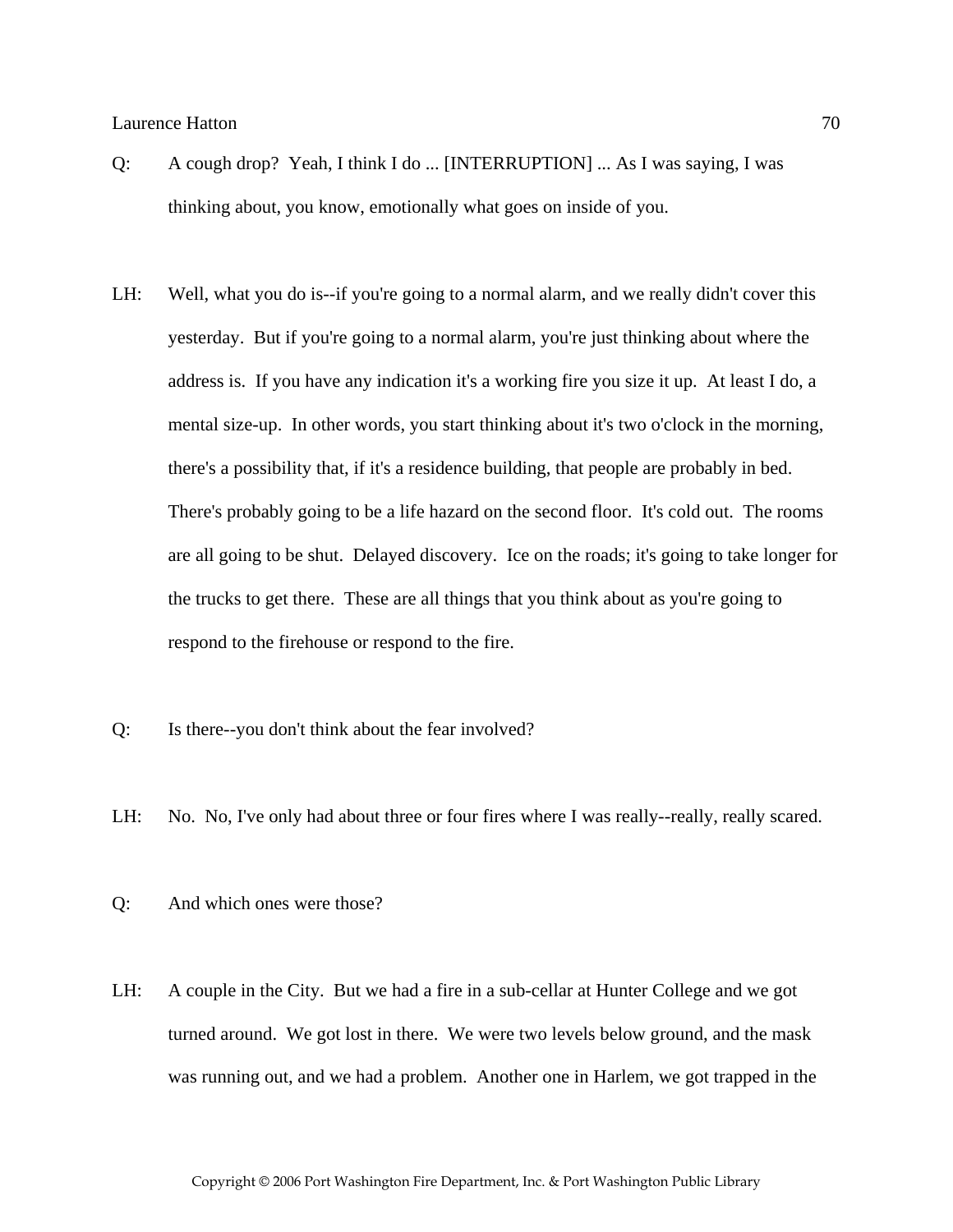elevator, and again, the masks were running out, and we figured we were going to have a problem. We had to force the elevator door and climb out between floors.

Q: Were you injured there?

- LH: No. No, but you're trouble--you realize this could be nasty, you know, and we've got to start, you know, really putting the brain in high speed and thinking your way out of this. And I remember when I was in a collapse, when the building come down. But, there were a couple of guys injured--seriously injured. I got--well, what happened to me was I had blew my knee out. I was out sick for a couple of weeks. But one guy was injured. He went out of the job. He got a badly broken leg. You know, you start--all your training kicks in. I mean, it's not--you're doing a lot of things--normal run of the mill routine. You do it without thinking. It's like driving a car. And all of a sudden, something goes bad, and all your training and experience kicks in and you start really working on how to get out of this thing.
- Q: You mentioned that, you know, wearing masks in the early days was considered being sissy.

LH: Uh huh.

Q: What is considered being sissy, having fear?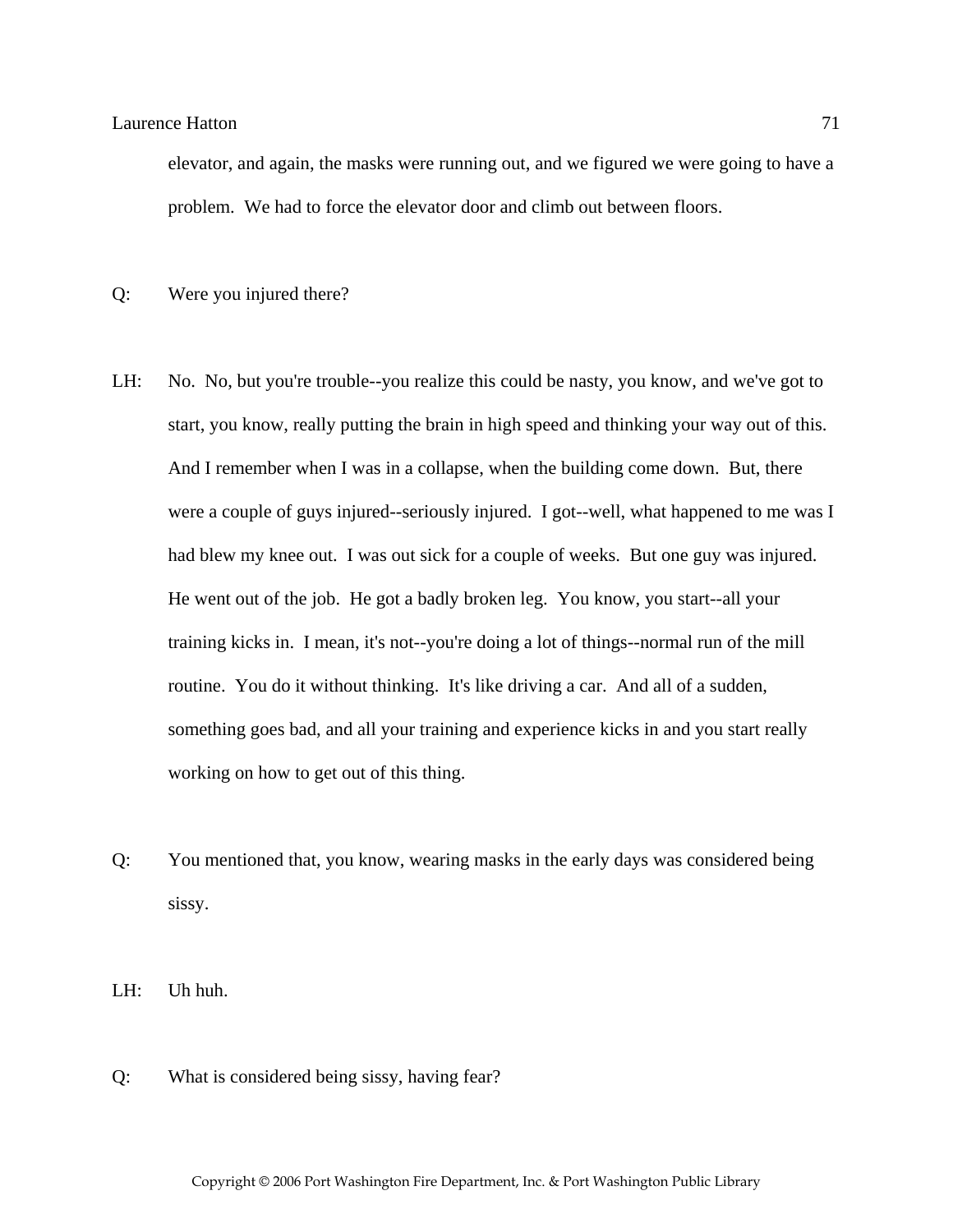- LH: Well, in the old days, back in the '50s and '60s and, you know, the early to mid-'70s, the amount of smoke that you could take was an indication of how tough you were. And guys used to--that was an ego thing, more than anything.
- Q: Was that very wise?
- LH: Oh, of course not. It's not wise to go running into burning buildings (laughs). You know, that's ...
- Q: Well, is that how you injured your lung?
- LH: Well, no, the first time, I guess, we got blown--I use the term we got "blown" down a flight of stairs. But what happened, the fire come out on the floor, and everybody dove, and I ended up going down, like straddling the banister with my body, like in free fall. And I hit the banister post, and it ruptured the lung. You know, instead of--normally, when you see a kid sliding a banister, there'd be one leg on each side. I was laying, trying to keep from going over, because there was four or five stories down. And when I hit the ban--you know, everybody had--a couple of guys are on top of me, you know, and when I got up, it didn't hurt until maybe two hours later. I started getting the shortness of breath and everything.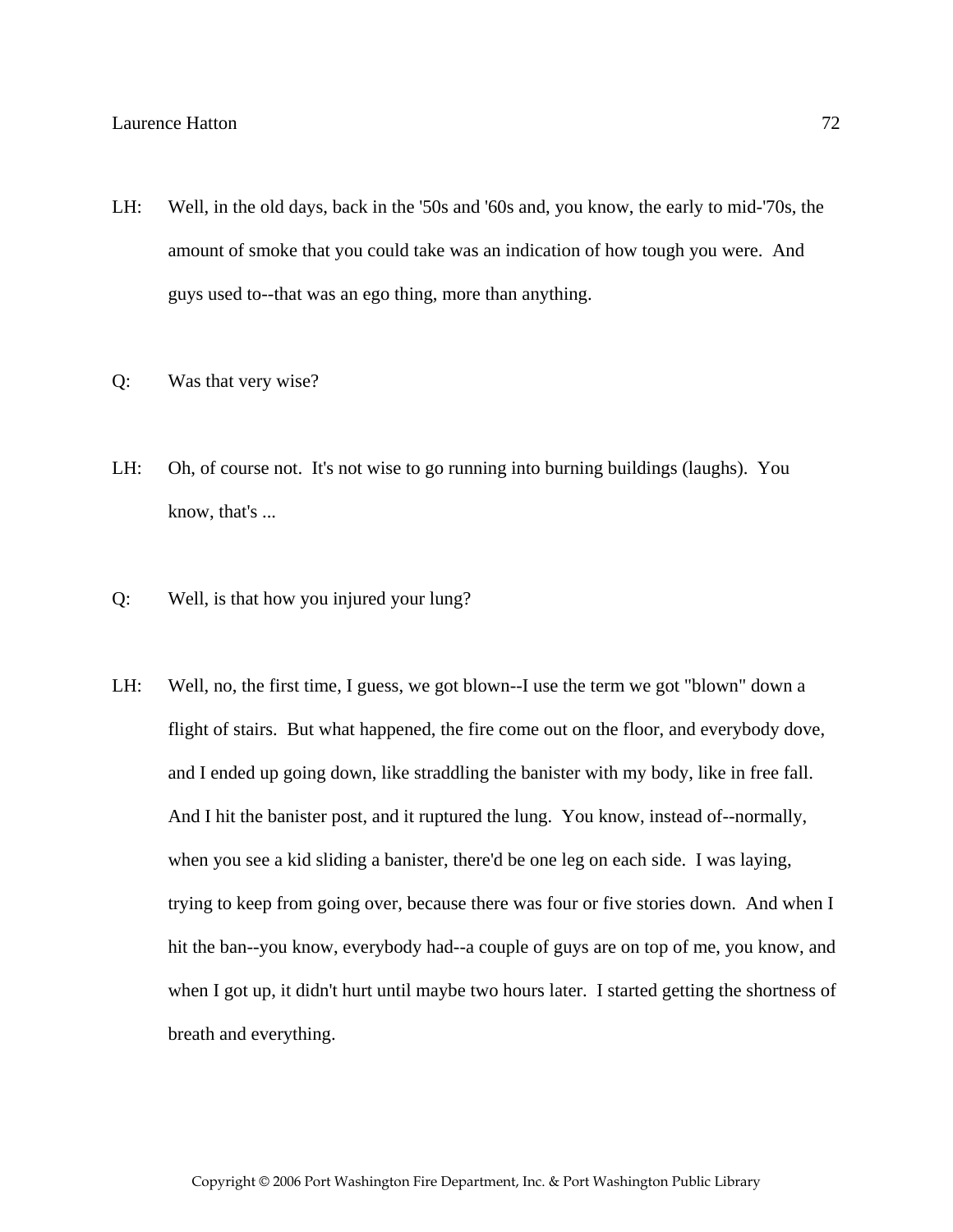- Q: And how painful was that?
- LH: Very painful. Like I said yesterday, it was like, you feel like you got kicked in the chest with a mule. So ...
- Q: Have you ever stood on the back rail of those fire trucks in the early days?
- LH: Oh, sure, yeah.
- Q: And what is that like?
- LH: That was the only place you stood in those days--on the back step.
- Q: Can you describe what that was like?
- LH: Well, it's like, you just get on, you hold on, and hope the guy driving knows what he's (laughs)--knows what he's doing. In the early 1970s, they came out with an order in New York City that nobody rides--no, I'm sorry, it was about the mid-'70s, they came out with an order that nobody--nobody's allowed to ride on the back step anymore, because by that time, they had come up with what they called bucket seats. They were the semi-enclosed in those days; now they're fully enclosed seats behind the driver. Before that, everybody rode on the back step. Or if you were on the ladder truck, you rode on the--hanging on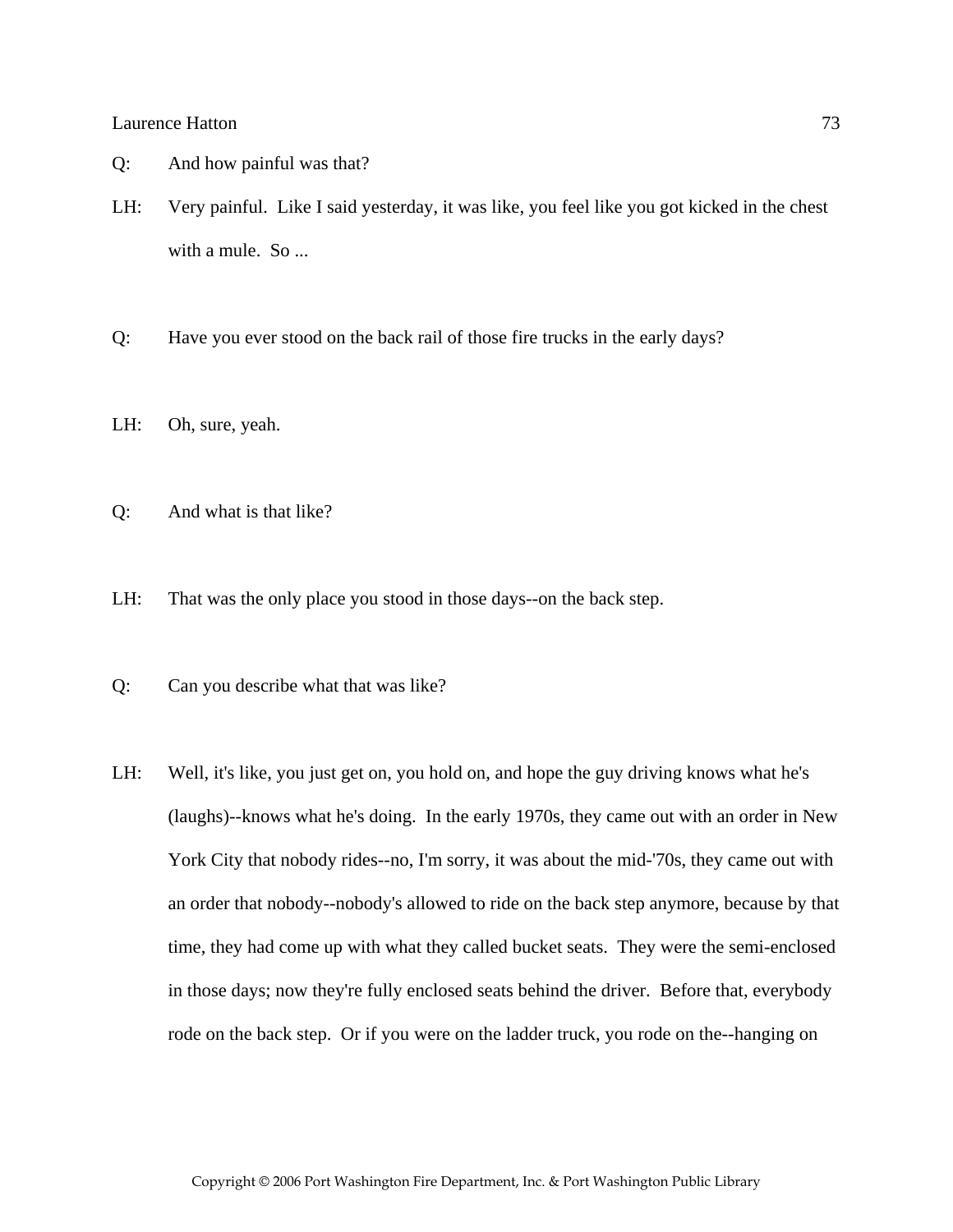the side of the ladder truck. That was more dangerous than riding on the back step. Because if you were ever involved in a side-swipe, you just got wiped right off the truck.

- Q: Were there any such injuries?
- LH: Oh, yeah, yeah. Couple of times a year, we got a guy killed falling off the truck. They're pretty--falling off a truck at thirty-five miles an hour is the same as falling out of a car, you know. You're just going to tumble and roll, and sooner or later, a vital part of your body's going to hit something that's not supposed to be hit.
- Q: Were there law suits then?
- LH: I really don't know back in those days, whether they--it wasn't as litigious a society as it is today. You know, it was generally felt if a guy fell off the rig, he was stupid. He should have held on better, you know. So ...
- Q: Were you ever given any awards or citations?
- LH: Yeah, we got--I could a couple.
- Q: What were they?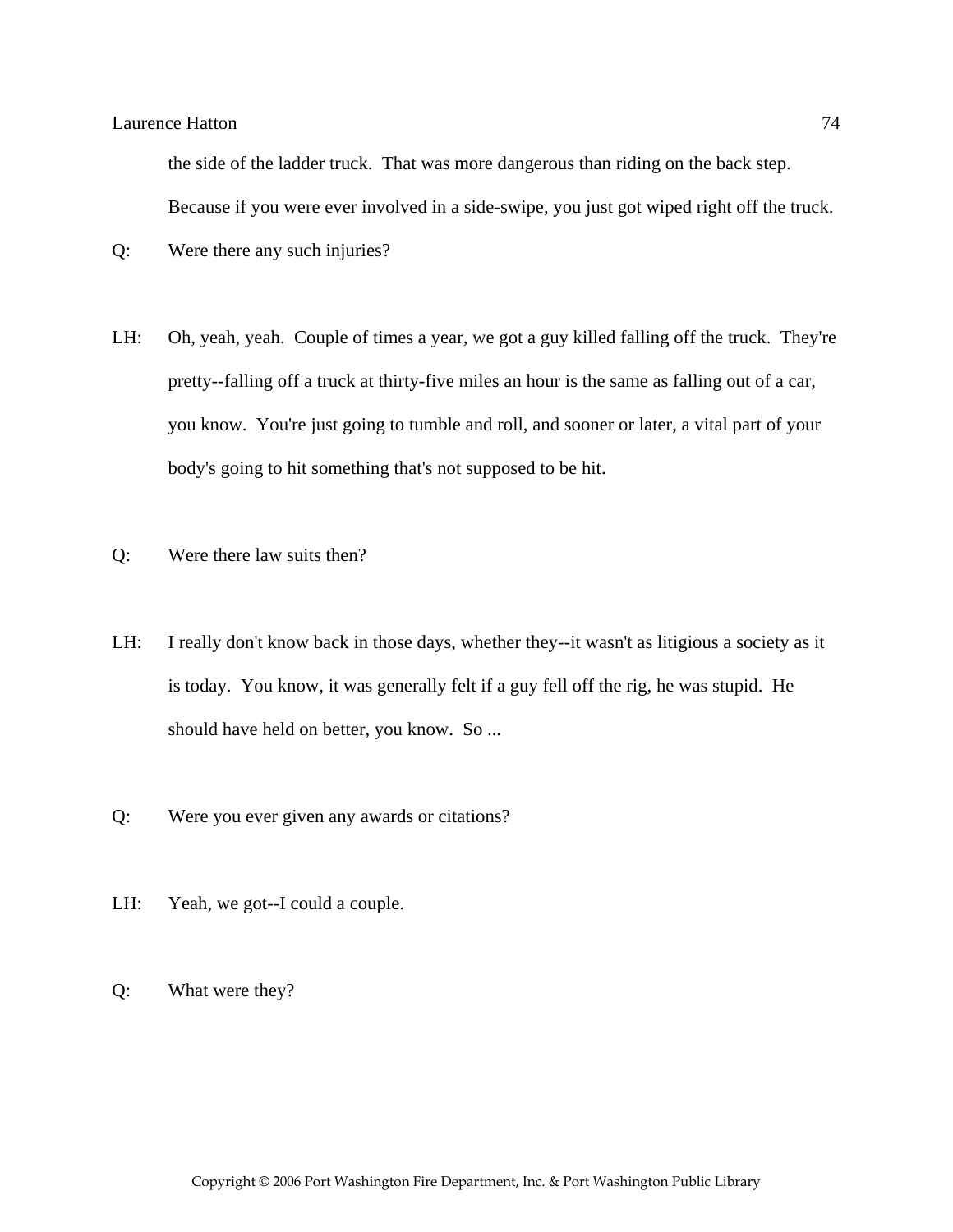- LH: Well, one, we had a fire in the Bronx, and I was on my way home. I used to play hockey for the Fire Department team. And when they first started. I wasn't good enough to make the full team. But we used to go out and play on the way home. And I came on a fire, and the companies were just getting there. And [I helped them stretch to get the hose line in operation, and I went up on a roof, and I was venting and had a backdraft, which was a smoke explosion in the top loft. And a couple of guys got pinned and I went down there and helped bring them out, and I got a Meritorious for that. And then ...
- Q: A Meritorious Award?
- LH: Yeah.
- Q: What is that?
- LH: A little bar, a little ribbon, you know, to wear it on the uniform. And then we got several unit citations, and I got one Class A when I was working in Harlem. That's the next step up, for that grab I made. And it's just, you know, part of the job. But in the old days, you--some of the officers were very tough on, you know, guys would make a rescue and they'd say, "Look, that's what you get paid for" (laughs).
- Q: And what's the attitude in Port regarding that?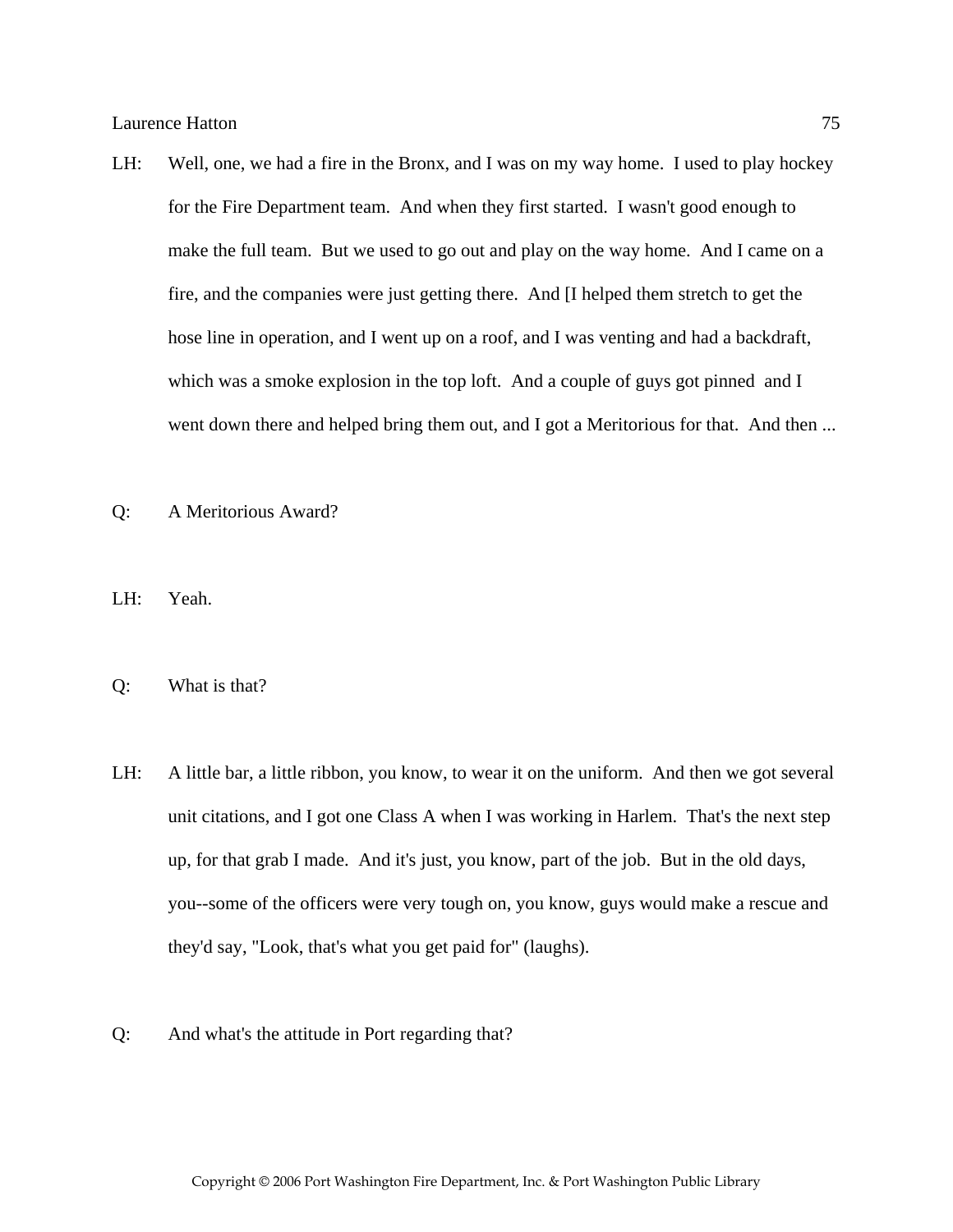LH: They only started a few years ago with Meritorious awards. I don't know, maybe ten years ago or so. Before that, there was nothing. Now, it's a county-wide award system that they have, and it's very good for morale. You know, a member makes a rescue or does something out of the ordinary, and there's actually five levels of awards. And ...

### Q: Here in Port?

- LH: No, in the City. There's three out here. They have the Gold Medal, the Silver Medal, and a Bronze Medal. And they're given at an awards ceremony every year over at the County. But in the City, they have five awards there. But Medal for three. Then they have Class A, Class B awards ... [INTERRUPTION] ...
- Q: How did you juggle your career as a firefighter in New York City with being a volunteer firefighter here in Port? What does that entail--your hours and your personal life?
- LH: Well, it's just, you know, be like going to any other job, whether as a truck driver or a school teacher, or whatever. You go to work. And if you work outside of town, you know, you wait--when you get home, you're back on duty as a volunteer. But, while you're working--you know, some people that work in town have permission from their employers where they can take off and go to fires. But most people--today, most people work out of town. Years ago, thirty-five, forty years ago, a good percentage of people worked in town. You know, you had your shopkeepers and Chadow Brothers--Melvin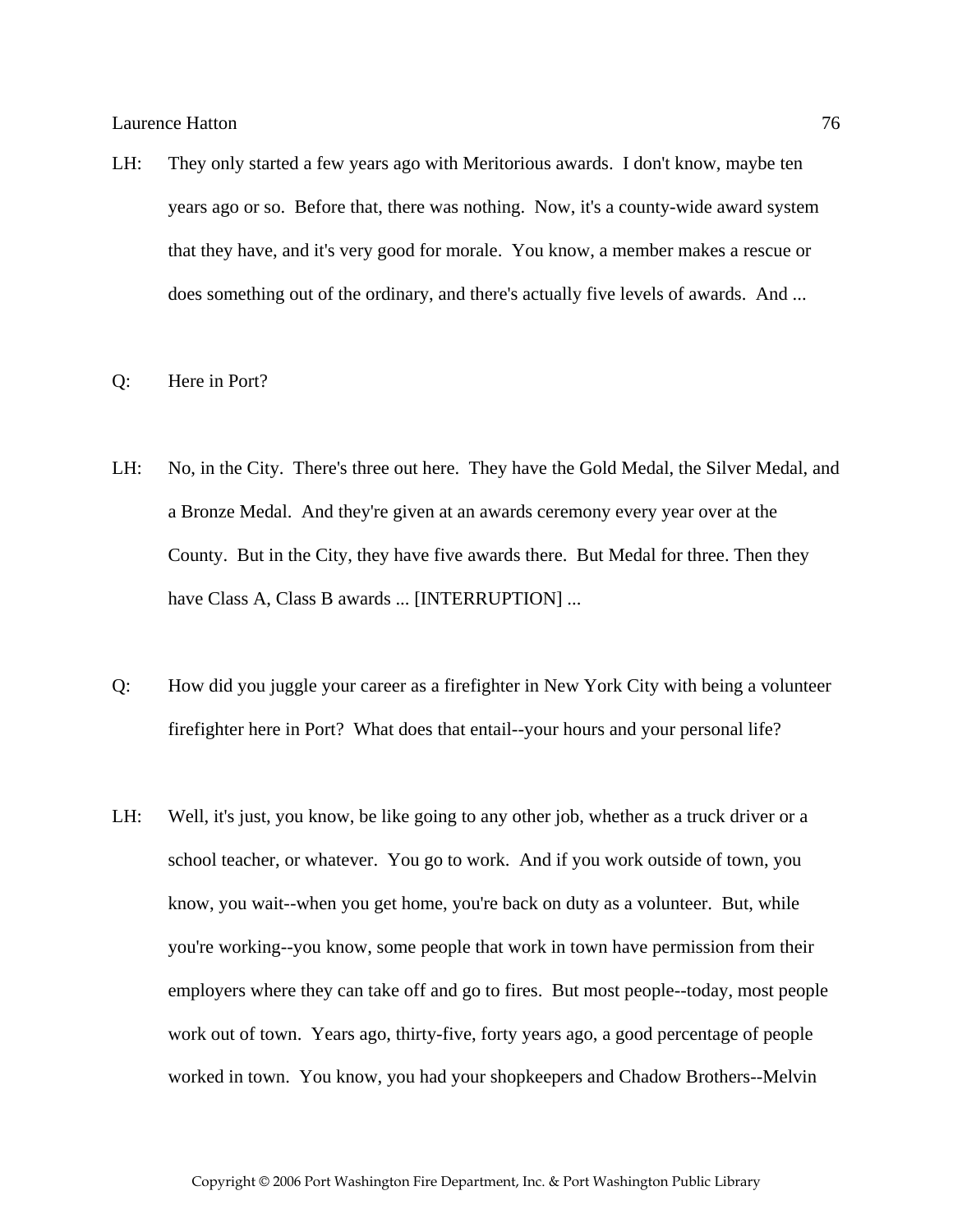Chadow was a member. And Alpers, you had Ray Liotti was a member. You know, different people would leave the store and run to the firehouse. Where, today, it's mostly, with the amount of alarms they're doing today--there are over twenty-five hundred alarms for the year--which is, years ago, you had maybe like two hundred for the year. So, economically, the employers, very few of them, allowed their employees to go to--leave and go to fires.

- Q: Did you do other jobs besides firefighting in the City in the early days?
- LH: Oh yeah. I moonlighted at a number of jobs. I drove a truck for UPS. Drove a taxi. Drove the--one of the school buses. Used to shape up on those railroad cars during certain times of the year. Anything where you could make an extra buck, because in those days, the salary was so low, you needed it when you had a family to support.
- Q: What was the starting salary of the New York firefighters at that time?
- LH: When I started as a dispatcher, it was forty-two hundred dollars a year, back in 1960. And when I went on as a probationary fireman, it was forty-eight-fifty. And then, it went up to fifty-six, and then seventy-two, and it gradually over the years went up. And the big jump is when you make--go from firefighter to Lieutenant. That's about a thirty percent pay increase, which is really nice. Especially with two young kids at the time.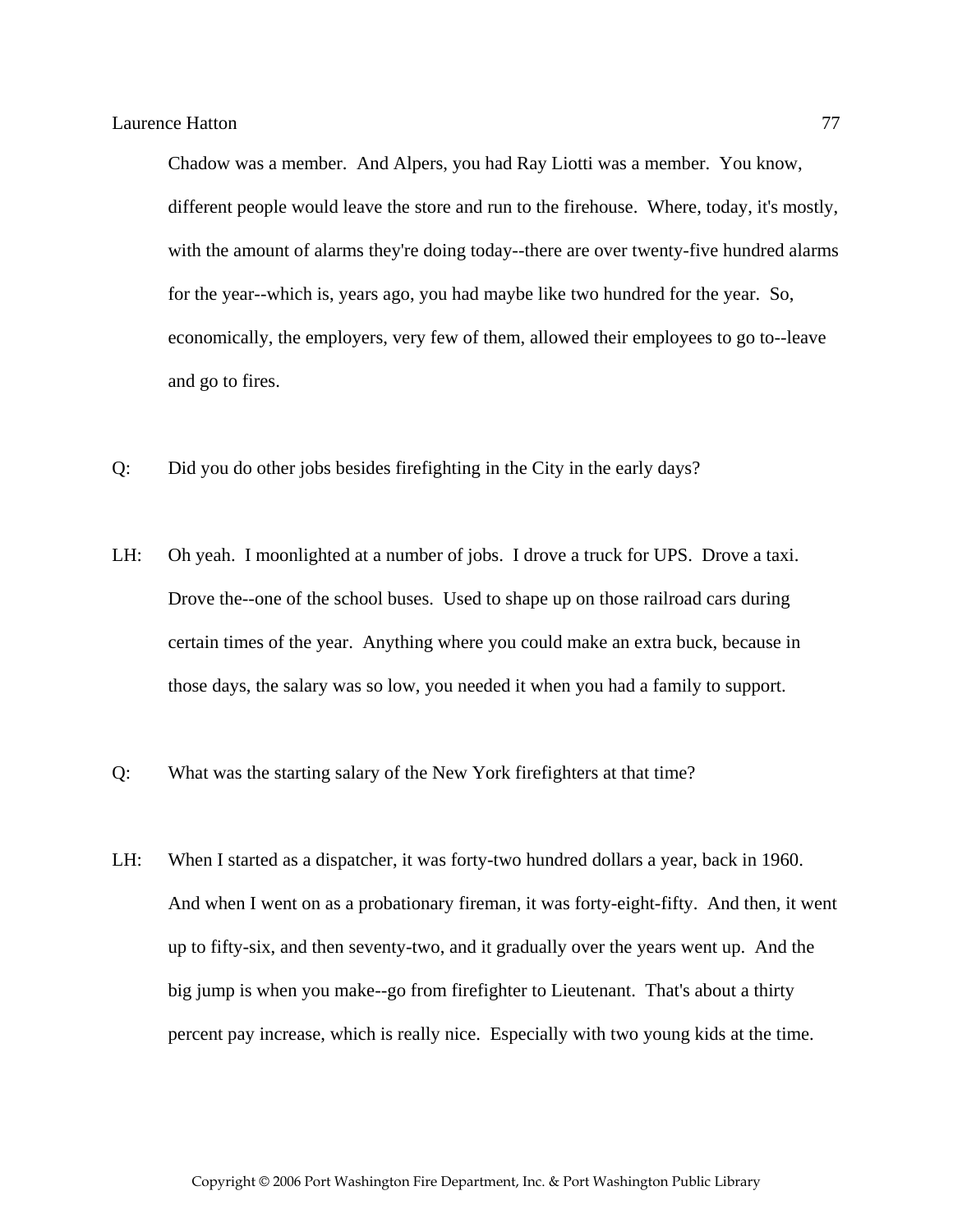- Q: What are the increased hazards of being a Lieutenant as you go up?
- LH: Well, if you're in an engine company, as a Lieutenant in the City, you are on the nozzle all the time with the nozzle team.
- Q: And what is that?
- LH: Well, you are in at the seat of the fire. Where the firefighters, you have five--well, we used to have six firefighters; now they're down to four. But you rotate the men. One time Jones would have the nozzle. The next time, Smith would have the nozzle. The next time, Black would have the nozzle. But the officer's always there. He can't rotate. He has to be with the--at the--in the eye of the storm, so to speak, all the time.
- Q: And what does a nozzle man really do?
- LH: He's the one that turns the water on and off. He's the guy that's closest to the fire. And then, there's a back-up man, and the officer is right with the three people together.
- Q: And generally, you are inside the building.
- LH: Uh huh. Inside the room where the fire is--where it's on fire. And, you know, you make the frontal attack on the fire, and you just--the key to it all is to keep moving with the line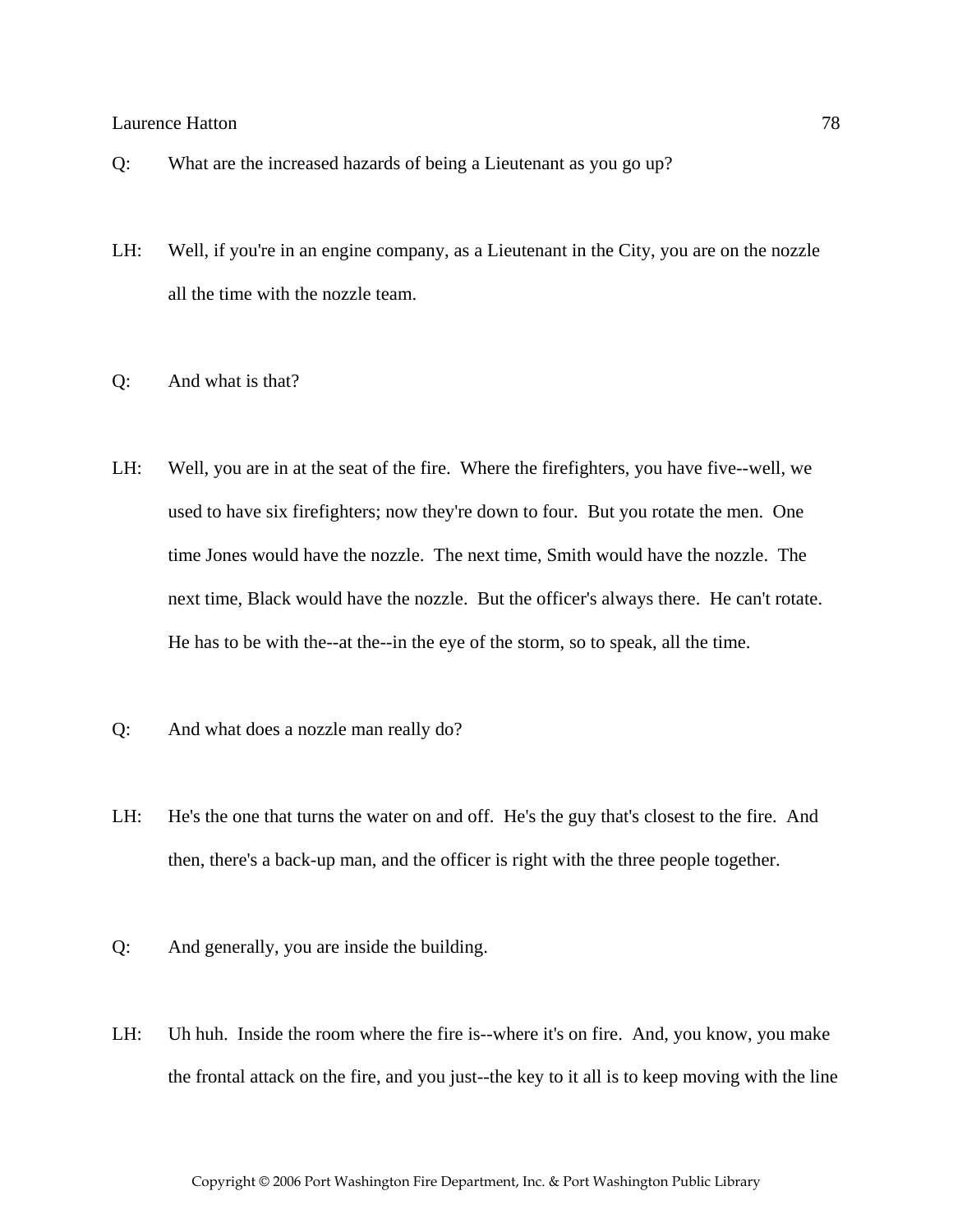and keep putting the fire out as you're going and hope it doesn't get around behind you. Then you're in trouble (laughs).

- Q: And has that happened to you in Port or in ...
- LH: Not in Port, no. In the City, a couple of times, it happened.
- Q: And what did ...
- LH: But what you always do, I always used to leave a man back like ten feet behind me, and when you start--we used to be--we used to tell the guy, "Watch my back." And, you know, if it started coming around behind you, because sometimes you had alterations, where when you're moving in this way, there's two entrances. So you're putting the fire out this way, and it comes around behind you. And that's what you have to watch out for. Then, you have to back up and, you know, either get another hose line and go in and get the fire on this side, and then come back out and hit it again.
- Q: How did you work up the ranks to being Chief of the Battalion?
- LH: Well, I was, as a fireman in Harlem from '62 to '68. I got promoted to Lieutenant and I went to Brooklyn, and I was a Lieutenant there, until in '74, I was promoted to Captain. Then, I went to the South Bronx, and I was Captain there for three years until I made Battalion Chief. Then I went back to Brooklyn and went to Williamsburg--we covered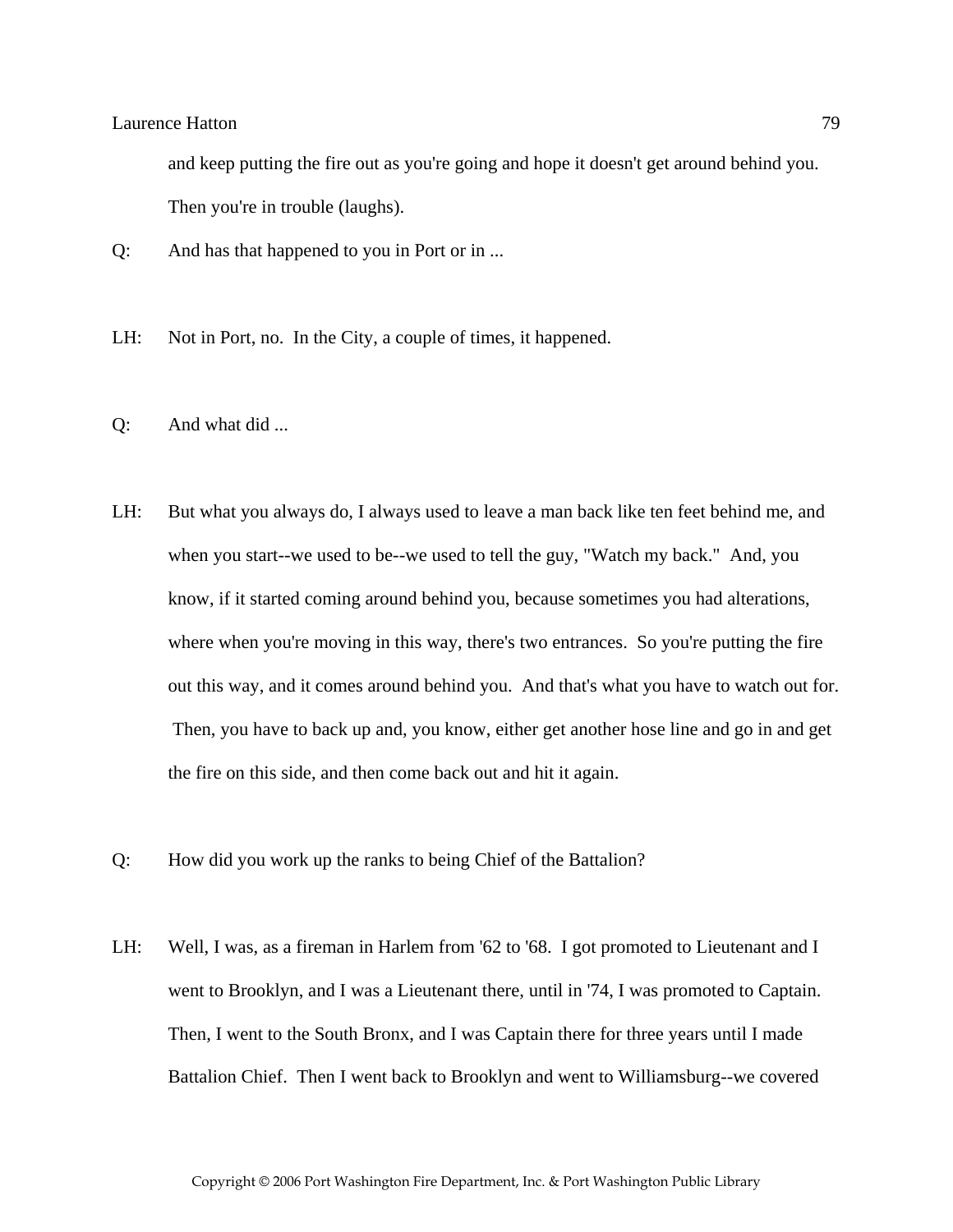Williamsburg, Bedford Stuyvesant, and Bushwick. And then, in '81, I went to the Safety Battalion. That's where I was when I retired. That was a good--that was the best job- that was around every fire in the City.

- Q: As a Safety Officer.
- LH: Uh huh, yeah.
- Q: So when did you retire?
- LH: I retired in '97--March 1st of '97.
- Q: Now, you were a Safety Officer from--you're doing that out here now.
- LH: Yeah.
- Q: What are some of the comparisons, being the Safety Officer in Port versus what you were doing in New York.
- LH: Okay. Well, the Safety Chief in the City, it's a full-time job. When you're not going to fires, you're involved with research and development; you're involved with training. You're involved in writing Department policy, safety bulletins, researching new tools and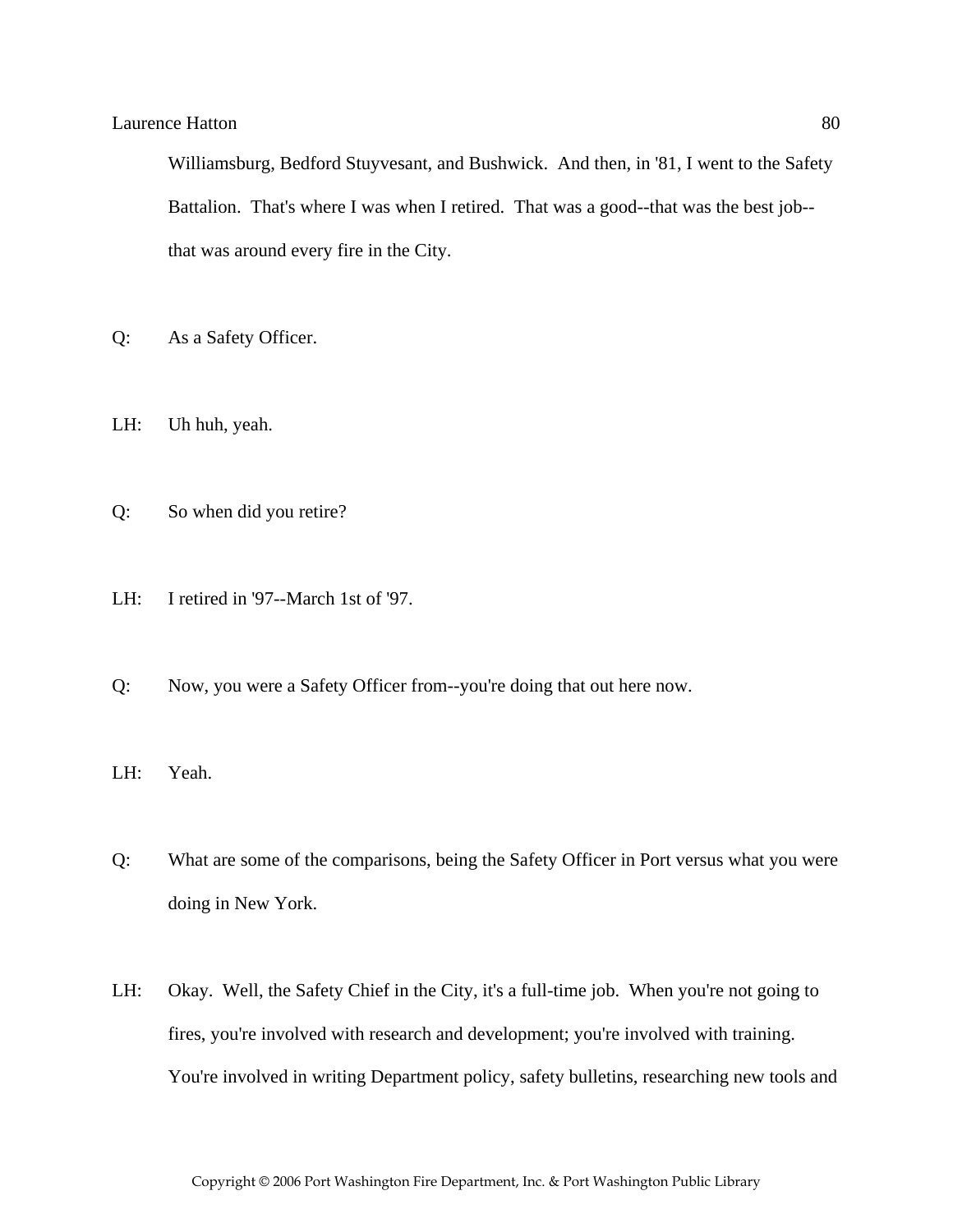equipment. Making sure that the training that goes with new tools is--like lesson plans and everything--follow certain practices. Any new equipment that comes in, we've got to look at it to make sure it's not going to compromise the safety of the men. That--like at one time, they decided to go for chain saws. And the rocket scientist that decided this went out and bought, I think it was forty or fifty chain saws and sent them out to ladder companies. And we put a stop on it right there. You know, you're not going to issue those tools unless the guys are properly trained on how to use them. Well, anybody can learn to use a chain saw. Yeah, that's right. Anybody could learn to use it, but they haven't learned. And you're putting them out there. So we had a big to-do about that, and they held--held on the issuing of them until they were all properly trained, because the chain saw's a very dangerous tool.

- Q: In what way?
- LH: Well, I mean, you can tear a leg off with it if you're not properly schooled in how to--you know, you don't know the way to use it. So ...

Q: And what about ...

LH: ... and that was just one example. We had--there's always people who are inventing things and trying to sell them to the Fire Department, or to different fire service departments. And many of them are well-intentioned and very good ideas and everything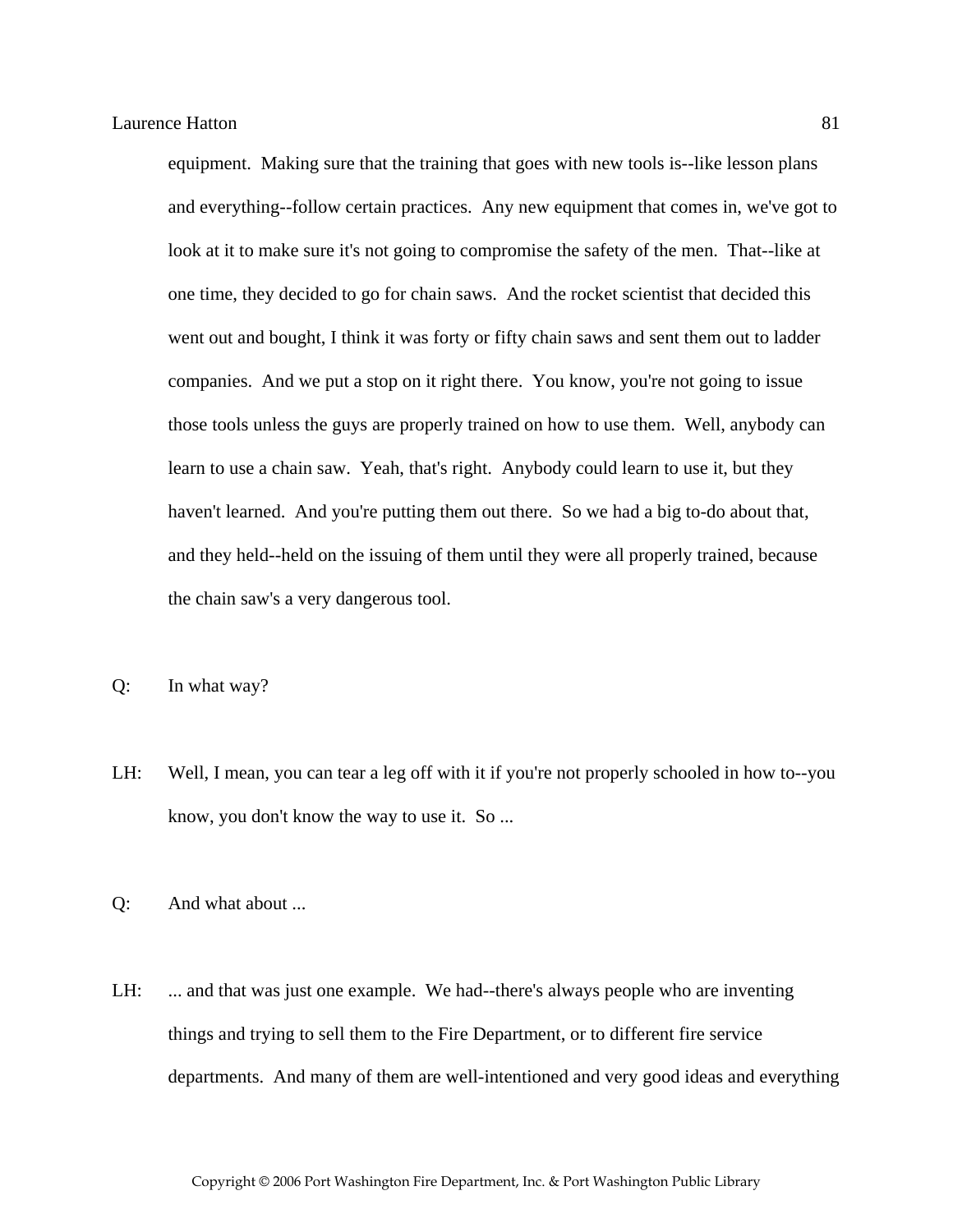else. But they--where they might work in, you know, someplace out in Missouri, they don't work in New York. And these are different things we had to--that was Research and Development's job, but we had input into the safety aspect of the tools and equipment.

- Q: And how safe are things in Port?
- LH: Very--very good. The stuff that they have is top shelf. They have--matter of fact, a lot of things they have is as good or better than the City. And more of it. They're not stingy when it comes to getting proper tools for the men.
- Q: What were some of the major programs you were involved in here in Port, other than being Safety Officer? Were you on the truck committee?
- LH: I was on a couple of truck committees, purchasing apparatus.
- Q: Did you do that for the City, as well?
- LH: I was on the apparatus selection committee in the City, yeah.
- Q: Is that very demanding?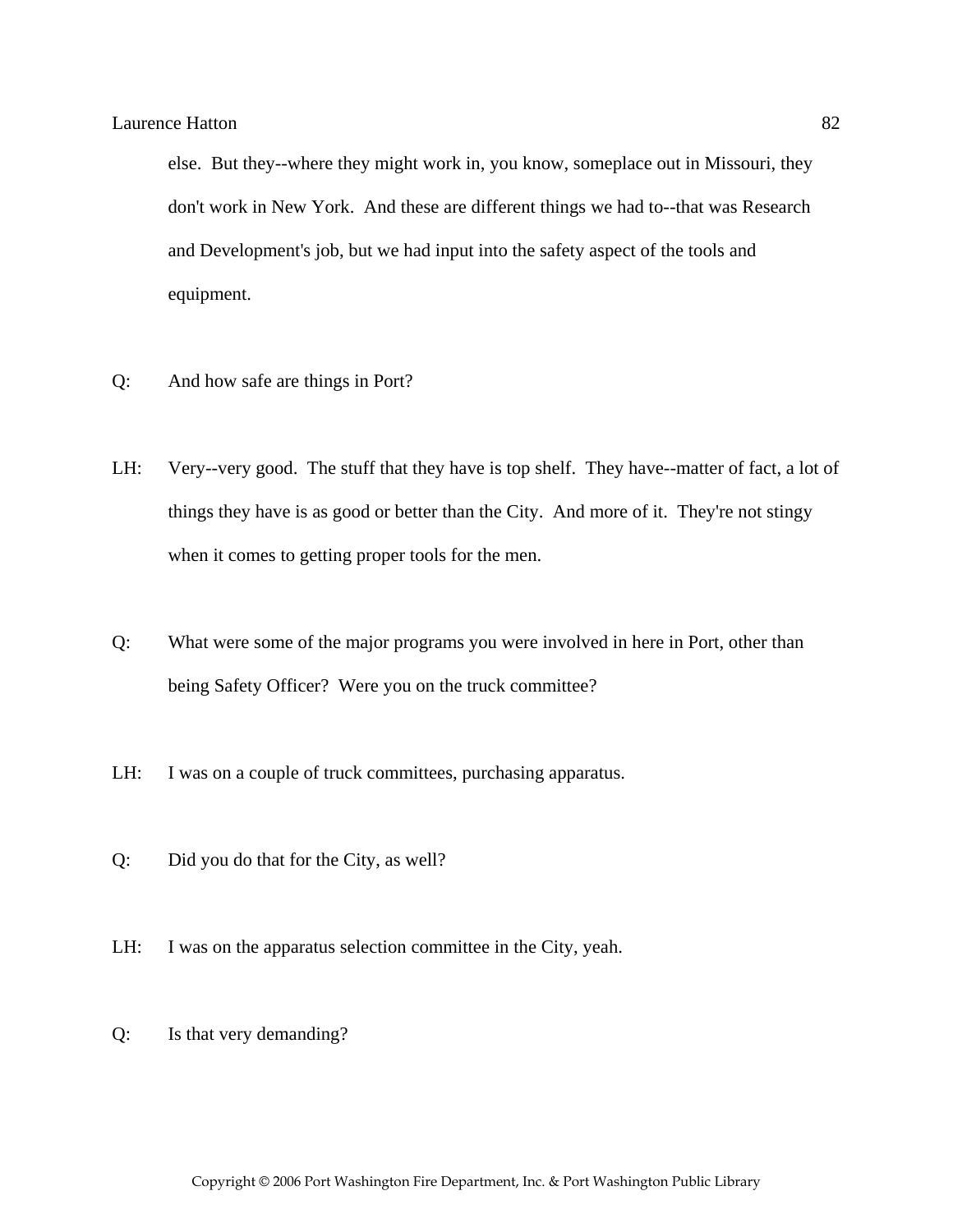- LH: It can be. The difference is the City has a very different bid process than they have out here. They write a set of specifications, and then the manufacturers have to bid on them. Where out here, we sit down with the manufacturer and see what their particular manufacturer has to offer the buyer. Like the City, turns around and tells people, "Here's our set of specs. I want Ford, Chrysler, and General Motors to build me that truck." Out here, we go and we look at a Ford; we look at a Chrysler, and we look at a Chevrolet, and we decide which one we like. Because they're not going to--they're not going to tool up and build one fire truck exactly the way we want it. Where the City, when they're buying eighty or ninety trucks, the manufacturer will tool up and give you what you want. So it's a different type of selection. It's more--I won't say it's more demanding, but it--you have to have a very strong awareness of what each manufacturer has to offer.
- Q: So, going to your early years, you also were, when you first came on in Port, part of the ambulance squad.
- LH: Uh huh.
- Q: What were your experiences in those early '70s in that?
- LH: Well, back in, I guess, right around 1969, 1970, they came out with that program that was on TV, "Rescue 8," and that was really the start of publicizing the fact that firefighters could become paramedics or fire medics and do both firefighting and EMS operations.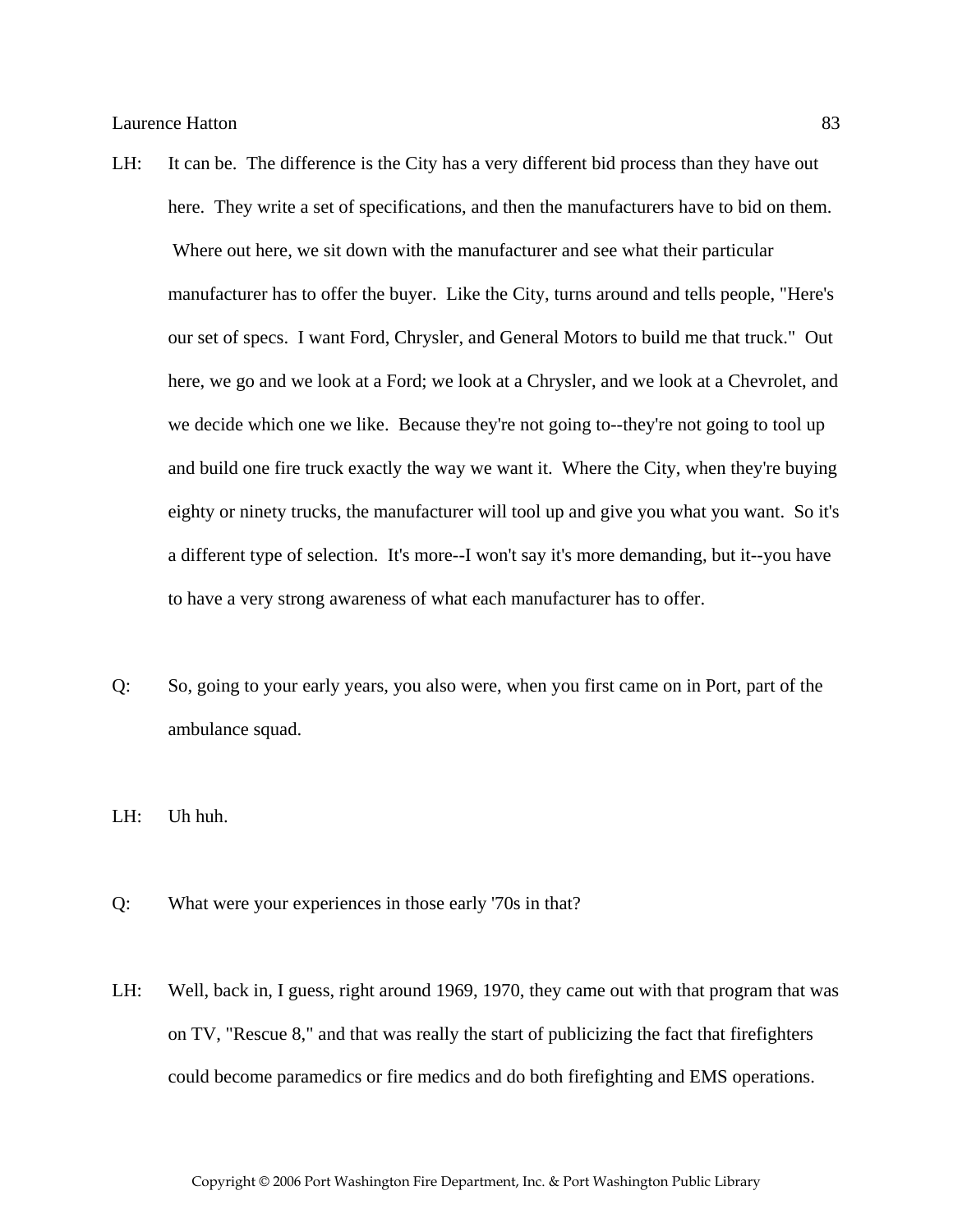Before that, in some portions of the country, the local ambulance was owned by the funeral home, and it was a hearse. And when it wasn't being--it was fitted out as an ambulance with a red light on the roof, and then when they had a funeral, they'd take the stretcher out and take the red light off the roof, and use it as a hearse. And whenever they needed an ambulance, they called the funeral director, and he'd bring the ambulance to the scene. And that's the way the ambulance service was in a large portion of smalltown America. The concept of merging EMS--emergency medical services--with the fire service came about in the early 1970s where they realized that during the Vietnam War, trauma victims that were treated very rapidly by on-scene, trained medic personnel had a much greater chance of survival than somebody who was just thrown in the back of a station wagon and run to the hospital--particularly in areas of cardiac care, sudden--a stroke, trauma--bad, serious trauma. The survival rate was much higher if they were treated on the scene. In other words, what this was, was, instead of bringing the patient to the emergency room, you brought the emergency room to the patient. And the concept spread very rapidly through the fire service, and they started in New York with an EMT program--that was Emergency Medical Technician. And then AMT, which was [Advanced Medical Technician. And Dr. Calvelli who used to be down the road here,](http://www.pwfdhistory.com/trans/hattonl_trans/news_cocks174b_web.jpg)  was very instrumental in getting this problem--in getting this program started.

### Q: Were they doing the same in New York City?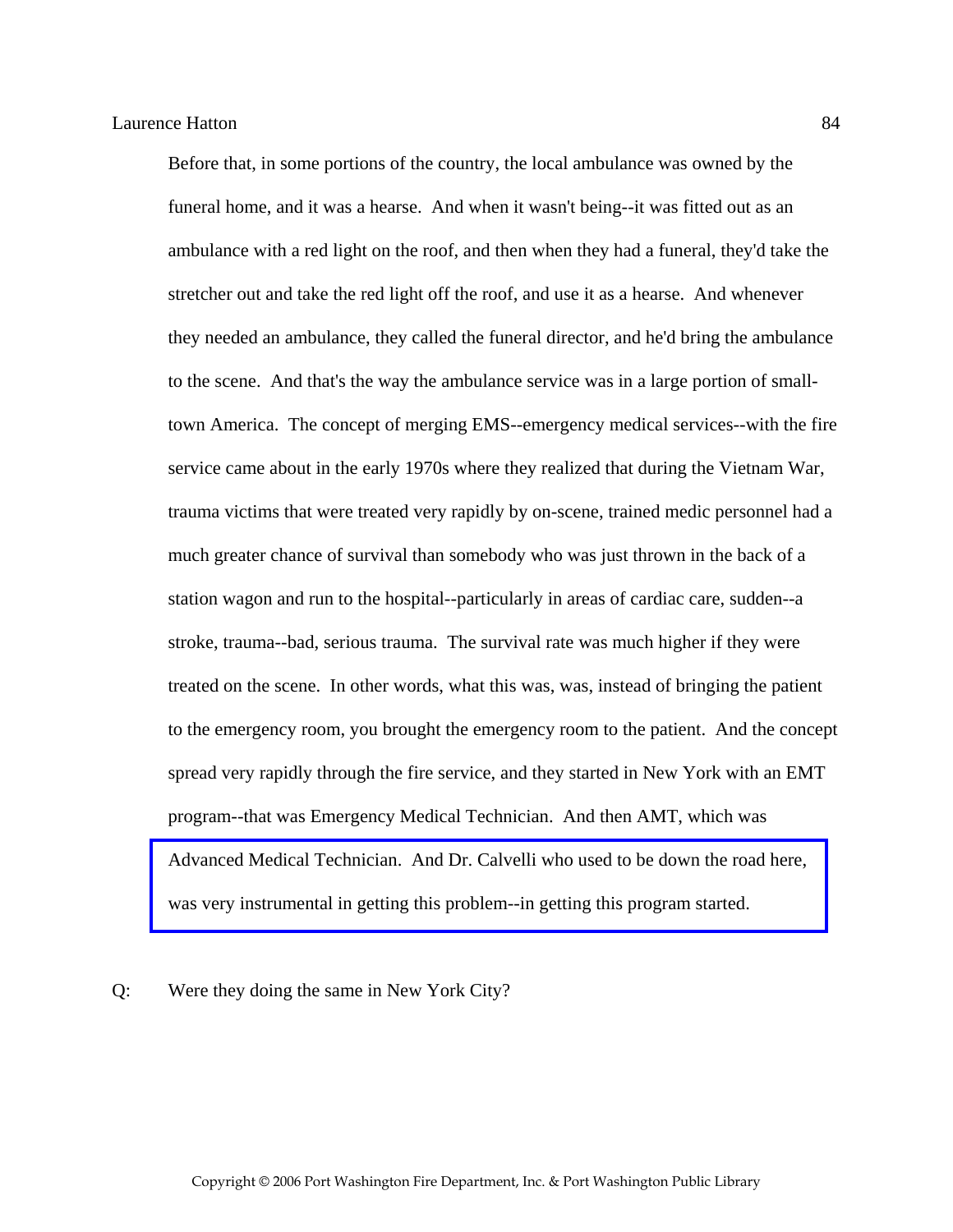- LH: No. New York City had their own EMS Department. It was run by the Department of Hospitals. It was totally separate. And they were many--I won't say many years, but a lot of years behind in providing care--timely care--because of the way the system was run. Now, it was taken over by the City Fire Department, and it's merged together and the response time is much better.
- Q: So, you're saying that it was a weaker system when it was run by the hospitals than it is now by the Fire Department.
- LH: Yes. It started off being run by the hospitals. And then, in other words, each hospital had a couple of ambulances. Then, they went to an EMS system within the Department of Hospitals, and it got better. And then, now the Fire Department's merged and taken over, and it's run a lot more efficiently.
- Q: Did you enjoy that work in ...
- LH: Not as much as firefighting. But I enjoyed the challenge of it, the fact that you were really--you were doing something for the population. But it was more--it's, in a lot of respects, in this town, it's deteriorated down to the point where it's a glorified taxi cab. You get people--yesterday, they had one run. Injured finger. Now, twenty years ago, thirty years ago, forty years ago, you'd either have somebody drive you to the hospital, or you'd call Dr. Calvelli and he'd come to the house, or you'd go down to his office and he's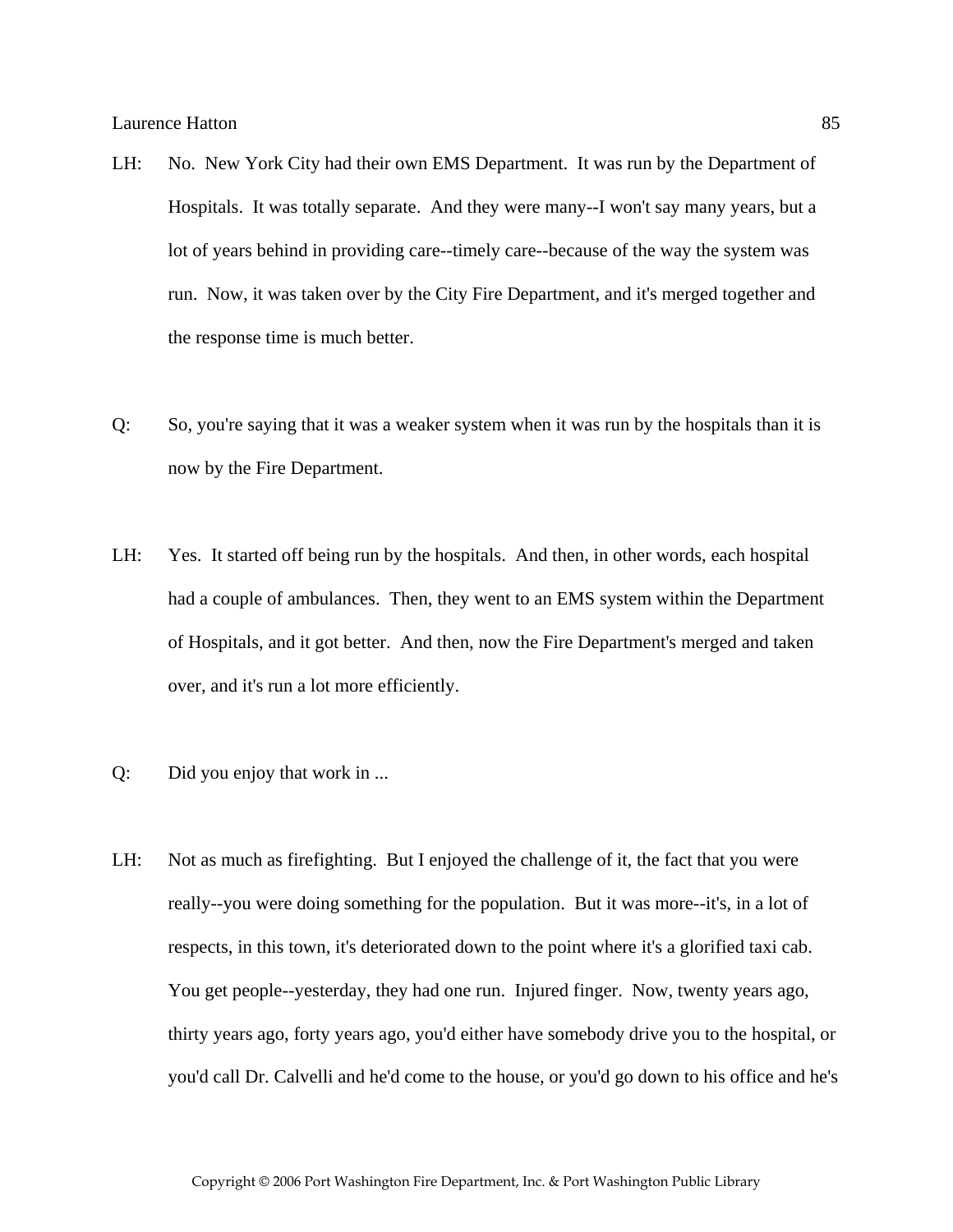put a couple of stitches in. Now, everything is taken to the emergency room. And they've had over twenty-one hundred ambulance calls already this year in Port Washington. And the people just can't--can't give that much time on these silly nonsense calls. I mean, some of them are valid emergencies, but a lot of them are not.

- Q: When did you quit being in that ambulance in Port?
- LH: Well, it wasn't that I quit. I decided to let my certification as a technician go, in about '75. I was Captain of Flower Hill. I was going to college. I went to college under the G.I. Bill. I had three kids. I was still trying to work a side job. And I was studying for the Chief's test. And I just didn't have the time. And I would have had to go back, because you have to recertify every three years, which at that time was an eighty hour training course. And I just didn't have the time to do it, and I said, you know, I have an obligation to the fire company as Captain, to put all my efforts into the fire company. So I gave up on the ambulance. And, at that time, right around that time, was when they were forming, or talking about forming their own--their own company.
- Q: And do you feel that, today, that the men or the women are better in the Fire Medics Department?
- LH: I would say that the training--the ones that complete the training and go through the training--they're equal. They have equipment that is much better than what they had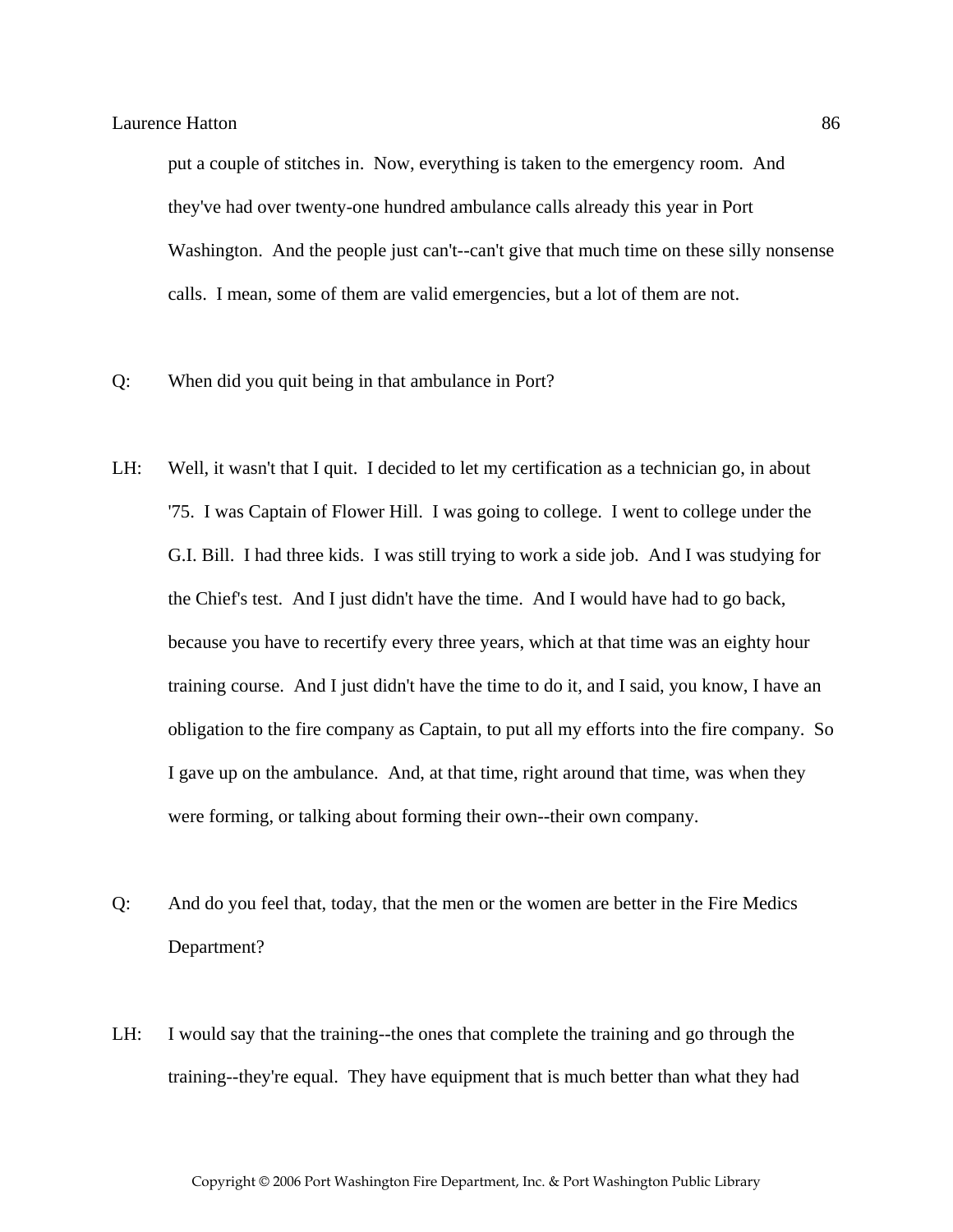when I was in there. And many of them are--I mean, there's quite a few of them in there that are nurses.

- Q: We're turning now again to the Safety Officer that you were. We didn't cover Port. What were some of the challenges as a Safety Officer here in Port?
- LH: One of the biggest challenges is, I think, is promoting safe driving--both personal cars and driving the apparatus. Making the members aware of the dangers of driving a fire truck or emergency vehicle--an ambulance. Some of the younger fellows come in with the idea that once they get in the truck, they turn the lights on, they turn the siren on, that they're totally impervious to injury or, you know, they're immortal and they can get to the fire like a--you know, like a person in a flying car, you know. And there's a lot- there's a science to driving any vehicle. Has to do with reaction time and stopping distance, and knowing the vehicle, knowing the capabilities of the vehicle. And a lot of kids, the biggest thing they ever drove was possibly a four-door sedan or a sports car or pick-up truck, and now they're behind the wheel of a sixty-seven thousand pound ladder truck. And it's like having a row boat out here and then having to take over and drive the Queen Mary. There's a totally different technique involved in driving it. And that's part of the thing is making them aware of the dangers of driving. Most of the other things are pretty well handled by the company officers--the safety at a fire, proper wearing of the equipment. The full--what they call personal protective equipment--P.P.E. The boots, bunker gear, pants, fire retardant pants, fire retardant coat. Years ago, all we had was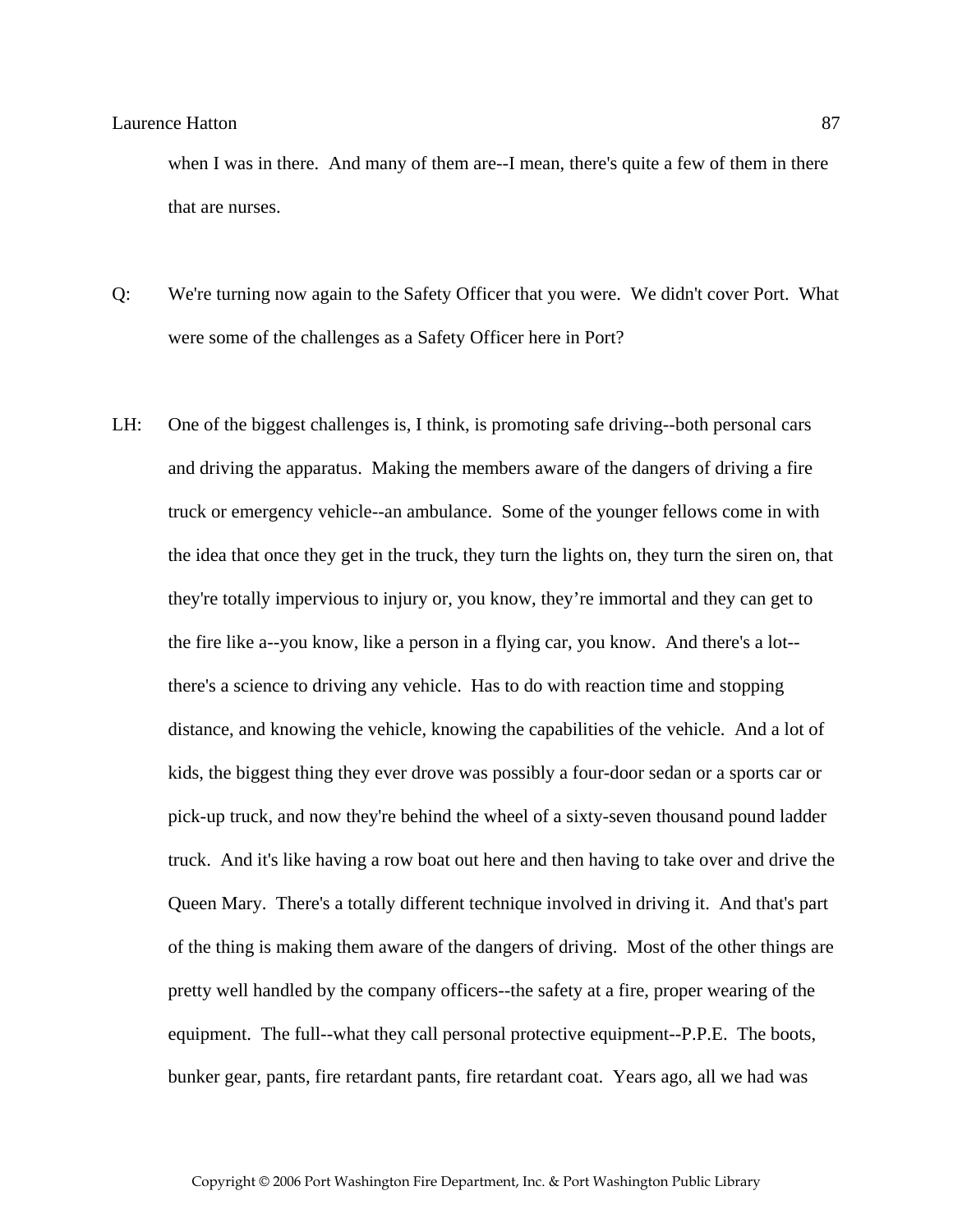rubber boots and a canvas coat.. Now it's--everything is fire retardant. So that aspect of the safety makes it a lot easier.

- Q: What did you call it? P.P.E.?
- LH: P.P.E.--personal protective equipment. It's just an abbreviation for it. And that includes the helmet, the mask.
- Q: But, how do you personally see to it that each person wears these things?
- LH: Well, at the scene of a fire, the company officers are responsible to see that their men are properly equipped?
- Q: And what's your job?
- LH: And I make sure that, you know, if I see somebody that isn't properly equipped and not-working without a helmet or something outside, you know, "Get out and get your helmet on." Or when the decision is made at some point in a fire, particularly in the summertime, when they can do it, they call "Gear down." In other words, the fire is out, we're in an overhauling process, and everything else, we'll take the--"Okay, you can take your masks off now." We'll go around and we check with the carbon monoxide meter, make sure that the carbon monoxide level is down to the point where you can operate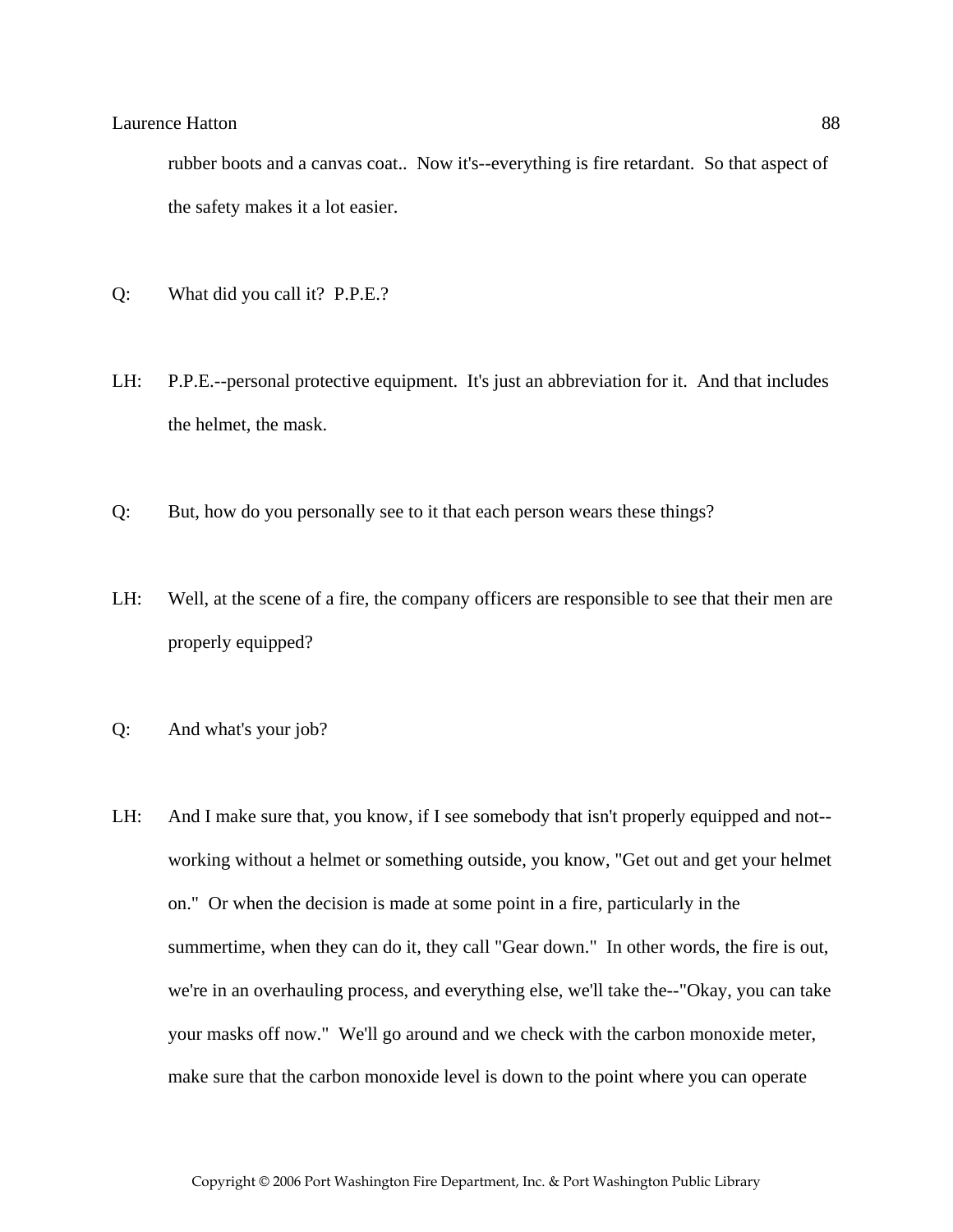without a mask on. And then we make sure that, you know, if it's a hot day, that they have proper rehab facilities, physical rehabilitation, hydration, bottled water, a rest area where they can come out, take their clothes down, strip back down to their regular street clothes, cool off. Because one of the dangers that goes along with this protective equipment is that, although it protects you from the outside, the tremendous heat of the fire, and you can actually be caught in an active flame flashover for up to seven seconds with this gear and be fully protected, by the time you get outside, the body core temperature has raised to the point where it becomes dangerous to the health of the individual. So we have to bring them out, cool them down, and rehab them. And that's part of the Safety Officer also, that he monitor the physical well-being of the members, as well as the safety from trauma.

- Q: Do you also look at the safety of the buildings?
- LH: Oh, sure. That goes--that's the same in the City or here. Like if it gets to the point- different type of construction has a different what we call allowable burn time. In other words, if we roll in, say, to this house next door, and there's fire coming out of every window, the first thing you go into is what they call a risk management mode. And, well, you have to make a decision. Is the risk that we're going to take worth the benefit that we're going to receive from this? If I send three men in that building, are they going to-first of all, is there any savable human life in there. And if there's fire coming out every window, it's obvious that if we're having trouble getting in with our protective gear and a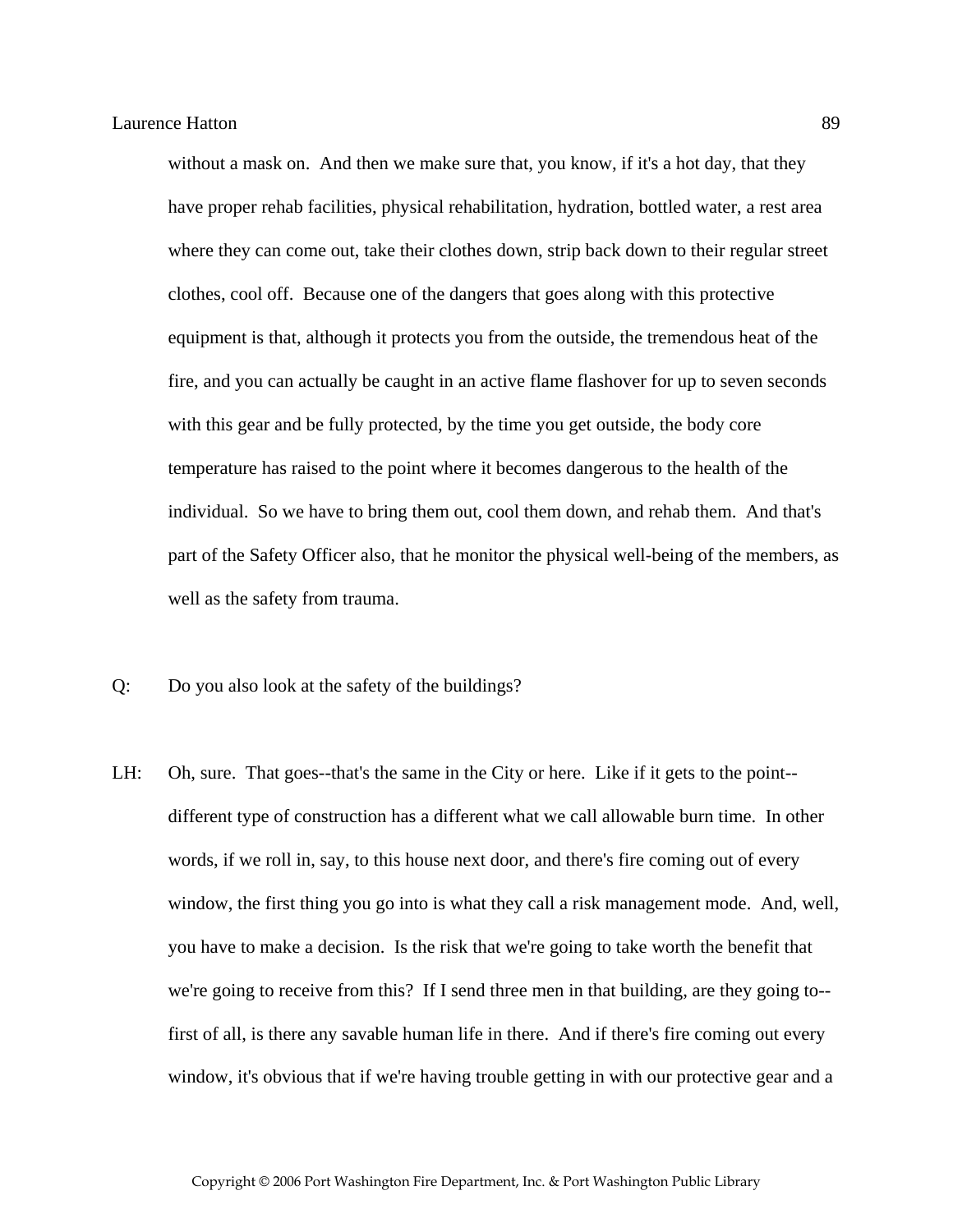mask on, the people in there are dead. And it has to be accepted that there is no savable human life. At that point, we don't commit people to the inside of the building. We'll pump water in the windows until the fire is darkened down. A building like that, after ten to twelve minutes, from heavy fire involvement, we can expect collapse--structural failure. And that's what we have to look at is, you know, that structural failure collapse is one of the biggest killers of firefighters. More so than smoke--and the biggest one is heart attacks, motor vehicles, and then structural collapse.

- Q: Do you remember some of the more memorable fires in Port that you were at?
- LH: [Well, we had Renga Brothers down on Haven Avenue.](http://www.pwfdhistory.com/trans/hattonl_trans/news_cocks045_web.jpg) That was fully involved when we arrived. [We had the one on Main Street where Bobby Dayton died.](http://www.pwfdhistory.com/trans/hattonl_trans/pnews881201_pz_web.pdf) We had a couple of- -I'm trying to think. There was one other one I mentioned yesterday, and I forget which one it was now. [We had a couple of boat fires--boat yard fires](http://www.pwfdhistory.com/trans/hattonl_trans/fhh_fires004a.jpg) that were pretty memorable. [We had the lumberyard.](http://www.pwfdhistory.com/trans/hattonl_trans/peco_fires034_web.jpg) We had the one down in [Sands Point Bath Club](http://www.pwfdhistory.com/trans/hattonl_trans/nday860319_pz_web.pdf)  where a three hundred pound propane tank exploded and scared the living daylights out of everybody (laughs). We had a series of arson fires back in the, I guess it was the late '70s, where somebody was setting fire to the boat yards. And about once every two weeks, we would have a real bad fire in the boat yard. And they finally caught the kid. But the problem with them, all the boats were in storage, and, you know, like in the wintertime when they store boats, they store them with full fuel tanks. So you had--some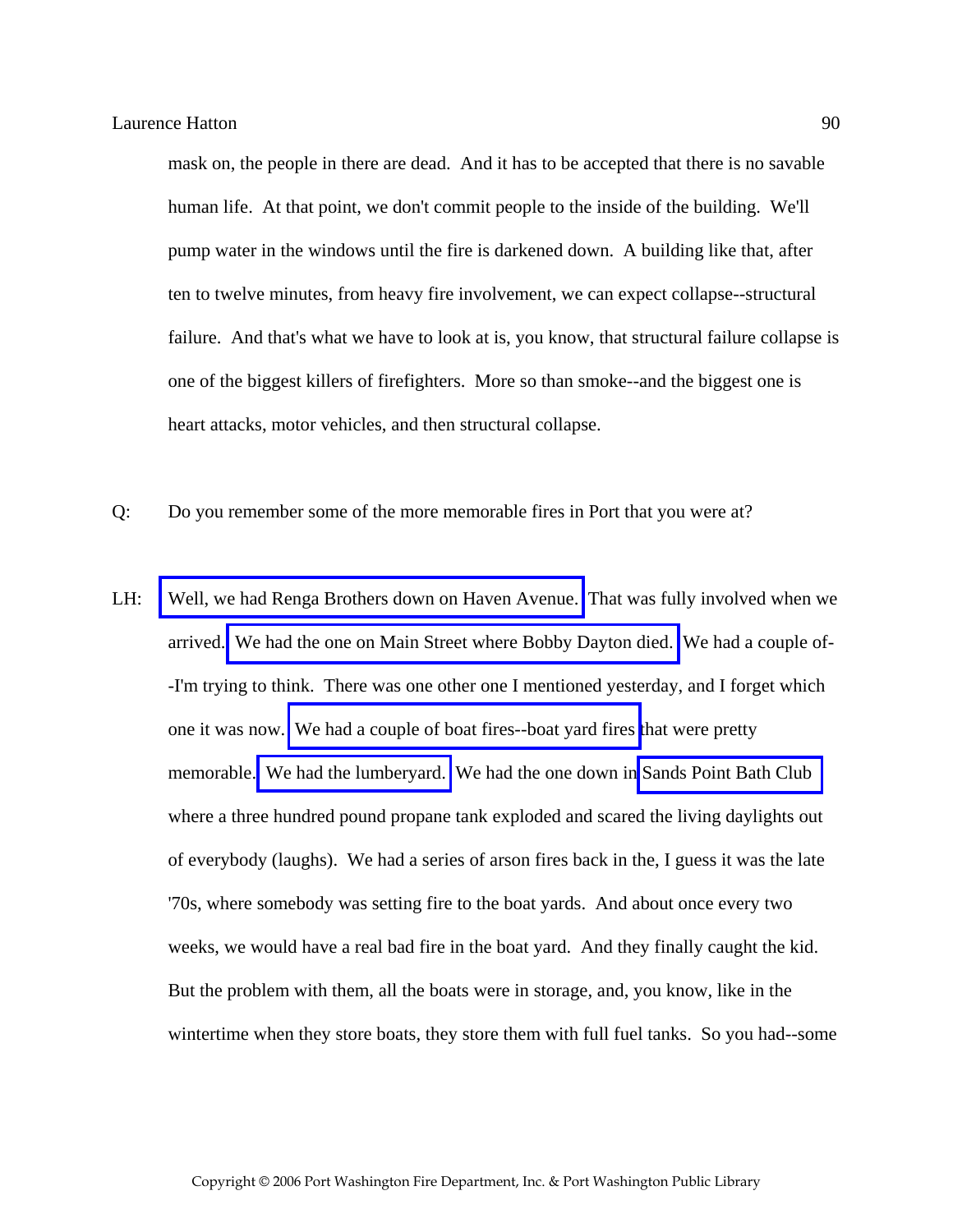of these boats had a hundred gallons of gasoline in them, in addition to the boat itself burning. And, you know, there was a lot like that.

- Q: Did you ever take any lucky charms into any of these fires with you?
- LH: No. I just have that miraculous medal that I carry in my wallet all the time, and that's my--I guess, my lucky--it's not superstition. It's just I have a strong belief that, you know, whatever God wills is going to happen.
- Q: Is there a quote you can quote?
- LH: Well, like I said yesterday, Ernie Pyle said, "There's no atheists in foxholes," and I haven't seen any in firehouses either.
- Q: What are some of the great traditions that you value in the Fire Department most? Like initiation dinners, or the ...
- LH: Well, we have the annual or semi-annual now--we used to have them every year and now they have them every other year, when the new Captain is initiated, is sworn in. They used to have them every year, but they got so expensive that we have them every other year, now. It's an honor to the new Captain coming in, and it's also to honor the retiring Captain. And the same thing with the Chiefs. They have one for the Chiefs, when the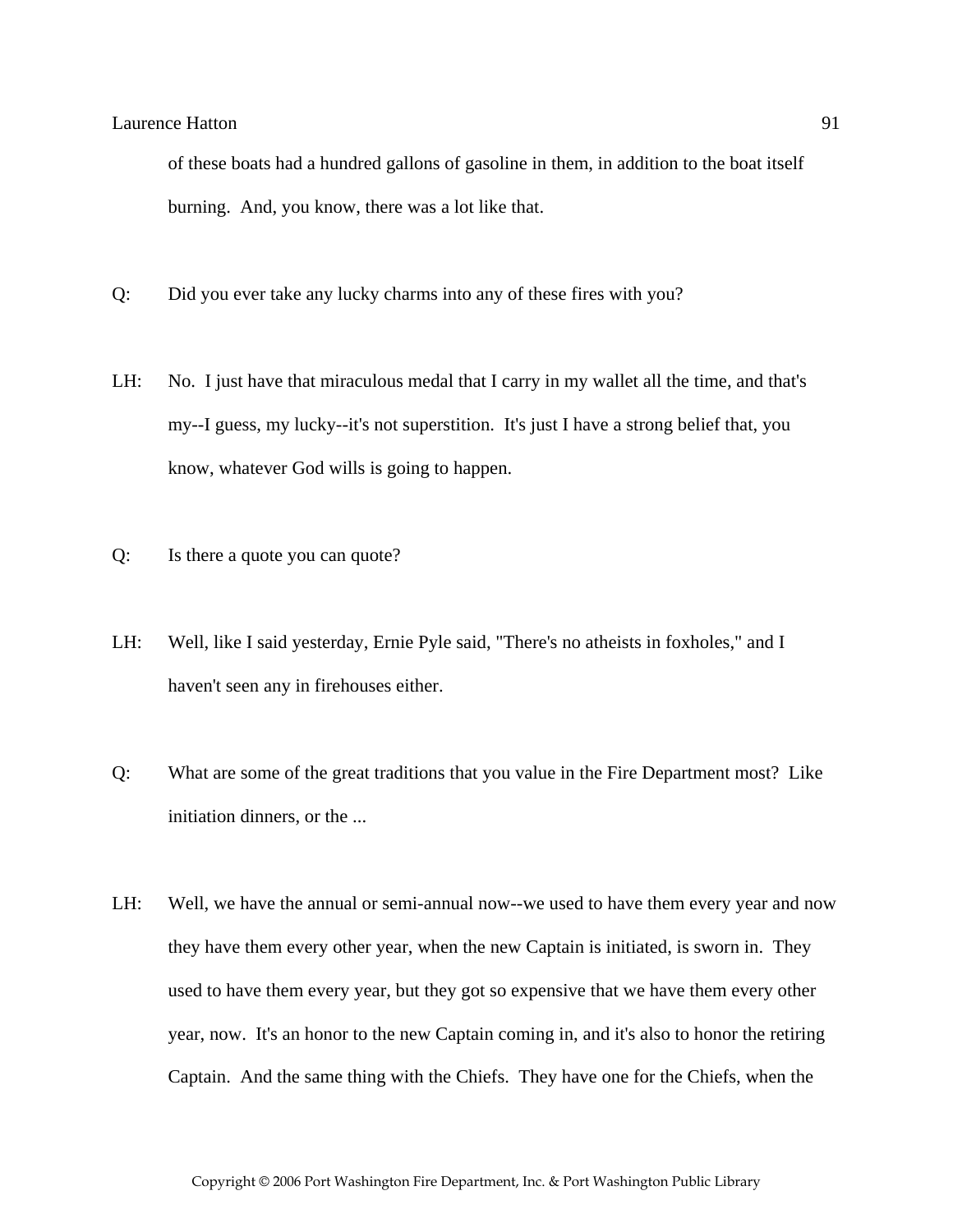new Chief comes in and the old Chief goes out. It's quite a gala affair, and there's awards given out and gifts and things like that. And then, at the Chiefs' dinners, then they give out any Department awards for performance during the year. And if the company is--the company awards are given out at the annual dinner, like the person that's the most active, made the most fires during the year, gets a little plaque, and things like that.

- Q: You're talking about dinners. When you were in the New York City Fire Department, you lived in that firehouse.
- LH: When I was working, yeah.
- Q: What was that community life like in the City in the firehouse? Did you have to cook dinner?
- LH: Oh, yeah, yeah. Well ...
- Q: Tell me how that worked.
- LH: ... I was a terrible cook. So, when I was--as a fireman-generally, as an officer, the firemen do the cooking. The officers don't do the cooking. It's kind of tradition. And the same thing, you know, the officers--but, of course, you take your plate to the sink and you wash your own plate, and now they put in a dishwasher. Years ago, the probie--the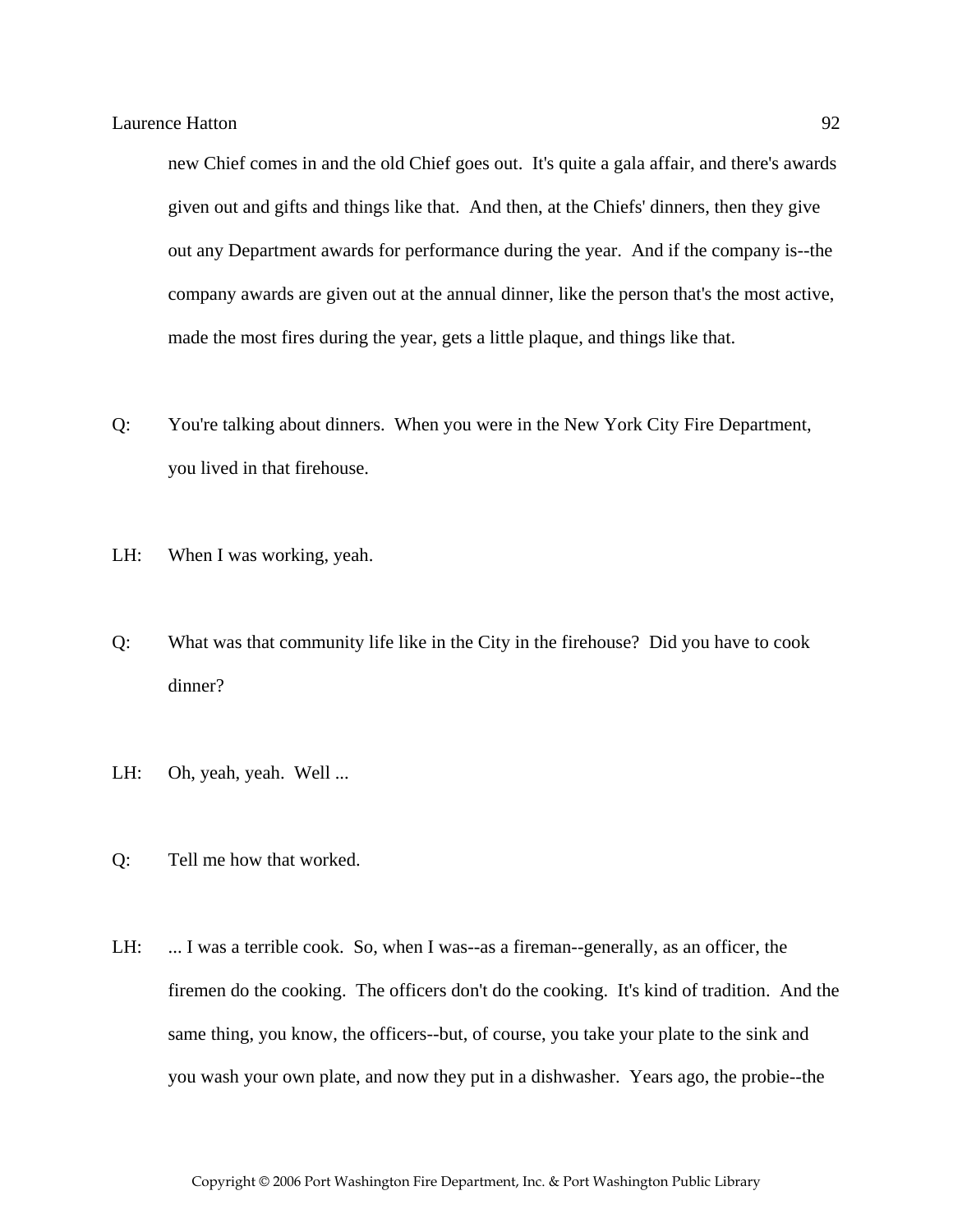new kid, he was in the sink, washing everybody's dishes. Same thing with the Chief. I mean, even if the Chief of the Department was to come in and eat dinner with you, he's expected to bring his own plate to the sink. You know, you don't--like they say, there's no rank in the kitchen, you know. But I used to do, generally, most of the time, peel potatoes, peel carrots, get the salad ready or something like that, because I had trouble with instant coffee, when it came to cooking. So ...

- Q: What do you mean by trouble?
- LH: I never really learned to cook well, you know, and I had trouble making instant coffee, you know. I got that right once. But ...
- Q: So, they didn't look forward to your dinners when you cooked.
- LH: No, they didn't let me cook (laughs). There were three or four guys that were the regular cooks, you know. They'd plan the meal and buy the ...
- Q: And how is that run? I mean, do they ask the firefighters, "What do you want to eat?" or ...
- LH: No. Whatever the cook made, that's what you ate. And if you complained about it, you were out of a meal. You didn't eat that night (laughs). Cooks were very temperamental.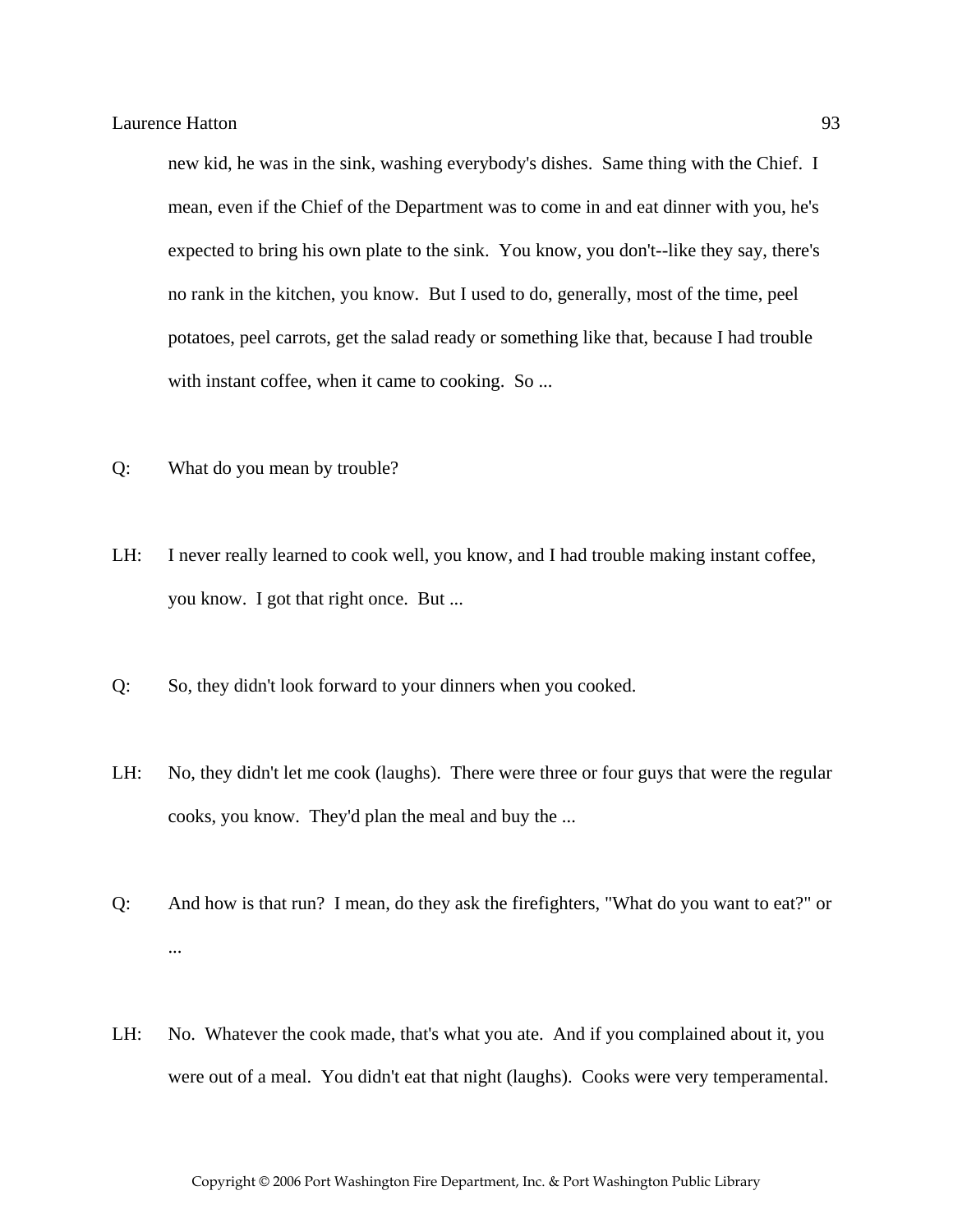And you have to be, because these guys are--they're crunchers they really were, you know, then the cook--like, let's say you had a roast beef, he'd bring all the food in with him for the night tour, and after roll call and everything, go back in the kitchen and start preparing the meal. And you always wanted to get the meal done before drill time, which was seven-thirty, or sometimes when you were in a busy house, we'd wait until after drill. And drill time was from seven-thirty to nine-thirty.

- Q: What'd you do at drill time?
- LH: Or seven-thirty to eight-thirty, rather. Practice, you know. In other words, you'd take a particular phase of firefighting and discuss it, or on a Saturday afternoon or Saturday mornings, you'd go out and actually do these things as a drill. Stuff that you didn't normally do as a normal run-of-the-mill operation. Might involve setting up a special ladder hoist, or the ladder pike--the heavy duty nozzle at the end of the ladder. And you'd practice things like that.
- Q: You'd do that before the meal.
- LH: Well, you'd go through the--generally, it was like a classroom session before the meal, while the meal was cooking. In other words, if, you know, and then the cook would have to get up every once in a while and stir the--stir the pot or check the meal, whatever was on. But then once eight-thirty came around, quarter to nine, was when you pretty much--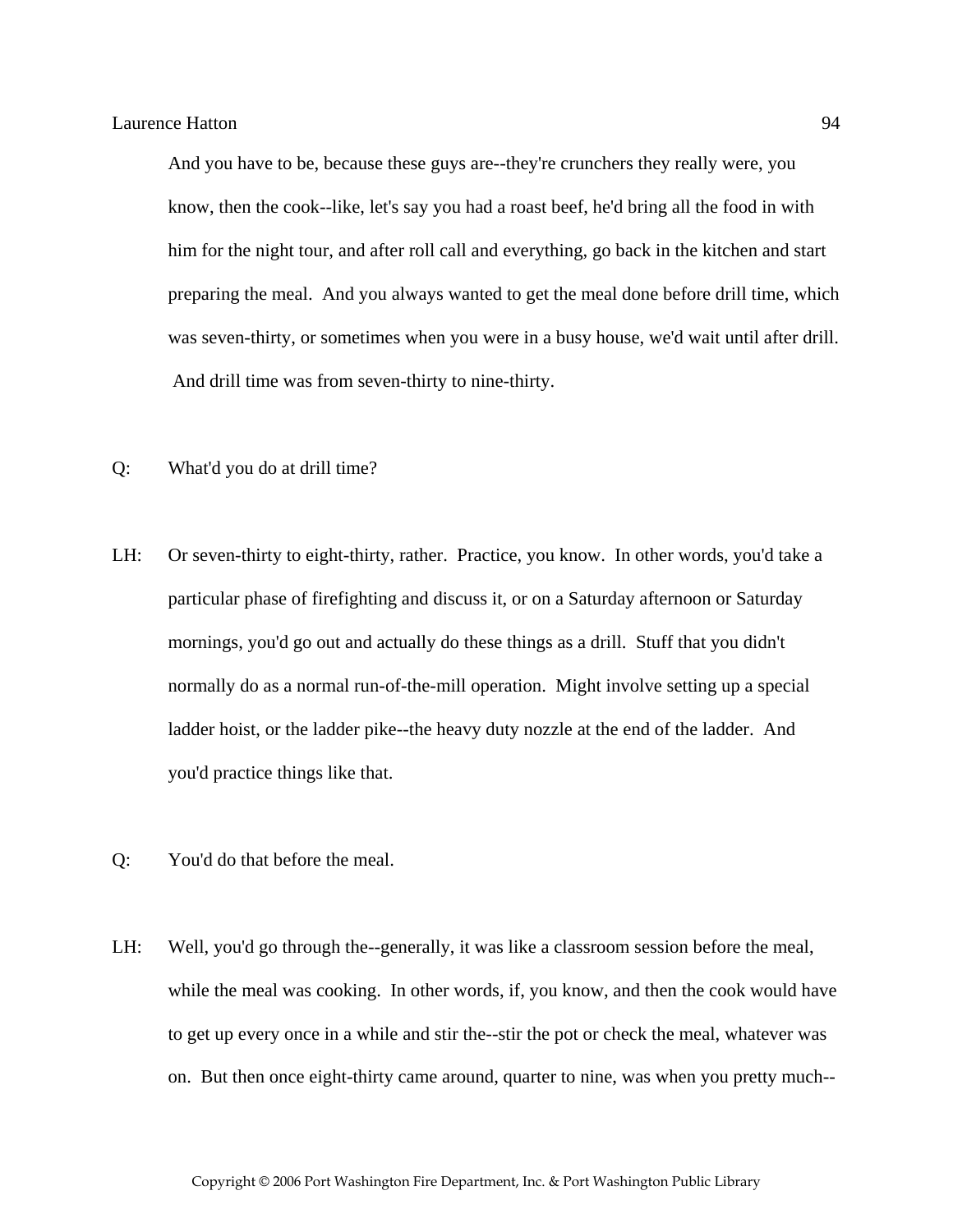I mean, we learned to eat later, because you had a long night. And if you ate at six or sixthirty, like normal people do, by two-thirty in the morning, you're starving. So this way, by eating--I used to eat a sandwich about three o'clock before I went to work, and then nine o'clock, nine-thirty, you'd have your regular good-sized meal, and then ...

- Q: But then how do you sleep on a full stomach in the firehouse?
- LH: Well, generally, the only time we'd--in the busy places, we--mostly we didn't go to bed until--you know, you laid down maybe two o'clock, three o'clock, because you were running up until that time, you know. And then, it usually calmed down about that time. About four o'clock ...
- Q: Did you have a pole that you slid down?
- LH: Oh, yeah, yeah.
- Q: Well, tell me about that. How did you slide down those poles?
- LH: Just put the--grabbed it with your hands, wrapped your legs around it, and down you went, you know. There's a rubber mat at the bottom, and you've got to grip and slow yourself before you hit the rubber mat.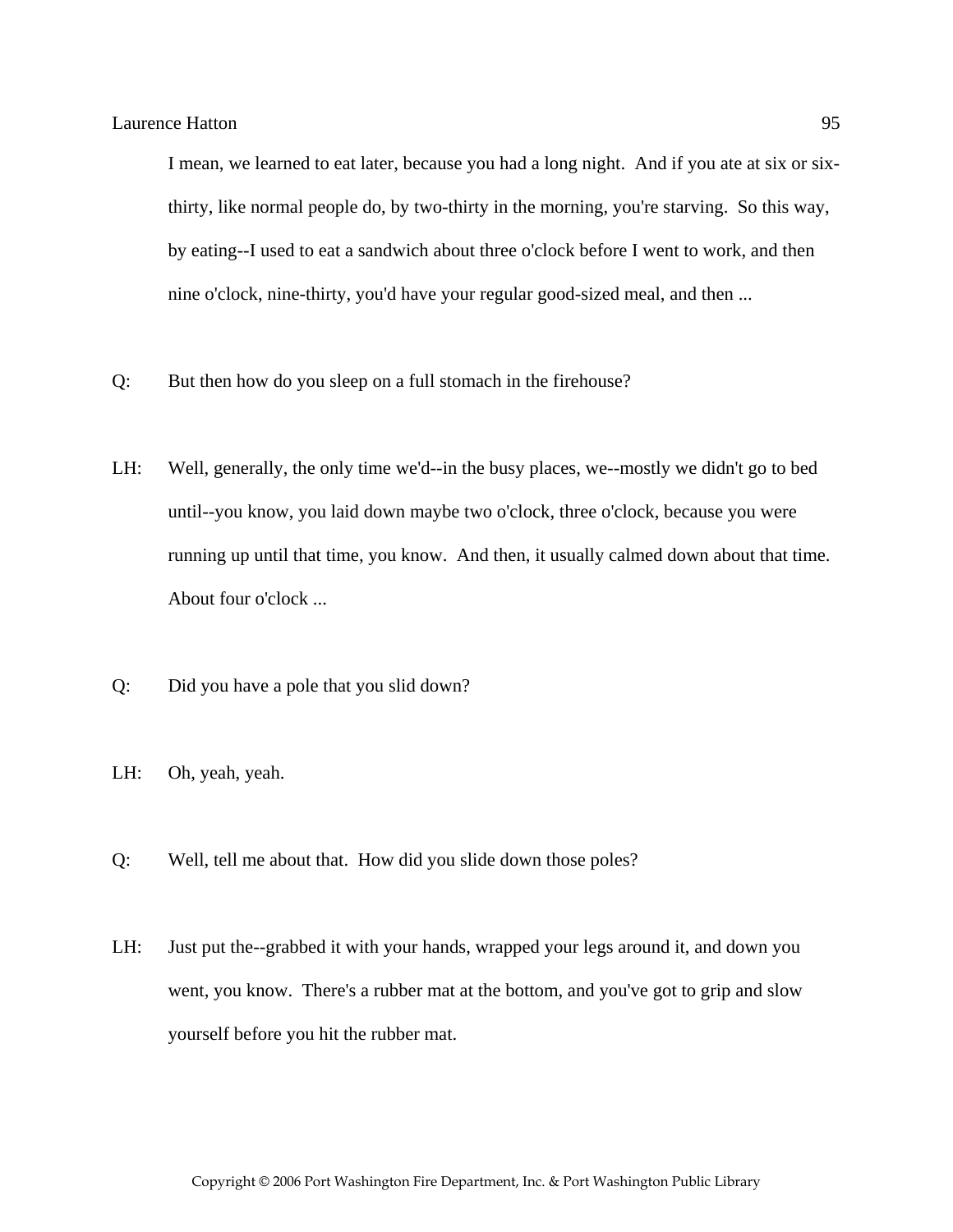- Q: So, did you ever have anything humorous happen on those poles? Any pranksters ...
- LH: Oh, yeah. They--sometimes, they'd have a drill, and they'd tie a guy up to see if they could hoist him up like in a rescue. We used to get him halfway up and then hit him with a bucket of water. And that was more of an initiation for the new kids. Because the oldtimers, they wouldn't fall for that, you know. But then, after the meals, we were, you know, clean up the kitchen and everything else. And you always ate your vegetables first.
- Q: Why was that?
- LH: Because if you've got to run, you could always make a sandwich out of the meat when you got back. But the--like cold mashed potatoes are terrible. We didn't have microwaves in those days, so there was no way of heating stuff up. You just--there was always a roll of aluminum foil on the table. And if you got to run, the junior man in the truck--because the engine went out first, then the truck went out, or if you had a Chief in quarters, the Chiefs, say, would probably--they'd grab the aluminum foil and tear it off and cover each plate up as you went out, to try to keep it. And then, at one time we had a dog--a mascot. And the probies' job was to get the mascot out of the kitchen during the meal, because if he was in the kitchen and you went out on the road, you'd come back, there was no food left. He ate everything (laughs).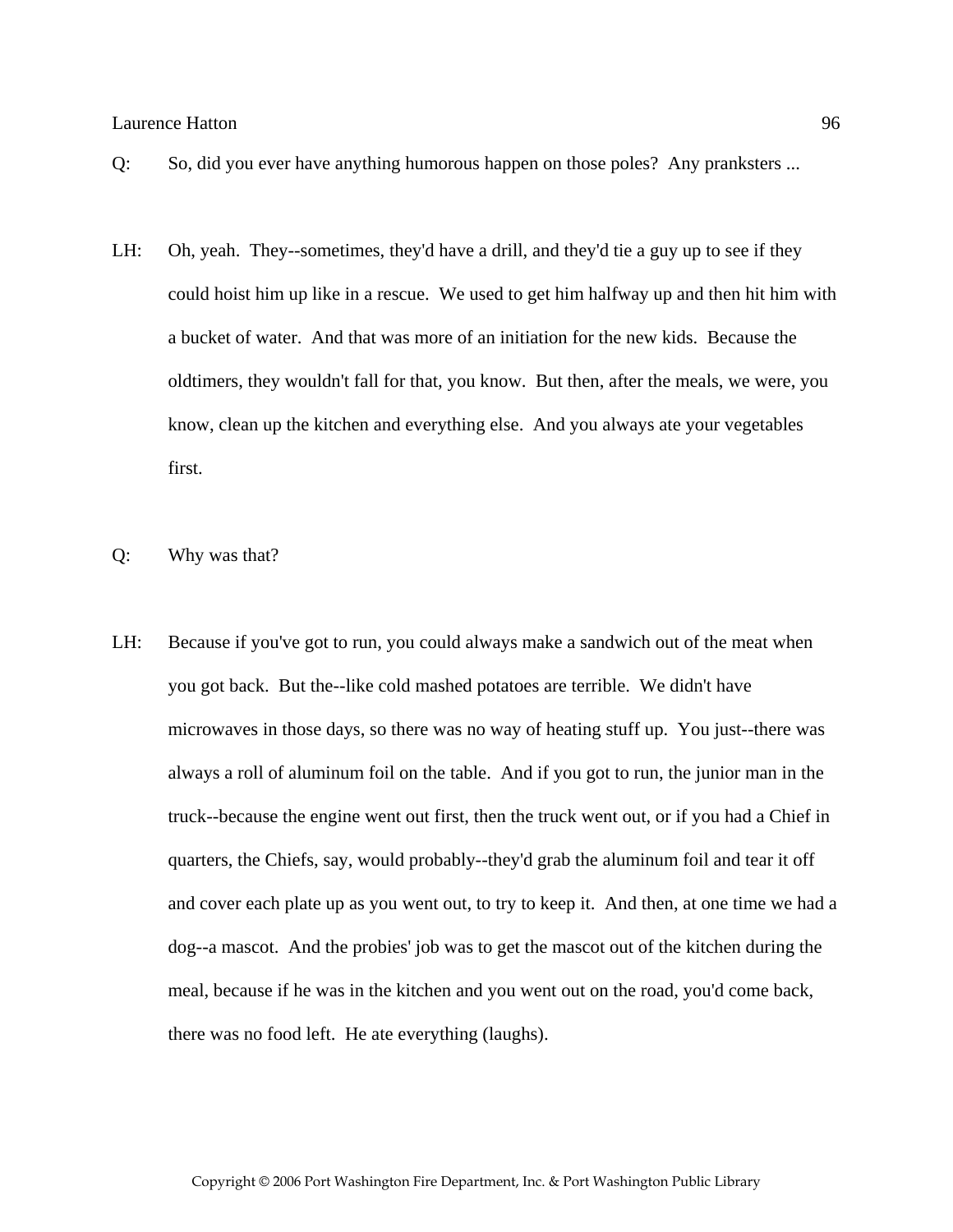- Q: Were there any mascots here in Port that you remember?
- LH: [Years ago, Protection had a Dalmatian. I think her name was Smokey.](http://www.pwfdhistory.com/trans/hattonl_trans/peco_smokey003.jpg)
- Q: Did Flower Hill have any?
- LH: John Duncan, who was an oldtimer and just passed away a few years ago, he had a Dalmatian he used to bring down to the firehouse. But the--it's very hard for a volunteer department to have a pet like that, because somebody has to--you know, the dog has to be walked two or three times a day, and there's nobody in the firehouse. And if the dog has to go, you know, and he's whining at the door and there's nobody there ...
- Q: Were there any specific stories that you can remember that are humorous or otherwise, either in the City or in Port at the firehouses when you were ...
- LH: Well, I think I mentioned yesterday about the fellow with the broken leg and the crutch.
- Q: Yes.
- LH: Yeah, I don't know if that's on this tape or the other tape. He had a broken leg ...
- Q: We had already talked about that one.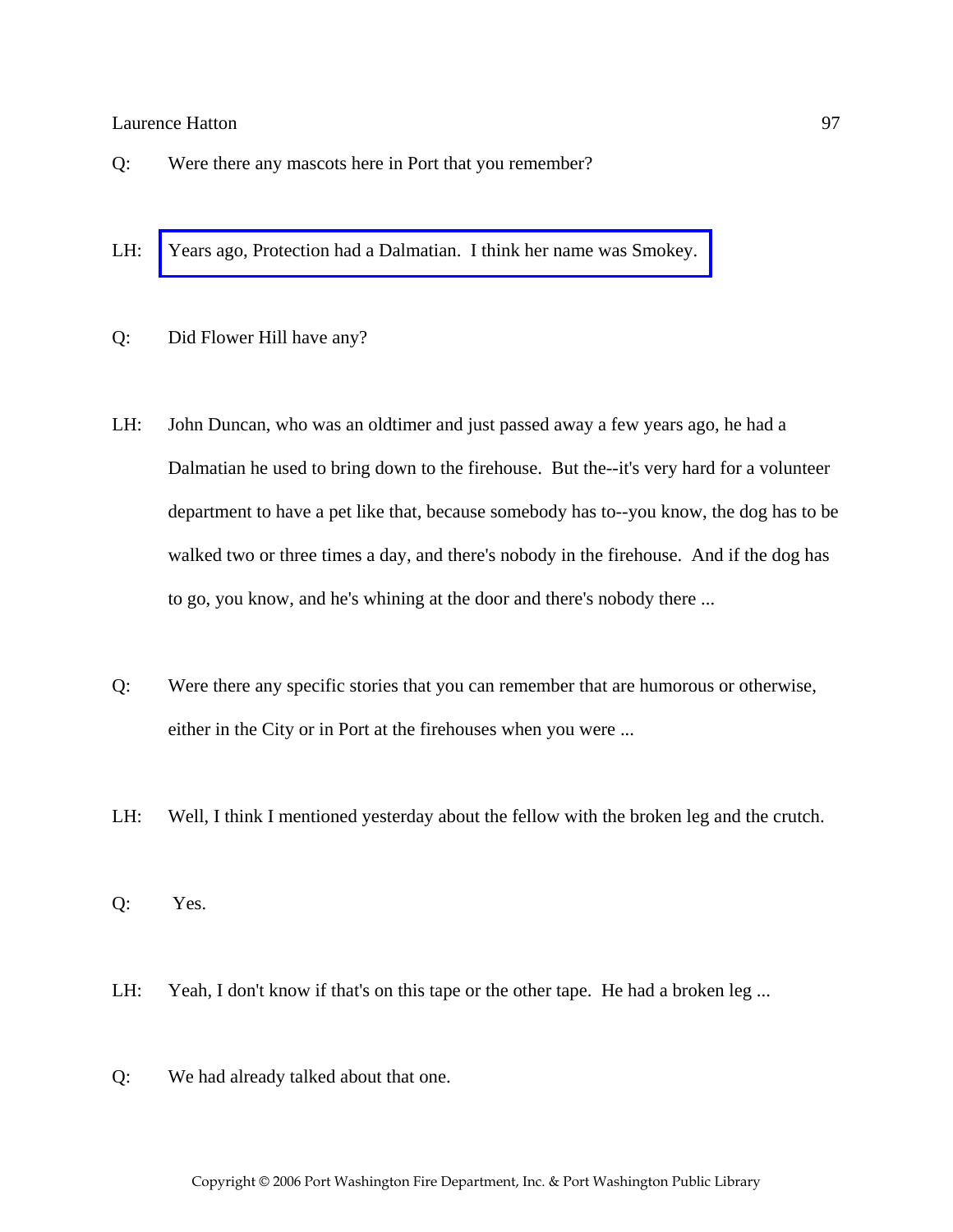- LH: They shortened his crutch up.
- Q: How does your family deal with, when they were younger, when you used to be away a lot in the Fire Department? How did your wife deal with the situation? Was she a member of the Women's Auxiliary?
- LH: Oh, yeah. She was president of the Ladies Auxiliary for--and now she's--she still a Trustee of the Ladies Auxiliary. She's still very active in it. They meet once a month, and they have committee meetings. And the role of the Ladies Auxiliary has changed over the years. It used to be that they would come out whenever there was a serious fire and set up refreshments for the firemen or cook a meal for them, if it was going to be a long, drawn-out affair. Again, as I said yesterday, with the demographic shift and everything, they--what they do now, usually, is they'll--you know, Burger King is open; they'll send down and get fifty hamburgers or something like that. And the women basically are--they do more charitable work now, like they'll run a fashion show and things like that and make a donation to the Burn Center. But it's a social thing, and it's- it's still fairly active in our company in Flower Hill. As far as dealing with it, she was a fireman's daughter. My father-in-law was a fireman in the South Bronx. He'd come on the job in 1937, and he retired in '63, I think it was, when he made Lieutenant--shortly after he made Lieutenant. And she was already used to the hours. She knew what they were like. So, that part wasn't a problem. And when the holidays fell on Christmas, or, you know, Christmas fell on a day that I was working, we'd celebrate Christmas the day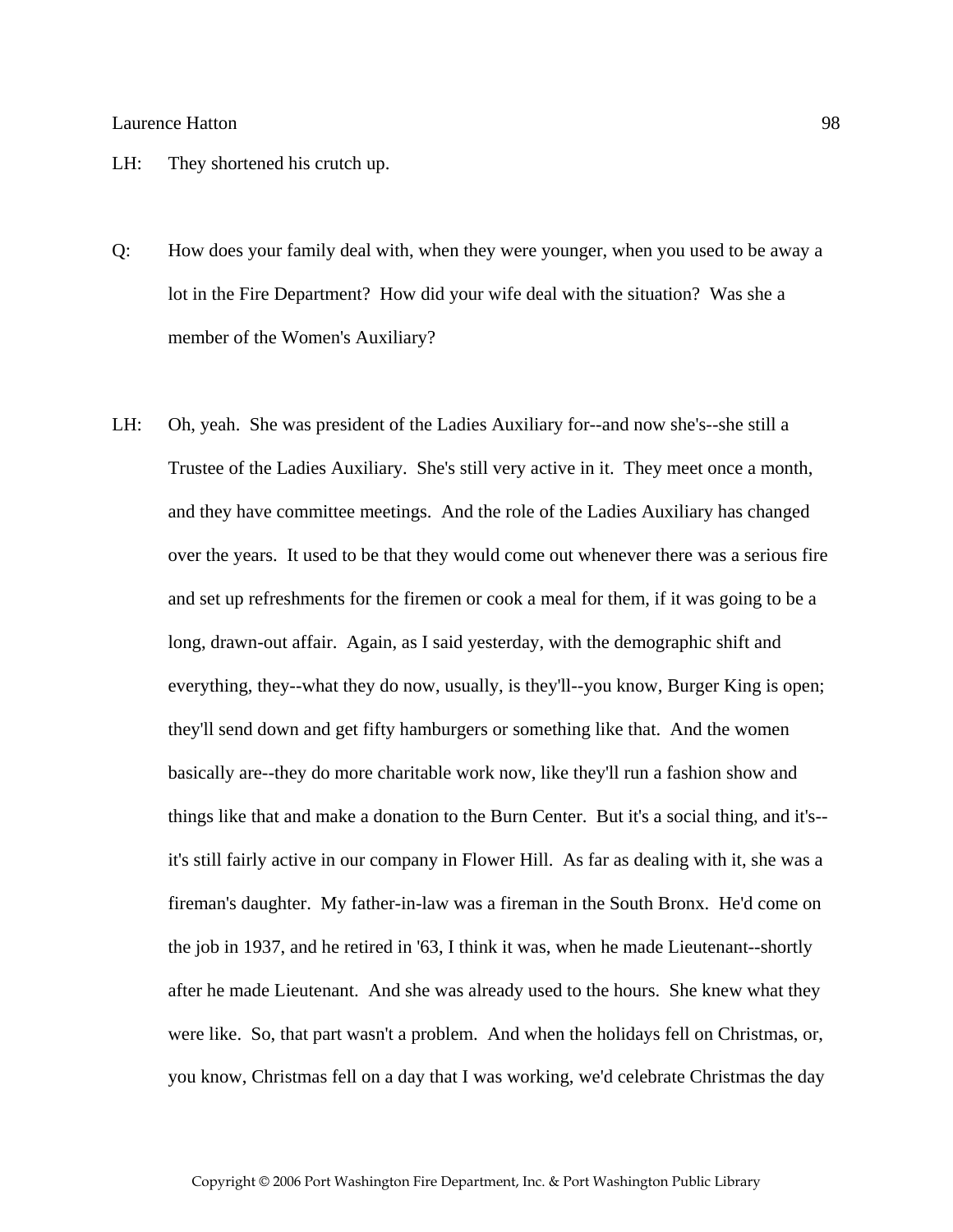before, or if it was Thanksgiving, if I was working nights, we'd have dinner at twelve o'clock instead of at six. Or if I was working days, I'd get home at seven o'clock, and we'd have Thanksgiving dinner at seven o'clock. You know, there was always a tradeoff. But, by the same token, you know, you'd often, during the summertime when the kids are off from school, want to go to the beach, I'd go on Wednesday instead of on Sunday when it's mobbed. You know, so there was pros and cons to it.

- Q: You recently have been active in some of the funerals. Mrs. Lang's funeral and ...
- LH: Well, yeah. She was a very good friend of ours. We used to go camping together. I mean, the two families grew up together. And Charlie and I were--you know, we met through the firehouse, but he's probably our closest friend in the whole Fire Department. And she was in a lot of--she suffered terribly from cancer. And the last, you know, couple of weeks were not pleasant with her, with that. We used to go camping ever year. We bought a boat together. You know, we had a lot of fun over the years together.
- Q: What were some of the ...
- LH: Well, I don't know. Did you interview Charlie?
- Q: I didn't interview him, but I think someone did interview him.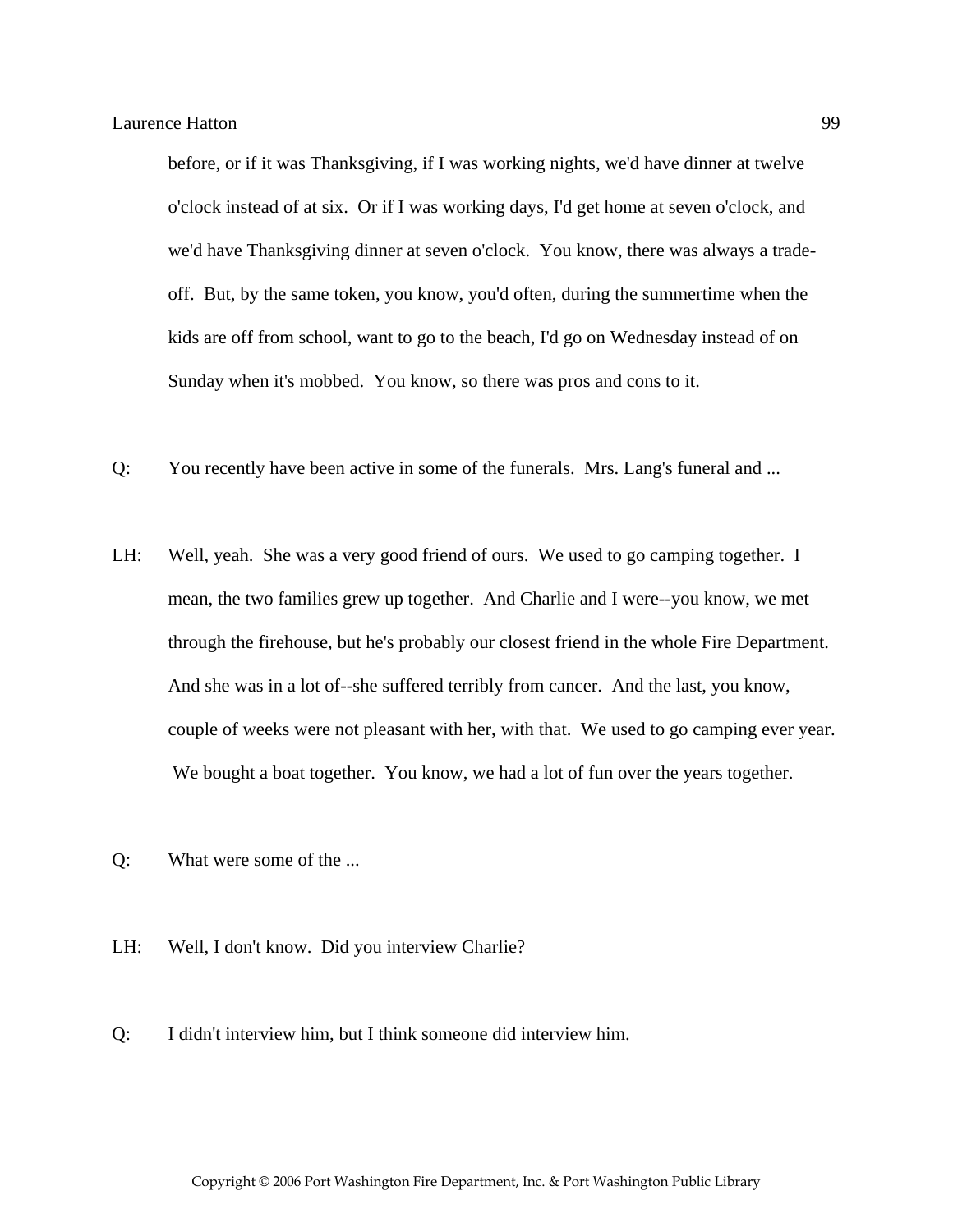- LH: Well, he's--turn that off ... [INTERRUPTION] ...
- Q: What do you feel when you walk in the parades for the firefighters?
- LH: Well, I enjoy the Memorial Day parade out here, because we're honoring the veterans, the service people that have died in the service of their country. Having been a Navy veteran myself, I have a strong feeling about that. And I enjoy that parade, and I enjoy the Pride in Port parade. Years ago, I used to go to some of the County parades and stuff, but pretty much now, it's my feeling, I just go to the ones in town.
- Q: Did you have big parades in the City as well?
- LH: Well, when I was younger, we used to go up to the St. Patrick's Day parade. And that was ...
- Q: Did you march as a unit?
- LH: Well, I mean, we marched as firefighters, there, too. There'd be three or four thousand men from the Fire Department marching. But then, you know, afterwards there'd be a party someplace, and as you get older, you're kind of not as prone to go partying as you did when you were young and single or foolish, you know.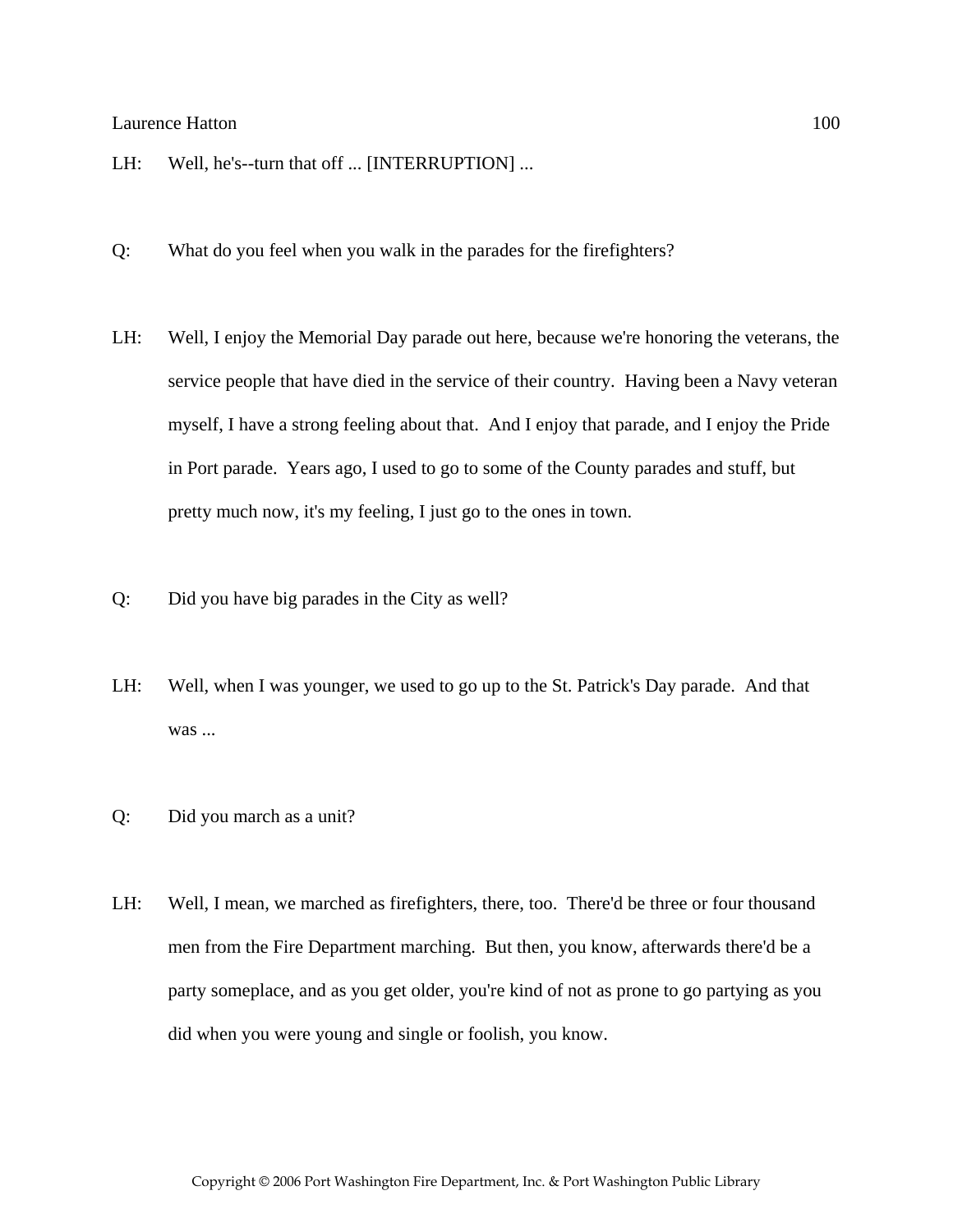- Q: What does the Fire Department do special at this time, at Christmas?
- LH: Well, we always have the party ... [END OF TAPE 2, SIDE A; BEGIN SIDE B] ...
- Q: This is Side B of tape number two, as we were talking about Christmas. What does the Department do?
- LH: They've always--they have a Christmas party for the children. Santa Claus comes on a [fire truck, and it's kind of like giving something back to the kids for the kids loaning their](http://www.pwfdhistory.com/trans/hattonl_trans/peco_members039.jpg)  fathers to the Fire Department. So, they all look forward to it, you know, as long as the little ones, they really don't believe in Santa Claus anymore and then a couple more years after that. And they usually have a magician or a comedian or a little entertainment for the kids to keep them occupied for an hour or so. And then there's usually a Department get-together Christmas--like a cocktail hour, couple of hours, where everybody in the Department comes and, you know, gives everybody season's greetings. I mean, husbands and wives, where the firehouse it's all usually just the men or, in the case of Fire Medics, a couple of the women, you know. But this way, the spouses get a chance to socialize and wish each other happy holidays.

### Q: How was it done in the City?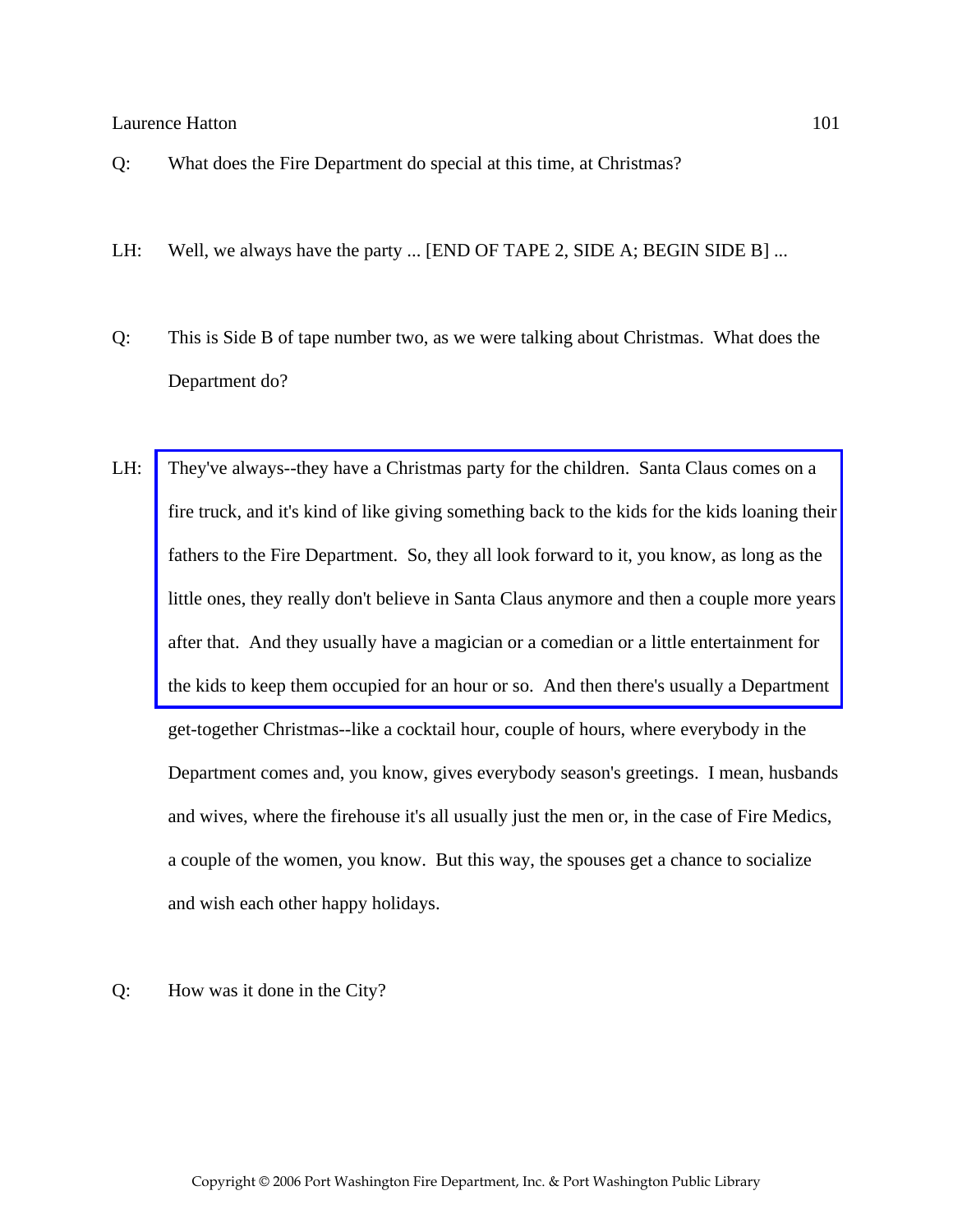- LH: Well, most of the firehouses in the City, they have the same thing. They'll have the Christmas party for the kids in the firehouse. And usually Santa Claus--the older firehouses, he'd slide down the pole. Like, and they have a--they'd build a frame around the pole and make it look like a chimney, out of, you know, that crepe paper that looks like brick? And they'd slide down the pole, and Santa Claus could come out from under the fireplace. And it's basically the same thing. Other places--when I worked in Brooklyn, they used to put Santa Claus on the roof of the store. There was a row of stores across the street. And Santa Claus--all of a sudden, somebody would let out, "The sleigh just landed across the street!" And they'd bring the truck out. And they had a bucket. You know, a tower bucket. And they'd put the bucket up and Santa Claus would climb into the bucket, and then they'd just bring it over and put it in front of the firehouse (laughs).
- Q: You mean, a firefighter would not go down an actual fire place?
- LH: Well, no, this was different, because in this firehouse, they had two poles, but they werethere was a new firehouse ...
- Q: No fireplace (laughs).
- LH: And they had no fireplace, no.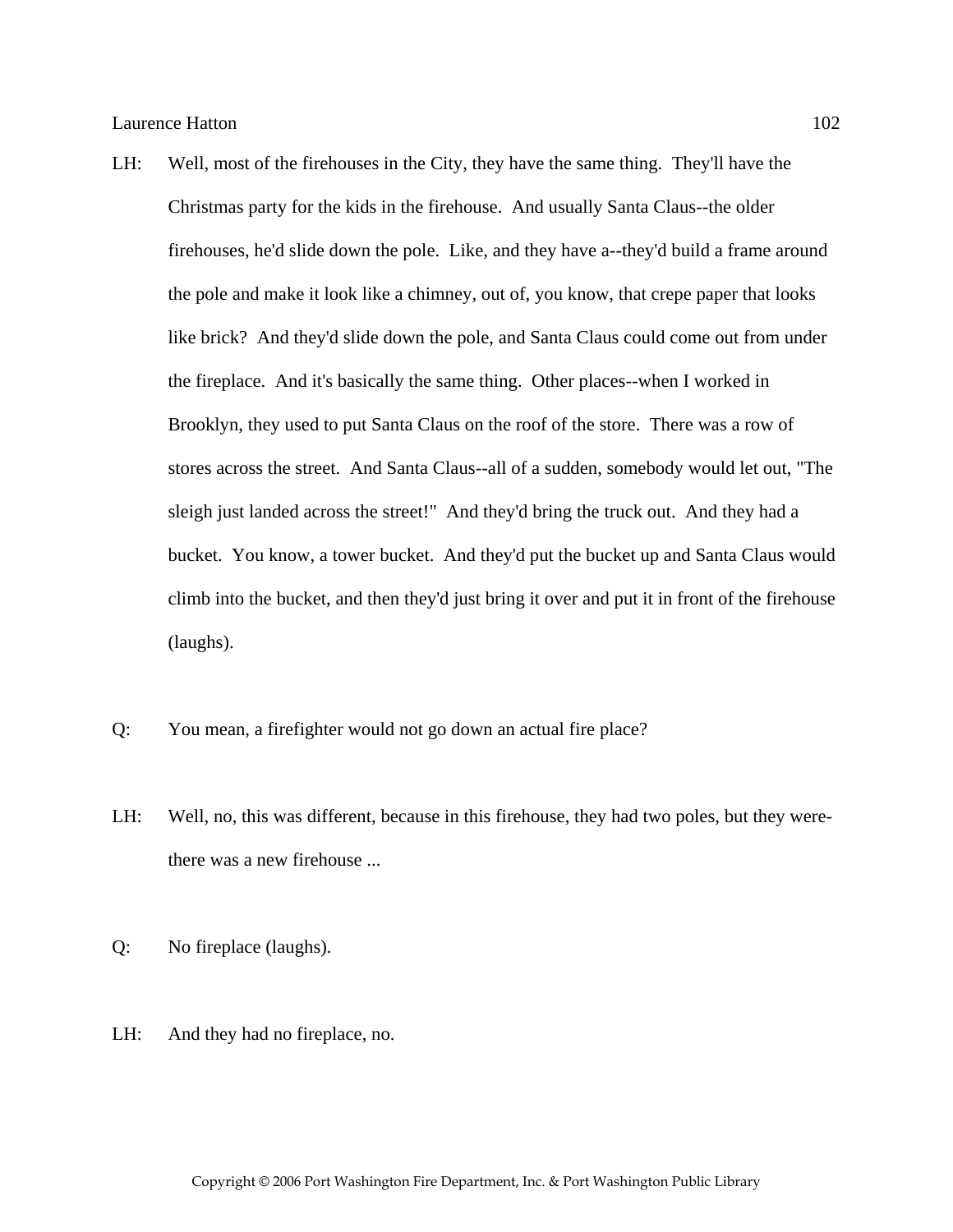- Q: I'd like to touch a little bit on your legal witness ... [INTERRUPTION] ... As I was saying, I'd like to start again on your legal witness career, in terms of what you did in the courts.
- LH: Well, it's part of the job as a Safety Chief in the City was to investigate accidents and fatalities and serious injuries to firefighters, motor vehicle accidents involving apparatus. And when we'd complete an investigation, find the causes of the accident. And then, very often when there's a law suit involved, you'd have to go in and testify, usually for the City. But, you know, it's a case of whatever the investigation was. Sometimes we advised the, you know, the City attorneys. You know, it was the Department's fault. It was the fault of the driver of the fire truck. He did something dumb or something improper. And, you know, the best thing you can do is not let it go to trial. Settle out. And ...
- Q: How stressful was that on you?
- LH: Well, it depended on--a lot depended on the lawyer--the lawyer that's doing the questioning. I mean, their job is to do the best job they can for their client. So they're going to try and discredit any expert witness that the City produces. And you have to be really on your toes to--not to make a mistake that's going to cost--you know, you may be thinking something, but if you turn around and say it and it influences the jury in the wrong way, it could be devastating to the case.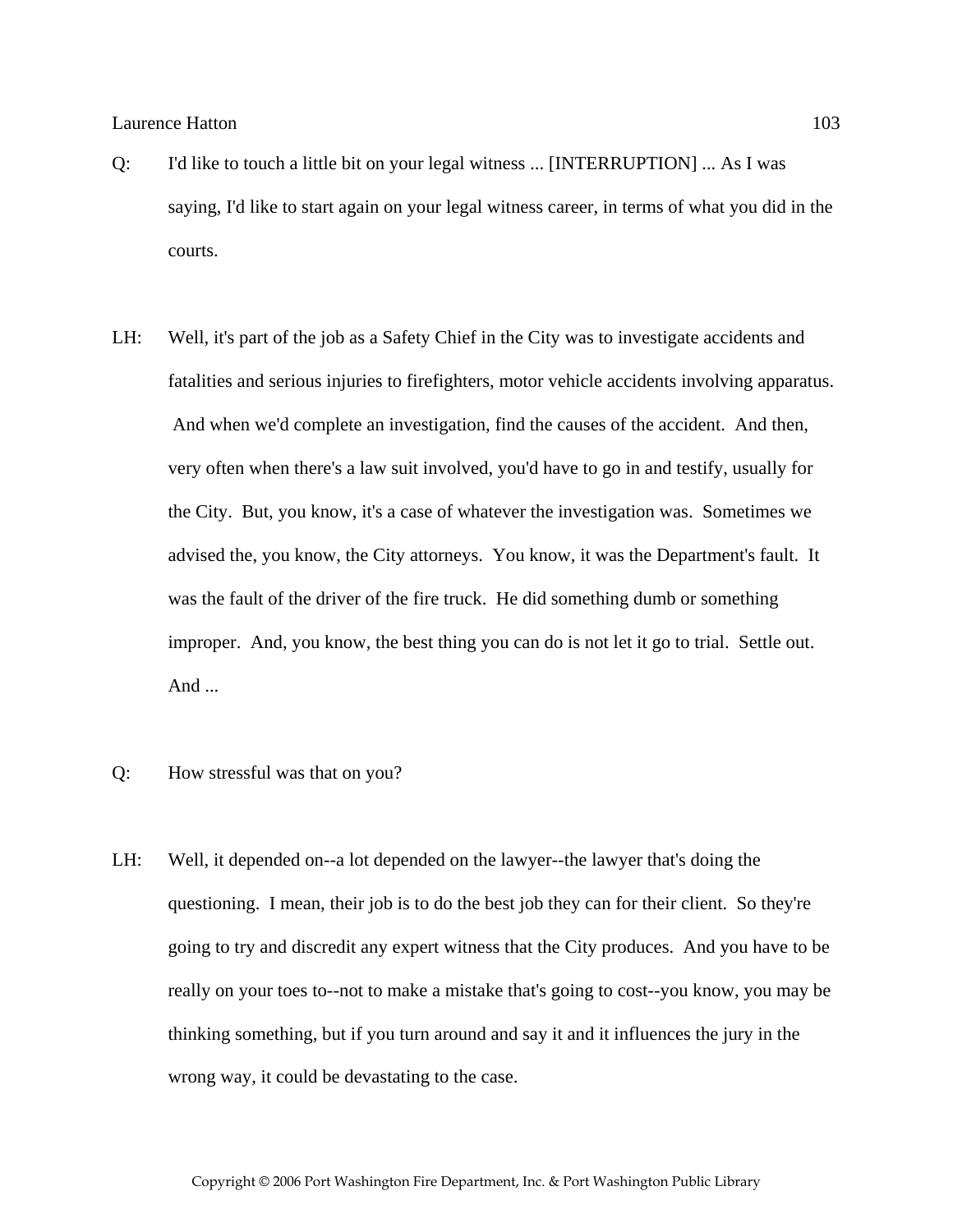- Q: Did you ever ...
- LH: You had to be very careful not to lose your temper. And I'm Irish, and I've got a (laughs)--I have an Irish temper, and sometimes you'd like to grab one of these lawyers and just strangle him (laughs).
- Q: How do you qualify as expert? Because of your forty years in the Fire Department?
- LH: Well, we had specialized training?
- Q: For court work?
- LH: No, well, part of it was for court work, but for accident investigation and fire ground mishap investigation. We were trained by the New York City Department of Investigations on how to conduct fatal fire investigations, continuity of evidence, control of the scene, capturing evidence, recording evidence, and producing a document--a report at the end of the investigation that is totally objective in its findings. You know, we don't use--we never use the term "conclusions," because conclusions imply that it's an opinion. Where findings imply fact. And they do look for nuances like that that you have to be very careful when you're making a statement that you don't open the door for another line of questioning when you don't want that door open.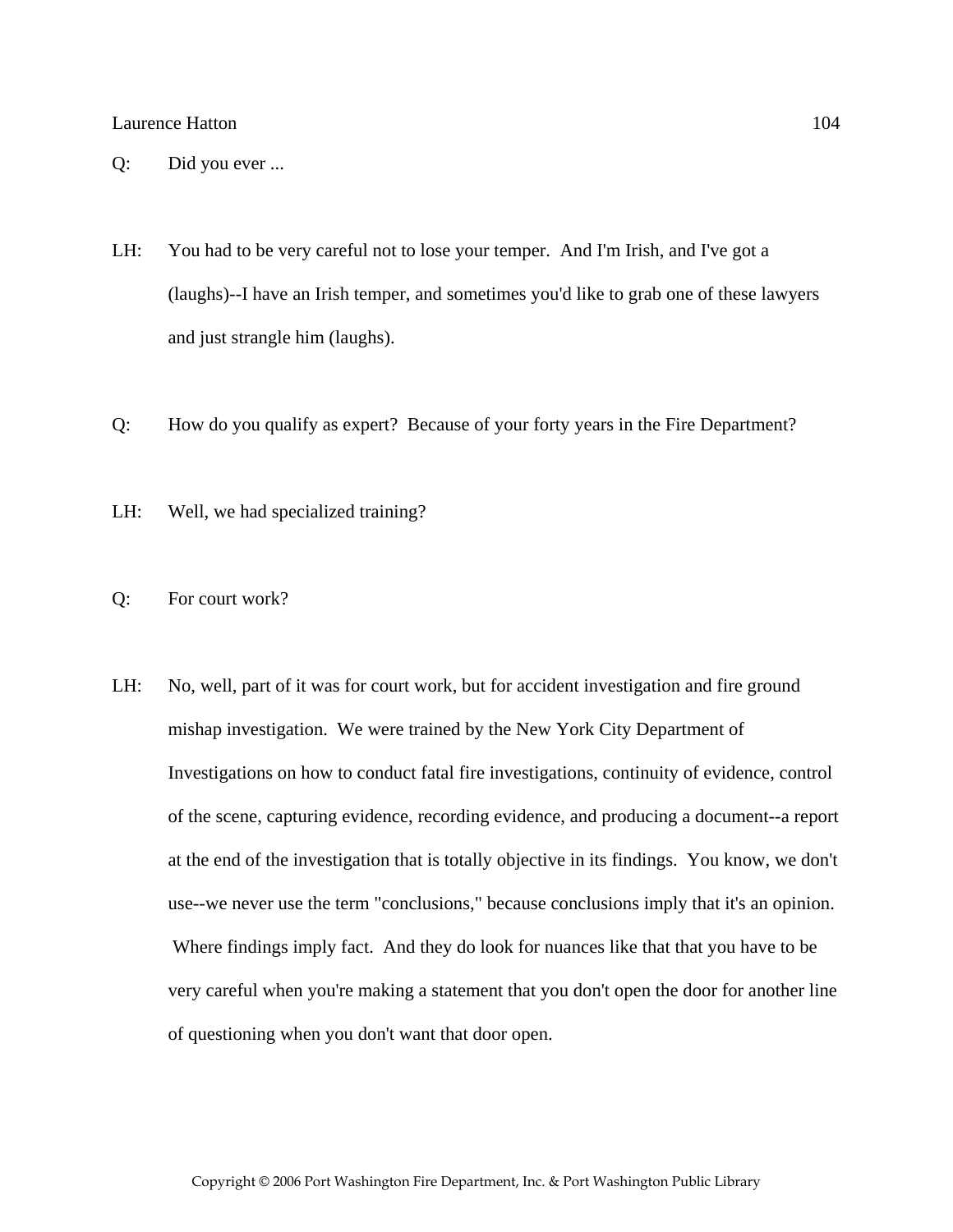- Q: Does it ever--do you ever find out what the end results are after you've been an expert witness?
- LH: Oh, yeah, sure. Usually, the lawyer will call you in a couple of days, or if you're really interested in it, you could go call the lawyer and find out. And a lot of times, it ends up in the paper, you know, if the City, you know, was found at fault or the case was thrown out or whatever. I had a guy that fell out of a truck. He was a Captain. He was in the front seat, and the whole thing had to do with the fact that he didn't have a seatbelt on. But during the early stages of the investigation, we found out that the door had been improperly assembled. And when he went to roll the window down, it opened the door. And we took several doors apart, and we found out that this one particular door, one of the parts had been put in backwards by the manufacturer. So that took the burden off the City and onto the manufacturer. So the manufacturer--their attorney was trying to crucify me, you know, as far as qualifications and everything. But we had it document and everything. We'd taken pictures. We had a certified mechanic disassemble the door and record everything on film, as we did it. And, you know, it was incontrovertible as to what the--he was kind of accusing the Fire Department of deliberately turning this piece around and that the manufacturer didn't do it. But then we found two other ones from similar cases where they were put in the wrong way also. So, I mean, you know, it's things like that ...
- Q: So was this in the City or in ...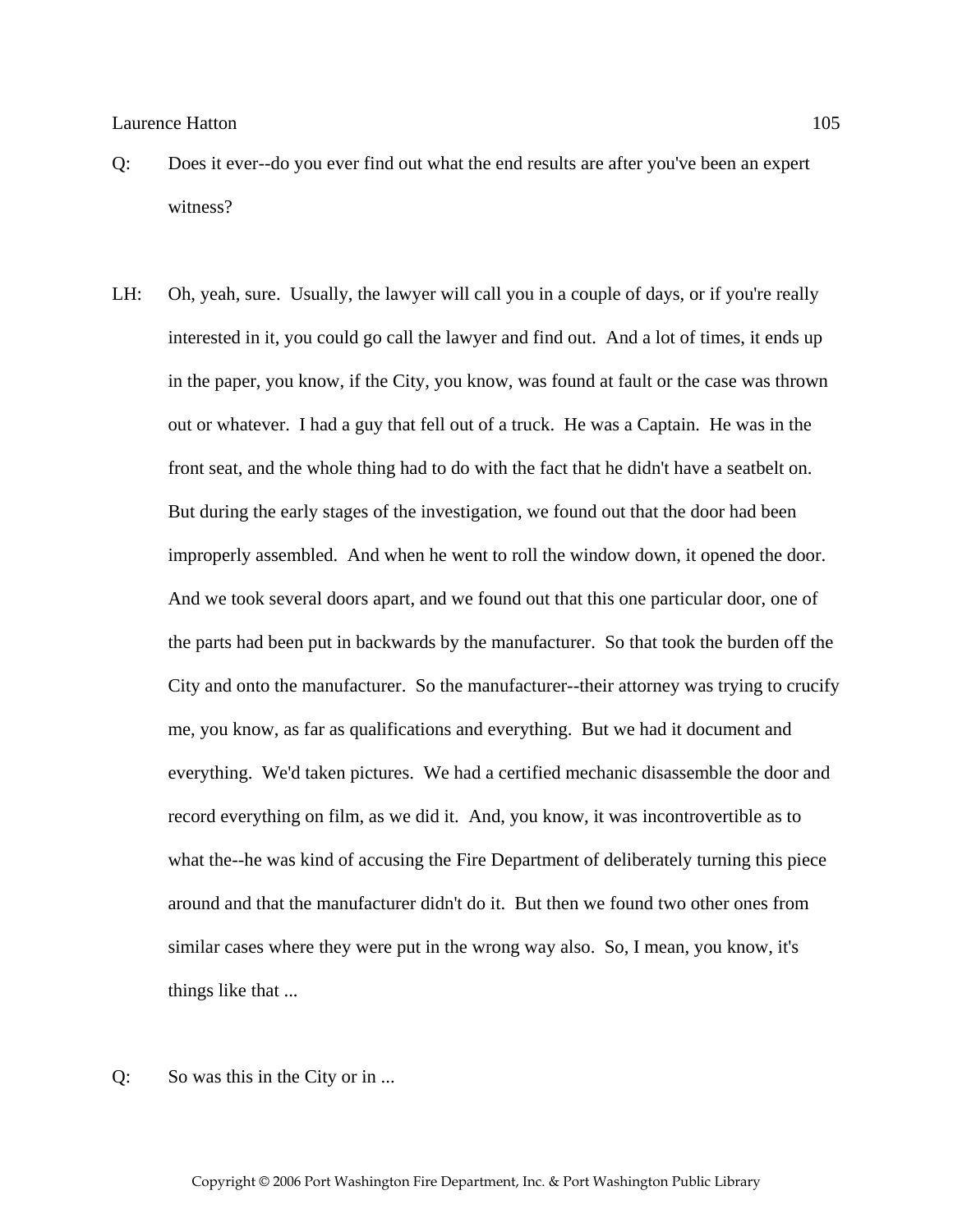- LH: The City, yeah.
- Q: And what kind of cases have you worked on here?
- LH: Oh, nothing like that. That's not really in my--I mean, if there was a serious accident, I would do the investigation on it, then turn it over to the Department attorney. But, fortunately, we haven't had that type of accident around here.
- Q: How does that stress affect you?
- LH: It's not really stressful. It's--it's a challenge really, because you're sitting there and you never know what the next question is going to be that the lawyer's going to ask you. But I just--it's something I don't really care to do. I've done a few of them outside the City and hired by attorneys. And I try to avoid it as much as possible. If I get a case like that nowadays, I usually call this friend of mine in Connecticut and give him the job.
- Q: A good friend.
- LH: Yeah.
- Q: What have you been instrumental in in terms of changes here in Port, since you've been here, as a Safety Officer?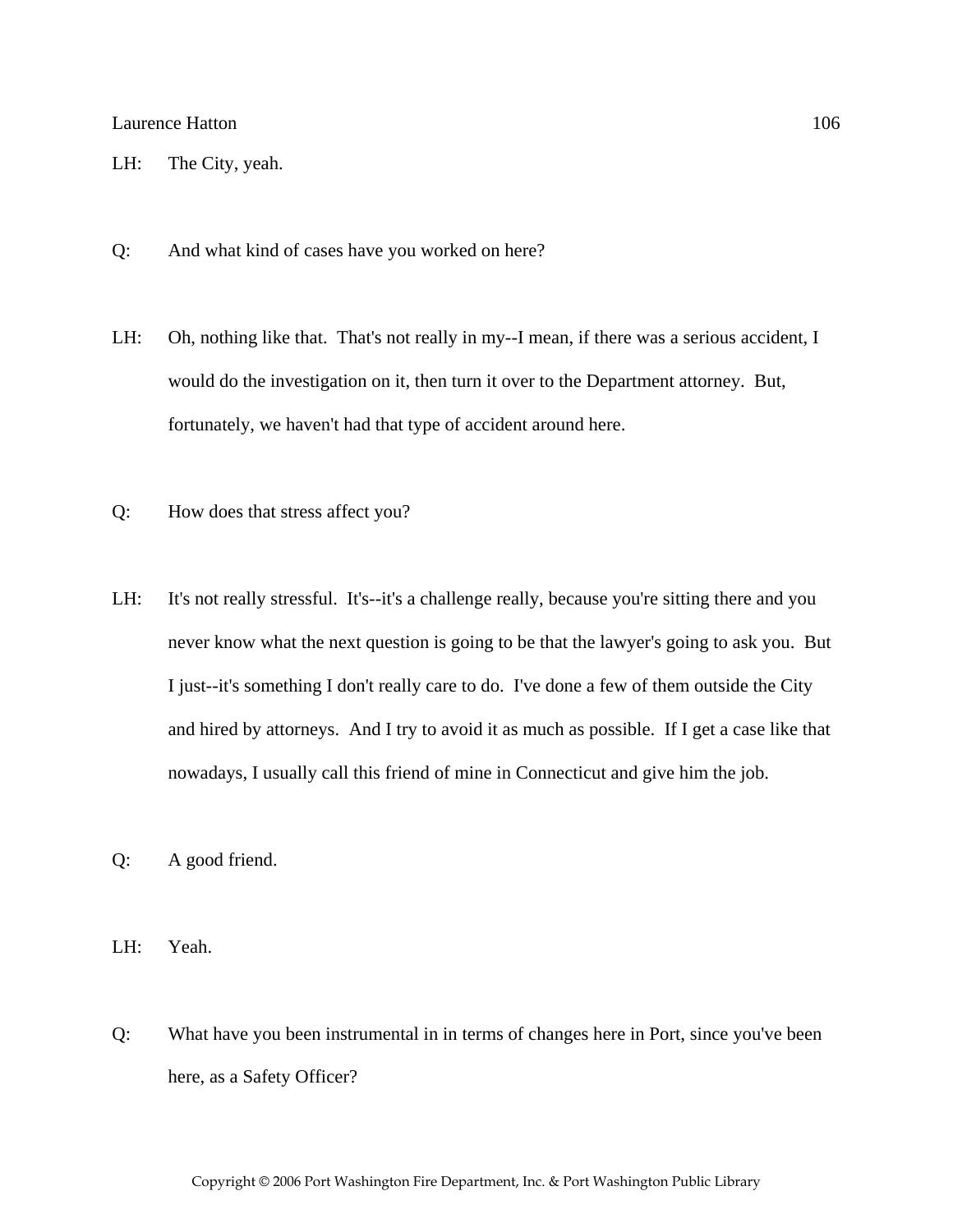LH: Well, we instituted a--well, the one thing the Safety Officer has to do out here is stay abreast of, particularly OSHA [Occupational Safety & Health Administration] regulations and changes that come up through NFPA standards and OSHA, to make sure the Department's in compliance. And we've instituted and kept the driver safety program going. We've got--OSHA has a very strict requirement on training on what they call blood-borne pathogens--in other words, protecting the individual against hepatitis, AIDS, HIV. When you're in contact with a patient or in contact with a fire victim, you know, you could come down and have a victim trapped in a car covered with blood. And wellmeaning persons try to move that person--patient out, and contract the disease from that patient, because of exposure to the blood. So, you know, it's a matter of how to protect the individual, wearing proper rubber gloves or Latex gloves; in some cases, face masks with breathing protection. And that has to be--that training has to be renewed annually. So, we keep that on an ongoing basis. We made a couple of training tapes. One time, we had a--Fire Medics had a Captain from the New York City EMS--he was a New York City Fire Department EMS Captain. And he produced a training tape. That's viewed annually by all the members. Driving, as I said, we sent two fellows up to Montour Falls--the State Fire Academy--and they're certified emergency vehicle operator course instructors. And they're--you know, it's things about get--mainly organizing different programs is what you try to do.

Q: Now, you've also been an instructor in the Fire Academy. Can you tell me what that ...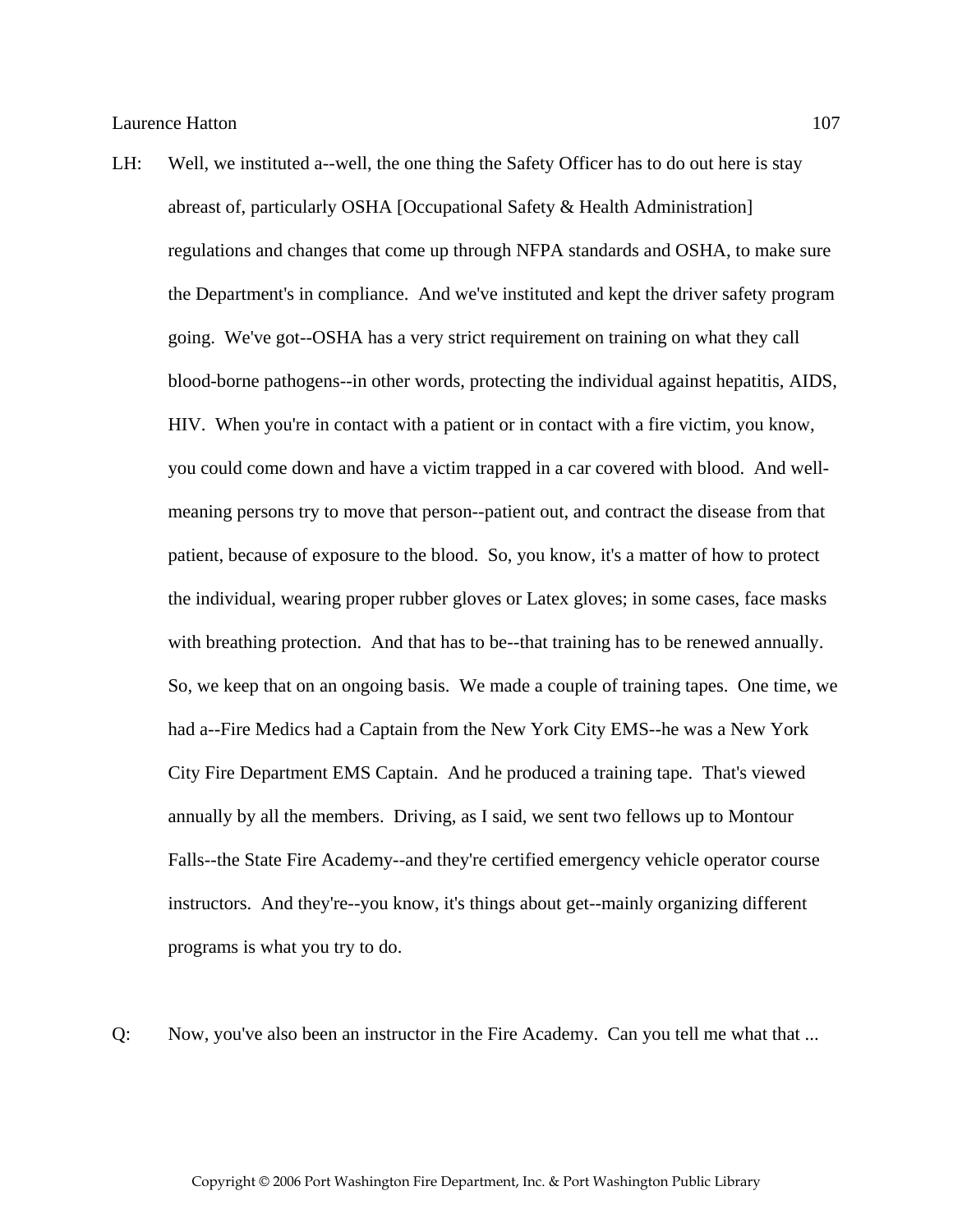- LH: Well, I taught at Bethpage, in the Nassau County Fire Academy for about seven years. And I taught in the New York City Fire Academy in probie school for a couple--for about six months just prior to being promoted to Lieutenant. I had been injured when I had the collapsed lung, and they put me on limited duty there and made me an instructor over in the probie school. I taught, as a Lieutenant, we had--well, I taught down at NYU in the high-rise fire safety program. I was teaching civilians on proper evacuation and fire procedures in high-rise buildings. I did that for several years down in New York University down by Washington Square. I did some seminars in *Firehouse Magazine*. But Bethpage was a lot of fun. That was teaching the volunteers how to put fires out.
- Q: What did you do for *Fire Magazine*?
- LH: Well, basically, I wrote articles on--it's a combination of driver safety and the duties of a Safety Officer. And I guess I did about six or eight articles for two or three different magazines. *Fire Engineering*, *Firehouse*--our own WNYF [official magazine of NYC firemen]. And I'm still the editor of the Retirees Column for WNYF. I write that every three months.
- Q: And where do you get all your information?
- LH: On the internet. I contact all the--throughout the country, there's retiree organizations- local groups of guys that live in--like particularly in the Sun Belt. In Arizona, California,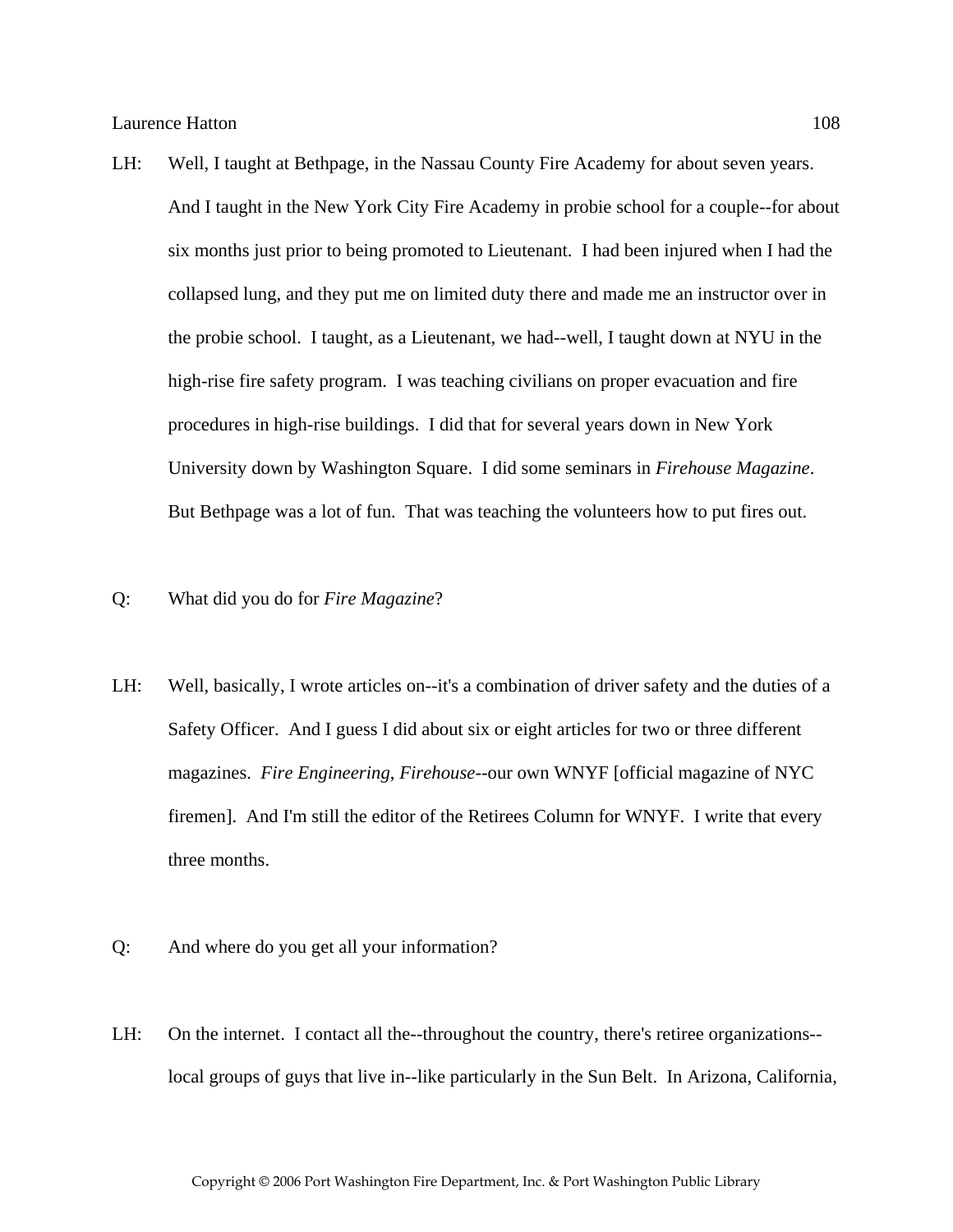Florida, South Carolina, North Carolina. Guys--and they gravitate together and they form little clubs--retiree clubs. And I have all their e-mail addresses. And every couple of months, I start pestering the daylights out of them to give me information, and I put together a column. And that's a lot of fun, because you get to communicate with old-time friends. And, it keeps everybody current as to what the--because you develop friendships in the fire service that last forever, you know. It's not like guys move from one job to another. I mean, these are life-long friends, even though you only worked with them for six or eight years in one place out of a thirty-five year career. I mean, you still end up being friends with these guys for the rest of your life, you know.

- Q: Now, you write the column for the retirees. As the older generation, and an ex-Battalion Chief, how do you feel about the younger generation that comes in. You've taught at the Fire Academy. You teach these younger people. What do you think of them?
- LH: Well, the ones that come into the, you know, into the volunteer system out here in Port Washington are--they're going to be--nobody joins a volunteer Fire Department unless he wants to. I mean, it's not like he's looking for a job, and this job just happened to come up. These are kids that usually one of their friends is in, and they join because their friends are joining. And they have their own little internal friendship groups. But the most of them are very well--they're very dedicated, very--they want to learn. They want to learn the right way to do it. Some of the downside, the thing I see with some of them is that they--not, none of them--well, almost none of them have had any military training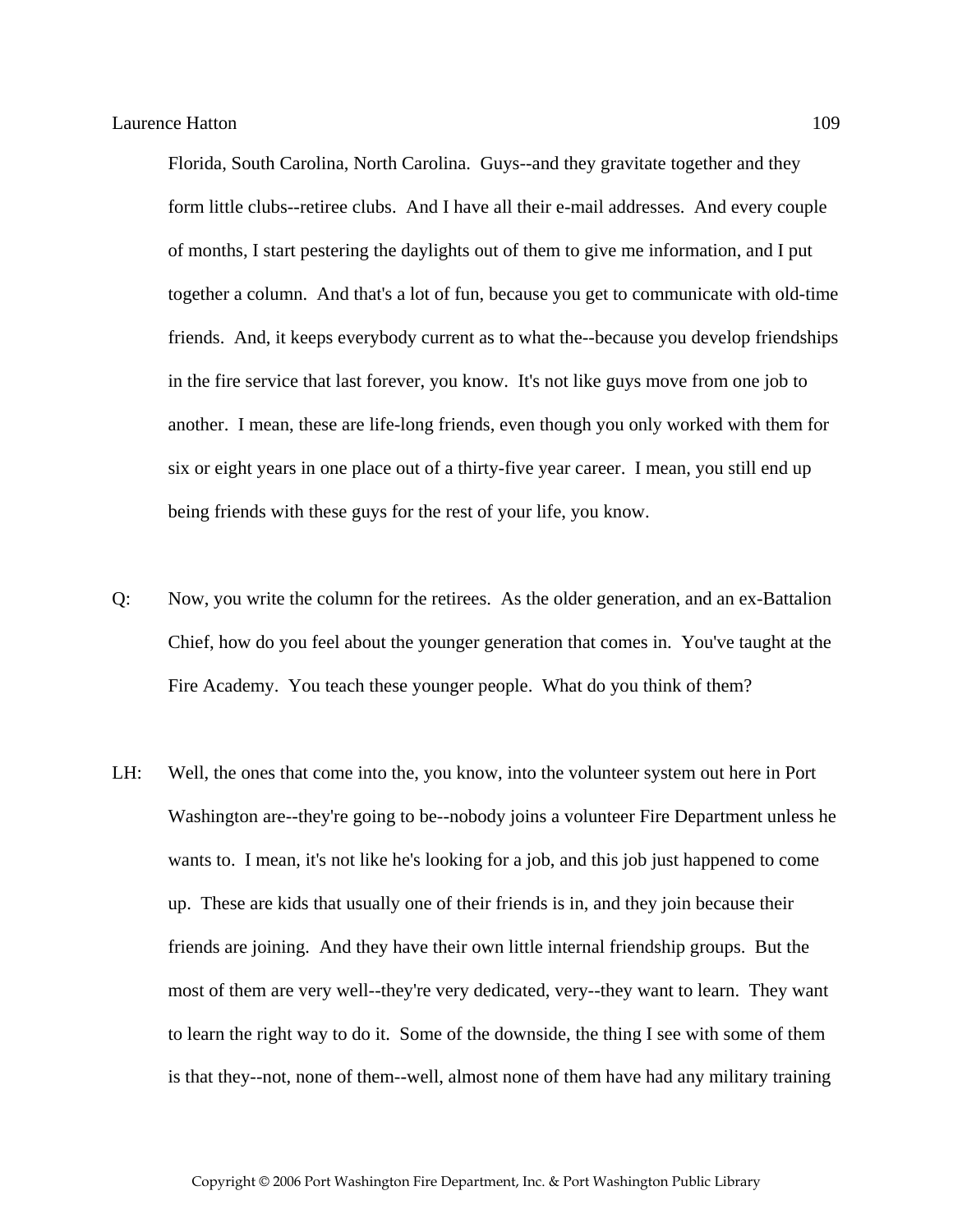or military experience. And you don't know until you're taught that an order is an order; you do what you're told. You don't like it, you keep your mouth shut and you do it. Sometimes these kids have a little problem with accepting authority (laughs). And I'll kind of let it go with that (laughs).

- Q: So, have you any stories about that?
- LH: Well, not really. I mean, I've had a couple, but not that I'd want to relate. Usually, the kid ends up getting his butt chewed out a little bit, and it's explained. It's explained to him that this is not the proper conduct, and ...
- Q: Do they show proper respect for the older generation?
- LH: Not like we did.
- Q: And why is that?
- LH: I think it's--well, even up in the church up here, it's "Father Dan" and "Father Bob," you know. In my day, it was "Monsignor Dillon." And the other priests called him "Monsignor Dillon," you know. There's a lot more familiarity today, you know. Even in the City, I never called my Captain anything but Captain. And I never called my Lieutenant anything but Lieutenant. And, even when I was a Lieutenant, I never called a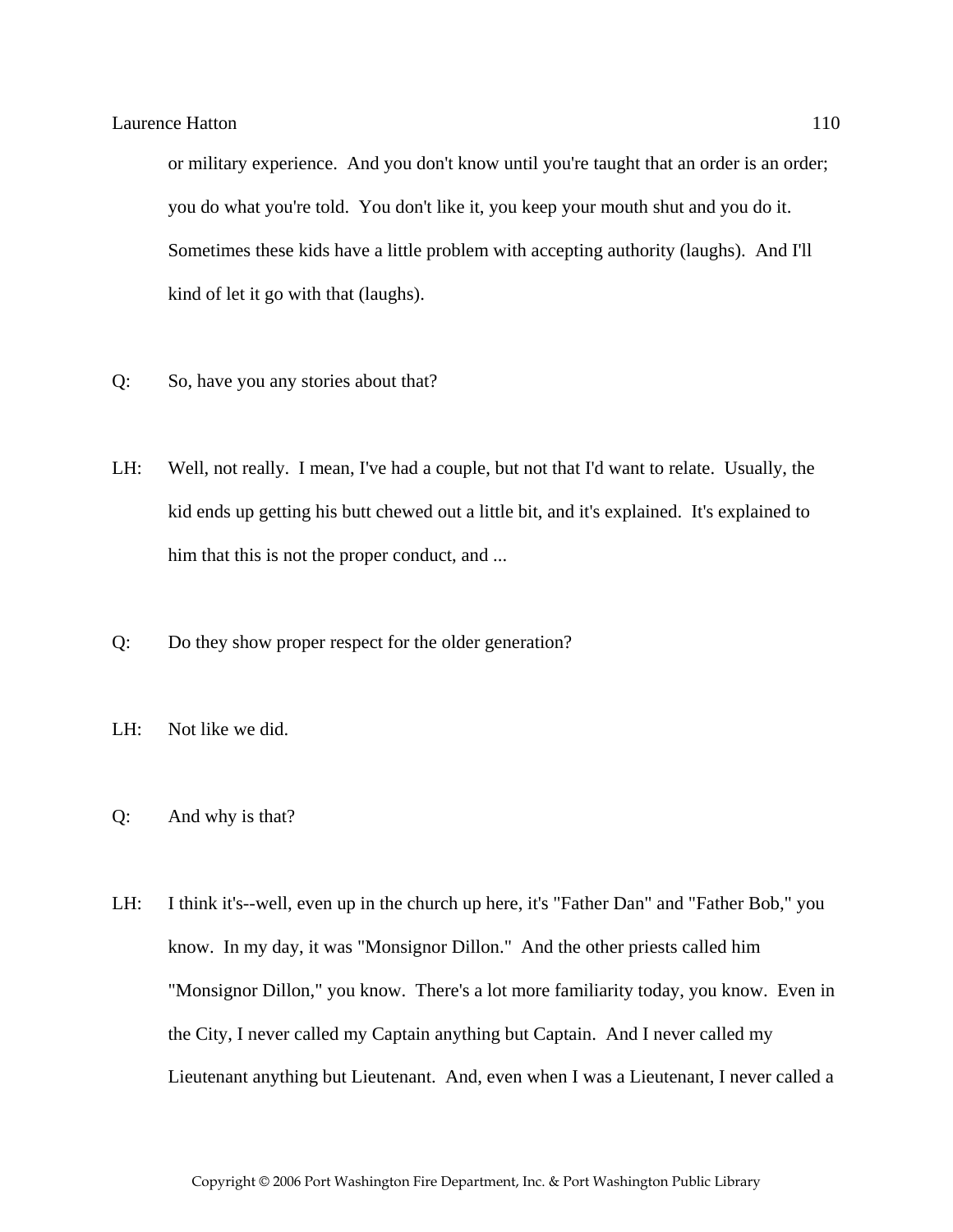Chief by his first name. Today, it's Joe, Bill, Tom, and Harry, and Dick, you know. And it's a less formal structure, which may or may not be good. But when the crisis--when you're in a crisis mode, the automatic obedience to orders and acceptance of direction is critical. And sometimes it reflects back on--in a professional matter, a friendship shouldn't even have--shouldn't be a--have anything to do with it, you know. But familiarity can be detrimental to the discipline sometimes.

- Q: What do the rookies ask of you, as a guru in the Department? You're viewed as the guru of the Department.
- LH: Well, I don't know if I'd go that far. But, you know, I always try to--at a fire, I've never had any of them question anything I've ever said at a fire. One kid, one time at a vehicle accident, wanted to do things his way, and we had a slight discussion about it. But the- most of these kids are, you know, they really want to learn, and they do the best they can. And the main thing--my main job is to make sure that they don't get over-zealous and do something that's going to hurt themselves or hurt somebody else.
- Q: In your opinion, what makes a good firefighter?
- LH: Dedication. Ability to take orders. Guts. Willingness to learn. You've got to have a certain amount of manual dexterity--manual skills, being able to handle, you know, physical--strong, heavy, physical tasks, as well as being able to be mechanically able to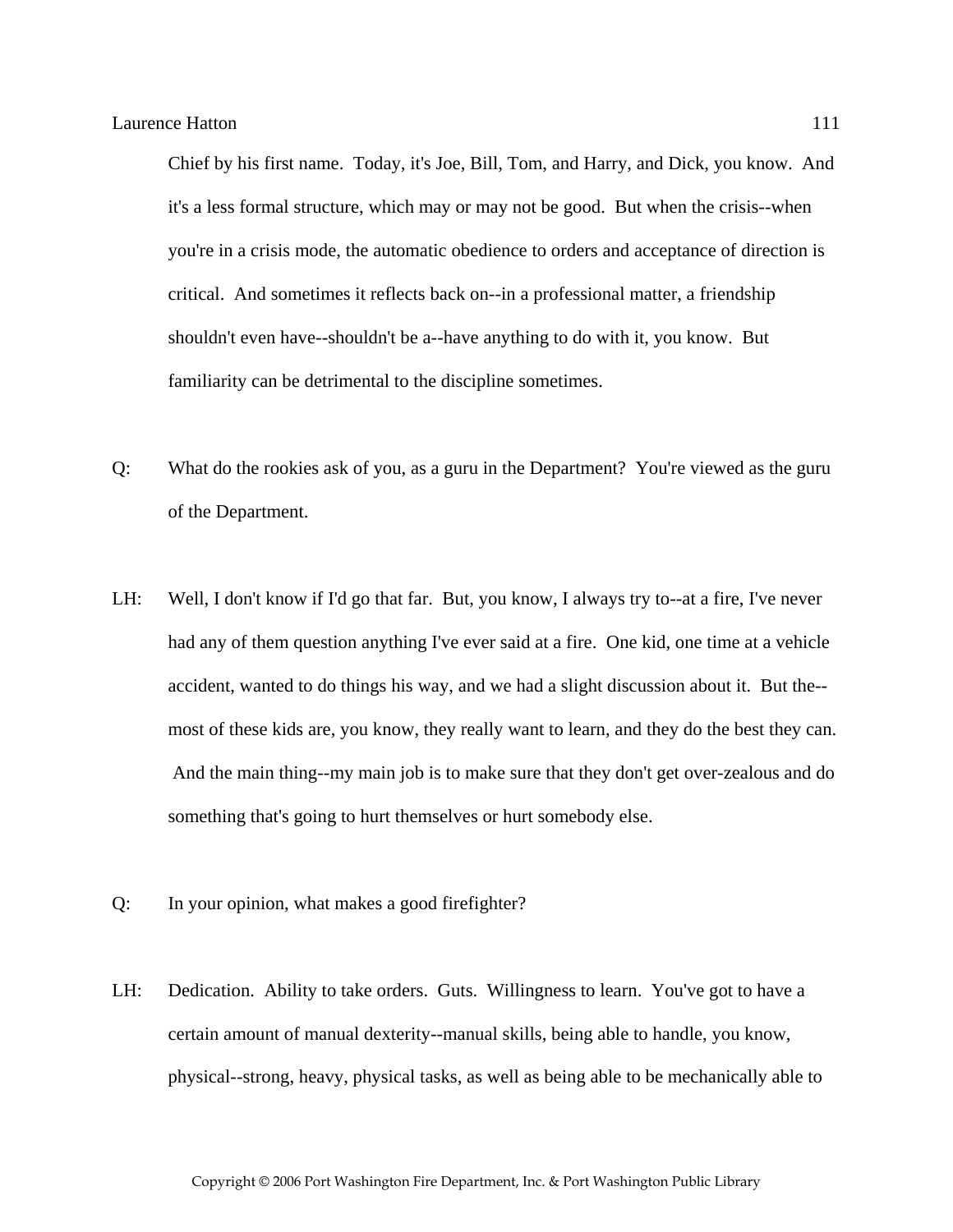operate a tool. Some people just don't have it. You know, they just don't--you give them a chain saw, they're going to cut their leg off, no matter how much training. So you don't give that person a chain saw. You give them a typewriter, or make them a Department secretary.

- Q: How do you feel about the women in the Fire Department?
- LH: Well, when women first came in the Fire Department, it was--they were not accepted well at all, because of the manner they were selected in. There was a court order that they had to be given a less stringent test, and that led to a lot of problems. But the ones that are coming in now are--they're--the ones that can do the job are good. You know, there's as good as a man. But the problem is making--I mean, we have firemen that can't do the job as well as other firemen. I mean, some guys are strong, big gorillas, and some guys are little. But when I went on the job, when I first went to Harlem, I was the smallest guy in the company. I was five-eleven, and I weight two hundred and ten pounds. And I was the smallest guy in the fire--in the truck company. The engine company had all the little guys, and the truck company had all gorillas.
- Q: Now, explain, why is that?
- LH: In those days, truck work--we had no power tools to speak of. The only ones that had power tools were the rescue companies. So everything was manual strength. If you had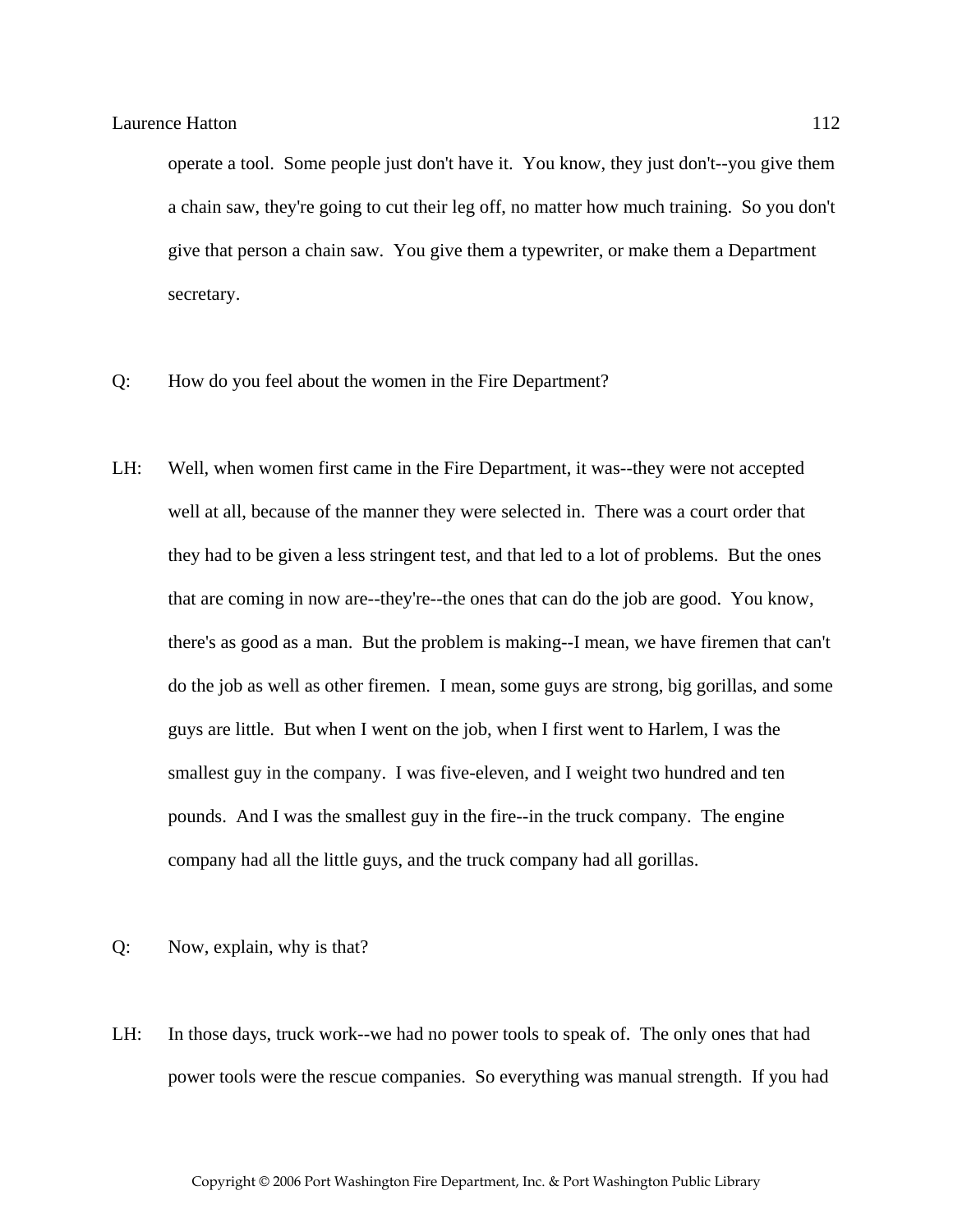to tear a door off, you had to be able to tear a steel door off using manual, physical strength. Now, they take a saw and they cut it, you know. But the hose line was--you know, little guys pulled the hose line and put the fire out, and the big guys ripped the building apart so they could get in. When you're--particularly when you have to make a rescue. When you have to try and move somebody that's unconscious, the--you know, I could probably pick up somebody weighing a hundred and fifty pounds--of course, I can't do it anymore with my back. But thirty years ago, I could pick up somebody weighing a hundred and fifty pounds, just pick them up like a baby. But you pick somebody up that's dead weight that is a hundred and fifty pounds, that's totally unconscious and uncooperative, it's a totally different--and, plus the fact, that you're eating smoke and everything, and you're trying to crawl, and the person has clothes on, and you're dragging him across a rug, you've got friction--two fabrics together--it's not like dragging him across a linoleum floor. It requires a tremendous amount of physical strength. And some of the women don't have the physical strength to do it.

- Q: So what happens to these? Are they told that they should get out of the Fire Department?
- LH: No. Generally, you know, a lot of them stay in engine companies where there is a tremendous amount of roles today, you're rotated around. And, plus, we've developed different techniques as far as rescue and so forth, that we didn't have back when I was a fireman.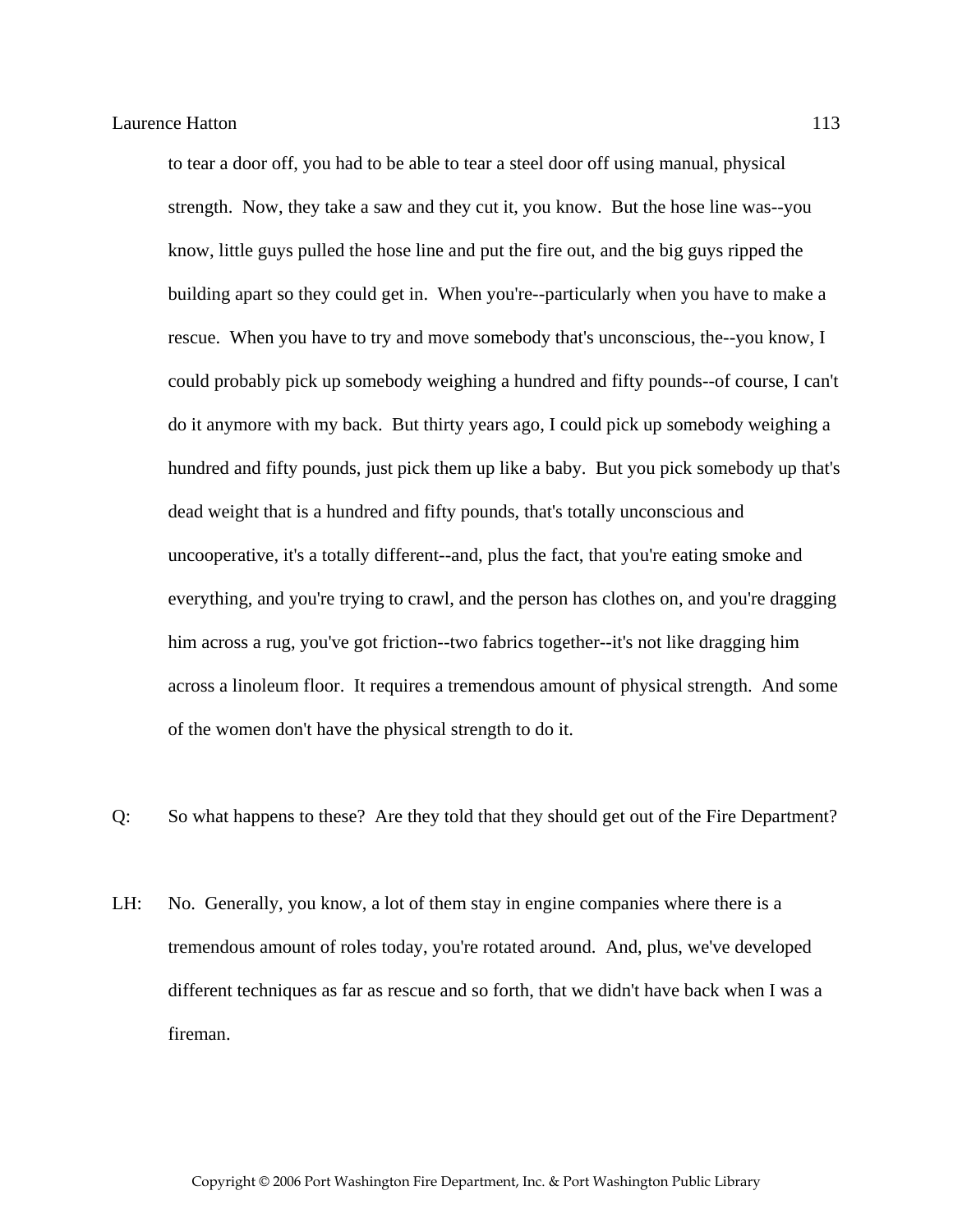- Q: Now, were there women in the New York City Fire Department as well as out here in Port when you went in, or is that fairly new?
- LH: The women came in, I think it was around 1982 in the City. That was the first women that came in. It was '82 or '83.
- Q: And when did they come in here?
- LH: I guess we got our first woman--well, actually, the first woman we had was Mary O'Reilly. She was--but she joined Protection Engine Company predominantly and specifically to be in the ambulance end of it. And that was--she was the first woman. Well, she--in those days, you had to join a regular fire company to ride the ambulance. So she joined Protection, but all she really did was go--was do the ambulance.
- Q: Now, you have been in the Navy. You've been in the New York City Fire Department. You've been an ex-Chief. You've done ambulance squad. You were instructor, Safety Officer, Legal Witness Program. Of all of these, what do you savor doing the best?
- LH: Right now, playing with my grandchildren (laughs).
- Q: And how many grandchildren do you have?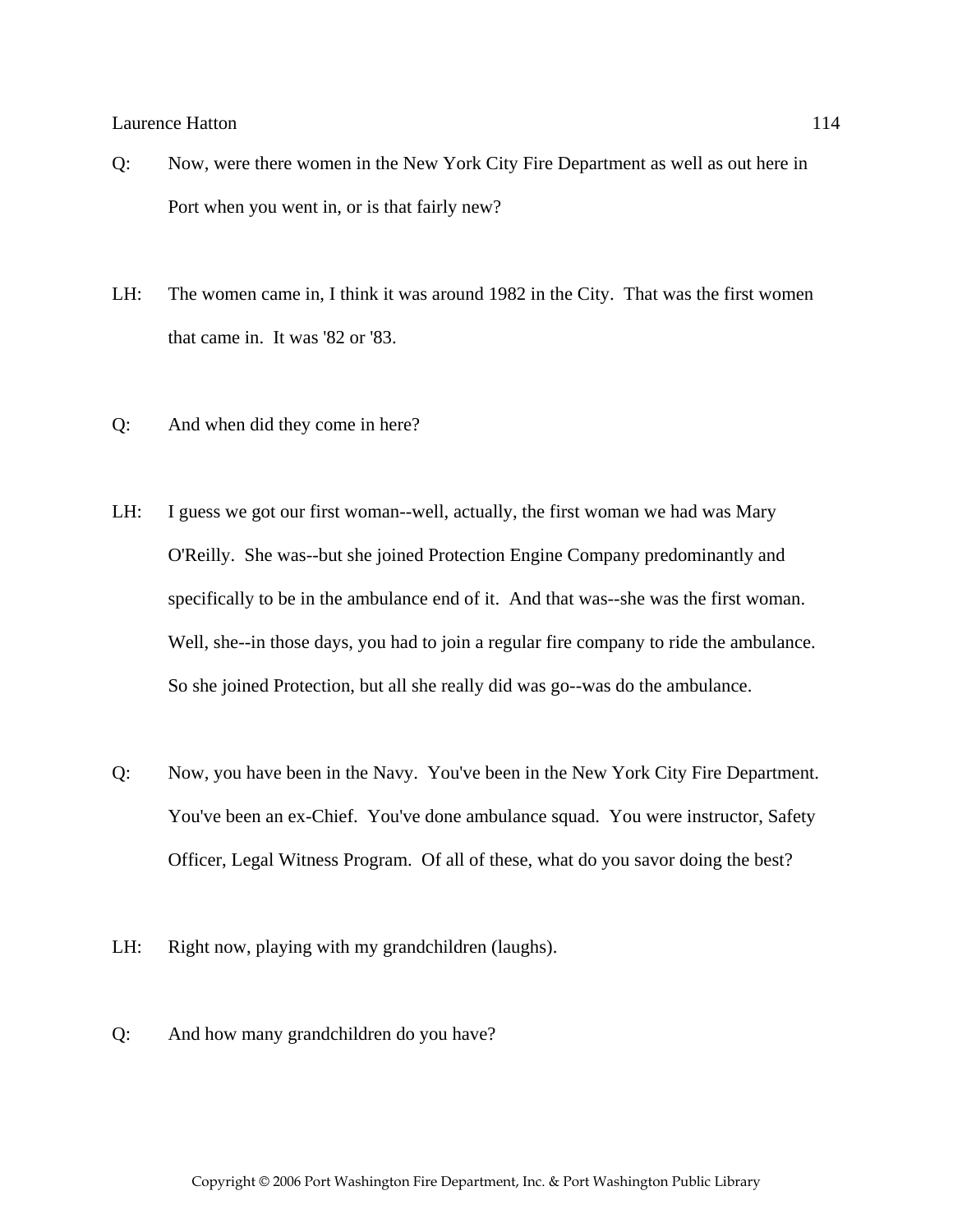LH: Four.

Q: And what are their names?

LH: Brian is my grandson, and then I have Nicole, Christine, and Megan.

- Q: And would you ever want them to become firefighters?
- LH: I would think Brian, my grandson, would probably want to be one. But Megan and Christine, I don't think--they're into ballet dancing. I don't think they'd want to become firefighters. I rally don't know if I'd want the girls to be in the Fire Department, but actually, as far as Brian, you know, if he wanted to become a fireman, that'd be great, but I would hope he'd do something that'd be a little more financially rewarding, and he doesn't have to work two and three jobs, like they do now.
- Q: Why wouldn't you want your girls, for them to go into it? Were your own daughters interested in becoming ...
- LH: Not really. No, my oldest daughter was a member of the Fire Medics for a while. But not on the firefighting end of it.
- Q: And what was here name?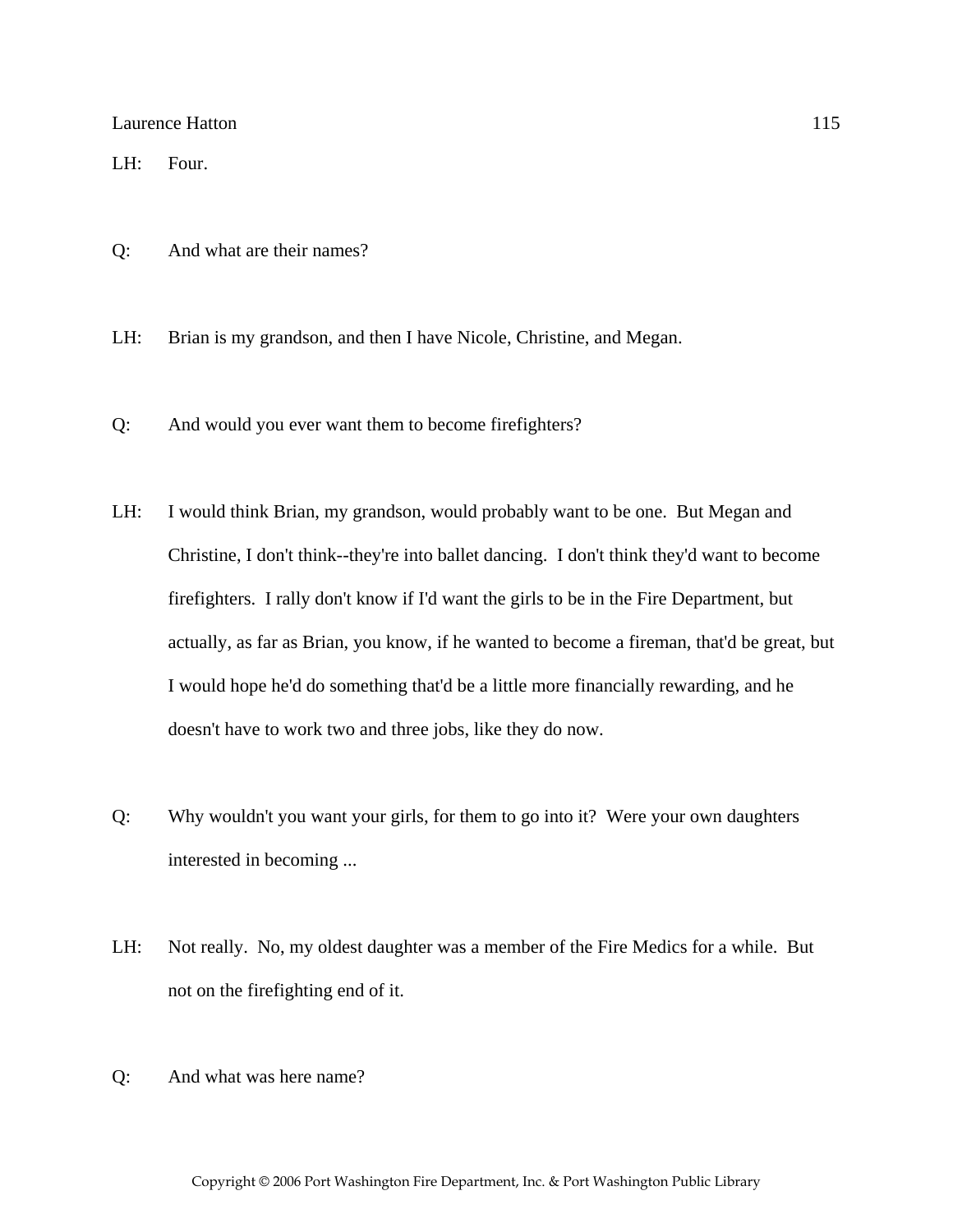- LH: Peggy. She was a--she joined the ambulance squad when she was in college. And then, when she graduated, she joined down here.
- Q: And were you ever at fires together?
- LH: Not that I recall. You know, she'd do the duty nights up here, because she was--at the time, she was teaching over in West Hempstead, and she was going out with my son-inlaw. And she really didn't put--she'd go on ambulance calls, and I'd go on fire calls, you know, so ...
- Q: What are some of the perks to being a firefighter?
- LH: Out here?
- Q: Well, in comparison with New York to Port Washington?
- LH: New York City, really, you know, it's--you get a--well, number one, it's a steady job. I mean, it's a constant source of employment. They only had one series of layoffs during the fiscal crisis of 1976.
- Q: They laid off firemen?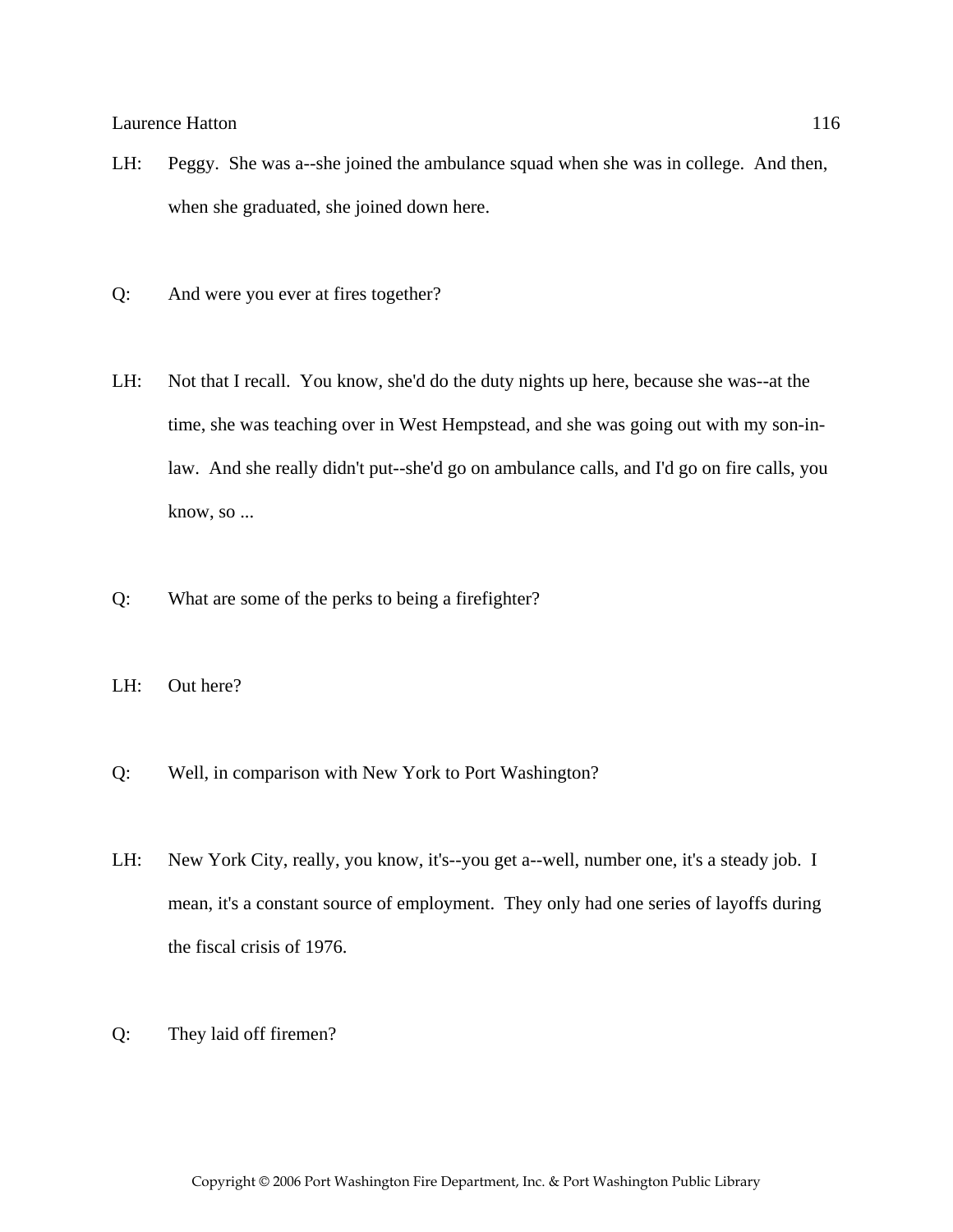- LH: Yeah. They laid of fourteen hundred firemen.
- Q: Does that put the City in some sort of risk?
- LH: Uh huh. They closed firehouses, and they just didn't have the money to pay them. And it was just a case of they were trying to get more money out of the State and the State wouldn't bend. So they laid off firemen and closed firehouses. But, most of them were hired back in a, you know, certain period of time. But, since then, they haven't had that happen. It's a great comradeship. Tremendous feeling of accomplishment when you put a fire out. You're doing something that nobody else can do. You know, that part of it is- both volunteer and paid--it's a wonderful feeling. And out here in Port Washington, I feel, you know, you're giving something back to the community. And ...
- Q: Do you feel that the Port community is appreciative?
- LH: Probably not as much as it used to be. We have a serious recruitment problem in Port now. And, you know, we've had some people join. Right after 9/11, there was a few people that joined up, and some of them stayed and some of them didn't last too long when they found out the amount of training necessary and the amount of work involved. There's a tremendous amount of time involved in being a volunteer fireman. It's not just jump on the truck, take off (laughs). Funny story. We had--one day--as you know, Flower Hill is right across from the railroad station. And right around train time, the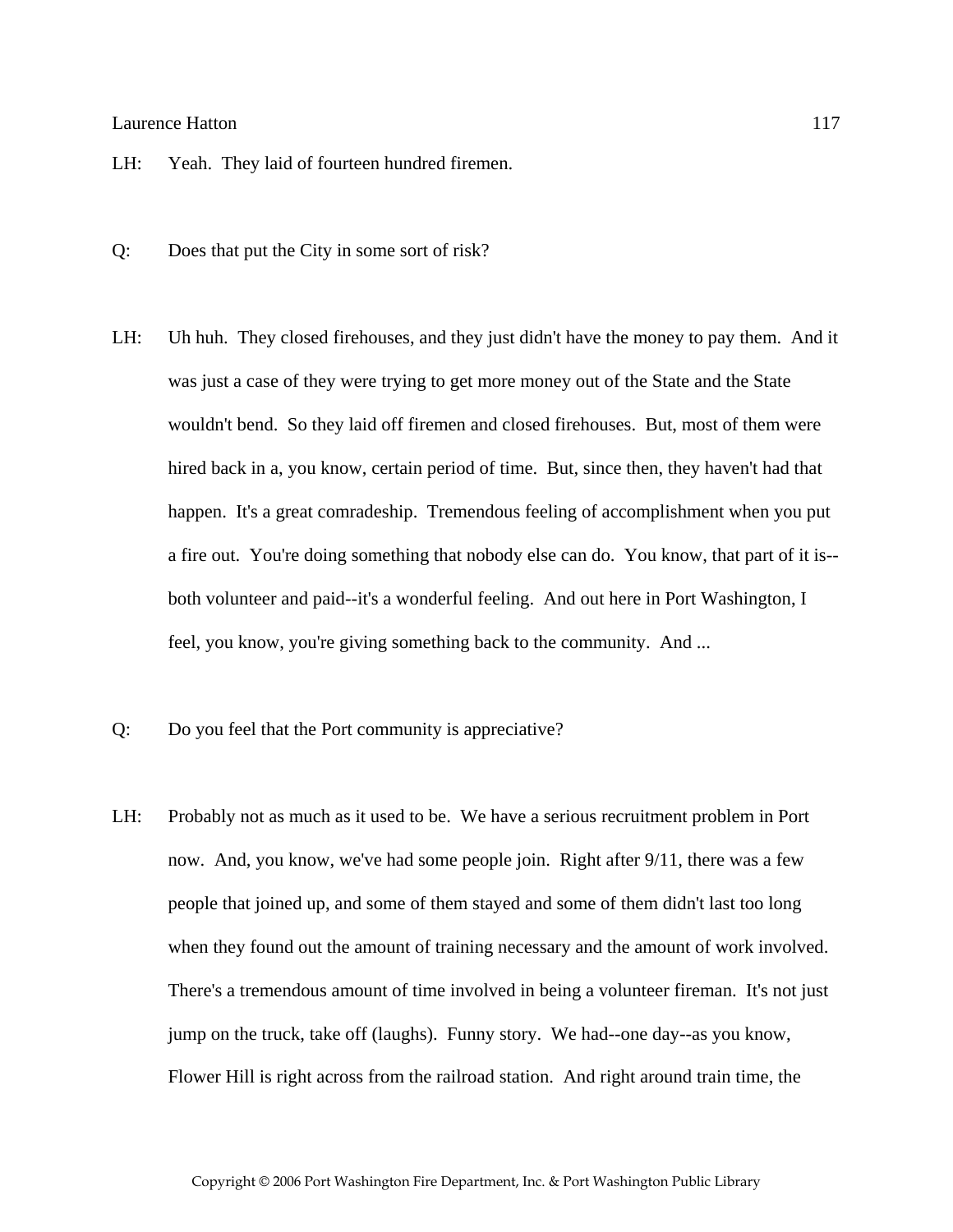train--the fire whistle started blowing and the truck got out on the ramp and guys were putting their gear on. And this businessman comes over and grabs a coat and a helmet, and he gets on the back of the truck. And I said, "What are you doing?" He said, "Well, I'm volunteering to help put the fire out" (laughs). You know, we got to the fire, and we had to tell him, "Stay right here. We'll take you back to the firehouse." But he thought, you know, oh, that's a great idea. I can help. Everybody's running to the firehouse (laughs). True story. You can't make these up, you know.

- Q: What other stories come to mind. You must have a wealth of them.
- LH: Oh, God. I probably would if I sat down and thought about them, but we had, you know, different people over the years--we had a guy, when I worked in Brownsville--Steve Black. That was his name. He was the nicest guy in the world, but not the brightest light on the Christmas tree. And I'd like to change, you know, manipulate the name to protect the innocent. Guys used to be unmerciful with this guy one time.. But I come in and I hear a big commotion going on in the kitchen. And I walk in, and they have him chained with a padlock and chain around his neck, chained to the radiator. I said, "What the hell's going on here?" "Well, he's not in on the meal." And "We caught him snitching ..." They made cheese and crackers. "So we'll have to leave him tied up until after we eat." I said "No ..." (laughs). I said, "What happens if we get a fire?" "Oh, he's useless at a fire, and besides, we've got an extra man tonight. We'll leave him back." "No, unlock him." You know (laughs), stuff like that.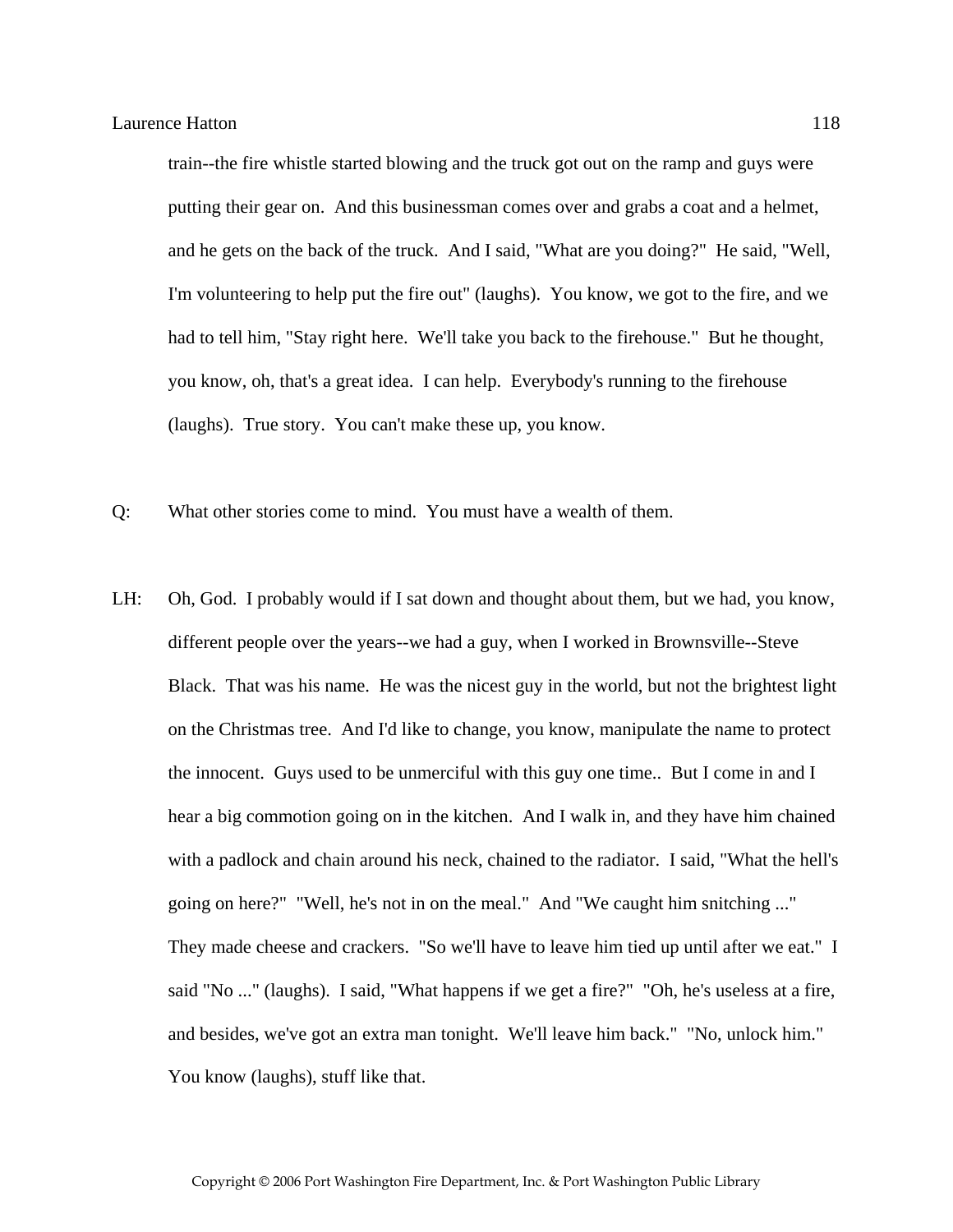## Q: And did he retaliate in any way?

- LH: No, he was such a big, big pussycat. I mean, such a nice guy. But he just--he didn't think along the same lines, you know. He was always--like I sent him out, I said, "Stevie, go start another hose line." Meaning, get a couple of guys and get another hose line. I go out, and he's pulling the hose off by himself. I said, "What are you doing?" He says, "I'm starting a hose line." "Get another line up here. Get four guys to help you" (laughs). Then, we had a guy, when I was in Brooklyn, he loved working on cars, and he loved tinkering with Volkswagens particularly. And at that time, Brownsville was a dumping ground for stolen cars. And they'd bring the car--they'd steal them all over Queens and Nassau and drive around Brownsville, and then they'd dump them on the street down there and light them on fire. So we'd go down there, put the fire out. And John would see a carburetor. Take--he always had tools in his pocket--he'd take the carburetor off the old abandoned car (laughs). ... [INTERRUPTION—call comes over pager] ... Another ambulance call.
- Q: Do you have a call on the ambulance?

LH: This is the third one today for the ambulance. They're running ...

Q: You don't respond ...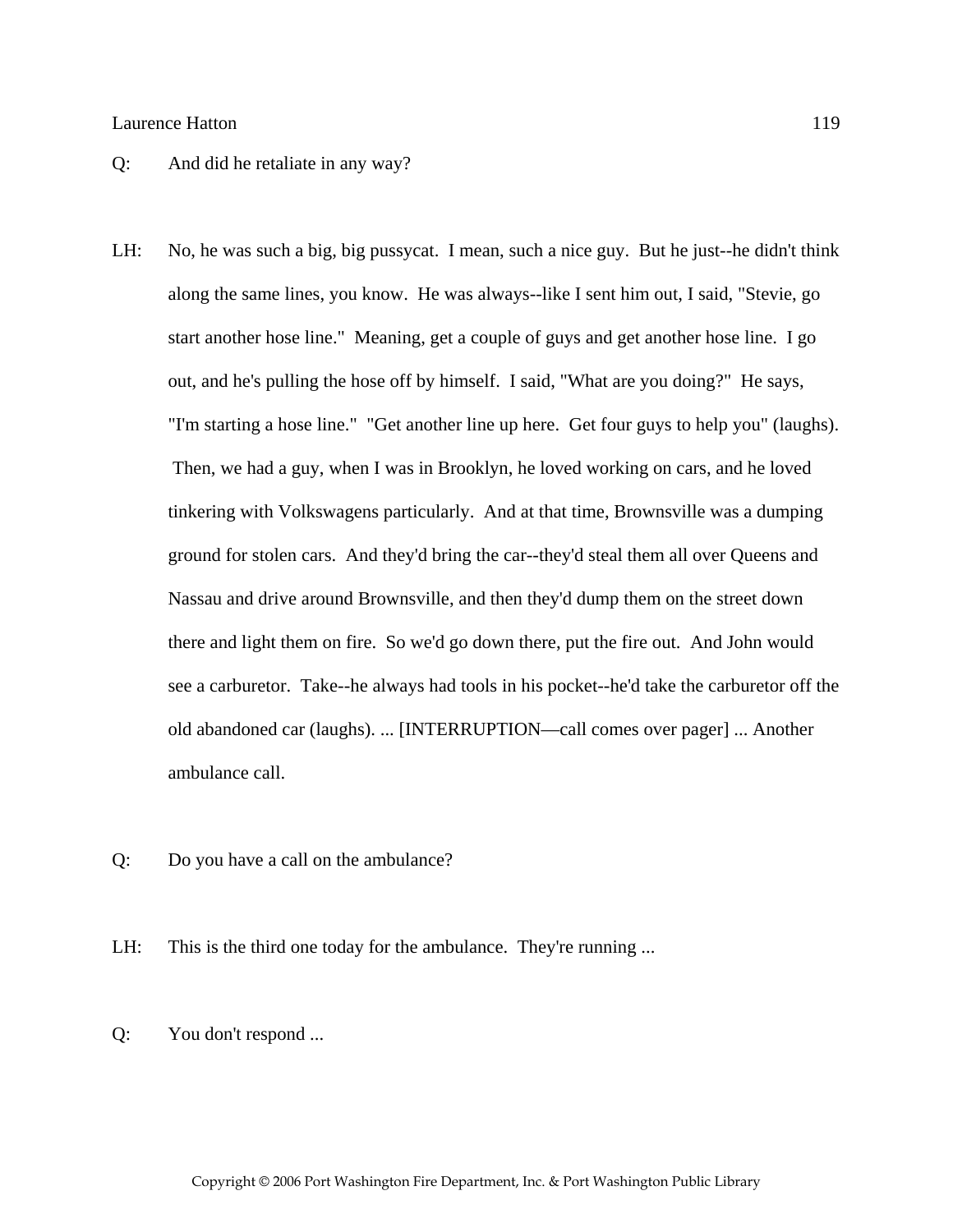LH: I don't go on ambulance calls, no. Matter of fact, with this, I don't go to fires either.

Q: What happened to your leg?

- LH: I was up hunting and I slipped on a rock, and I tore a tendon in the ankle. So I've had this on for two weeks; I've got one more week to go. I was about half a mile back in the woods, and I had a big--just about this much snow on the ground, and I didn't see it. There was a rock under the snow, and just snapped the ankle.
- Q: So what did you ...
- LH: Took me an hour to walk out half a mile. A couple of steps at a time. Tears rolling down my eyes. (laughs). But this fellow with the Volkswagen, he was--his best buddy, Charlie Ritchie, he had put a new--John had put a new carburetor that he had rebuilt, and--well, the first time he was rebuilding a carburetor. And he's got the--you buy a kit to rebuild the carburetor. Charlie went up, and he got some parts from another carburetor, and he swapped--you know, Charlie's just trying to put the carburetor--nothing fits (laughs). So, he finally gets the car all tuned up and everything--his own Volkswagen all tuned up. And we had a gas pump--gasoline pump in the firehouse. That's how we filled the- before they had diesel, we had gasoline. Charlie'd go over, and he'd take a quart of gasoline out of the pump. And when John was upstairs or wherever, he'd pour it into the Volkswagen in to the gas tank. And the next week, he'd put two quarts in. The next week he'd put three quarts. And John was saying, "I'm getting fifty-two miles to the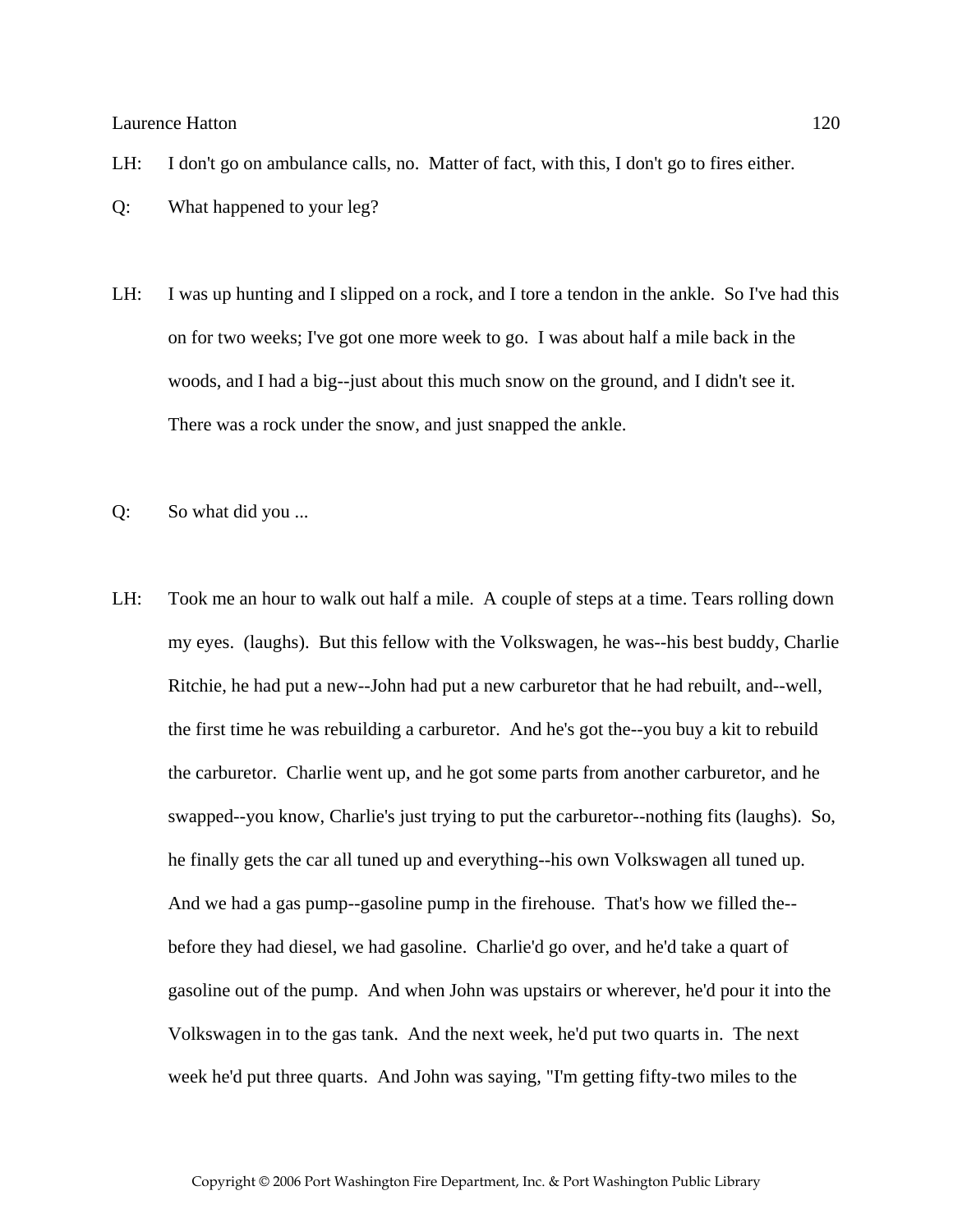gallon. This is fantastic," you know. But after a while, he started--instead of putting three quarts in, he'd put two quarts in. Because a Volkswagen had a very small tank. I think it only had an eight-gallon tank. And so the mileage would go from fifty-two to forty-eight to forty-four. And he'd get it down. Then, he'd start siphoning gas out (laughs) and putting it in the fire truck. And he kept tabs of every quart that he took. And, because he didn't want to be accused of stealing gas from the City. I mean, that's how devious this guy was. So, finally, after about a month of this--and now he's down to about fourteen miles to the gallon. He rips the car apart and everything. And this went on all summer. He'd rebuild the carburetor. Charlie'd start putting more gas in. Then, a couple of weeks later, he'd start taking gas out. He'd rebuild the carburetor (laughs). Finally, one day, John looks out the window and sees him putting the gas in. I thought he was going to kill him (laughs). And he's chasing him around the truck with an ax handle (laughs).

- Q: So was he accused of theft or ...
- LH: Oh, no, no. It was just, like I say, if he--if maybe he took a gallon over the course of a month, he'd siphon the gallon out, and then he'd pour it into the fire truck. So the Battalion always evened up. It was just that he borrowed a couple of quarts for a couple of weeks, and then put them in John's car. Then took them out of John's car and put it in the fire truck again (laughs).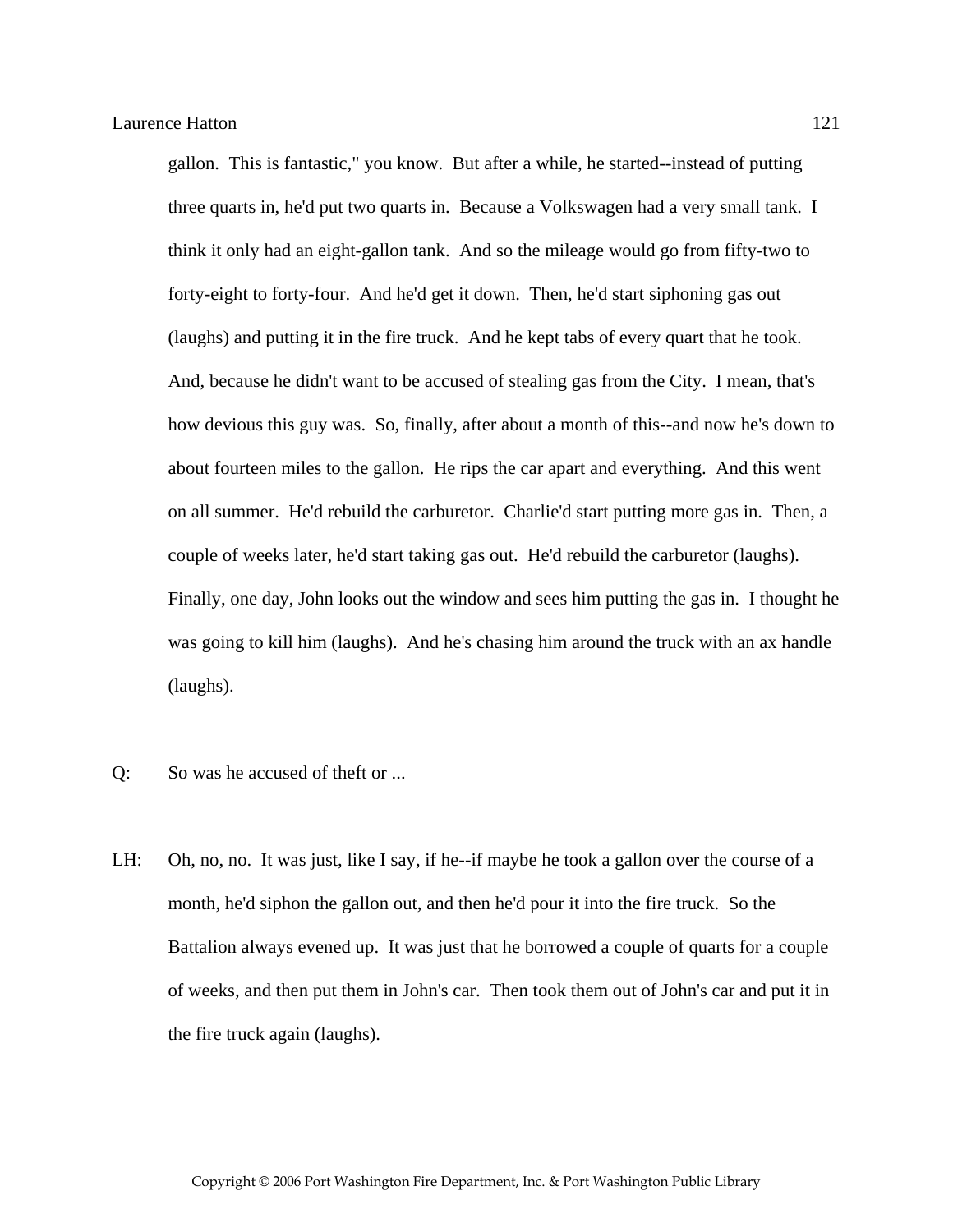- Q: Did anything like that ever happen in Port (laughs)?
- LH: No, I don't think so. No. But, I mean, there were some funny--another time, they took a- -a guy got a brand new car, and they took his--you know how they balance tires? They put little wheel weights on. Well, this guy come in, they took all the wheel weights off one wheel and put them on the opposite side. He's going home--it goes, "bump-bump, bump-bump." Takes it back to the dealer. They re-balance the tires. He brings it into the firehouse. We change the wheel weights. Right? "Bump-bump" (laughs). Everything was up for grabs. You know, anything for a laugh. But they were a great bunch of guys down there.
- Q: How do you deal with the loss of some of your buddies from 9/11?
- LH: Very hard. If a guy gives his life at a normal structural fire, it's a tragedy. But you feel he's doing it--this is an accidental fire. The people that are in that building were depending on the Fire Department to get them out. The guy tried his best. Or, in the case of like when they lost the twelve firemen down on 23rd Street, they were going in to put the fire out, and the building--the floor collapsed, and twelve firefighters died. Six guys died at the Waldbaum's fire in Brooklyn when the roof collapsed underneath them. These are tragedies. But it's a fire. It's an act--this was an act of war. And I had the greatest respect for the military. They go into war knowing that they may be killed. Firefighters shouldn't have had to expect to be killed by an act of war. They went in that building that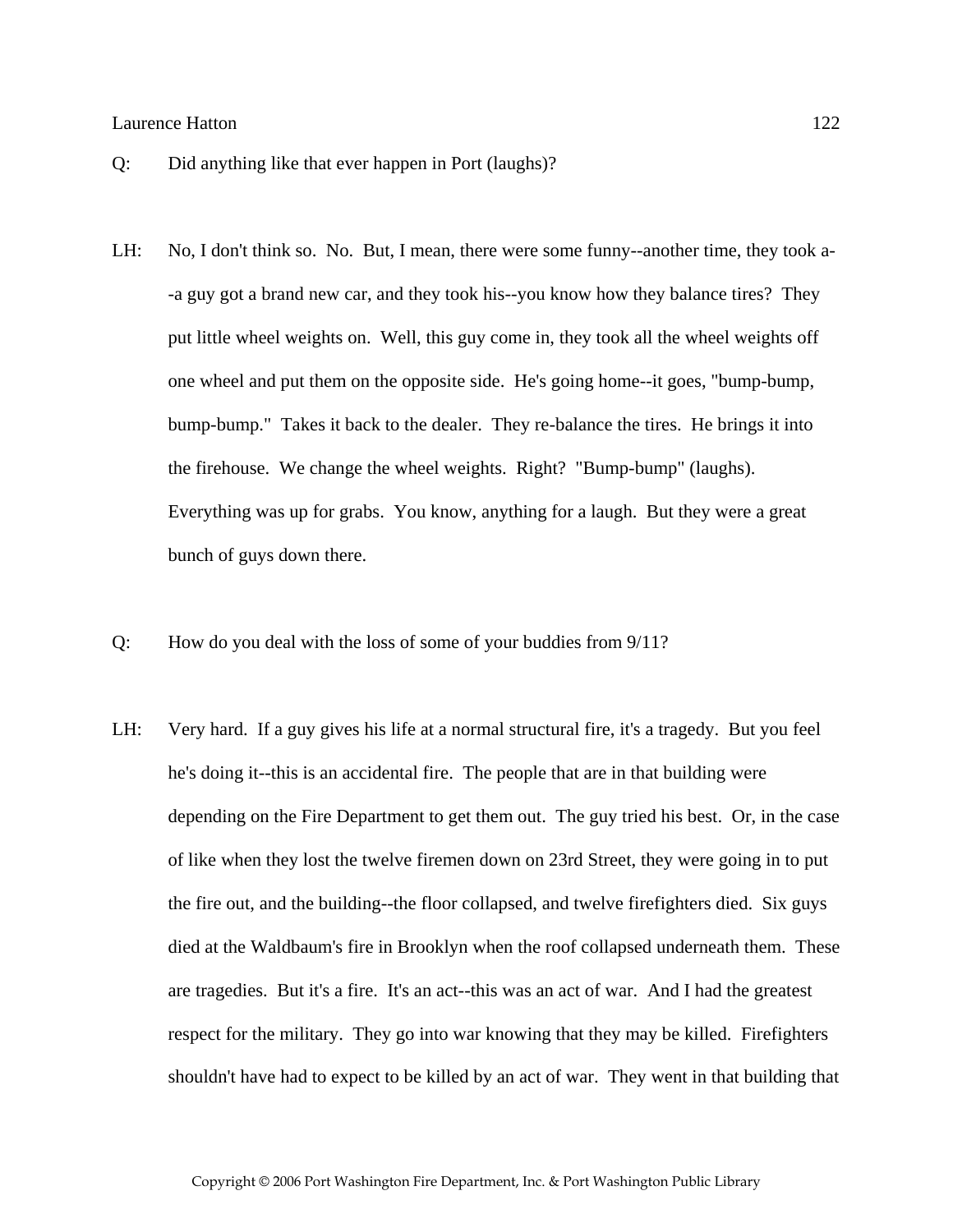day. A lot of them knew they weren't coming out. And, I think, like I said yesterday, the one Captain even had his men take an indelible Magic Marker and write their Social Security number on their arms, so that if they didn't come out, they could--the bodies could be identified easier.

- Q: Were those bodies ever identified by that mark?
- LH: Some of them were. A couple of them were. Some of them were never found. The guy who took my place--Larry Stack--they never found him. I retired in '97. He took over as Battalion Commander from me, and he died in 9/11. One of my drivers--Bobby Crawford--died. He was scheduled--he was scheduled to retire October 1st. We had one guy from Rescue #1 that was downtown in headquarters waiting to retire. He was down there on an assignment. His retirement was coming up in a couple of days. He heard his son was at the fire. He went over there, and they were both killed.
- Q: Could they have refused to go in, knowing how dangerous it was?
- LH: I don't think that thought ever enters into your mind. The first--one of the big problems- and we really don't have enough time to get into it--was the condition of the radios that were--that was ...
- Q: Explain that a little.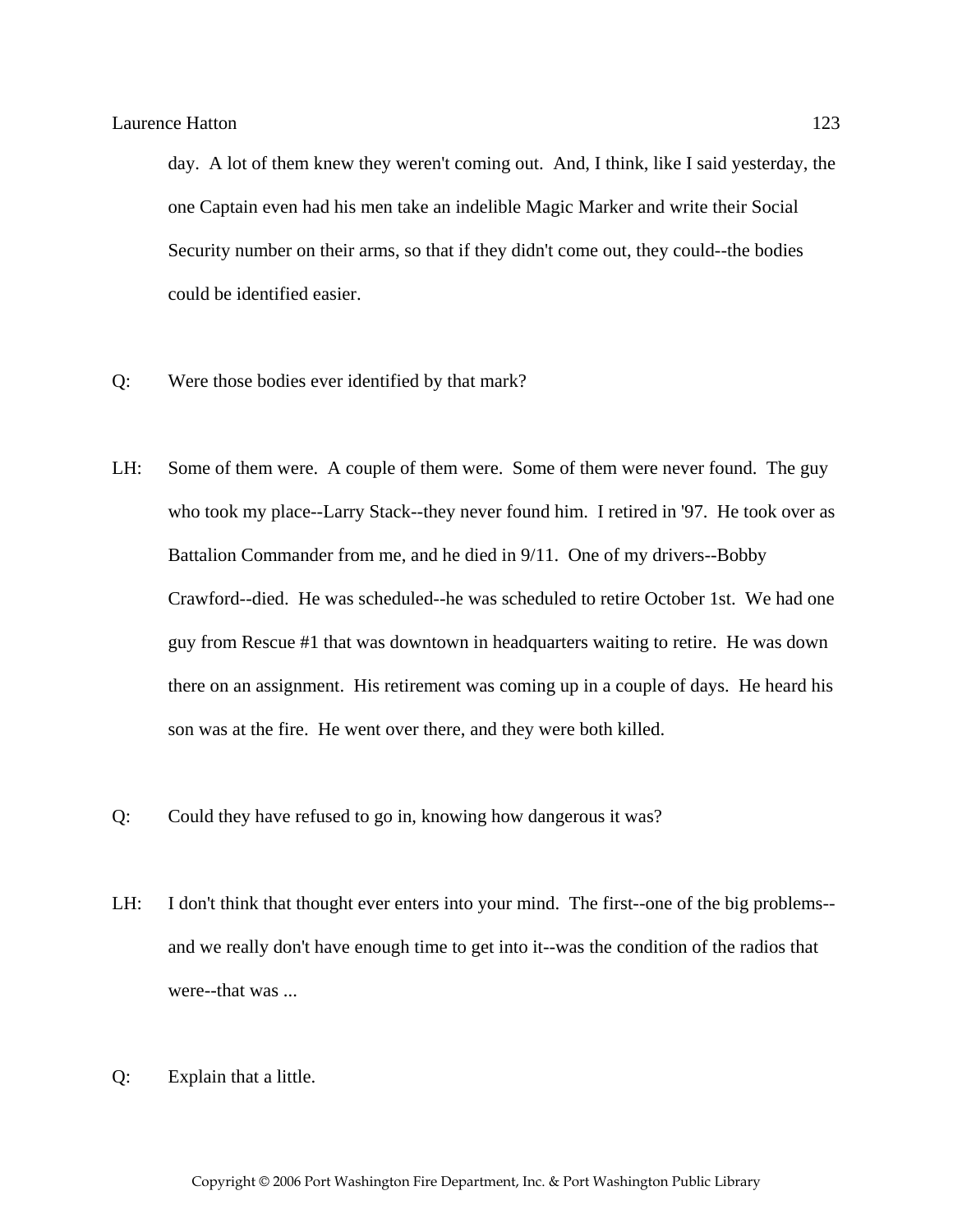- LH: That was--that should never have been allowed to happen. The technology is there. We have the technology in Port Washington. The technology was available at the time of 9/11, and it wasn't utilized. And a lot of the guys didn't hear the orders to evacuate. One of the Captains--Patty Brown from Ladder #3--one of the cops told him on the way up, he testified later on, that he told the Captain of Ladder #3 that they had an order to evacuate. And he said, "I didn't hear the order, and we've got to get more people out." So, you know, that's the type of person you're dealing with.
- Q: Would that person be reprimanded in the end for having not listened to this?
- LH: Well, I guess he got the final reprimand, you know, he and his men didn't come out. You know, they were killed. But if he honestly, on his radio, didn't hear the order. It was the police radio that worked. And the police were trying to tell the firemen that they were ordering everybody out of the building. And he just ...
- Q: Why ...
- LH: ... could hear people above the fire that were screaming to get out, and he just kept going.
- Q: Why do you think that they didn't have the radio system that we have out in Port? Was it because they were ...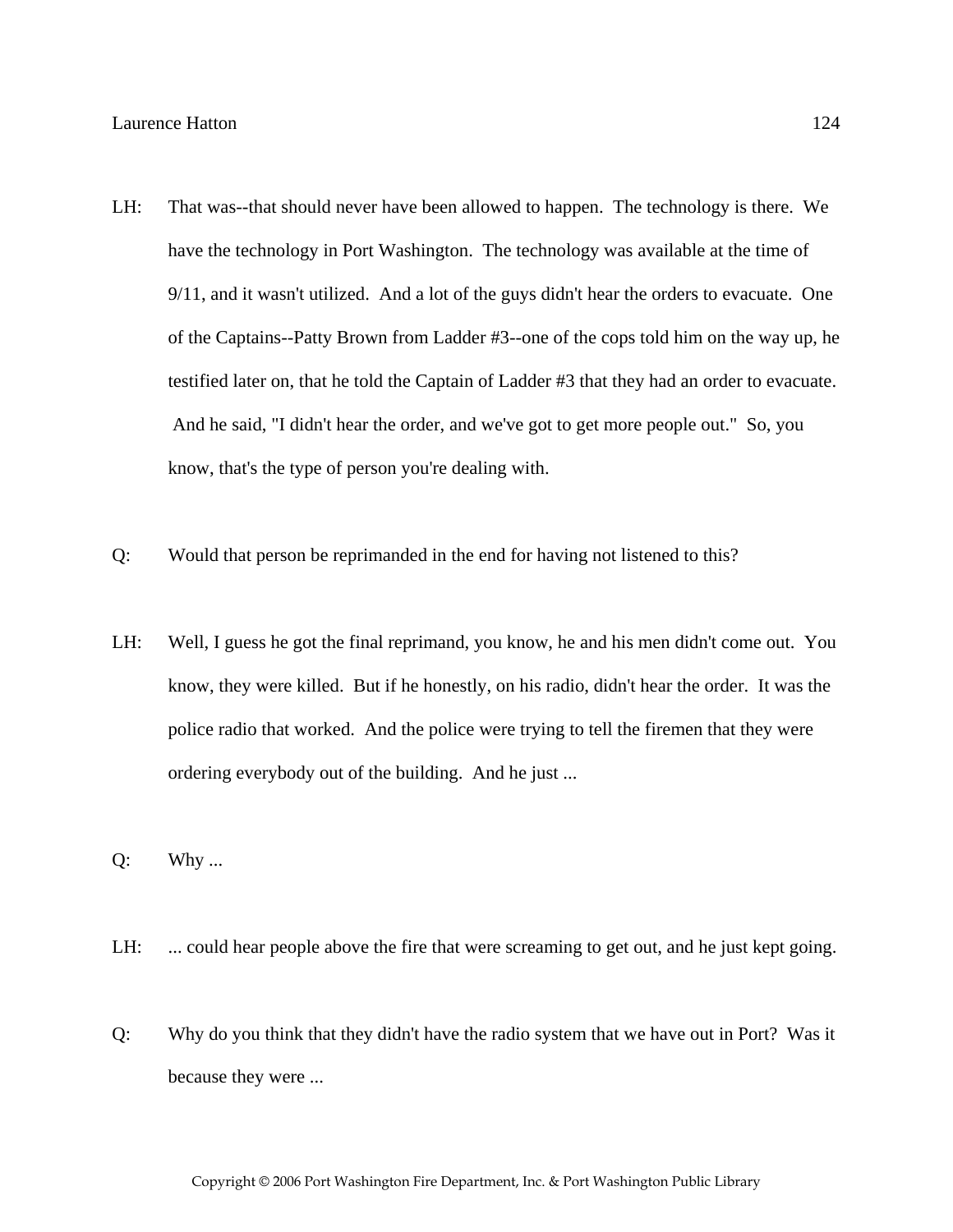- LH: Money. Politics.
- Q: And that hasn't really changed, has it?
- LH: Well, it--a lot of it come out during the hearings into  $9/11$ , and they're working on it now. But Nassau County had the technology ten years before the first Trade Center. Back in the mid-'80s, they had the technology to transmit a Mayday electronically. The technology existed, but New York didn't choose to get it. They had all their eggs in one basket. They had their radio repeaters were in the World Trade Center.
- Q: They had what?
- LH: Radio repeaters. That's part of the radio system--the transmitter, where it receives a signal and boosts the power and sends it back out. And it was destroyed. The Emergency Operations Center was in 7 World Trade Center, and that building collapsed. So ...
- Q: What do you think is the major difference between the firefighters--the people that are firefighters in New York and Port?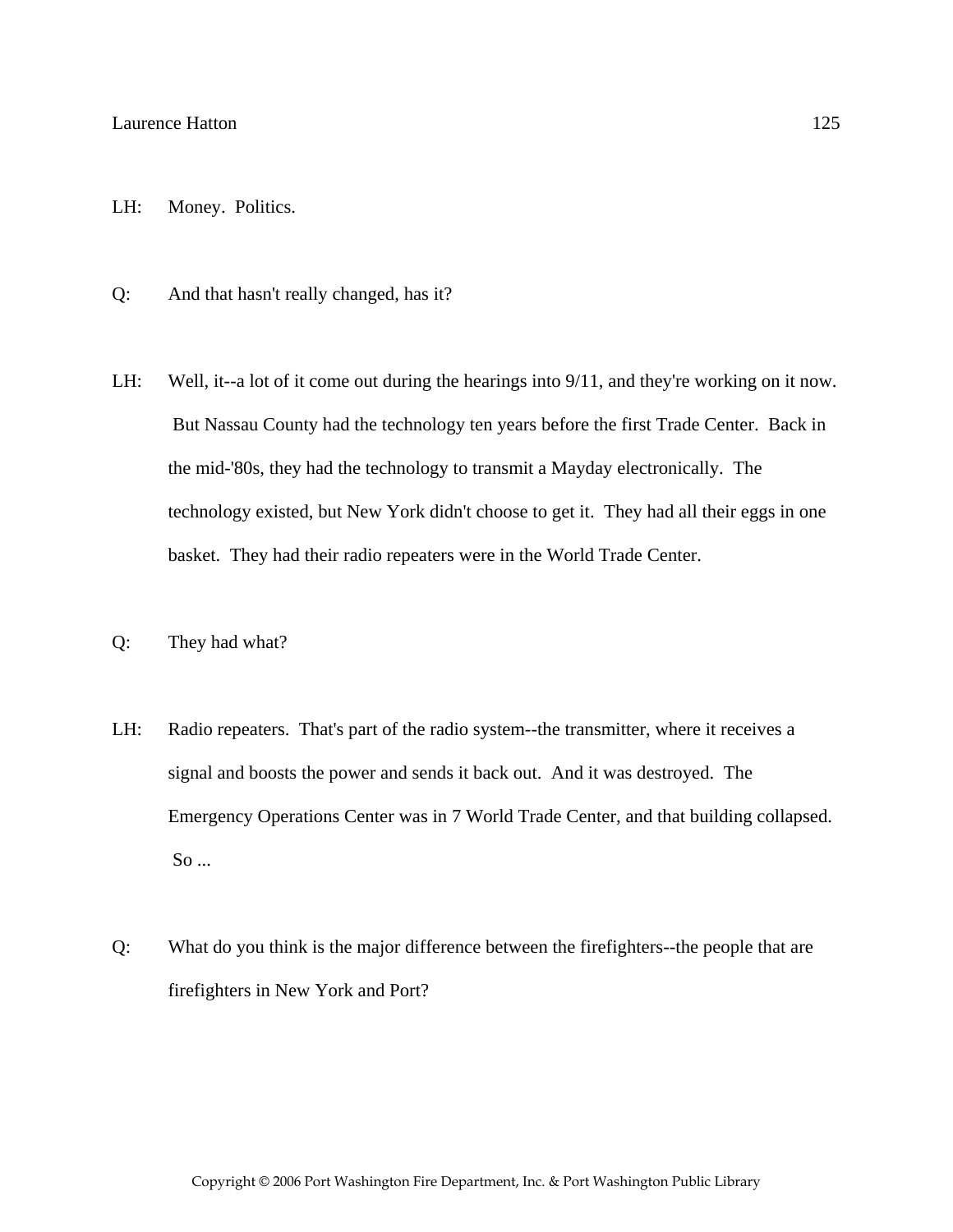- LH: Well, in New York, it's a job. It's a living. You know, you do it. It's a great bunch of guys, great comradeship. But the main purpose you're there is to support your family. But you're there to earn a living and hopefully to advance yourself, and support your kids and put them through college, and everything else that anybody wants to do. The fact that you might have to work two jobs is--well, that goes with the territory. Out here, with the volunteers, it's a, I guess people would say--I don't want to use the word hobby, but it's an avocation rather than vocation. And the people that do it out here, do it, not because they have to do it, or because it's a way of supporting their family. They do it because they enjoy doing the different aspects. I mean, some people enjoy the firefighting end of it. Some people enjoy the medical end of it. Some people enjoy the administrative. Frank Pavlak is probably the historical guru and the administrative genius of Protection Engine Company. You know what I mean? That's his--that's his bag. He's into the paperwork end of it. The younger kids that come in, there's also other- [-there's other benefits. They have a bowling team. They have a softball team that took](http://www.pwfdhistory.com/trans/hattonl_trans/pwfd_softball002_web.jpg)  state championship a number of years.
- Q: Are you active in any of the drill teams ...

LH: No, no.

Q: ... or were you at any time?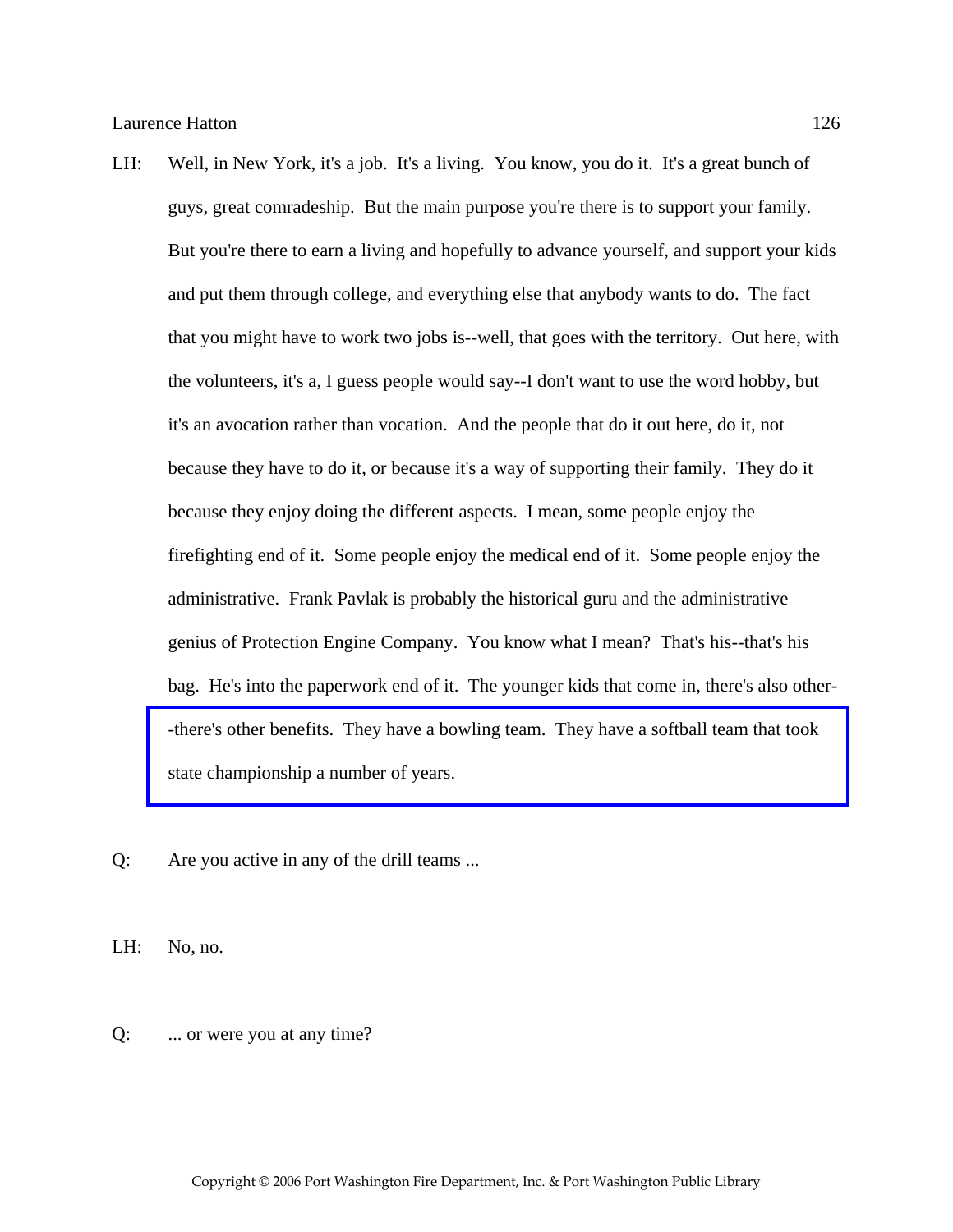- LH: No, I was always afraid if I got hurt on there, it would affect my job in the City. And, you know, I mean, somebody that, say, works well, maybe in a desk job someplace, but they were injured on the racing team, they could still go to work with a cast on their leg. If I got hurt and I went to work with a cast on my leg, I'd be put on medical leave or I'd be put on limited duty. And if it was a serious enough injury, I might not be able to come back to work, and they might put me out. See, if you can't do the job physically, you're put out of the job. You're retired on medical disability. And if it's not line of duty, it's a very small pension compared to the normal twenty year or thirty year pension. And that's something that can be devastating. You know, even when I got hurt the first time, and they were going to put me out with my collapsed lung, even though I would have gotten three-quarters pension, three-quarters of a fireman's salary in those days, within five years, I wouldn't have been able to support my family. And ...
- Q: Is one of the perks--is a perk out here the pensions that the volunteers get?
- LH: Well, to call it a pension is really--it's kind of a misnomer. It's what they call a LOSAP [Length of Service Award Program]. It's an incentive program to keep--not so much to recruit new people into--but to keep the older men and women more active and to keep them--see, in order to qualify, in order to get what they call a good year, you have to produce--you have to respond to so many fires, attend so many drills, attend so many work nights. So, it's an incentive program to keep the present members from dropping out of the Department as they get older. And I guess you could call it a pension, but in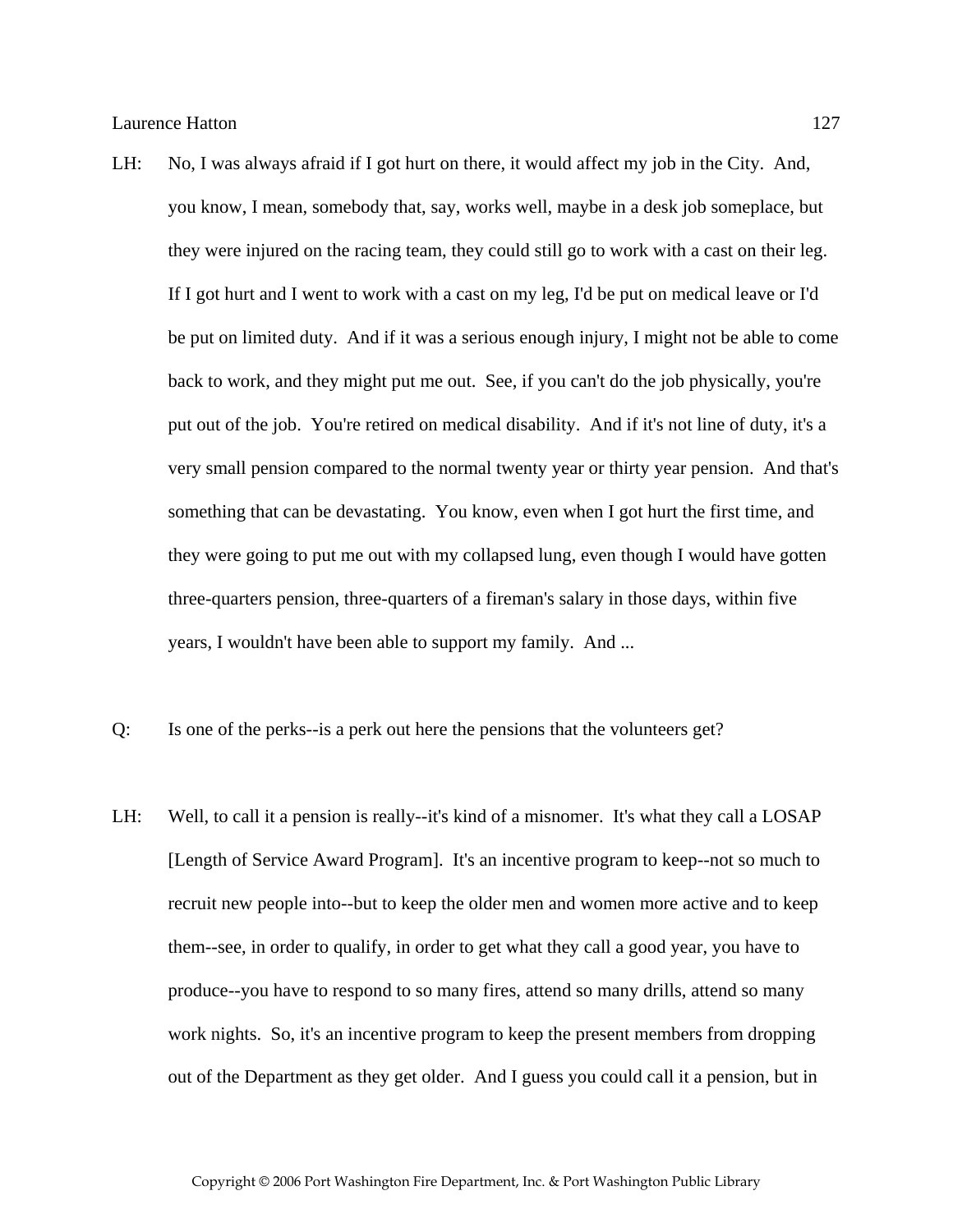my case, it comes out to a little over--well, it's not quite three hundred a month, which is- -I mean, I'm not going to throw it away, but it's not--you're not going to live on it, you know. It kicks in when you're sixty-five. So it's--you get twenty dollars a month for every year that you have active duty. But they didn't start this until I guess the mid-'80s or '90, in the '90s. So ...

- Q: And it's not retroactive for the whole time.
- LH: No. So, you know, it probably has done its job in the fact that it keeps people active. It keeps people coming to fires that may have dropped out, that may have gone inactive or decided that they didn't have to go to as many drills and things of that nature, because it's not just going to fires. It's also administrative, and it's also attending drills, keeping current, keeping your firefighting skills and your medical skills up to current standards. And that was one of the problems that we were having. The older people weren't going to school, and they weren't learning. You know what I mean? They're, "We've, been there, done that, you know. I'll just go to a couple of fires a year and ..."
- Q: You mean, here in Port?
- LH: Yeah, yeah.
- Q: And that helped bring them up.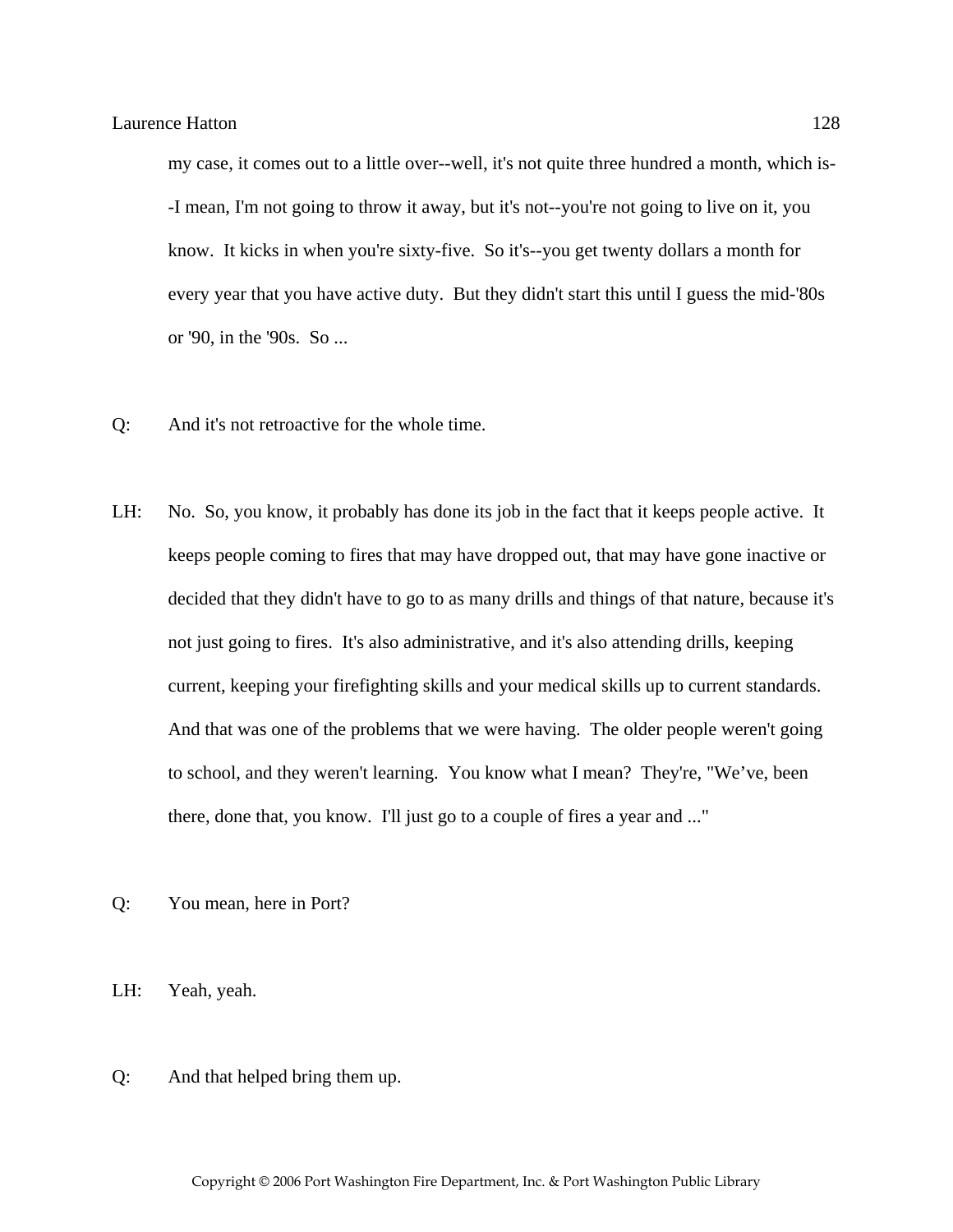- LH: And it helped maintain the level of skill necessary. And, you know, from that point of view, the community, naturally, they benefit by this, because you've got more experienced people around to do, you know, what has to be done.
- Q: What would you most like to be remembered for in all these years as a firefighter?
- LH: I don't know. I thought about this after you asked that yesterday, and it just, you know, the fact that I was a good fireman and I did my job and raised my family to be good kids and, you know, and I never tried to hurt anybody. I always tried to help somebody. And I heard Danny Thomas one time, he said that there's givers and there's takers. The takers are well fed, but the givers sleep better. So, you know, I have no problem going to sleep at night.
- Q: What do you think would be so lost if Port became a paid fire department?
- LH: Oh, that's a hard one. A part of the community, you know, there'd be a void there in terms of social and community involvement into the firefighting end of it. Eventually, it's going to happen. I mean, it has to happen. The amount of training that's required now is so much--the skills that are needed to be maintained. People--particularly older people--when they're getting into their forties and fifties, a lot of people today have where they've downsized different jobs and everything, they're forced to move, and, you